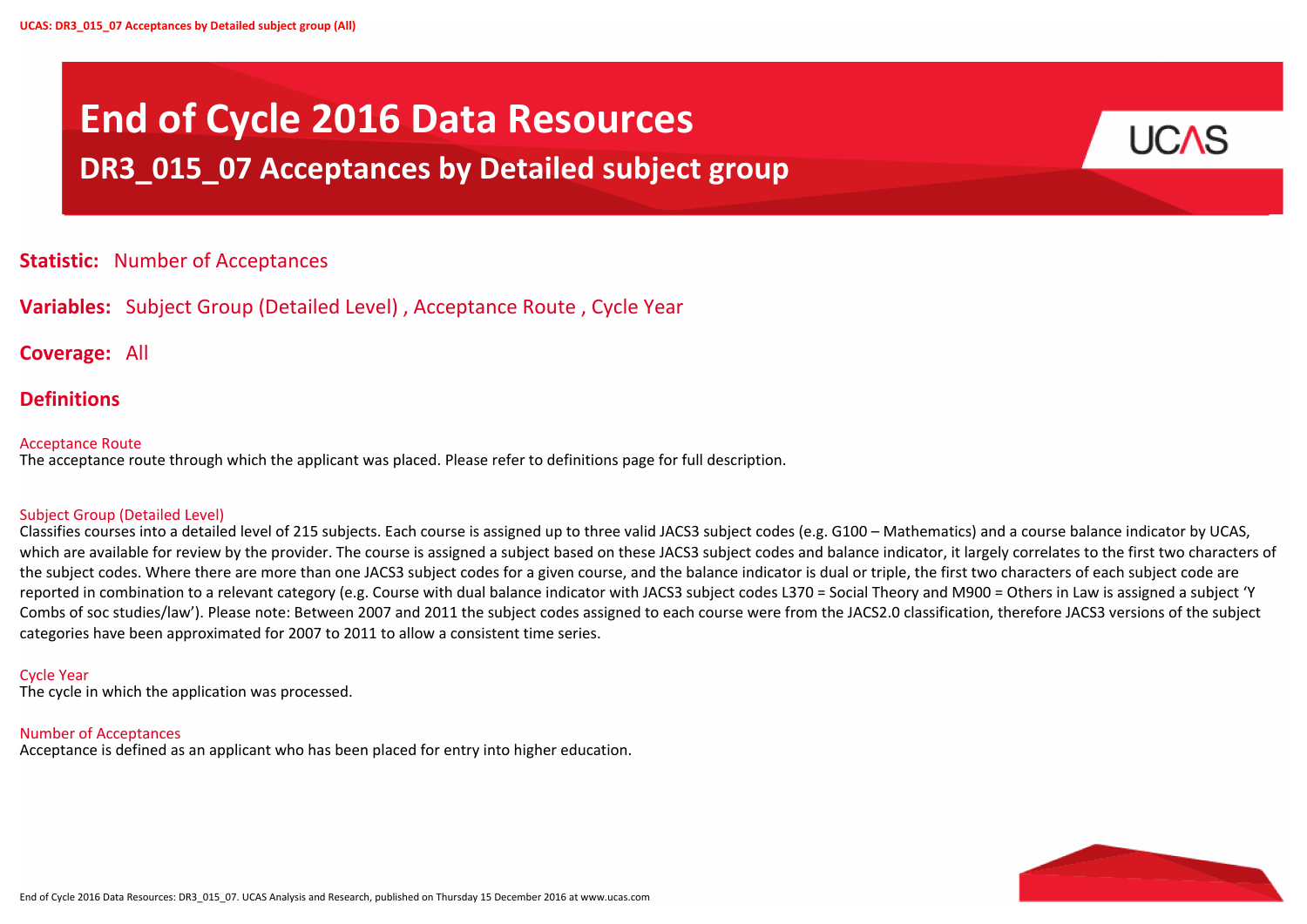| Subject Group (Detailed Level), Acceptance Route |                          |              |                  |                 |                 | Number of Acceptances by Cycle Year |                |                |                  |                  |                |
|--------------------------------------------------|--------------------------|--------------|------------------|-----------------|-----------------|-------------------------------------|----------------|----------------|------------------|------------------|----------------|
|                                                  |                          | 2007         | 2008             | 2009            | 2010            | 2011                                | 2012           | 2013           | 2014             | 2015             | 2016           |
| A1 - Pre-clinical Medicine                       | Firm choice              | 7,305        | 7,560            | 7,520           | 7,530           | 7,325                               | 7,150          | 6,805          | 6,820            | 6,815            | 6,760          |
|                                                  | Insurance choice         | 80           | 80               | 95              | 70              | 70                                  | 65             | 50             | 80               | 85               | 80             |
|                                                  | Other main scheme choice | 35           | 20               | 15              | 15              | 20                                  | 25             | 10             | 15               | 15               | 60             |
|                                                  | Extra                    | 30           | 35               | 25              | 30              | 30                                  | 50             | 55             | 80               | 105              | 90             |
|                                                  | Adjustment               | $\mathbf 0$  | $\bf{0}$         | 10              | $5\phantom{.}$  | 5                                   | 10             | 5              | 5 <sup>5</sup>   | 5                | 15             |
|                                                  | Main scheme Clearing     | 285          | 220              | 215             | 180             | 165                                 | 365            | 335            | 425              | 390              | 570            |
|                                                  | <b>Direct Clearing</b>   | 5            | $\mathbf 0$      | $\mathbf{0}$    | $\mathbf 0$     | $\overline{5}$                      | $\mathbf 0$    | $\mathbf 0$    | $\pmb{0}$        | $\mathbf 0$      | 5              |
|                                                  | <b>RPA</b>               | 105          | 100              | 95              | 125             | 180                                 | 145            | 250            | 250              | 250              | 245            |
| A2 - Pre-clinical Dentistry                      | Firm choice              | 1,080        | 1,130            | 1,140           | 1,215           | 1,125                               | 1,110          | 1,075          | 985              | 960              | 985            |
|                                                  | Insurance choice         | 25           | $5\phantom{.0}$  | 10              | 15              | 5                                   | 5              | 10             | 10               | 10               | 15             |
|                                                  | Other main scheme choice | 10           | 10               | 5               | $\pmb{0}$       | $\pmb{0}$                           | $\mathbf 0$    | $\mathbf 0$    | 5                | 5 <sub>5</sub>   | $\pmb{0}$      |
|                                                  | Extra                    | $\mathbf{0}$ | $\mathbf 0$      | 15              | $\mathbf 0$     | 5                                   | 10             | 5              | 20               | 15               | $10\,$         |
|                                                  | Adjustment               | $\mathbf 0$  | $\mathbf{0}$     | $\mathbf 0$     | $\mathbf 0$     | $\bf{0}$                            | $\mathbf 0$    | $\mathbf{0}$   | $\boldsymbol{0}$ | 5                | $\overline{5}$ |
|                                                  | Main scheme Clearing     | 80           | 40               | 30              | 35              | 50                                  | 70             | 90             | 80               | 100              | 85             |
|                                                  | <b>Direct Clearing</b>   | $\mathbf 0$  | $\mathbf 0$      | $\mathbf 0$     | $\mathbf 0$     | $\bf{0}$                            | $\mathbf 0$    | $\mathbf 0$    | $\pmb{0}$        | $\boldsymbol{0}$ | 5              |
|                                                  | <b>RPA</b>               | 5            | 20               | 10              | 5               | $\bf{0}$                            | $\mathbf 0$    | $\mathbf 0$    | $\pmb{0}$        | $\mathbf 0$      | $\pmb{0}$      |
| A9 - Others in Medicine and Dentistry            | Firm choice              | 15           | 20               | 35              | 15              | 55                                  | 55             | 50             | 80               | 135              | 100            |
|                                                  | Insurance choice         | $\mathbf 0$  | $\mathbf 0$      | $\mathbf 0$     | $\mathbf 0$     | $\bf{0}$                            | $\mathbf 0$    | $\mathbf 0$    | 0                | 5                | 5              |
|                                                  | Other main scheme choice | $\mathbf{0}$ | $\mathbf 0$      | $\mathbf 0$     | 0               | $\mathbf{0}$                        | 5              | $\mathbf 0$    | 5                | $\mathbf 0$      | 5              |
|                                                  | Extra                    | $\mathbf 0$  | $\mathbf 0$      | $\mathbf 0$     | $\mathbf 0$     | 5                                   | 5              | $\mathbf{0}$   | 15               | 10               | $\pmb{0}$      |
|                                                  | Adjustment               | $\mathbf 0$  | $\boldsymbol{0}$ | $\mathbf 0$     | $\mathbf 0$     | $\pmb{0}$                           | $\pmb{0}$      | $\mathbf{0}$   | $\pmb{0}$        | $\mathbf 0$      | $\pmb{0}$      |
|                                                  | Main scheme Clearing     | 5            | $\mathbf 0$      | $\mathbf 0$     | 0               | 5                                   | 5              | 5              | 15               | 35               | 60             |
|                                                  | <b>Direct Clearing</b>   | $\mathbf 0$  | $\mathbf 0$      | $\mathbf 0$     | $\mathbf 0$     | $\mathbf 0$                         | $\mathbf 0$    | $\mathbf{0}$   | $\boldsymbol{0}$ | 5 <sub>5</sub>   | $10\,$         |
|                                                  | <b>RPA</b>               | $\mathbf 0$  | 10               | $\mathbf 0$     | 0               | 5                                   | 5              | $\mathbf 0$    | 10               | 20               | 15             |
| B1 - Anatomy, Physiology and Pathology           | Firm choice              | 3,020        | 2,760            | 2,910           | 3,110           | 3,015                               | 2,955          | 3,210          | 3,280            | 3,345            | 3,500          |
|                                                  | Insurance choice         | 145          | 175              | 185             | 190             | 230                                 | 185            | 205            | 275              | 305              | 265            |
|                                                  | Other main scheme choice | 90           | 90               | 120             | 65              | 65                                  | 55             | 50             | 55               | 60               | 75             |
|                                                  | Extra                    | 60           | 85               | 85              | 100             | 75                                  | 95             | 100            | 95               | 100              | 130            |
|                                                  | Adjustment               | $\mathbf 0$  | $\mathbf 0$      | $5\phantom{.0}$ | $\mathbf 0$     | $5\phantom{.}$                      | $5\phantom{.}$ | $5\phantom{.}$ | 5 <sub>5</sub>   | $5\phantom{.0}$  | $\sqrt{5}$     |
|                                                  | Main scheme Clearing     | 355          | 290              | 310             | 220             | 270                                 | 300            | 320            | 425              | 465              | 410            |
|                                                  | <b>Direct Clearing</b>   | 65           | 70               | 100             | 35              | 25                                  | 40             | 65             | 55               | 70               | 75             |
|                                                  | <b>RPA</b>               | 120          | 175              | 105             | 40              | 40                                  | 35             | 50             | 45               | 70               | $80\,$         |
| B2 - Pharmacology, Toxicology and Pharmacy       | Firm choice              | 2,730        | 2,760            | 2,885           | 2,890           | 3,030                               | 2,960          | 3,085          | 2,805            | 2,650            | 2,735          |
|                                                  | Insurance choice         | 425          | 435              | 445             | 580             | 595                                 | 505            | 535            | 460              | 470              | 425            |
|                                                  | Other main scheme choice | 135          | 140              | 185             | 110             | 105                                 | 60             | 70             | 70               | 60               | 75             |
|                                                  | Extra                    | 70           | 115              | 140             | 145             | 180                                 | 140            | 150            | 130              | 110              | $90\,$         |
|                                                  | Adjustment               | $\mathbf 0$  | $\mathbf 0$      | 10              | $5\phantom{.0}$ | 10                                  | 25             | 20             | $20\overline{ }$ | 20               | $20\,$         |
|                                                  | Main scheme Clearing     | 435          | 475              | 500             | 500             | 540                                 | 580            | 655            | 815              | 785              | 775            |
|                                                  | <b>Direct Clearing</b>   | 60           | 50               | 95              | 65              | 45                                  | 60             | 70             | 110              | 95               | 135            |
|                                                  | <b>RPA</b>               | 125          | 120              | 85              | 70              | 35                                  | 45             | 45             | 45               | 35               | 65             |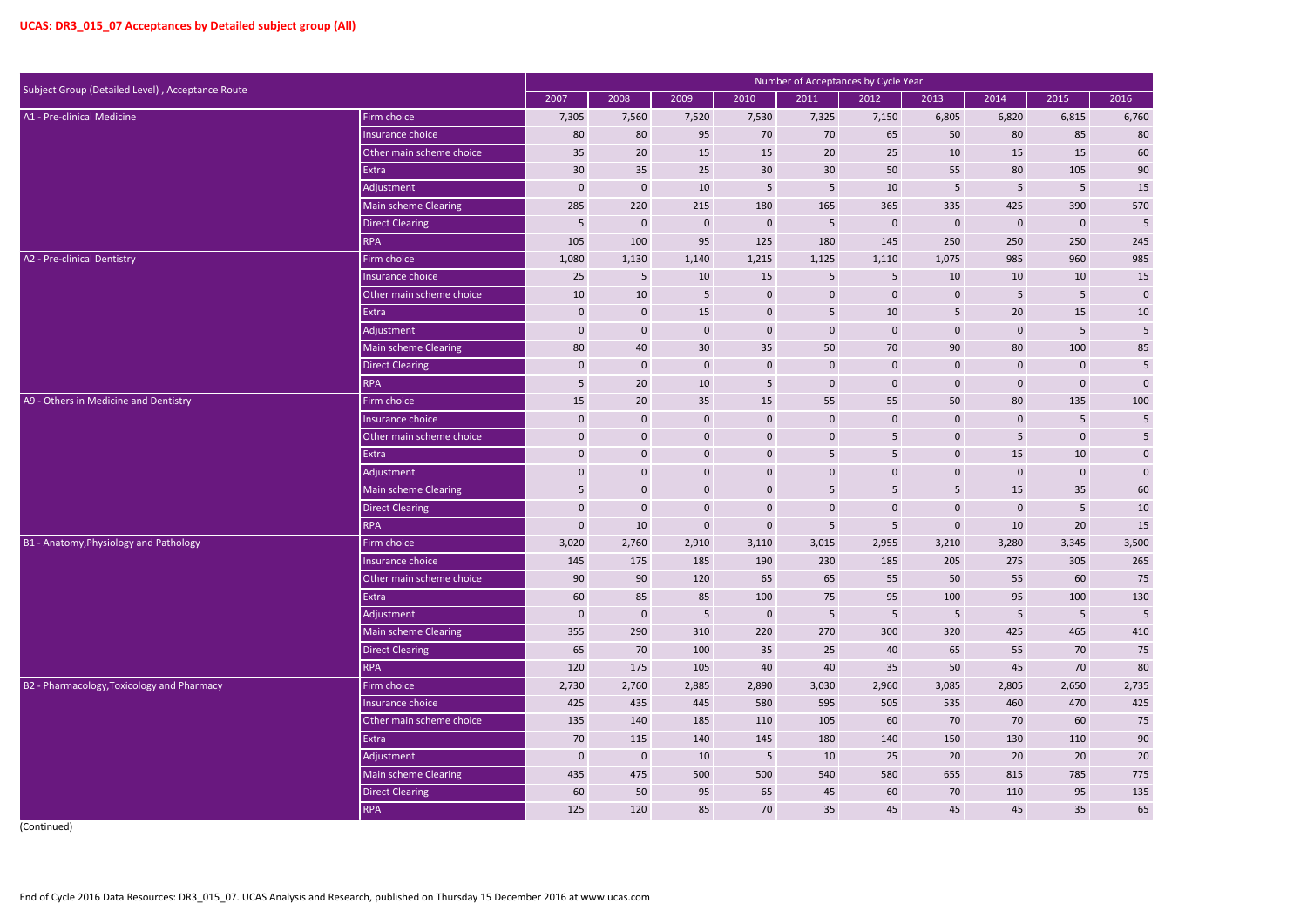| Subject Group (Detailed Level), Acceptance Route |                          |                 |             |                  |                 | Number of Acceptances by Cycle Year |                 |                 |                |                |                 |
|--------------------------------------------------|--------------------------|-----------------|-------------|------------------|-----------------|-------------------------------------|-----------------|-----------------|----------------|----------------|-----------------|
|                                                  |                          | 2007            | 2008        | 2009             | 2010            | 2011                                | 2012            | 2013            | 2014           | 2015           | 2016            |
| <b>B3 - Complementary Medicine</b>               | Firm choice              | 760             | 745         | 620              | 645             | 630                                 | 505             | 445             | 580            | 680            | 740             |
|                                                  | Insurance choice         | $5\phantom{.0}$ | 15          | 15               | 15              | 15                                  | 5               | 20              | 5              | 20             | 15              |
|                                                  | Other main scheme choice | 125             | 135         | 165              | 75              | 80                                  | 40              | 60              | 65             | 95             | 75              |
|                                                  | Extra                    | 20              | 10          | 15               | 10              | 25                                  | 20              | 20              | 20             | $30\,$         | $30\,$          |
|                                                  | Adjustment               | $\mathbf 0$     | $\mathbf 0$ | $\boldsymbol{0}$ | $\mathbf 0$     | $\bf{0}$                            | $\overline{0}$  | $\mathbf 0$     | $\pmb{0}$      | $\pmb{0}$      | $\pmb{0}$       |
|                                                  | Main scheme Clearing     | 55              | 70          | 75               | 85              | 75                                  | 60              | 60              | 75             | 75             | 70              |
|                                                  | <b>Direct Clearing</b>   | 55              | 65          | 75               | 45              | 50                                  | 45              | 85              | 60             | 105            | 60              |
|                                                  | <b>RPA</b>               | 205             | 265         | 230              | 180             | 135                                 | 90              | 185             | 85             | 155            | 130             |
| <b>B4</b> - Nutrition                            | Firm choice              | 780             | 800         | 840              | 850             | 805                                 | 745             | 820             | 880            | 895            | 960             |
|                                                  | Insurance choice         | 65              | 60          | 65               | 60              | 90                                  | 80              | 75              | 80             | 70             | 85              |
|                                                  | Other main scheme choice | 40              | 40          | 75               | 35              | 45                                  | $20\,$          | 35              | 40             | 35             | 65              |
|                                                  | Extra                    | 15              | 5           | 25               | 25              | 20                                  | 25              | 35              | 50             | 30             | 40              |
|                                                  | Adjustment               | $\mathbf 0$     | $\mathbf 0$ | $\boldsymbol{0}$ | $\mathbf 0$     | $\bf{0}$                            | 10              | $\mathbf 0$     | $\pmb{0}$      | 5              | 5               |
|                                                  | Main scheme Clearing     | 65              | 60          | 75               | 75              | 120                                 | 95              | 145             | 135            | 160            | 175             |
|                                                  | <b>Direct Clearing</b>   | 30              | 35          | 20               | 15              | 20                                  | 30              | 50              | 30             | 45             | 40              |
|                                                  | <b>RPA</b>               | 45              | 45          | 65               | 70              | 35                                  | 50              | 50              | 60             | 50             | 65              |
| <b>B5</b> - Ophthalmics                          | Firm choice              | 585             | 590         | 585              | 580             | 600                                 | 605             | 705             | 730            | 745            | 780             |
|                                                  | Insurance choice         | 55              | 65          | 70               | 80              | 105                                 | 70              | 105             | 95             | 75             | 90              |
|                                                  | Other main scheme choice | 35              | 25          | 40               | 20              | 30                                  | 20              | 30              | 20             | 25             | 20              |
|                                                  | Extra                    | 20              | 20          | 25               | 35              | 70                                  | 35              | 35              | 35             | $30\,$         | $50\,$          |
|                                                  | Adjustment               | $\mathbf 0$     | $\mathbf 0$ | $\boldsymbol{0}$ | $\pmb{0}$       | $\bf{0}$                            | 5               | 5               | 5              | 10             | 5               |
|                                                  | Main scheme Clearing     | 100             | 90          | 110              | 80              | 110                                 | 180             | 125             | 130            | 175            | 165             |
|                                                  | <b>Direct Clearing</b>   | 5               | 10          | 15               | 10              | 10                                  | 15              | 10              | 10             | 20             | 25              |
|                                                  | <b>RPA</b>               | 15              | 10          | 15               | 10              | 10                                  | 20              | 10              | 10             | 10             | 15              |
| <b>B6 - Aural and Oral Sciences</b>              | Firm choice              | 735             | 740         | 710              | 715             | 675                                 | 595             | 550             | 580            | 620            | 585             |
|                                                  | Insurance choice         | 30              | 55          | 45               | 50              | 40                                  | 40              | 40              | 35             | 25             | 50              |
|                                                  | Other main scheme choice | 15              | 15          | 40               | $5\phantom{.}$  | $5\phantom{.}$                      | $\mathbf{0}$    | 10              | 10             | 5              | 10              |
|                                                  | Extra                    | 5               | 10          | 10               | 5 <sup>1</sup>  | 20                                  | 15              | 15              | 20             | $10\,$         | 5               |
|                                                  | Adjustment               | $\mathbf 0$     | $\mathbf 0$ | $\mathbf{0}$     | $\bf 0$         | $\mathbf 0$                         | $\overline{0}$  | $5\phantom{.}$  | 5 <sub>5</sub> | $\sqrt{5}$     | $\mathbf 0$     |
|                                                  | Main scheme Clearing     | 75              | 55          | 50               | 50              | 50                                  | 60              | 50              | 65             | 65             | $45\,$          |
|                                                  | Direct Clearing          | 15              | 15          | 25               | 10              | 15                                  | $5\phantom{.0}$ | $5\phantom{.0}$ | 5 <sub>1</sub> | 10             | $5\phantom{.0}$ |
|                                                  | <b>RPA</b>               | 10              | 15          | 15               | $5\overline{)}$ | $5\phantom{.}$                      | $5\phantom{.0}$ | $20\degree$     | 5 <sub>1</sub> | 5 <sub>1</sub> | 5               |
| <b>B7</b> - Nursing                              | Firm choice              | 5,100           | 16,255      | 19,100           | 22,940          | 19,875                              | 19,880          | 20,640          | 22,615         | 22,615         | 24,070          |
|                                                  | Insurance choice         | 150             | 225         | 330              | 385             | 345                                 | 355             | 450             | 490            | 520            | 595             |
|                                                  | Other main scheme choice | 205             | 1,545       | 2,385            | 1,130           | 850                                 | 630             | 635             | 860            | 880            | 870             |
|                                                  | Extra                    | 85              | 335         | 390              | 375             | 780                                 | 830             | 735             | 890            | 870            | 880             |
|                                                  | Adjustment               | $\mathbf 0$     | $\mathbf 0$ | $\mathbf{0}$     | $\mathbf 0$     | $\mathbf 0$                         | $\bf 0$         | $5\phantom{.}$  | 5 <sub>1</sub> | 10             | $\overline{5}$  |
|                                                  | Main scheme Clearing     | 570             | 1,490       | 1,410            | 1,105           | 1,710                               | 1,640           | 1,720           | 1,695          | 1,990          | 1,915           |
|                                                  | <b>Direct Clearing</b>   | 90              | 510         | 380              | 185             | 245                                 | 285             | 320             | 255            | 390            | 340             |
|                                                  | RPA                      | 235             | 1,030       | 640              | 430             | 185                                 | 215             | 195             | 150            | 260            | 215             |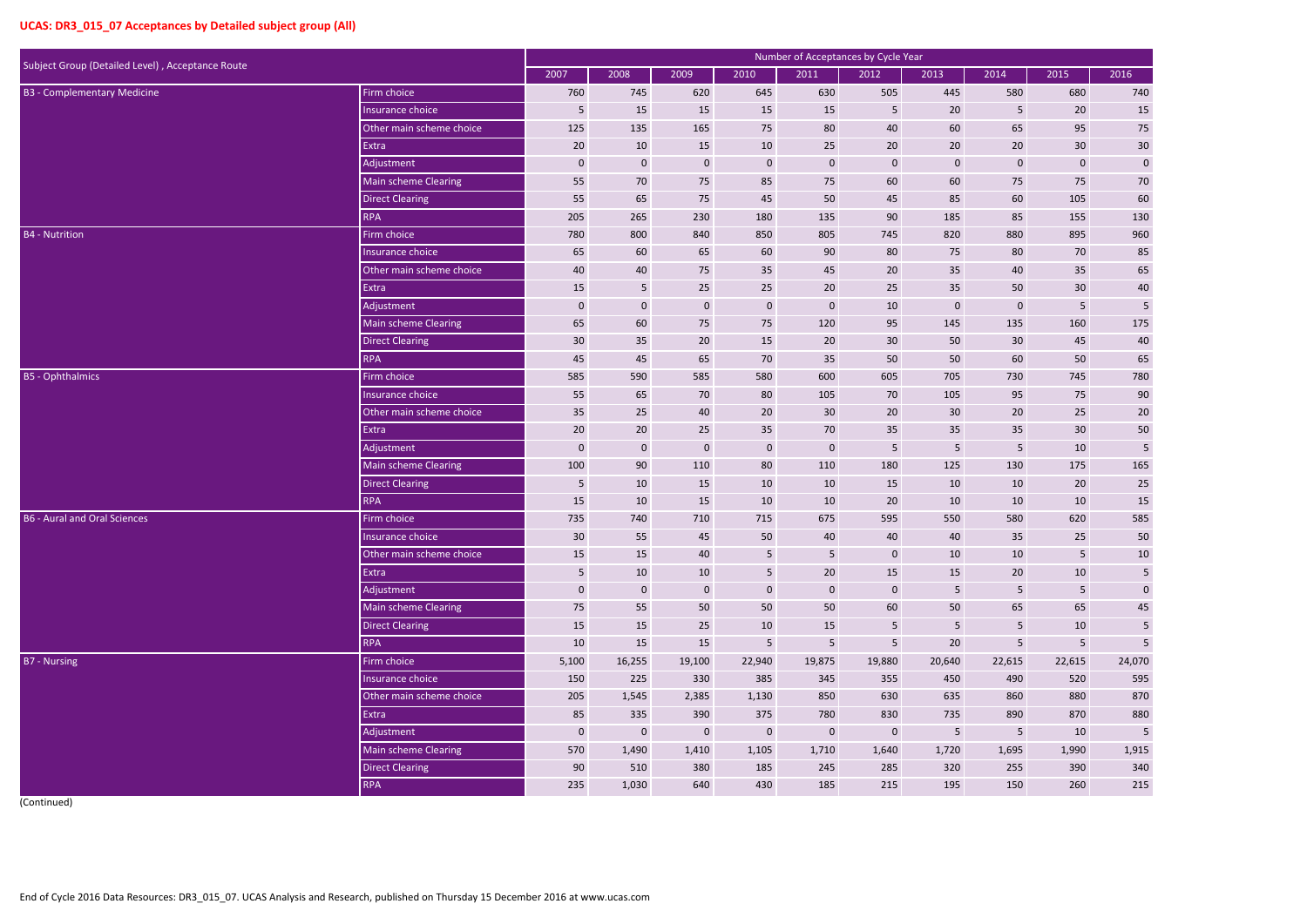|                                                      |                             |                  |                |                  |                  | Number of Acceptances by Cycle Year |                 |                 |                  |                  |                         |
|------------------------------------------------------|-----------------------------|------------------|----------------|------------------|------------------|-------------------------------------|-----------------|-----------------|------------------|------------------|-------------------------|
| Subject Group (Detailed Level), Acceptance Route     |                             | 2007             | 2008           | 2009             | 2010             | 2011                                | 2012            | 2013            | 2014             | 2015             | 2016                    |
| <b>B8 - Medical Technology</b>                       | Firm choice                 | 1,190            | 1,265          | 1,455            | 1,605            | 1,465                               | 1,440           | 1,530           | 1,515            | 1,510            | 1,635                   |
|                                                      | Insurance choice            | 50               | 55             | 80               | 105              | 95                                  | 80              | 80              | 75               | 85               | 110                     |
|                                                      | Other main scheme choice    | 55               | 65             | 130              | 45               | 25                                  | 35              | 40              | 20               | 20               | 40                      |
|                                                      | Extra                       | 25               | 25             | 25               | 25               | 35                                  | 50              | 40              | 30               | 40               | 60                      |
|                                                      | Adjustment                  | $\mathbf 0$      | $\mathbf 0$    | $\boldsymbol{0}$ | $\mathbf 0$      | $\mathbf 0$                         | $\mathbf 0$     | $\mathbf 0$     | $\mathbf 0$      | 5 <sub>5</sub>   | $\pmb{0}$               |
|                                                      | Main scheme Clearing        | 180              | 195            | 165              | 125              | 140                                 | 150             | 160             | 175              | 200              | 175                     |
|                                                      | <b>Direct Clearing</b>      | 55               | 60             | 50               | 25               | 20                                  | 25              | 20              | 35               | 45               | $45\,$                  |
|                                                      | <b>RPA</b>                  | 65               | 115            | 40               | 20               | 20                                  | 20              | 10              | 20               | 20               | 20                      |
| B9 - Others in Subjects allied to Medicine           | Firm choice                 | 4,585            | 5,115          | 5,650            | 6,250            | 6,585                               | 6,075           | 6,720           | 7,060            | 7,330            | 7,385                   |
|                                                      | Insurance choice            | 465              | 490            | 595              | 755              | 990                                 | 655             | 710             | 705              | 655              | 715                     |
|                                                      | Other main scheme choice    | 335              | 380            | 585              | 335              | 295                                 | 210             | 300             | 280              | 355              | 315                     |
|                                                      | Extra                       | 120              | 175            | 160              | 240              | 385                                 | 340             | 405             | 405              | 335              | 305                     |
|                                                      | Adjustment                  | $\mathbf 0$      | $\mathbf 0$    | 10               | 5                | $5\phantom{.0}$                     | 15              | 25              | 25               | 25               | 25                      |
|                                                      | <b>Main scheme Clearing</b> | 825              | 850            | 1,120            | 1,090            | 1,105                               | 1,340           | 1,420           | 1,620            | 1,405            | 1,545                   |
|                                                      | <b>Direct Clearing</b>      | 195              | 260            | 275              | 155              | 110                                 | 215             | 295             | 240              | 250              | 335                     |
|                                                      | <b>RPA</b>                  | 600              | 570            | 655              | 360              | 285                                 | 335             | 280             | 295              | 350              | 265                     |
| BB - Combinations within Subjects allied to Medicine | Firm choice                 | 140              | 135            | 125              | 125              | 140                                 | 140             | 150             | 155              | 225              | 165                     |
|                                                      | Insurance choice            | 15               | 10             | 10               | 15               | 25                                  | 15              | 20              | 30               | 50               | 30                      |
|                                                      | Other main scheme choice    | 10               | 15             | 25               | $5\phantom{.}$   | 10                                  | 5               | 5               | 15               | $\boldsymbol{0}$ | $10\,$                  |
|                                                      | Extra                       | 5                | 5              | $5\phantom{.0}$  | $\overline{5}$   | 15                                  | $15\,$          | 15              | 10               | 20               | $\sqrt{5}$              |
|                                                      | Adjustment                  | $\mathbf 0$      | $\mathbf 0$    | $\mathbf 0$      | $\boldsymbol{0}$ | $\mathbf 0$                         | $\mathbf 0$     | $\mathbf 0$     | $\mathbf 0$      | $\boldsymbol{0}$ | $\pmb{0}$               |
|                                                      | Main scheme Clearing        | 35               | 35             | 30               | 70               | 45                                  | 60              | 75              | 80               | 125              | 80                      |
|                                                      | <b>Direct Clearing</b>      | 10               | $10\,$         | 15               | $5\phantom{.0}$  | 10                                  | 10              | 15              | 10               | 20               | $20\,$                  |
|                                                      | <b>RPA</b>                  | 25               | 20             | 30               | 15               | 10                                  | 10              | 5               | 15               | 10               | $10\,$                  |
| CO - Biological Sciences: any area of study          | Firm choice                 | 20               | 15             | 10               | 10               | 20                                  | $\mathbf 0$     | $\mathbf 0$     | $\boldsymbol{0}$ | $\mathbf{0}$     | $\pmb{0}$               |
|                                                      | Insurance choice            | $\Omega$         | $\mathbf 0$    | $\mathbf{0}$     | $\mathbf 0$      | $\mathbf{0}$                        | $\Omega$        | $\Omega$        | 0                | $\Omega$         | $\pmb{0}$               |
|                                                      | Main scheme Clearing        | $\mathbf 0$      | $\mathbf{0}$   | $\mathbf 0$      | $\mathbf{0}$     | $\mathbf 0$                         | $\mathbf{0}$    | $\mathbf 0$     | $\mathbf{0}$     | $\mathbf 0$      | $\pmb{0}$               |
| C1 - Biology                                         | Firm choice                 | 3,245            | 3,315          | 3,355            | 3,700            | 3,760                               | 3,870           | 4,225           | 4,345            | 4,740            | 4,955                   |
|                                                      | Insurance choice            | 355              | 400            | 530              | 640              | 735                                 | 580             | 580             | 690              | 745              | 775                     |
|                                                      | Other main scheme choice    | 115              | 90             | 115              | 70               | 65                                  | 60              | 95              | 105              | 110              | 110                     |
|                                                      | Extra                       | 40               | 55             | 60               | 70               | 130                                 | 90              | 115             | 120              | 80               | 110                     |
|                                                      | Adjustment                  | $\mathbf{0}$     | $\mathbf{0}$   | $\mathbf{0}$     | $5\overline{)}$  | $\mathbf{0}$                        | 15              | 20              | 15               | 15               | 10                      |
|                                                      | Main scheme Clearing        | 385              | 395            | 435              | 405              | 600                                 | 650             | 770             | 915              | 1,040            | 1,035                   |
|                                                      | <b>Direct Clearing</b>      | 80               | 95             | 70               | 50               | 50                                  | 100             | 130             | 130              | 150              | 155                     |
|                                                      | <b>RPA</b>                  | 175              | 160            | 100              | 70               | 40                                  | 65              | 100             | 110              | 125              | 185                     |
| C2 - Botany                                          | Firm choice                 | 20               | 20             | 15               | 15               | 20                                  | 25              | 25              | 25               | 30 <sup>°</sup>  | $40\,$                  |
|                                                      | Insurance choice            | $\mathbf 0$      | $\bf 0$        | 5 <sub>5</sub>   | $\mathbf 0$      | $\mathbf 0$                         | $\sqrt{5}$      | $5\phantom{.0}$ | $\mathbf 0$      | $\mathbf 0$      | $\overline{\mathbf{5}}$ |
|                                                      | Other main scheme choice    | $\mathbf 0$      | $\overline{0}$ | $\mathbf 0$      | $\mathbf 0$      | $\mathbf 0$                         | $\bf 0$         | $\mathbf 0$     | $\mathbf 0$      | $\mathbf 0$      | $\pmb{0}$               |
|                                                      | Extra                       | $\mathbf 0$      | $\bf 0$        | $\mathbf 0$      | $\overline{0}$   | $\mathbf 0$                         | $\mathbf{0}$    | $\mathbf 0$     | $\mathbf{0}$     | $\mathbf 0$      | $\pmb{0}$               |
|                                                      | Main scheme Clearing        | $\mathbf{0}$     | $\overline{0}$ | $\mathbf{0}$     | $\mathbf 0$      | $\mathbf 0$                         | $5\phantom{.0}$ | $\mathbf{0}$    | $\mathbf{0}$     | $\mathbf 0$      | $\mathbf 0$             |
|                                                      | <b>Direct Clearing</b>      | $\boldsymbol{0}$ | $\bf 0$        | $\mathbf 0$      | $\mathbf{0}$     | $\mathbf 0$                         | $\bf 0$         | $\mathbf 0$     | $\mathbf 0$      | $\mathbf 0$      | $\overline{\mathbf{5}}$ |
|                                                      | <b>RPA</b>                  | $\mathbf 0$      | $\overline{0}$ | $\mathbf 0$      | 10               | $\mathbf 0$                         | $\mathbf{0}$    | $\mathbf{0}$    | $\mathbf{0}$     | 5 <sub>5</sub>   | $\mathbf 0$             |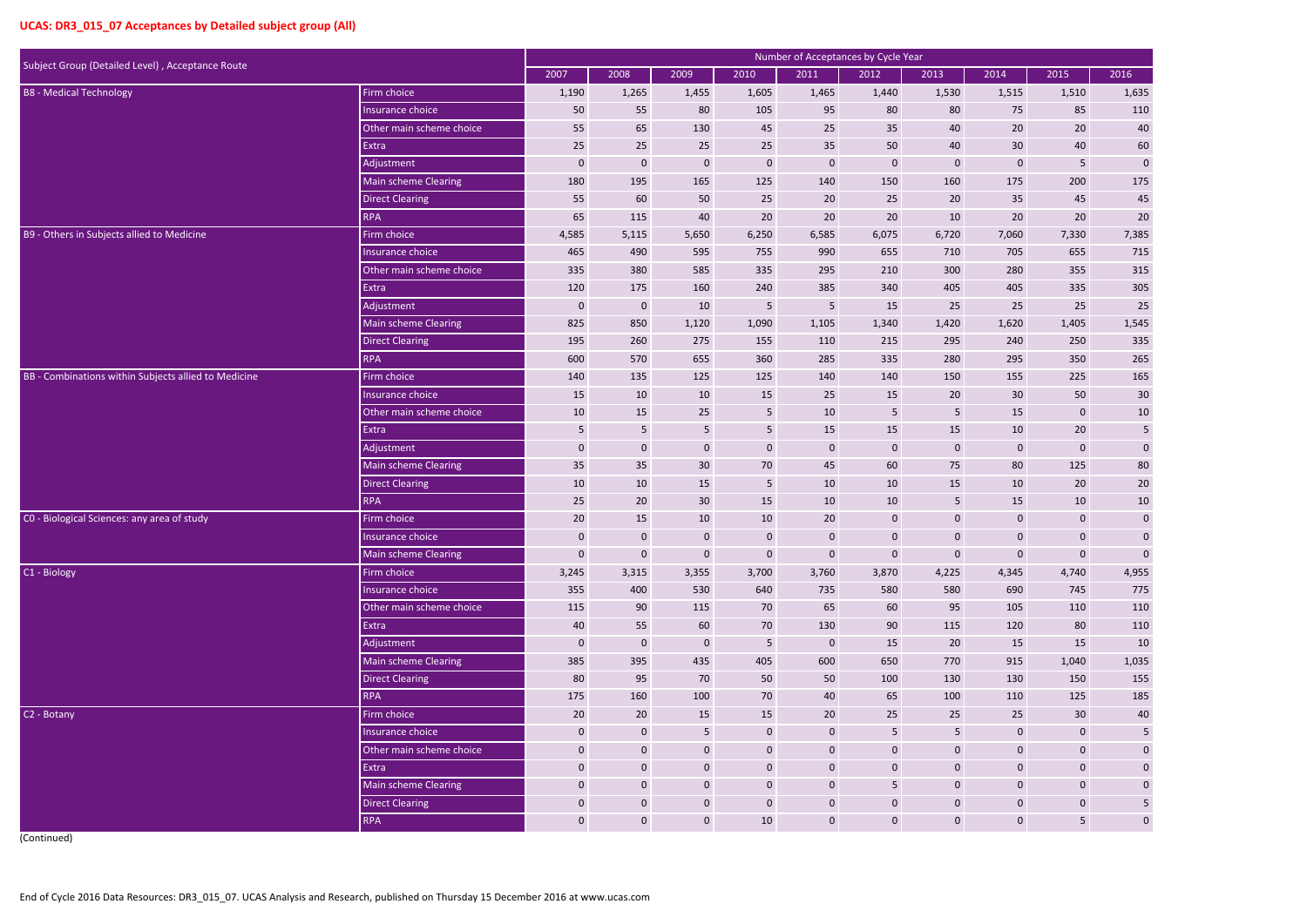| Subject Group (Detailed Level), Acceptance Route |                          |             |                 |              |                 | Number of Acceptances by Cycle Year |             |             |           |                  |             |
|--------------------------------------------------|--------------------------|-------------|-----------------|--------------|-----------------|-------------------------------------|-------------|-------------|-----------|------------------|-------------|
|                                                  |                          | 2007        | 2008            | 2009         | 2010            | 2011                                | 2012        | 2013        | 2014      | 2015             | 2016        |
| C <sub>3</sub> - Zoology                         | Firm choice              | 910         | 1,025           | 1,110        | 1,355           | 1,200                               | 1,250       | 1,440       | 1,585     | 1,500            | 1,455       |
|                                                  | Insurance choice         | 80          | 85              | 125          | 160             | 205                                 | 135         | 125         | 185       | 145              | 135         |
|                                                  | Other main scheme choice | 25          | 25              | 35           | 15              | 15                                  | 10          | 20          | 20        | 10               | 30          |
|                                                  | Extra                    | 10          | 10              | 25           | 20              | 20                                  | 20          | 10          | $20\,$    | 15               | 20          |
|                                                  | Adjustment               | 0           | $\mathbf 0$     | $\mathbf 0$  | $\mathbf 0$     | $\mathbf 0$                         | $\mathbf 0$ | 5           | 5         | $\boldsymbol{0}$ | 5           |
|                                                  | Main scheme Clearing     | 55          | 70              | 80           | 95              | 90                                  | 125         | 110         | 130       | 135              | 140         |
|                                                  | Direct Clearing          | 15          | 25              | 25           | $\overline{5}$  | 10                                  | 10          | 20          | 20        | 25               | 35          |
|                                                  | <b>RPA</b>               | 35          | 40              | 25           | 20              | 10                                  | 15          | 15          | 25        | 15               | 20          |
| C4 - Genetics                                    | Firm choice              | 315         | 305             | 300          | 270             | 265                                 | 325         | 335         | 340       | 290              | 345         |
|                                                  | Insurance choice         | 40          | 35              | 35           | 40              | 45                                  | 40          | 50          | 40        | 50               | 50          |
|                                                  | Other main scheme choice | 15          | 15              | 15           | $5\phantom{.0}$ | $5\phantom{.}$                      | $\mathbf 0$ | 5           | 5         | 10               | $10\,$      |
|                                                  | Extra                    | 5           | 5               | 5            | $5\phantom{.}$  | 10                                  | $10\,$      | $10\,$      | 5         | 5                | $10\,$      |
|                                                  | Adjustment               | 0           | $\bf{0}$        | $\mathbf 0$  | $\mathbf 0$     | $\mathbf 0$                         | $\mathbf 0$ | $\mathbf 0$ | 5         | $\mathbf 0$      | $\mathbf 0$ |
|                                                  | Main scheme Clearing     | 50          | 50              | 60           | 55              | 45                                  | 65          | 50          | 60        | 40               | 60          |
|                                                  | Direct Clearing          | 5           | 10              | 5            | $\overline{5}$  | $\mathbf 0$                         | 10          | 5           | 5         | 5                | $\sqrt{5}$  |
|                                                  | <b>RPA</b>               | 10          | 10              | 10           | 5               | $5\phantom{.0}$                     | 10          | 10          | 15        | 10               | $10\,$      |
| C5 - Microbiology                                | Firm choice              | 265         | 270             | 280          | 260             | 235                                 | 250         | 270         | 300       | 330              | 325         |
|                                                  | Insurance choice         | 25          | 20              | 35           | 40              | 40                                  | 40          | 40          | 45        | 50               | 50          |
|                                                  | Other main scheme choice | 15          | 5               | 10           | $\overline{5}$  | 5                                   | 5           | 5           | 5         | $\mathbf 0$      | $\pmb{0}$   |
|                                                  | Extra                    | 0           | $5\phantom{.0}$ | 5            | 10              | $5\phantom{.}$                      | $10\,$      | 5           | 10        | $5\phantom{.}$   | $\sqrt{5}$  |
|                                                  | Adjustment               | $\mathbf 0$ | $\mathbf 0$     | $\mathbf 0$  | $\mathbf 0$     | $\mathbf 0$                         | $\mathbf 0$ | 5           | $\pmb{0}$ | 5                | 5           |
|                                                  | Main scheme Clearing     | 30          | 30              | 25           | 25              | 10                                  | 25          | 25          | 35        | 45               | 65          |
|                                                  | Direct Clearing          | 5           | 10              | 10           | $\overline{5}$  | $\mathbf 0$                         | 10          | $\mathbf 0$ | 10        | 5                | $10\,$      |
|                                                  | <b>RPA</b>               | 10          | 15              | 15           | 10              | $\overline{5}$                      | 5           | 5           | 15        | 15               | 15          |
| C6 - Sport and Exercise Science                  | Firm choice              | 6,970       | 7,355           | 7,820        | 8,365           | 8,535                               | 8,160       | 9,305       | 10,725    | 11,605           | 11,600      |
|                                                  | Insurance choice         | 615         | 695             | 925          | 990             | 820                                 | 585         | 645         | 695       | 725              | 760         |
|                                                  | Other main scheme choice | 305         | 285             | 390          | 220             | 215                                 | 195         | 325         | 300       | 320              | 470         |
|                                                  | Extra                    | 120         | 160             | 140          | 190             | 245                                 | 220         | 250         | 265       | 240              | 285         |
|                                                  | Adjustment               | $\mathbf 0$ | $\mathbf 0$     | $\mathbf{0}$ | $\overline{0}$  | $\overline{0}$                      | 10          | 20          | 15        | 15               | 10          |
|                                                  | Main scheme Clearing     | 540         | 555             | 780          | 740             | 890                                 | 995         | 875         | 1,055     | 1,120            | 1,110       |
|                                                  | Direct Clearing          | 230         | 220             | 265          | 140             | 160                                 | 380         | 445         | 450       | 440              | 520         |
|                                                  | <b>RPA</b>               | 475         | 515             | 440          | 305             | 185                                 | 335         | 485         | 540       | 740              | 790         |
| C7 - Molecular Biology, Biophysics & Biochem     | Firm choice              | 1,495       | 1,570           | 1,635        | 1,720           | 2,015                               | 2,230       | 2,380       | 2,340     | 2,700            | 2,870       |
|                                                  | Insurance choice         | 215         | 275             | 250          | 290             | 400                                 | 340         | 395         | 400       | 535              | 565         |
|                                                  | Other main scheme choice | 45          | 55              | 45           | 40              | 40                                  | 25          | 40          | 40        | 60               | $60\,$      |
|                                                  | Extra                    | $20\,$      | 45              | 35           | 55              | 80                                  | 65          | 75          | 80        | 75               | 75          |
|                                                  | Adjustment               | $\pmb{0}$   | $\pmb{0}$       | 5            | $\mathbf 0$     | $\mathbf 0$                         | 25          | 10          | 10        | 15               | 10          |
|                                                  | Main scheme Clearing     | 275         | 275             | 250          | 235             | 285                                 | 470         | 410         | 445       | 560              | 630         |
|                                                  | Direct Clearing          | 40          | 35              | 20           | 20              | 25                                  | 50          | 65          | 50        | 70               | 70          |
|                                                  | RPA                      | 60          | 65              | 35           | 55              | 25                                  | 55          | 55          | 60        | 80               | 65          |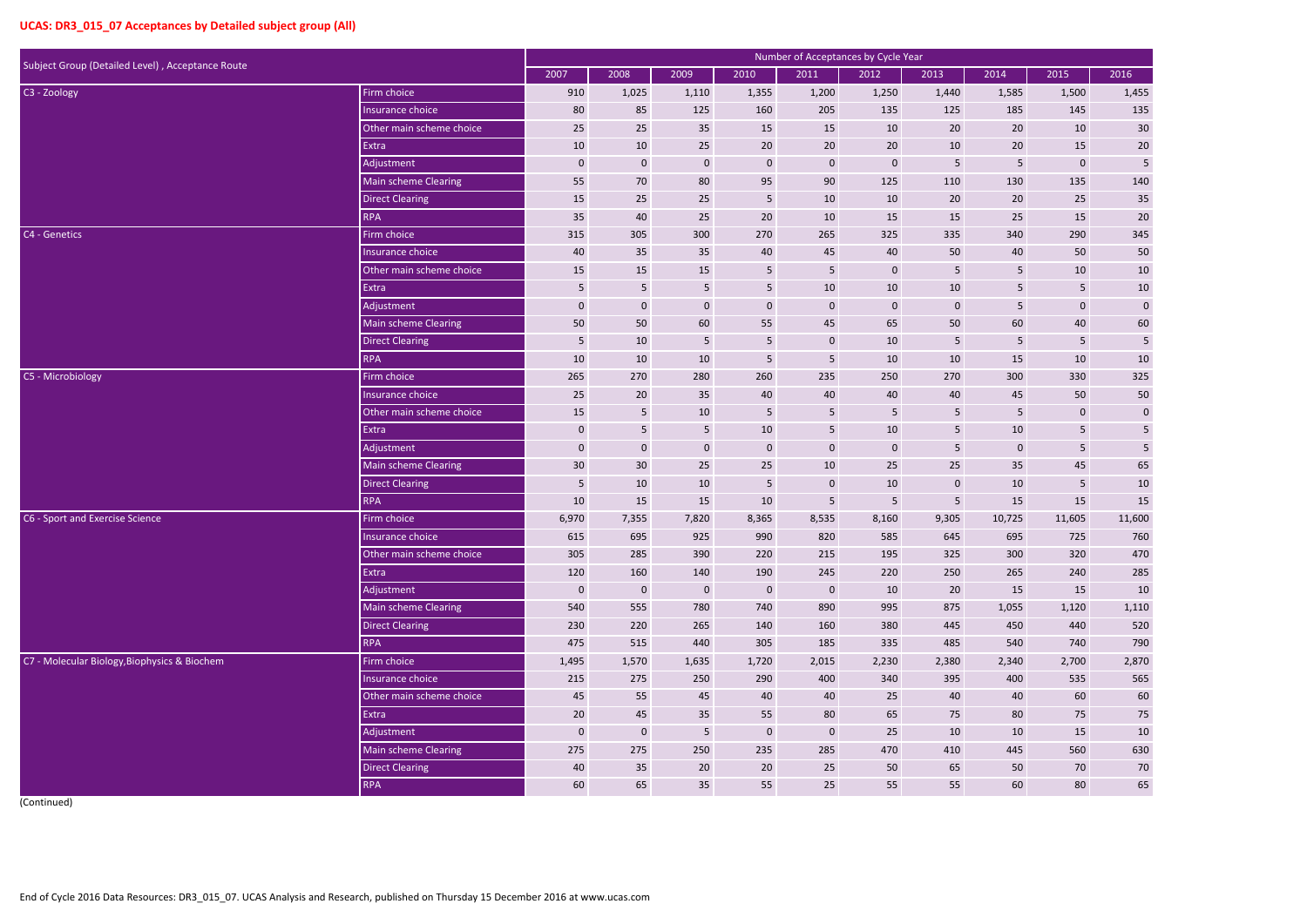| Subject Group (Detailed Level), Acceptance Route |                                      |                                  |                   |                            |                                 |                                 | Number of Acceptances by Cycle Year |                        |                      |                        |                            |
|--------------------------------------------------|--------------------------------------|----------------------------------|-------------------|----------------------------|---------------------------------|---------------------------------|-------------------------------------|------------------------|----------------------|------------------------|----------------------------|
|                                                  |                                      | 2007                             | 2008              | 2009                       | 2010                            | 2011                            | 2012                                | 2013                   | 2014                 | 2015                   | 2016                       |
| C8 - Psychology                                  | Firm choice                          | 9,840                            | 10,515            | 11,100                     | 11,780                          | 12,060                          | 11,645                              | 12,990                 | 13,995               | 14,575                 | 15,160                     |
|                                                  | Insurance choice                     | 960                              | 1,130             | 1,495                      | 1,850                           | 1,945                           | 1,475                               | 1,745                  | 1,965                | 2,205                  | 2,285                      |
|                                                  | Other main scheme choice             | 375                              | 365               | 460                        | 270                             | 380                             | 290                                 | 395                    | 375                  | 395                    | 465                        |
|                                                  | Extra                                | 155                              | 175               | 215                        | 215                             | 305                             | 315                                 | 340                    | 310                  | 325                    | 330                        |
|                                                  | Adjustment                           | $\mathbf{0}$                     | $\pmb{0}$         | 20                         | 15                              | 35                              | 75                                  | 75                     | 55                   | 75                     | $70\,$                     |
|                                                  | Main scheme Clearing                 | 975                              | 1,035             | 1,255                      | 1,450                           | 1,510                           | 1,695                               | 1,690                  | 2,170                | 2,225                  | 2,345                      |
|                                                  | <b>Direct Clearing</b>               | 185                              | 260               | 280                        | 180                             | 190                             | 335                                 | 425                    | 440                  | 410                    | 450                        |
|                                                  | <b>RPA</b>                           | 630                              | 650               | 520                        | 355                             | 265                             | 340                                 | 450                    | 475                  | 435                    | 475                        |
| C9 - Others in Biological Sciences               | Firm choice                          | 405                              | 520               | 685                        | 715                             | 755                             | 595                                 | 740                    | 845                  | 1,055                  | 1,145                      |
|                                                  | Insurance choice                     | 50                               | 60                | 130                        | 140                             | 195                             | 95                                  | 135                    | 165                  | 215                    | 215                        |
|                                                  | Other main scheme choice             | 30                               | 35                | 35                         | 35                              | 25                              | 15                                  | 35                     | 35                   | 45                     | 45                         |
|                                                  | Extra                                | $5\phantom{.}$                   | 15                | 25                         | 40                              | 35                              | 25                                  | 50                     | 60                   | 55                     | 60                         |
|                                                  | Adjustment                           | $\pmb{0}$                        | $\pmb{0}$         | $\mathbf{0}$               | $\boldsymbol{0}$                | $\bf{0}$                        | 5                                   | 5                      | $\overline{0}$       | 5                      | $\pmb{0}$                  |
|                                                  | <b>Main scheme Clearing</b>          | 105                              | 120               | 195                        | 295                             | 245                             | 155                                 | 285                    | 355                  | 405                    | 390                        |
|                                                  | <b>Direct Clearing</b>               | 15                               | 20                | 30 <sup>°</sup>            | 25                              | 20                              | 25                                  | 55                     | 60                   | 85                     | 70                         |
|                                                  | <b>RPA</b>                           | 50                               | 85                | 25                         | 30                              | 30                              | 20                                  | 70                     | 75                   | 90                     | 35                         |
| CC - Combinations within Biological Sciences     | Firm choice                          | 445                              | 430               | 375                        | 415                             | 385                             | 380                                 | 400                    | 455                  | 410                    | 400                        |
|                                                  | Insurance choice                     | 65                               | 60                | 60                         | 60                              | 75                              | 55                                  | 40                     | 65                   | 55                     | 50                         |
|                                                  | Other main scheme choice             | 20                               | 15                | 25                         | 15                              | 10                              | 15                                  | 5                      | 15                   | 5                      | 15                         |
|                                                  | Extra                                | 10                               | $\sqrt{5}$        | $5\phantom{.0}$            | 15                              | 25                              | 10                                  | 15                     | 5                    | 15                     | 15                         |
|                                                  | Adjustment                           | $\mathbf{0}$                     | $\mathbf 0$       | $\mathbf{0}$               | $\mathbf{0}$                    | $\mathbf 0$                     | $\overline{0}$                      | $\mathbf 0$            | $\overline{0}$       | $\mathbf 0$            | $\pmb{0}$                  |
|                                                  | Main scheme Clearing                 | 60                               | 45                | 45                         | 85                              | 70                              | 60                                  | 55                     | 65                   | 95                     | 95                         |
|                                                  | <b>Direct Clearing</b>               | 15                               | 10                | 15                         | $\sqrt{5}$                      | 5                               | 10                                  | $10\,$                 | 5                    | 10                     | 10                         |
|                                                  | <b>RPA</b>                           | 25                               | 20                | 10                         | 10                              | 5                               | 10                                  | 5                      | 5 <sup>1</sup>       | $5\phantom{.}$         | 10                         |
| D1 - Pre-clinical Veterinary Medicine            | Firm choice                          | 830                              | 810               | 770                        | 830                             | 810                             | 860                                 | 875                    | 920                  | 990                    | 990                        |
|                                                  | Insurance choice                     | 15                               | 5                 | 5                          | 5                               | 10                              | 10                                  | 10                     | 15                   | 15                     | 35                         |
|                                                  | Other main scheme choice             | $\mathbf 0$                      | $5\phantom{.}$    | 5 <sub>5</sub>             | $\mathbf 0$                     | 5                               | $\boldsymbol{0}$                    | 5                      | $\mathbf 0$          | 5                      | 15                         |
|                                                  | Extra                                | $\boldsymbol{0}$                 | $\mathbf 0$       | $\mathbf 0$                | $\boldsymbol{0}$                | 5                               | $5\phantom{.}$                      | 5                      | $\mathbf 0$          | 40                     | $20\,$                     |
|                                                  | Adjustment                           | $\mathbf{0}$                     | $\boldsymbol{0}$  | $\mathbf 0$                | $\boldsymbol{0}$                | $\boldsymbol{0}$                | $\mathbf 0$                         | $\mathbf 0$            | $\mathbf{0}$         | $\mathbf 0$            | $\mathbf 0$                |
|                                                  | Main scheme Clearing                 | 25                               | 25                | 25                         | 40                              | 35                              | 75                                  | 55                     | 75                   | 75                     | 60                         |
|                                                  | <b>Direct Clearing</b>               | $\mathbf{0}$                     | $\bf{0}$          | $\mathbf{0}$               | $\boldsymbol{0}$                | $\mathbf 0$                     | $\mathbf 0$                         | 5 <sup>5</sup>         | $\mathbf 0$          | $\boldsymbol{0}$       | $\mathbf 0$                |
|                                                  | <b>RPA</b>                           | 75                               | 65                | 80                         | 95                              | 105                             | 70                                  | 65                     | 65                   | 40                     | $90\,$                     |
| D2 - Clinical Veterinary Medicine & Dentistry    | Firm choice                          | $\pmb{0}$                        | $\mathbf 0$       | $\mathbf 0$                | $\mathbf 0$                     | $\boldsymbol{0}$                | $\mathbf 0$                         | $\mathbf 0$            | 10                   | 5                      | $5\phantom{.0}$            |
|                                                  | Main scheme Clearing                 | $\mathbf{0}$                     | $\mathbf 0$       | $\mathbf 0$                | $\mathbf 0$                     | $\boldsymbol{0}$                | $\boldsymbol{0}$                    | $\boldsymbol{0}$       | $\mathbf 0$          | $\boldsymbol{0}$       | $\pmb{0}$                  |
|                                                  | <b>Direct Clearing</b><br><b>RPA</b> | $\mathbf{0}$<br>$\boldsymbol{0}$ | $\mathbf 0$       | $\mathbf 0$<br>$\mathbf 0$ | $\boldsymbol{0}$<br>$\mathbf 0$ | $\mathbf 0$<br>$\boldsymbol{0}$ | $\boldsymbol{0}$                    | $\mathbf{0}$           | $\mathbf 0$          | $\boldsymbol{0}$       | $\mathbf 0$<br>$\mathbf 0$ |
| D3 - Animal Science                              | Firm choice                          |                                  | $\mathbf 0$       |                            |                                 |                                 | $\mathbf 0$<br>1,610                | $\mathbf{0}$<br>1,925  | $\mathbf 0$          | 25                     |                            |
|                                                  | Insurance choice                     | 1,035<br>65                      | 1,230<br>80       | 1,345<br>100               | 1,570<br>100                    | 1,705<br>120                    | 85                                  | 110                    | 1,920<br>105         | 2,130<br>135           | 2,140<br>115               |
|                                                  | Other main scheme choice             | 60                               | 95                | 115                        | 70                              | 95                              | 60                                  | 125                    | 85                   | 105                    | 80                         |
|                                                  | Extra                                |                                  |                   | 30 <sup>°</sup>            | 30 <sup>°</sup>                 |                                 | 30 <sup>°</sup>                     |                        |                      |                        |                            |
|                                                  | Adjustment                           | 10<br>$\mathbf{0}$               | 25<br>$\mathbf 0$ | $\mathbf 0$                | $\boldsymbol{0}$                | 55<br>$\boldsymbol{0}$          | $\mathbf 0$                         | 40<br>$\boldsymbol{0}$ | 50<br>5 <sup>1</sup> | 40<br>$\boldsymbol{0}$ | 20<br>$\mathbf 0$          |
|                                                  | Main scheme Clearing                 | 80                               | 100               | 130                        | 135                             | 175                             | 145                                 | 145                    | 205                  | 210                    | 170                        |
|                                                  | <b>Direct Clearing</b>               | 70                               | 65                | 85                         | 55                              | 50                              | 85                                  | 105                    | 100                  | 130                    | 105                        |
|                                                  |                                      |                                  |                   |                            |                                 |                                 |                                     |                        |                      |                        |                            |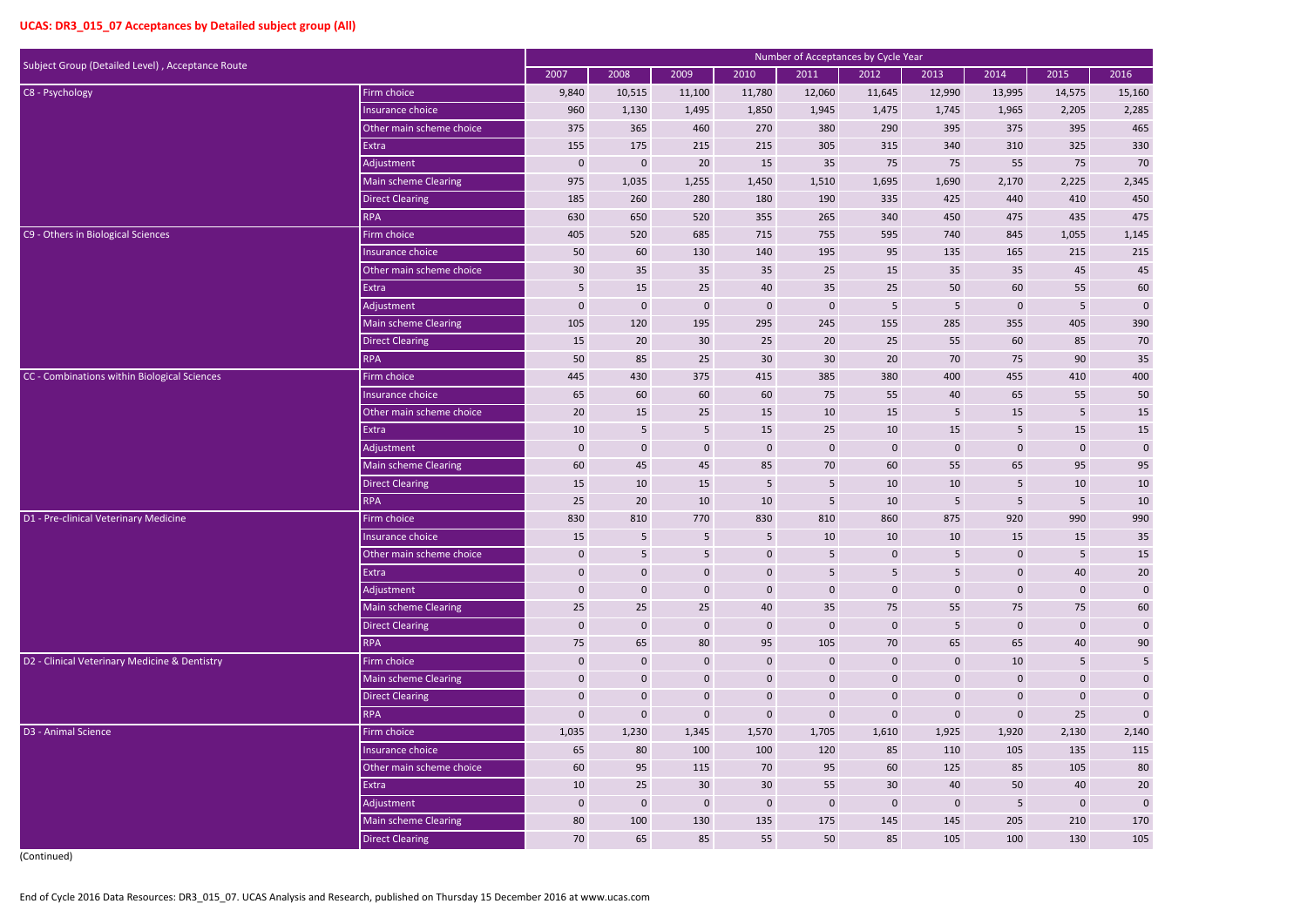| Subject Group (Detailed Level), Acceptance Route        |                             |                  |                  |                |                  | Number of Acceptances by Cycle Year |                  |                  |                 |                         |                         |
|---------------------------------------------------------|-----------------------------|------------------|------------------|----------------|------------------|-------------------------------------|------------------|------------------|-----------------|-------------------------|-------------------------|
| <b>RPA</b>                                              |                             | 2007             | 2008             | 2009           | 2010             | 2011                                | 2012             | 2013             | 2014            | 2015                    | 2016                    |
| D3 - Animal Science                                     |                             | 130              | 165              | 200            | 125              | 45                                  | 40               | 50               | 85              | 110                     | 140                     |
| D4 - Agriculture                                        | Firm choice                 | 885              | 955              | 1,125          | 1,335            | 1,510                               | 1,355            | 1,435            | 1,610           | 1,785                   | 1,615                   |
|                                                         | Insurance choice            | 45               | 40               | 70             | 80               | 110                                 | 95               | 115              | 100             | 110                     | 110                     |
|                                                         | Other main scheme choice    | 115              | 105              | 155            | 110              | 115                                 | 50               | 100              | 85              | 80                      | 80                      |
|                                                         | Extra                       | 5                | 10               | 15             | 20               | 20                                  | 25               | 20               | 25              | 20                      | $25\,$                  |
|                                                         | Adjustment                  | $\mathbf{0}$     | $\overline{0}$   | $\mathbf 0$    | $\boldsymbol{0}$ | $\bf{0}$                            | $\mathbf{0}$     | $\mathbf 0$      | $\mathbf 0$     | $\mathbf 0$             | $\boldsymbol{0}$        |
|                                                         | <b>Main scheme Clearing</b> | 65               | 60               | 90             | 125              | 135                                 | 135              | 115              | 115             | 165                     | 105                     |
|                                                         | <b>Direct Clearing</b>      | 110              | 95               | 115            | 95               | 90                                  | 120              | 130              | 140             | 155                     | 115                     |
|                                                         | <b>RPA</b>                  | 110              | 220              | 170            | 150              | 80                                  | 80               | 75               | 100             | 100                     | 140                     |
| D5 - Forestry & arboriculture                           | Firm choice                 | 65               | 70               | 90             | 95               | 85                                  | 65               | 80               | 80              | 60                      | $45\,$                  |
|                                                         | Insurance choice            | $\mathbf{0}$     | $\mathbf 0$      | $\mathbf{0}$   | $5\phantom{.}$   | 5                                   | $\mathbf{0}$     | $\mathbf 0$      | $\pmb{0}$       | $\mathbf 0$             | $\pmb{0}$               |
|                                                         | Other main scheme choice    | 15               | 10               | 20             | 10               | 15                                  | 5                | 5                | 5 <sub>5</sub>  | $5\phantom{.}$          | $10\,$                  |
|                                                         | Extra                       | $\mathbf 0$      | $\pmb{0}$        | $\mathbf{0}$   | $\boldsymbol{0}$ | $\pmb{0}$                           | $\pmb{0}$        | $\boldsymbol{0}$ | $\mathbf{0}$    | $\mathbf 0$             | $\pmb{0}$               |
|                                                         | <b>Main scheme Clearing</b> | $5\phantom{.0}$  | $5\phantom{.}$   | 10             | 10               | $5\phantom{.0}$                     | $5\phantom{.0}$  | 5                | $\mathbf 0$     | $5\phantom{.0}$         | $\overline{\mathbf{5}}$ |
|                                                         | <b>Direct Clearing</b>      | 15               | 10               | 15             | 5                | $\overline{5}$                      | 5                | 15               | 15              | 10                      | $\sqrt{5}$              |
|                                                         | <b>RPA</b>                  | 10               | 45               | 55             | 40               | 40                                  | 50               | 40               | $5\phantom{.0}$ | 30 <sup>°</sup>         | $35\,$                  |
| D6 - Food and Beverage studies                          | Firm choice                 | 190              | 215              | 295            | 275              | 295                                 | 335              | 355              | 420             | 560                     | 475                     |
|                                                         | Insurance choice            | 10               | 10               | 20             | 10               | 20                                  | 15               | 25               | 20              | 30 <sup>°</sup>         | 20                      |
|                                                         | Other main scheme choice    | 30               | 20               | 50             | 30               | $30\,$                              | 25               | 30               | 20              | 35                      | $35\,$                  |
|                                                         | Extra                       | $\pmb{0}$        | $\sqrt{5}$       | 5              | $5\phantom{.}$   | $\overline{5}$                      | 5                | 5                | 5 <sub>5</sub>  | 10                      | $\pmb{0}$               |
|                                                         | Adjustment                  | $\mathbf{0}$     | $\bf{0}$         | $\mathbf 0$    | $\mathbf 0$      | $\mathbf 0$                         | $\mathbf{0}$     | $\mathbf 0$      | $\mathbf 0$     | $\mathbf{0}$            | $\pmb{0}$               |
|                                                         | Main scheme Clearing        | 30               | 20               | 25             | 25               | 30                                  | 30               | 35               | 35              | 35                      | 30                      |
|                                                         | <b>Direct Clearing</b>      | 30               | 40               | 25             | 15               | 15                                  | 20               | 25               | 35              | 25                      | $30\,$                  |
|                                                         | <b>RPA</b>                  | 40               | 35               | 25             | 25               | 25                                  | 50               | 75               | 40              | 80                      | $70\,$                  |
| D7 - Agricultural Sciences                              | Firm choice                 | 25               | 20               | 25             | 70               | 50                                  | 45               | 80               | 65              | 50                      | 50                      |
|                                                         | Insurance choice            | $\mathbf 0$      | $\mathbf 0$      | 5              | 5                | 10                                  | 5                | 5                | 5               | 5                       | $\mathbf 0$             |
|                                                         | Other main scheme choice    | $\pmb{0}$        | $5\phantom{.}$   | $5\phantom{.}$ | $\mathbf 0$      | $\mathbf 0$                         | $\boldsymbol{0}$ | $\mathbf 0$      | $\mathbf 0$     | $\mathbf 0$             | 5                       |
|                                                         | Extra                       | $\boldsymbol{0}$ | $\mathbf 0$      | $\mathbf 0$    | $\mathbf 0$      | $\mathbf 0$                         | $\boldsymbol{0}$ | $\mathbf 0$      | $\mathbf 0$     | $\mathbf 0$             | $\pmb{0}$               |
|                                                         | Main scheme Clearing        | $5\phantom{.}$   | $\mathbf 0$      | 15             | 10               | $\mathbf 0$                         | $5\phantom{.0}$  | 5                | $5\phantom{.0}$ | $5\phantom{.0}$         | $\pmb{0}$               |
|                                                         | <b>Direct Clearing</b>      | $\mathbf 0$      | $\mathbf 0$      | $\mathbf 0$    | $\mathbf 0$      | $\mathbf 0$                         | $\sqrt{5}$       | $\mathbf 0$      | 5               | $\mathbf 0$             | $\pmb{0}$               |
|                                                         | <b>RPA</b>                  | $5\phantom{.}$   | 10               | 5              | $\boldsymbol{0}$ | $\mathbf 0$                         | $\bf 0$          | 5 <sup>5</sup>   | $\mathbf 0$     | $\mathbf 0$             | $\pmb{0}$               |
| D9 - Others in Vet Sci, Ag & related subjects           | Firm choice                 | 30               | 30               | 35             | 30               | 35                                  | 15               | 25               | 20              | 20                      | $20\,$                  |
|                                                         | Insurance choice            | $\pmb{0}$        | $5\phantom{.0}$  | $\mathbf 0$    | $\mathbf 0$      | $\sqrt{5}$                          | $\boldsymbol{0}$ | $\mathbf 0$      | $\mathbf{0}$    | $\mathbf 0$             | $\overline{\mathbf{5}}$ |
|                                                         | Extra                       | $\mathbf 0$      | $\mathbf 0$      | $\mathbf 0$    | $\mathbf 0$      | $\pmb{0}$                           | $\boldsymbol{0}$ | $\mathbf 0$      | $\mathbf 0$     | $\mathbf 0$             | $\boldsymbol{0}$        |
|                                                         | Adjustment                  | $\mathbf{0}$     | $\mathbf 0$      | $\mathbf{0}$   | $\overline{0}$   | $\mathbf 0$                         | $\mathbf 0$      | $\mathbf 0$      | $\mathbf 0$     | $\mathbf 0$             | $\pmb{0}$               |
|                                                         | Main scheme Clearing        | $\mathbf{0}$     | $\mathbf 0$      | $\mathbf 0$    | $\mathbf 0$      | $\mathbf 0$                         | 5                | 5                | 10              | $\mathbf 0$             | $\pmb{0}$               |
|                                                         | <b>Direct Clearing</b>      | $\boldsymbol{0}$ | $\boldsymbol{0}$ | $\bf 0$        | $\pmb{0}$        | $\pmb{0}$                           | $\pmb{0}$        | $\mathbf 0$      | $\mathbf 0$     | $\mathbf 0$             | $\pmb{0}$               |
| DD - Combinations within Vet Sci, Ag & related subjects | Firm choice                 | 60               | 70               | 65             | 100              | 130                                 | 110              | 90               | 115             | 95                      | $80\,$                  |
|                                                         | Insurance choice            | $5\phantom{.}$   | $5\phantom{.}$   | $5\phantom{.}$ | $5\phantom{.0}$  | $5\phantom{.}$                      | $5\phantom{.0}$  | $\mathbf 0$      | 5 <sub>1</sub>  | $\mathbf 0$             | $\sqrt{5}$              |
|                                                         | Other main scheme choice    | 10               | $5\phantom{.}$   | 10             | 10               | 5                                   | $\overline{5}$   | 5                | $\pmb{0}$       | $\overline{\mathbf{5}}$ | 5 <sub>5</sub>          |
|                                                         | Extra                       | $\boldsymbol{0}$ | $\boldsymbol{0}$ | $\bf 0$        | $5\phantom{.}$   | 5                                   | $\bf 0$          | $\mathbf 0$      | 5               | $\mathbf 0$             | $\pmb{0}$               |
|                                                         | Main scheme Clearing        | $5\phantom{.}$   | $\boldsymbol{0}$ | $5\phantom{.}$ | 10               | $\mathbf 0$                         | 5                | 5 <sup>5</sup>   | 5 <sub>1</sub>  | $5\phantom{.}$          | $\sqrt{5}$              |
|                                                         | <b>Direct Clearing</b>      | $\pmb{0}$        | 5 <sub>5</sub>   | 10             | 10               | 10                                  | $10\,$           | 5 <sup>5</sup>   | 10              | $\mathbf 0$             | 10                      |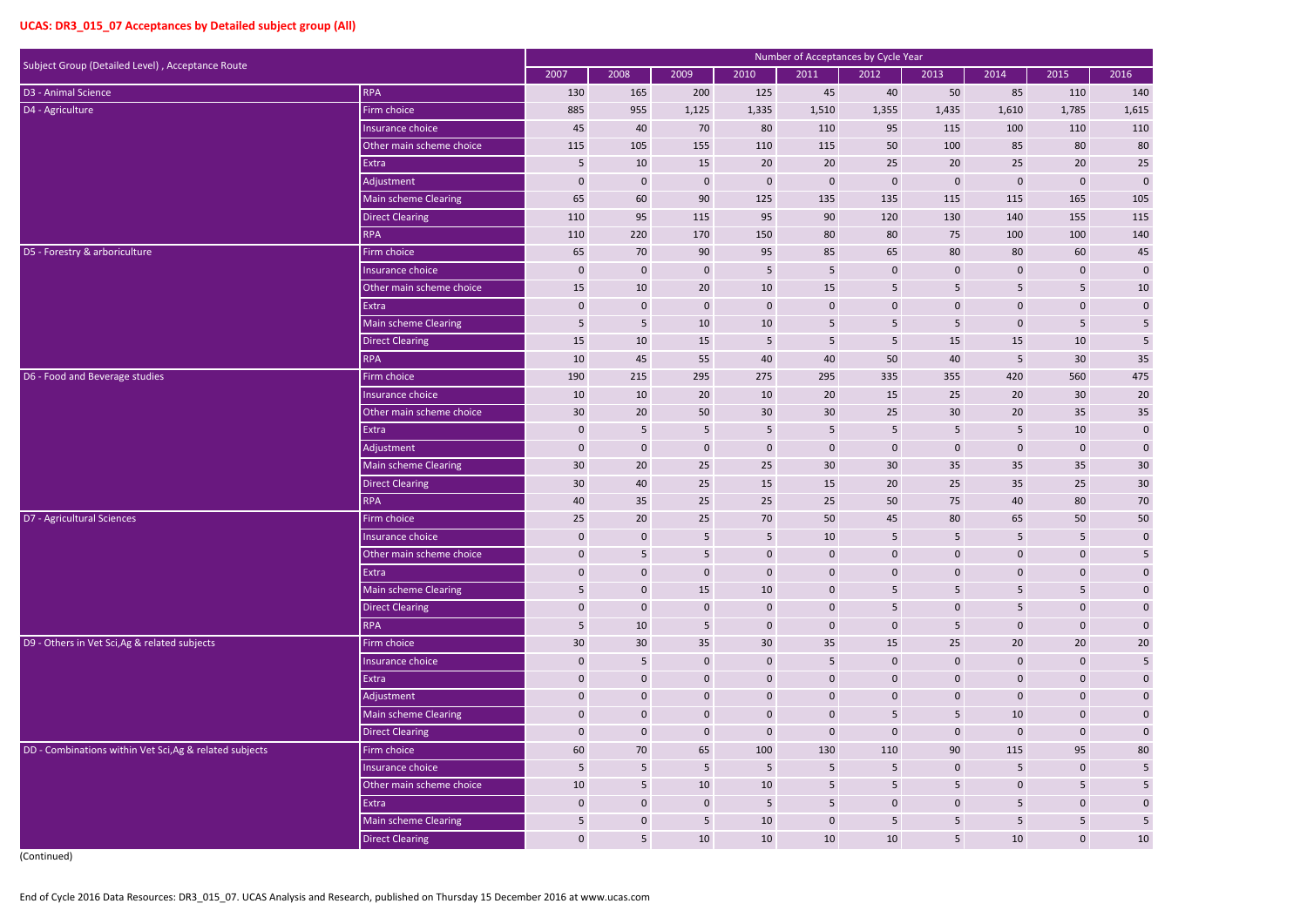|                                                                |                          |              |                  |                  |                  | Number of Acceptances by Cycle Year |                  |                  |                 |                  |                         |
|----------------------------------------------------------------|--------------------------|--------------|------------------|------------------|------------------|-------------------------------------|------------------|------------------|-----------------|------------------|-------------------------|
| Subject Group (Detailed Level), Acceptance Route<br><b>RPA</b> |                          | 2007         | 2008             | 2009             | 2010             | 2011                                | 2012             | 2013             | 2014            | 2015             | 2016                    |
| DD - Combinations within Vet Sci, Ag & related subjects        |                          | $\mathbf 0$  | 5                | 5                | $\mathbf 0$      | $\mathbf 0$                         | $\mathbf 0$      | $\mathbf{0}$     | $\mathbf{0}$    | $\mathbf 0$      | $\boldsymbol{0}$        |
| FO - Physical Sciences: any area of study                      | Firm choice              | 60           | 55               | 45               | 50               | 65                                  | $\mathbf 0$      | $\mathbf 0$      | 0               | $\mathbf 0$      | $\boldsymbol{0}$        |
|                                                                | Insurance choice         | 0            | 5                | 5                | $\sqrt{5}$       | 10                                  | $\mathbf 0$      | $\mathbf 0$      | $\mathbf 0$     | $\mathbf{0}$     | $\pmb{0}$               |
|                                                                | Other main scheme choice | 5            | $\mathbf 0$      | $\mathbf 0$      | $\mathbf 0$      | $\mathbf 0$                         | $\mathbf 0$      | $\mathbf{0}$     | $\pmb{0}$       | $\boldsymbol{0}$ | $\pmb{0}$               |
|                                                                | Extra                    | $\mathbf 0$  | $\mathbf 0$      | $\mathbf 0$      | $\boldsymbol{0}$ | $\mathbf 0$                         | $\mathbf 0$      | $\mathbf 0$      | $\mathbf 0$     | $\mathbf 0$      | $\pmb{0}$               |
|                                                                | Main scheme Clearing     | 10           | 20               | 10               | $\mathbf 0$      | 5                                   | $\mathbf 0$      | $\mathbf 0$      | $\mathbf 0$     | $\mathbf{0}$     | $\pmb{0}$               |
|                                                                | <b>Direct Clearing</b>   | 0            | $\mathbf 0$      | 5                | 5                | $\mathbf 0$                         | $\mathbf 0$      | $\mathbf 0$      | $\mathbf 0$     | $\mathbf 0$      | $\mathbf 0$             |
|                                                                | <b>RPA</b>               | 5            | $\mathbf 0$      | 5                | 5                | 5                                   | $\mathbf 0$      | $\mathbf 0$      | $\mathbf 0$     | $\mathbf 0$      | $\pmb{0}$               |
| F1 - Chemistry                                                 | Firm choice              | 2,680        | 2,780            | 2,805            | 3,165            | 3,170                               | 3,280            | 3,485            | 3,570           | 3,745            | 3,625                   |
|                                                                | Insurance choice         | 325          | 410              | 480              | 490              | 685                                 | 505              | 640              | 785             | 750              | 635                     |
|                                                                | Other main scheme choice | 65           | 80               | 65               | 50               | 40                                  | 35               | 40               | 55              | 55               | 45                      |
|                                                                | Extra                    | 25           | 35               | 35               | 50               | 60                                  | 70               | 55               | 55              | 40               | 55                      |
|                                                                | Adjustment               | 0            | $\mathbf 0$      | 10               | 10               | $5\phantom{.}$                      | 10               | 15               | 20              | 15               | 15                      |
|                                                                | Main scheme Clearing     | 320          | 350              | 415              | 480              | 490                                 | 500              | 540              | 675             | 740              | 740                     |
|                                                                | <b>Direct Clearing</b>   | 45           | 50               | 60               | 50               | 20                                  | 40               | 60               | 55              | 70               | $70\,$                  |
|                                                                | <b>RPA</b>               | 100          | 95               | 90               | 65               | 55                                  | 70               | 75               | 60              | 80               | $70\,$                  |
| F2 - Materials Science                                         | Firm choice              | 5            | $\overline{5}$   | $5\phantom{.0}$  | 15               | $\mathbf 0$                         | $\mathbf 0$      | 5                | $5\phantom{.}$  | 35               | $40\,$                  |
|                                                                | Insurance choice         | 0            | $\mathbf 0$      | $\mathbf 0$      | $\mathbf 0$      | $\mathbf 0$                         | $\mathbf 0$      | $\mathbf 0$      | $\mathbf 0$     | $\mathbf{0}$     | $\boldsymbol{0}$        |
|                                                                | Main scheme Clearing     | 0            | $\mathbf 0$      | $\mathbf 0$      | $\mathbf 0$      | $\mathbf 0$                         | $\mathbf 0$      | $\mathbf 0$      | $\mathbf 0$     | $\mathbf 0$      | $\mathbf 0$             |
|                                                                | <b>RPA</b>               | 0            | $\mathbf 0$      | $\pmb{0}$        | $\pmb{0}$        | $\pmb{0}$                           | $\mathbf 0$      | $\mathbf 0$      | $\mathbf 0$     | $\mathbf 0$      | $\mathbf 0$             |
| F3 - Physics                                                   | Firm choice              | 2,375        | 2,365            | 2,770            | 2,880            | 3,155                               | 3,335            | 3,675            | 3,720           | 3,785            | 3,540                   |
|                                                                | Insurance choice         | 280          | 300              | 375              | 405              | 575                                 | 520              | 595              | 625             | 550              | 580                     |
|                                                                | Other main scheme choice | 50           | 30               | 55               | 40               | 50                                  | 40               | 45               | 50              | 65               | 40                      |
|                                                                | Extra                    | 15           | 15               | 15               | 20               | 20                                  | 30               | 30               | 25              | 20               | 20                      |
|                                                                | Adjustment               | 0            | $\mathbf{0}$     | $\mathbf 0$      | $\boldsymbol{0}$ | $5\phantom{.}$                      | 10               | 15               | 15              | 15               | 15                      |
|                                                                | Main scheme Clearing     | 150          | 220              | 225              | 265              | 250                                 | 330              | 325              | 380             | 435              | 420                     |
|                                                                | Direct Clearing          | 35           | 40               | 45               | 25               | $20\overline{ }$                    | 35               | 45               | 30 <sup>°</sup> | 65               | 60                      |
|                                                                | RPA                      | 55           | 80               | 75               | 40               | 30 <sup>°</sup>                     | 50               | 55               | 50              | 60               | 50                      |
| F4 - Forensic and Archaeological Science                       | Firm choice              | 1,395        | 1,340            | 1,470            | 1,500            | 1,605                               | 1,370            | 1,570            | 1,550           | 1,700            | 1,685                   |
|                                                                | Insurance choice         | 65           | 85               | 115              | 190              | 170                                 | 140              | 130              | 160             | 160              | 120                     |
|                                                                | Other main scheme choice | 75           | 60               | 60               | 45               | 30 <sup>°</sup>                     | 45               | 50               | 50              | 40               | 55                      |
|                                                                | Extra                    | 20           | 20               | 15               | 20               | 40                                  | 50               | 45               | 35              | 35               | $30\,$                  |
|                                                                | Adjustment               | $\mathbf 0$  | $\pmb{0}$        | $\boldsymbol{0}$ | $\mathbf 0$      | $\pmb{0}$                           | 5                | $\boldsymbol{0}$ | $\mathbf 0$     | $\mathbf 0$      | $5\phantom{a}$          |
|                                                                | Main scheme Clearing     | 105          | 135              | 200              | 250              | 325                                 | 280              | 220              | 235             | 220              | 220                     |
|                                                                | Direct Clearing          | 45           | 40               | 60               | 35               | 40                                  | 65               | 80               | 45              | 65               | 65                      |
|                                                                | RPA                      | 115          | 140              | 125              | 75               | 35                                  | 65               | 40               | 50              | 55               | $70\,$                  |
| F5 - Astronomy                                                 | Firm choice              | 90           | 95               | 110              | 105              | 120                                 | 145              | 130              | 135             | 145              | 160                     |
|                                                                | Insurance choice         | 15           | 10               | 20               | 30 <sup>°</sup>  | 50                                  | 35               | 25               | $20\degree$     | 25               | $30\,$                  |
|                                                                | Other main scheme choice | 5            | $\boldsymbol{0}$ | $\boldsymbol{0}$ | $\mathbf{0}$     | $\overline{5}$                      | $\mathbf 0$      | $\mathbf{0}$     | $5\phantom{.}$  | $5\phantom{.}$   | $\pmb{0}$               |
|                                                                | Extra                    | $\mathbf 0$  | $\mathbf 0$      | $\mathbf 0$      | $5\phantom{.0}$  | $\pmb{0}$                           | $\mathbf 0$      | $\mathbf{0}$     | $\mathbf 0$     | $\mathbf 0$      | $\mathbf 0$             |
|                                                                | Adjustment               | $\mathbf 0$  | $\boldsymbol{0}$ | $\boldsymbol{0}$ | $\mathbf 0$      | $\mathbf 0$                         | $\boldsymbol{0}$ | $\mathbf{0}$     | $\mathbf 0$     | $\mathbf 0$      | $\pmb{0}$               |
|                                                                | Main scheme Clearing     | 5            | $5\phantom{.}$   | 20               | 10               | 30                                  | 25               | 10               | 25              | 20               | $25\,$                  |
|                                                                | Direct Clearing          | $\mathbf{0}$ | $5\overline{)}$  | $\boldsymbol{0}$ | $5\overline{)}$  | $\pmb{0}$                           | 5                | $\mathbf{0}$     | $\mathbf 0$     | $5\phantom{.}$   | $\overline{\mathbf{5}}$ |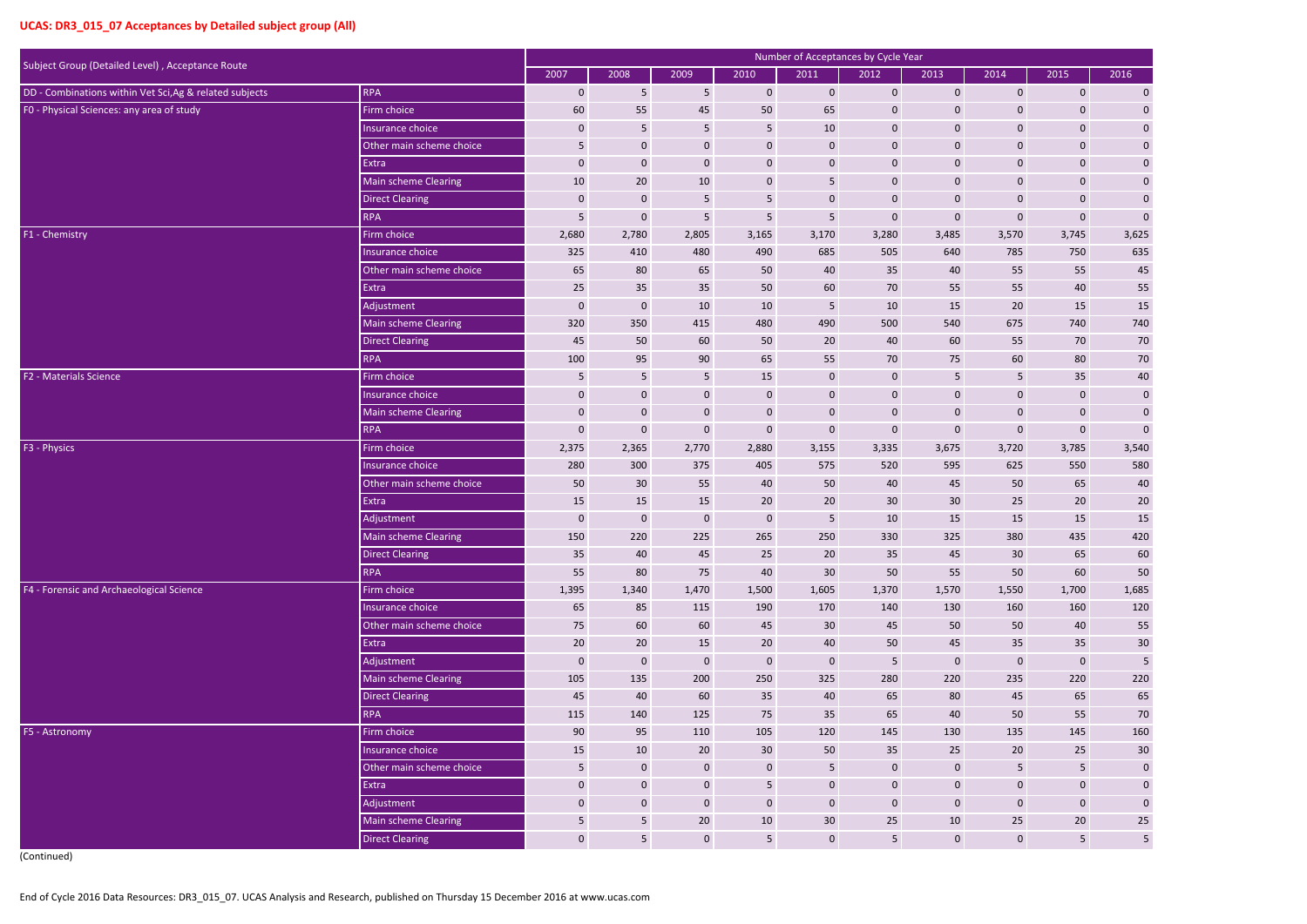|                                                    |                             |                  |                  |                  |                 |                 | Number of Acceptances by Cycle Year |                  |                |                 |                 |
|----------------------------------------------------|-----------------------------|------------------|------------------|------------------|-----------------|-----------------|-------------------------------------|------------------|----------------|-----------------|-----------------|
| Subject Group (Detailed Level), Acceptance Route   |                             | 2007             | 2008             | 2009             | 2010            | 2011            | 2012                                | 2013             | 2014           | 2015            | 2016            |
| F5 - Astronomy                                     | <b>RPA</b>                  | 5                | 5                | 5                | $5\phantom{.}$  | $\overline{5}$  | $\overline{0}$                      | $5\phantom{.}$   | $\mathbf 0$    | $\mathbf 0$     | $5\phantom{.0}$ |
| F6 - Geology                                       | Firm choice                 | 1,060            | 1,085            | 1,150            | 1,210           | 1,225           | 1,290                               | 1,375            | 1,485          | 1,450           | 1,270           |
|                                                    | Insurance choice            | 110              | 115              | 170              | 175             | 175             | 170                                 | 185              | 250            | 235             | 220             |
|                                                    | Other main scheme choice    | 45               | 20               | 25               | 15              | 20              | 20                                  | 20               | 10             | 15              | 15              |
|                                                    | Extra                       | 5                | 10               | 10               | 10              | 15              | 5                                   | 10               | 10             | $\overline{5}$  | 10              |
|                                                    | Adjustment                  | $\boldsymbol{0}$ | $\boldsymbol{0}$ | $\boldsymbol{0}$ | $\bf 0$         | $\overline{5}$  | $\mathbf 0$                         | 10               | 5              | $\pmb{0}$       | 5               |
|                                                    | <b>Main scheme Clearing</b> | 60               | 70               | 100              | 80              | 80              | 120                                 | 125              | 155            | 155             | 145             |
|                                                    | <b>Direct Clearing</b>      | 20               | 20               | 25               | $5\phantom{.0}$ | 10              | 15                                  | 20               | 20             | 15              | 15              |
|                                                    | <b>RPA</b>                  | 45               | 30               | 30               | 35              | 30              | 25                                  | 20               | 30             | 30              | $20\,$          |
| F7 - Science of aquatic & terrestrial environments | Firm choice                 | 940              | 1,035            | 1,005            | 1,125           | 1,055           | 1,085                               | 1,025            | 1,005          | 1,040           | 1,020           |
|                                                    | Insurance choice            | 65               | 85               | 110              | 140             | 165             | 155                                 | 130              | 145            | 140             | 130             |
|                                                    | Other main scheme choice    | 45               | 55               | 60               | 50              | 40              | 30                                  | 45               | 40             | 55              | $35\,$          |
|                                                    | Extra                       | 5                | $5\phantom{.}$   | 10               | 10              | 20              | 10                                  | 10               | 15             | 10              | 15              |
|                                                    | Adjustment                  | $\pmb{0}$        | $\boldsymbol{0}$ | $\pmb{0}$        | $\pmb{0}$       | $\mathbf 0$     | $5\phantom{.}$                      | $\mathbf{0}$     | 5              | $\pmb{0}$       | $\pmb{0}$       |
|                                                    | Main scheme Clearing        | 70               | 90               | 110              | 140             | 120             | 125                                 | 135              | 165            | 150             | 135             |
|                                                    | <b>Direct Clearing</b>      | 35               | 35               | 40               | 25              | 20              | 25                                  | 50               | 50             | 45              | 45              |
|                                                    | <b>RPA</b>                  | 60               | 100              | 75               | 115             | 65              | 45                                  | 40               | 35             | 50              | 45              |
| F8 - Physical geographical sciences                | Firm choice                 | 2,520            | 2,605            | 2,680            | 2,800           | 2,565           | 2,615                               | 2,675            | 2,550          | 2,765           | 2,745           |
|                                                    | Insurance choice            | 245              | 305              | 400              | 455             | 495             | 360                                 | 415              | 415            | 550             | 525             |
|                                                    | Other main scheme choice    | 55               | 45               | 75               | 30              | 30              | 20                                  | 25               | 25             | $30\,$          | $25\,$          |
|                                                    | Extra                       | 25               | 15               | 25               | 30              | 25              | 20                                  | 25               | 25             | 25              | 15              |
|                                                    | Adjustment                  | $\mathbf 0$      | $\boldsymbol{0}$ | 5                | 5               | 25              | 10                                  | 10               | 15             | 15              | $15\,$          |
|                                                    | Main scheme Clearing        | 150              | 160              | 245              | 220             | 255             | 235                                 | 270              | 310            | 315             | 330             |
|                                                    | <b>Direct Clearing</b>      | 40               | 30               | 50               | 30              | 20              | 40                                  | 40               | 40             | 40              | 60              |
|                                                    | <b>RPA</b>                  | 75               | 85               | 75               | 50              | 30              | 15                                  | 15               | 15             | 25              | $20\,$          |
| F9 - Others in Physical Sciences                   | Firm choice                 | 230              | 230              | 240              | 190             | 130             | 130                                 | 75               | 10             | 40              | 60              |
|                                                    | Insurance choice            | 20               | 15               | 35               | 30 <sup>°</sup> | 20              | 15                                  | 10               | 5              | 5               | 10              |
|                                                    | Other main scheme choice    | 15               | 15               | 35               | 10              | 15              | $5\phantom{.}$                      | 5 <sub>5</sub>   | $\overline{0}$ | $\overline{5}$  | $5\phantom{.}$  |
|                                                    | Extra                       | $\mathbf 0$      | $5\phantom{.}$   | $5\phantom{.}$   | $5\overline{)}$ | 10              | $5\phantom{.}$                      | 10               | $\mathbf 0$    | $5\phantom{.0}$ | $5\phantom{.0}$ |
|                                                    | Adjustment                  | $\pmb{0}$        | $\mathbf 0$      | $\pmb{0}$        | $\pmb{0}$       | $\mathbf 0$     | $\mathbf 0$                         | $\mathbf 0$      | $\mathbf 0$    | $\pmb{0}$       | $\mathbf 0$     |
|                                                    | Main scheme Clearing        | 50               | 50               | 40               | 10              | 50              | 40                                  | 10               | 20             | 25              | $40\,$          |
|                                                    | <b>Direct Clearing</b>      | 15               | 15               | 10               | 10              | $5\phantom{.0}$ | $5\phantom{.}$                      | 5                | 15             | 10              | $10\,$          |
|                                                    | <b>RPA</b>                  | 35               | 25               | 25               | 15              | 5               | $5\phantom{.0}$                     | $\boldsymbol{0}$ | $\mathbf 0$    | $\pmb{0}$       | $\overline{5}$  |
| FF - Combinations within Physical Sciences         | Firm choice                 | 720              | 770              | 490              | 460             | 405             | 395                                 | 425              | 440            | 465             | 465             |
|                                                    | Insurance choice            | 60               | 75               | 65               | 60              | 55              | 45                                  | 50               | 60             | 60              | 90              |
|                                                    | Other main scheme choice    | 15               | 25               | $10\,$           | $5\phantom{.0}$ | $\sqrt{5}$      | 10                                  | $5\phantom{.}$   | 5              | $10\,$          | 10              |
|                                                    | Extra                       | 5                | 10               | 5                | 5               | $\sqrt{5}$      | $5\phantom{.0}$                     | $5\phantom{.0}$  | 5              | $\sqrt{5}$      | 5               |
|                                                    | Adjustment                  | $\boldsymbol{0}$ | $\mathbf 0$      | $\pmb{0}$        | $\mathbf 0$     | $\pmb{0}$       | $\mathbf 0$                         | $\mathbf 0$      | $\pmb{0}$      | $\pmb{0}$       | $\mathbf 0$     |
|                                                    | Main scheme Clearing        | 50               | 75               | 55               | 45              | 70              | 55                                  | 35               | 45             | 135             | 140             |
|                                                    | <b>Direct Clearing</b>      | 15               | 10               | 10               | $5\phantom{.0}$ | $\mathbf 0$     | 10                                  | 10               | 5              | 15              | $20\,$          |
|                                                    | <b>RPA</b>                  | 20               | 20               | 10               | $\mathbf 0$     | $5\phantom{.0}$ | $\mathbf 0$                         | 10               | $\overline{0}$ | $\mathbf 0$     | $5\phantom{.0}$ |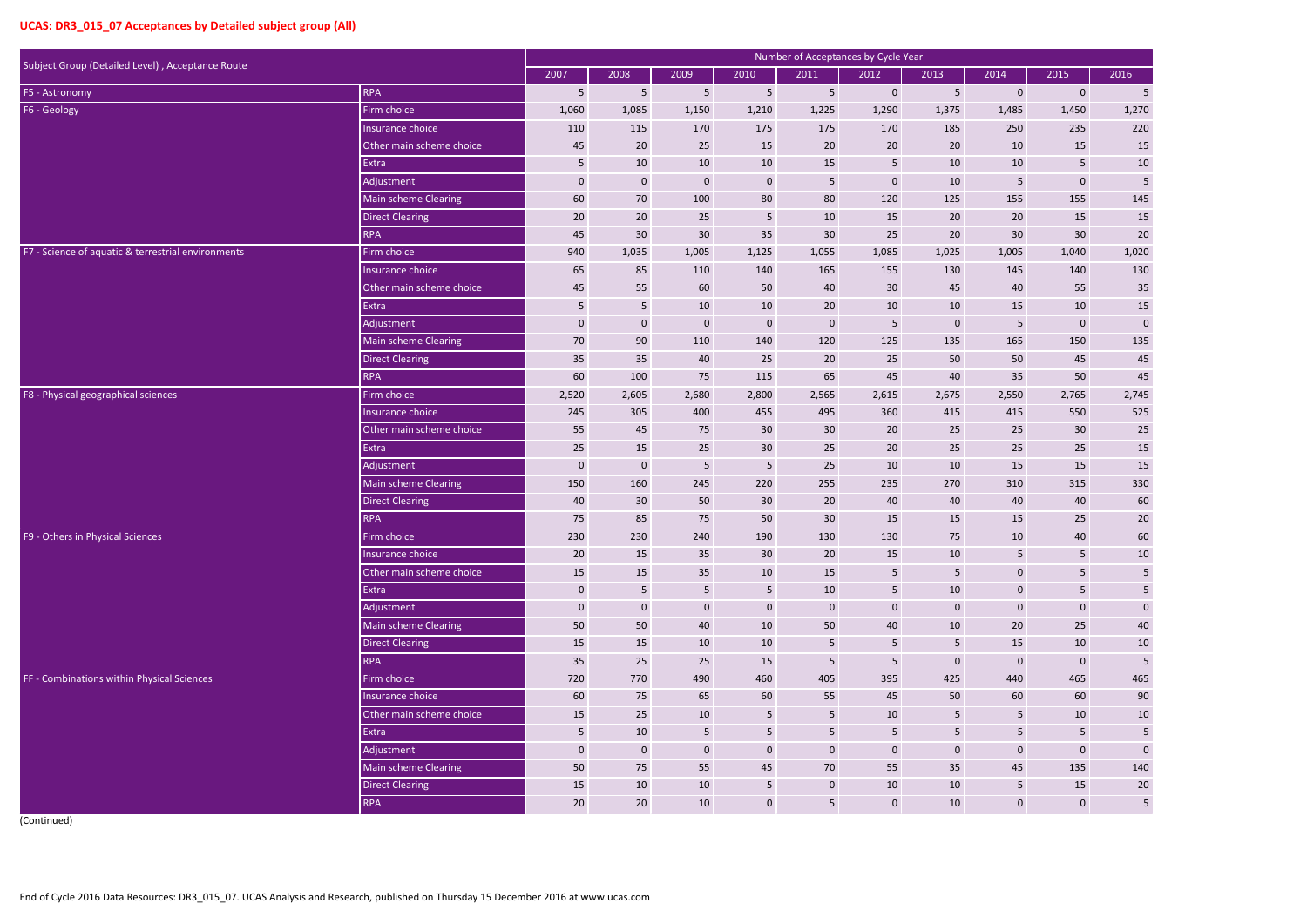|                                                  |                             |                 |                  |                 |                 | Number of Acceptances by Cycle Year |                |                 |                  |                 |                         |
|--------------------------------------------------|-----------------------------|-----------------|------------------|-----------------|-----------------|-------------------------------------|----------------|-----------------|------------------|-----------------|-------------------------|
| Subject Group (Detailed Level), Acceptance Route |                             | 2007            | 2008             | 2009            | 2010            | 2011                                | 2012           | 2013            | 2014             | 2015            | 2016                    |
| GO - Mathematical Sciences: any area             | Firm choice                 | 15              | 5                | 5               | $\mathbf{0}$    | $\mathbf 0$                         | $\mathbf 0$    | $\mathbf 0$     | $\mathbf{0}$     | $\mathbf{0}$    | $\boldsymbol{0}$        |
|                                                  | Insurance choice            | $\mathbf 0$     | $\mathbf{0}$     | $\mathbf 0$     | $\mathbf 0$     | $\mathbf 0$                         | $\mathbf 0$    | $\mathbf 0$     | $\boldsymbol{0}$ | $\mathbf{0}$    | $\pmb{0}$               |
|                                                  | Other main scheme choice    | $\mathbf 0$     | $\mathbf 0$      | $\mathbf 0$     | $\mathbf 0$     | $\mathbf 0$                         | $\mathbf 0$    | $\mathbf 0$     | $\mathbf 0$      | $\mathbf{0}$    | $\pmb{0}$               |
|                                                  | Extra                       | $\mathbf 0$     | $\mathbf 0$      | $\mathbf 0$     | $\mathbf 0$     | $\mathbf 0$                         | $\mathbf 0$    | $\mathbf 0$     | $\mathbf 0$      | $\mathbf 0$     | $\pmb{0}$               |
|                                                  | Main scheme Clearing        | $\mathbf 0$     | $\mathbf 0$      | $\mathbf 0$     | $\mathbf 0$     | $\boldsymbol{0}$                    | $\mathbf 0$    | $\mathbf 0$     | $\mathbf{0}$     | $\mathbf 0$     | $\pmb{0}$               |
|                                                  | <b>Direct Clearing</b>      | $\mathbf 0$     | $\mathbf 0$      | $\mathbf 0$     | $\mathbf 0$     | $\mathbf 0$                         | $\mathbf 0$    | $\mathbf 0$     | $\mathbf 0$      | $\mathbf{0}$    | $\pmb{0}$               |
|                                                  | <b>RPA</b>                  | 5               | $\boldsymbol{0}$ | $\mathbf 0$     | $\pmb{0}$       | $\boldsymbol{0}$                    | $\mathbf 0$    | $\mathbf 0$     | $\mathbf 0$      | $\mathbf 0$     | $\mathbf 0$             |
| G1 - Mathematics                                 | Firm choice                 | 3,745           | 3,950            | 4,665           | 5,025           | 5,165                               | 5,185          | 5,420           | 5,200            | 5,320           | 5,430                   |
|                                                  | Insurance choice            | 725             | 845              | 1,190           | 1,275           | 1,320                               | 1,065          | 1,145           | 1,275            | 1,390           | 1,400                   |
|                                                  | Other main scheme choice    | 90              | 85               | 120             | 80              | 95                                  | 75             | 90              | 85               | 85              | 85                      |
|                                                  | Extra                       | 45              | 70               | 50              | 60              | 90                                  | 60             | 55              | 55               | 50              | $45\,$                  |
|                                                  | Adjustment                  | $\mathbf 0$     | $\mathbf 0$      | 10              | 10              | 20                                  | 30             | 40              | 35               | 25              | 30                      |
|                                                  | <b>Main scheme Clearing</b> | 340             | 490              | 625             | 620             | 755                                 | 680            | 740             | 895              | 890             | 1,060                   |
|                                                  | <b>Direct Clearing</b>      | 80              | 65               | 95              | 70              | 85                                  | 110            | 130             | 140              | 145             | 165                     |
|                                                  | <b>RPA</b>                  | 110             | 105              | 95              | 70              | 60                                  | 105            | 80              | 80               | 95              | 90                      |
| <b>G2</b> - Operational Research                 | Firm choice                 | 15              | 30               | 40              | 35              | 60                                  | 55             | 55              | 40               | 30 <sup>°</sup> | $35\,$                  |
|                                                  | Insurance choice            | $\mathbf 0$     | $\overline{5}$   | 5               | $5\phantom{.0}$ | 5                                   | 5              | 5               | 5                | $\mathbf 0$     | $\pmb{0}$               |
|                                                  | Other main scheme choice    | $\mathbf 0$     | $\mathbf 0$      | 5               | $5\phantom{.}$  | 5                                   | 10             | 5               | 5 <sub>5</sub>   | $5\phantom{.}$  | $\pmb{0}$               |
|                                                  | Extra                       | $\mathbf 0$     | $\mathbf 0$      | $\mathbf 0$     | $\mathbf 0$     | 5                                   | $\mathbf 0$    | $\mathbf 0$     | $\mathbf 0$      | $\mathbf 0$     | $\pmb{0}$               |
|                                                  | <b>Main scheme Clearing</b> | $\mathbf 0$     | $5\phantom{.0}$  | $5\phantom{.0}$ | $5\phantom{.}$  | 5                                   | $\mathbf 0$    | $\mathbf 0$     | $\mathbf{0}$     | $5\phantom{.0}$ | $\sqrt{5}$              |
|                                                  | <b>Direct Clearing</b>      | $\mathbf 0$     | $\mathbf 0$      | $\mathbf 0$     | $\mathbf 0$     | $\mathbf 0$                         | $\mathbf 0$    | $\mathbf 0$     | $\mathbf 0$      | $\mathbf 0$     | $\mathbf 0$             |
|                                                  | <b>RPA</b>                  | 30 <sup>°</sup> | 35               | 40              | 35              | 25                                  | $\mathbf 0$    | $\mathbf 0$     | $\mathbf 0$      | $\mathbf 0$     | 5                       |
| G3 - Statistics                                  | Firm choice                 | 120             | 105              | 120             | 105             | 115                                 | 145            | 135             | 135              | 135             | 155                     |
|                                                  | Insurance choice            | 15              | 10               | 10              | 15              | 15                                  | 10             | 15              | 10               | 15              | 20                      |
|                                                  | Other main scheme choice    | 5               | $\mathbf 0$      | 5               | $5\phantom{.}$  | 5                                   | 10             | 5               | 5                | $\overline{5}$  | $\pmb{0}$               |
|                                                  | Extra                       | 5               | 10               | 10              | 5               | 10                                  | $\overline{0}$ | 5               | 0                | 5               | $\mathbf{0}$            |
|                                                  | Adjustment                  | $\mathbf{0}$    | $\mathbf 0$      | $\mathbf 0$     | $\mathbf{0}$    | $\mathbf 0$                         | $\mathbf 0$    | $\mathbf 0$     | 5 <sub>5</sub>   | $\mathbf 0$     | $\pmb{0}$               |
|                                                  | Main scheme Clearing        | 30              | 20               | 25              | 10              | 10                                  | 10             | 15              | 10               | 15              | $25\phantom{.0}$        |
|                                                  | <b>Direct Clearing</b>      | $\mathbf{0}$    | $\mathbf{0}$     | 5 <sub>5</sub>  | $\bf 0$         | $\mathbf 0$                         | $\mathbf 0$    | 5               | 5 <sub>5</sub>   | $\mathbf 0$     | $\overline{\mathbf{5}}$ |
|                                                  | <b>RPA</b>                  | $\mathbf 0$     | $5\phantom{.0}$  | $\mathbf 0$     | 10              | $\pmb{0}$                           | $\mathbf 0$    | $\pmb{0}$       | $\mathbf{0}$     | $\mathbf 0$     | $\pmb{0}$               |
| G9 - Others in Mathematical Sciences             | Firm choice                 | $5\phantom{.}$  | $\mathbf 0$      | 15              | 10              | 10                                  | 10             | 5               | 5                | $5\phantom{.0}$ | $\overline{\mathbf{5}}$ |
|                                                  | Insurance choice            | 5               | $\mathbf 0$      | 5 <sub>5</sub>  | $5\phantom{.}$  | $\mathbf 0$                         | 5              | 5               | 5 <sub>5</sub>   | $\mathbf 0$     | $\pmb{0}$               |
|                                                  | Other main scheme choice    | $\mathbf 0$     | $5\phantom{.0}$  | $\mathbf 0$     | $5\phantom{.}$  | $\mathbf 0$                         | $\mathbf 0$    | $\mathbf{0}$    | $\mathbf{0}$     | $\mathbf 0$     | $\boldsymbol{0}$        |
|                                                  | Extra                       | $\mathbf 0$     | $\boldsymbol{0}$ | $\mathbf 0$     | $\mathbf 0$     | $\boldsymbol{0}$                    | $\mathbf 0$    | $\mathbf 0$     | $\mathbf 0$      | $\mathbf 0$     | $\boldsymbol{0}$        |
|                                                  | Adjustment                  | $\mathbf 0$     | $\mathbf{0}$     | $\mathbf{0}$    | $\mathbf{0}$    | $\mathbf 0$                         | $\mathbf 0$    | $\mathbf{0}$    | $\mathbf 0$      | $\mathbf 0$     | $\pmb{0}$               |
|                                                  | Main scheme Clearing        | $\mathbf 0$     | 5                | 20              | $5\phantom{.}$  | $\mathbf 0$                         | $\mathbf 0$    | 5               | 10               | 5               | $\overline{5}$          |
|                                                  | <b>Direct Clearing</b>      | $\mathbf 0$     | $\mathbf 0$      | 5 <sub>5</sub>  | $\mathbf 0$     | $\mathbf 0$                         | $\mathbf 0$    | $\mathbf 0$     | $\mathbf{0}$     | $\mathbf 0$     | $\pmb{0}$               |
|                                                  | <b>RPA</b>                  | $5\phantom{.}$  | $5\phantom{.0}$  | $5\phantom{.0}$ | $5\phantom{.}$  | $\mathbf 0$                         | $\mathbf{0}$   | $\mathbf 0$     | $\mathbf 0$      | $\mathbf 0$     | $\pmb{0}$               |
| GG - Combinations within Mathematical Sciences   | Firm choice                 | 300             | 365              | 350             | 335             | 345                                 | 345            | 380             | 325              | 340             | 335                     |
|                                                  | Insurance choice            | 45              | 55               | 75              | 50              | 65                                  | 65             | 55              | 60               | 65              | $50\,$                  |
|                                                  | Other main scheme choice    | 15              | 15               | 15              | 10              | 15                                  | 10             | $5\phantom{.0}$ | 10               | 10              | $5\phantom{.0}$         |
|                                                  | Extra                       | $\mathbf{0}$    | $5\phantom{.0}$  | 5 <sub>5</sub>  | $5\phantom{.0}$ | $5\phantom{.}$                      | 10             | 5               | $5\phantom{.}$   | $\mathbf 0$     | $\boldsymbol{0}$        |
|                                                  | Adjustment                  | $\mathbf{0}$    | $\overline{0}$   | $\mathbf{0}$    | $\mathbf 0$     | $\mathbf 0$                         | $\mathbf 0$    | $\mathbf{0}$    | $\mathbf{0}$     | $\mathbf{0}$    | $5\phantom{.0}$         |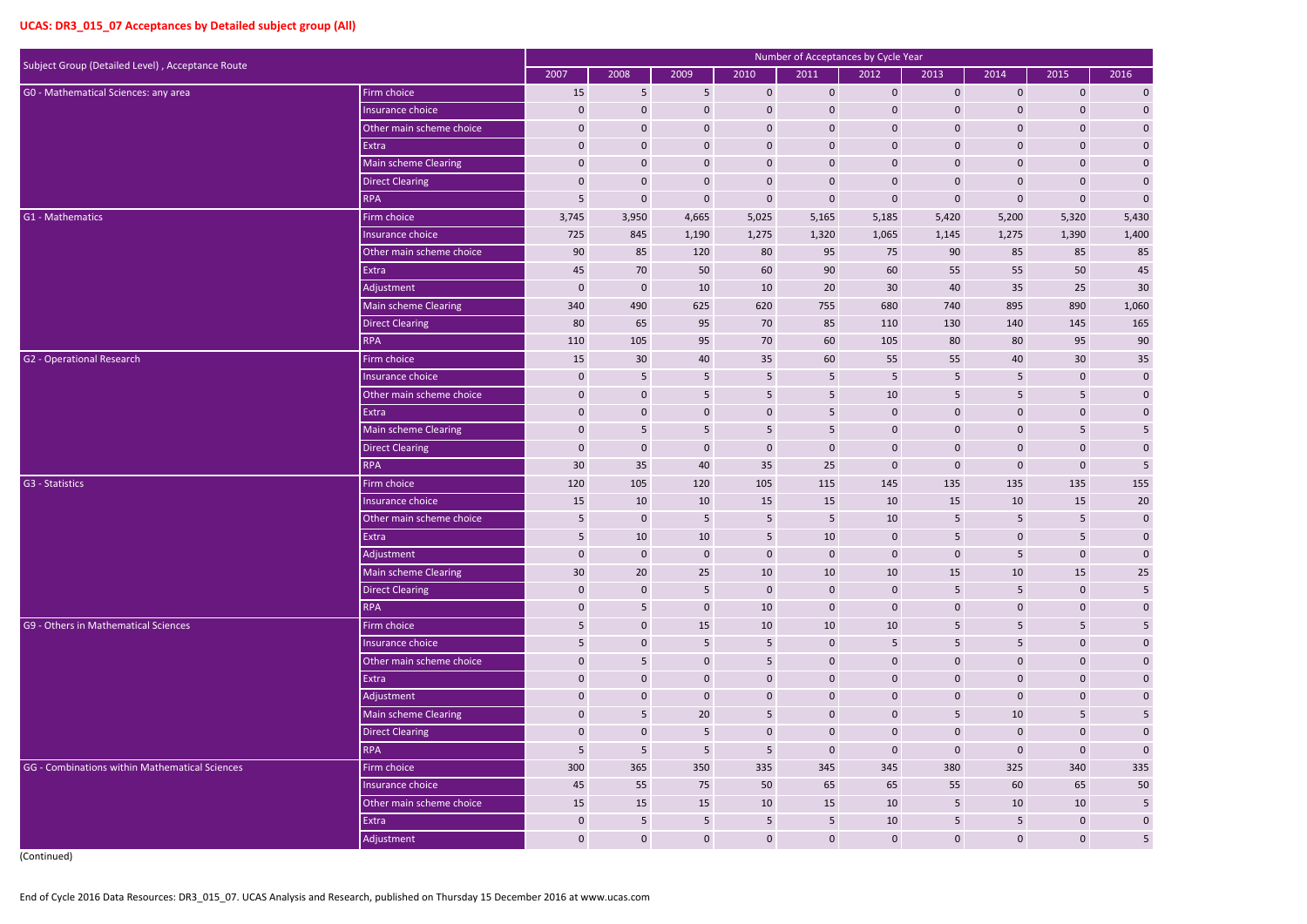|                                                  |                          |             |                         |                  |                 | Number of Acceptances by Cycle Year |                 |                |                  |                  |                 |
|--------------------------------------------------|--------------------------|-------------|-------------------------|------------------|-----------------|-------------------------------------|-----------------|----------------|------------------|------------------|-----------------|
| Subject Group (Detailed Level), Acceptance Route |                          | 2007        | 2008                    | 2009             | 2010            | 2011                                | 2012            | 2013           | 2014             | 2015             | 2016            |
| GG - Combinations within Mathematical Sciences   | Main scheme Clearing     | 35          | 55                      | 55               | 40              | 60                                  | 75              | 55             | 55               | 65               | 85              |
|                                                  | <b>Direct Clearing</b>   | 10          | $5\phantom{.0}$         | 10               | 10              | 10                                  | 15              | 10             | 10               | 15               | 10              |
|                                                  | <b>RPA</b>               | 15          | 20                      | 10               | $\sqrt{5}$      | 5                                   | 5               | 5              | 5                | 5 <sub>5</sub>   | $10\,$          |
| HO - Engineering: any area of study              | Firm choice              | 60          | 70                      | 75               | 85              | 80                                  | $\mathbf 0$     | $\mathbf 0$    | $\pmb{0}$        | $\mathbf 0$      | $\pmb{0}$       |
|                                                  | Insurance choice         | 5           | $\overline{\mathbf{5}}$ | 5                | 5               | 5                                   | $\mathbf 0$     | $\mathbf 0$    | $\pmb{0}$        | $\mathbf 0$      | $\pmb{0}$       |
|                                                  | Other main scheme choice | 15          | 10                      | 15               | 15              | 5                                   | $\pmb{0}$       | $\mathbf 0$    | $\pmb{0}$        | $\mathbf 0$      | $\pmb{0}$       |
|                                                  | Extra                    | 5           | $\mathbf 0$             | $\mathbf 0$      | 5               | 5                                   | $\mathbf 0$     | $\mathbf{0}$   | 0                | $\mathbf 0$      | $\mathbf 0$     |
|                                                  | Main scheme Clearing     | 5           | 5                       | 5                | 10              | 5                                   | $\mathbf 0$     | $\mathbf{0}$   | $\pmb{0}$        | $\mathbf 0$      | $\bf{0}$        |
|                                                  | <b>Direct Clearing</b>   | $\mathbf 0$ | 5                       | $\mathbf 0$      | 5               | $\bf{0}$                            | $\pmb{0}$       | $\mathbf 0$    | $\pmb{0}$        | $\boldsymbol{0}$ | $\pmb{0}$       |
|                                                  | <b>RPA</b>               | 5           | 30                      | 25               | 15              | 20                                  | $\mathbf 0$     | $\mathbf 0$    | $\pmb{0}$        | $\mathbf 0$      | $\mathbf 0$     |
| H1 - General Engineering                         | Firm choice              | 1,860       | 1,940                   | 2,200            | 2,325           | 2,135                               | 2,225           | 2,545          | 2,935            | 2,990            | 3,030           |
|                                                  | Insurance choice         | 170         | 200                     | 295              | 265             | 245                                 | 280             | 330            | 480              | 555              | 460             |
|                                                  | Other main scheme choice | 165         | 175                     | 210              | 125             | 125                                 | 110             | 140            | 105              | 105              | 130             |
|                                                  | Extra                    | 25          | 40                      | 35               | 40              | 40                                  | 65              | 60             | 55               | 75               | 55              |
|                                                  | Adjustment               | $\mathbf 0$ | $\mathbf 0$             | $\mathbf 0$      | 5               | $\mathbf 0$                         | 10              | 10             | 15               | 15               | $5\phantom{.0}$ |
|                                                  | Main scheme Clearing     | 265         | 270                     | 315              | 290             | 250                                 | 415             | 430            | 630              | 790              | 710             |
|                                                  | <b>Direct Clearing</b>   | 90          | 120                     | 115              | 80              | 55                                  | 145             | 155            | 160              | 160              | 165             |
|                                                  | <b>RPA</b>               | 320         | 360                     | 230              | 130             | 60                                  | 125             | 95             | 160              | 150              | 175             |
| H2 - Civil Engineering                           | Firm choice              | 2,365       | 2,815                   | 3,030            | 3,115           | 2,980                               | 2,605           | 2,510          | 2,360            | 2,550            | 2,710           |
|                                                  | Insurance choice         | 375         | 440                     | 495              | 595             | 625                                 | 460             | 460            | 475              | 540              | 495             |
|                                                  | Other main scheme choice | 260         | 240                     | 305              | 210             | 210                                 | 155             | 140            | 120              | 125              | 125             |
|                                                  | Extra                    | 25          | 45                      | 45               | 40              | 55                                  | 40              | 55             | 35               | 45               | 40              |
|                                                  | Adjustment               | $\mathbf 0$ | $\mathbf 0$             | $\mathbf 0$      | 5               | $\mathbf 0$                         | 10              | 5              | 10               | 10               | $10\,$          |
|                                                  | Main scheme Clearing     | 335         | 390                     | 440              | 490             | 590                                 | 535             | 470            | 535              | 515              | 535             |
|                                                  | <b>Direct Clearing</b>   | 90          | 125                     | 120              | 105             | 120                                 | 155             | 170            | 125              | 145              | 155             |
|                                                  | <b>RPA</b>               | 295         | 350                     | 270              | 375             | 255                                 | 270             | 275            | 225              | 240              | 220             |
| H3 - Mechanical Engineering                      | Firm choice              | 3,075       | 3,425                   | 3,960            | 4,285           | 4,375                               | 4,675           | 5,225          | 5,175            | 5,720            | 5,825           |
|                                                  | Insurance choice         | 405         | 500                     | 695              | 830             | 950                                 | 775             | 790            | 1,005            | 1,110            | 1,095           |
|                                                  | Other main scheme choice | 335         | 335                     | 415              | 210             | 275                                 | 215             | 275            | 215              | 210              | 230             |
|                                                  | Extra                    | 25          | 25                      | 45               | 50              | 70                                  | 40              | 65             | 60               | 55               | 55              |
|                                                  | Adjustment               | $\mathbf 0$ | $\boldsymbol{0}$        | $5\phantom{.0}$  | $\mathbf 0$     | $5\phantom{.}$                      | 10              | 10             | 5 <sub>5</sub>   | 15               | $10\,$          |
|                                                  | Main scheme Clearing     | 295         | 415                     | 555              | 640             | 670                                 | 705             | 690            | 895              | 910              | 865             |
|                                                  | <b>Direct Clearing</b>   | 130         | 170                     | 185              | 100             | 135                                 | 170             | 215            | 210              | 245              | 235             |
|                                                  | <b>RPA</b>               | 450         | 525                     | 410              | 485             | 225                                 | 255             | 260            | 320              | 265              | 275             |
| H4 - Aerospace Engineering                       | Firm choice              | 1,370       | 1,320                   | 1,515            | 1,640           | 1,635                               | 1,565           | 1,775          | 1,975            | 2,065            | 2,200           |
|                                                  | Insurance choice         | 150         | 175                     | 250              | 300             | 340                                 | 285             | 285            | 375              | 410              | 495             |
|                                                  | Other main scheme choice | 90          | 85                      | 125              | 85              | 110                                 | 55              | 70             | 100              | 75               | $90\,$          |
|                                                  | Extra                    | 15          | 15                      | 15               | 15              | 20                                  | 35              | 25             | $20\overline{ }$ | 30 <sup>°</sup>  | $25\,$          |
|                                                  | Adjustment               | $\mathbf 0$ | $\boldsymbol{0}$        | $\boldsymbol{0}$ | $5\phantom{.0}$ | $5\phantom{.}$                      | $5\phantom{.0}$ | $5\phantom{.}$ | 10               | 5                | $\sqrt{5}$      |
|                                                  | Main scheme Clearing     | 105         | 115                     | 180              | 180             | 255                                 | 290             | 255            | 335              | 320              | 395             |
|                                                  | <b>Direct Clearing</b>   | 45          | 60                      | 80               | 30 <sup>°</sup> | 35                                  | 65              | 85             | 90               | 100              | 95              |
|                                                  | <b>RPA</b>               | 80          | 155                     | 185              | 180             | 135                                 | 100             | 85             | 85               | 90               | 145             |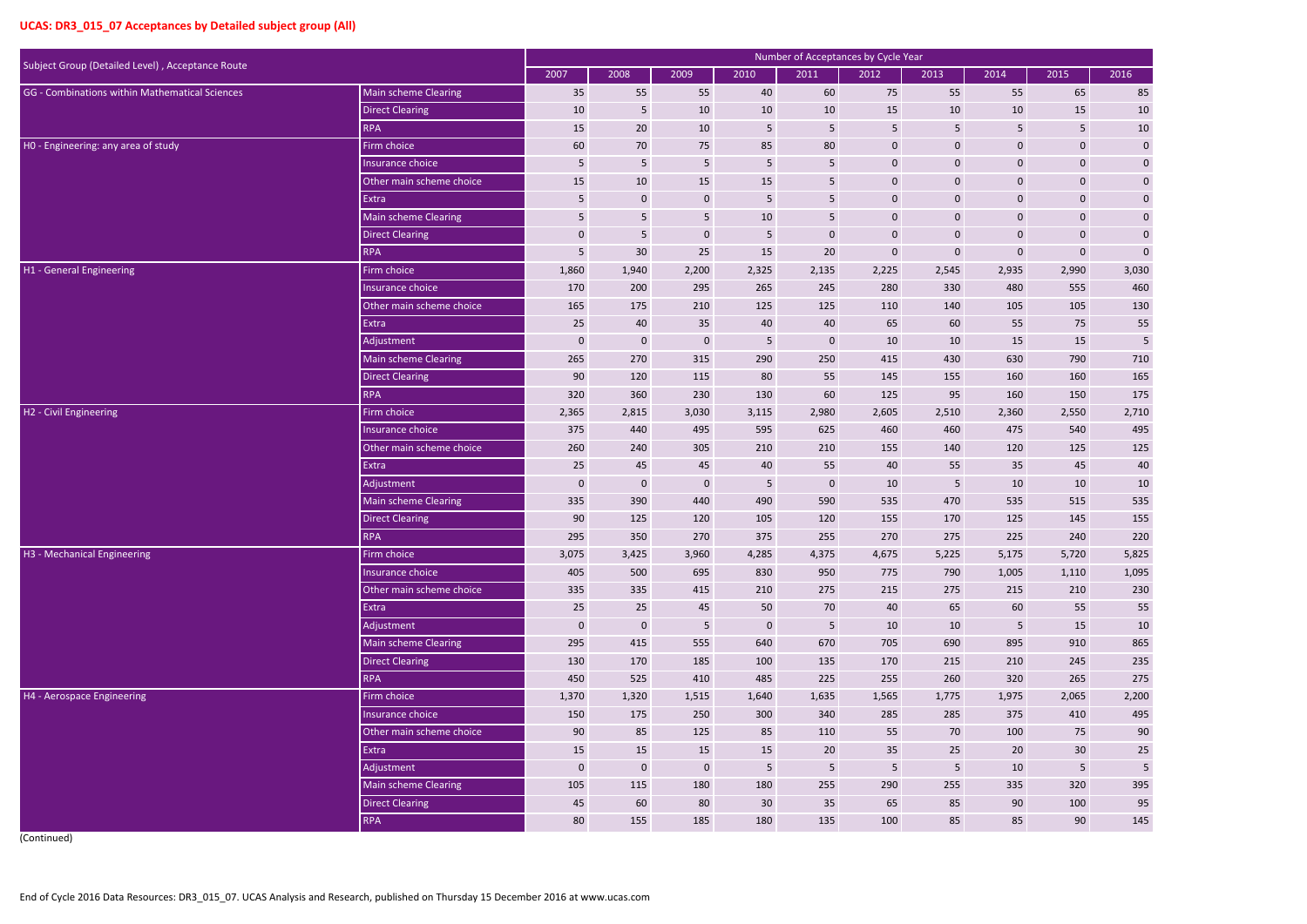| Subject Group (Detailed Level), Acceptance Route |                          |                  |                  |                  |                 | Number of Acceptances by Cycle Year |                         |                  |                 |                 |                |
|--------------------------------------------------|--------------------------|------------------|------------------|------------------|-----------------|-------------------------------------|-------------------------|------------------|-----------------|-----------------|----------------|
|                                                  |                          | 2007             | 2008             | 2009             | 2010            | 2011                                | 2012                    | 2013             | 2014            | 2015            | 2016           |
| H5 - Naval Architecture                          | Firm choice              | 95               | 95               | 90               | 105             | 110                                 | 95                      | 105              | 50              | 60              | 55             |
|                                                  | Insurance choice         | 5                | $5\phantom{.0}$  | 10               | 10              | 5                                   | 15                      | 10               | 5               | 5               | $\sqrt{5}$     |
|                                                  | Other main scheme choice | 15               | 15               | 10               | 10              | 5                                   | 10                      | 5                | 5               | $\mathbf 0$     | $\pmb{0}$      |
|                                                  | Extra                    | $\mathbf 0$      | $\mathbf 0$      | $\mathbf{0}$     | 5               | $\mathbf 0$                         | $\mathbf 0$             | $\mathbf 0$      | $\pmb{0}$       | $\mathbf 0$     | $\pmb{0}$      |
|                                                  | Main scheme Clearing     | 5                | $5\phantom{.}$   | $\mathbf 0$      | 5               | $\mathbf 0$                         | $\pmb{0}$               | 5                | 5               | $\mathbf 0$     | $\pmb{0}$      |
|                                                  | <b>Direct Clearing</b>   | 5                | $\overline{5}$   | $\mathbf 0$      | $\mathbf 0$     | $\bf{0}$                            | $\pmb{0}$               | 5                | $\pmb{0}$       | $\mathbf 0$     | $\pmb{0}$      |
|                                                  | <b>RPA</b>               | 10               | 85               | 105              | $\mathbf 0$     | 5                                   | 5                       | 5                | $\mathbf 0$     | $\mathbf 0$     | $\mathbf 0$    |
| H6 - Electronic and Electrical Engineering       | Firm choice              | 2,780            | 2,615            | 2,860            | 2,845           | 3,025                               | 2,925                   | 2,985            | 3,080           | 3,070           | 3,035          |
|                                                  | Insurance choice         | 270              | 315              | 365              | 430             | 470                                 | 340                     | 390              | 445             | 450             | 460            |
|                                                  | Other main scheme choice | 460              | 395              | 445              | 285             | 275                                 | 195                     | 215              | 190             | 160             | 180            |
|                                                  | Extra                    | 25               | 40               | 30               | 35              | 40                                  | 40                      | 40               | 20              | 40              | $35\,$         |
|                                                  | Adjustment               | $\mathbf{0}$     | $\mathbf 0$      | $\mathbf{0}$     | $\mathbf{0}$    | $\mathbf 0$                         | 5                       | 10               | 5               | 10              | $\sqrt{5}$     |
|                                                  | Main scheme Clearing     | 295              | 380              | 480              | 550             | 540                                 | 430                     | 500              | 525             | 530             | 530            |
|                                                  | <b>Direct Clearing</b>   | 145              | 155              | 185              | 160             | 150                                 | 155                     | 185              | 180             | 215             | 190            |
|                                                  | <b>RPA</b>               | 745              | 820              | 725              | 820             | 500                                 | 550                     | 520              | 335             | 435             | 425            |
| H7 - Production and Manufacturing Engineering    | Firm choice              | 535              | 515              | 485              | 535             | 525                                 | 455                     | 500              | 465             | 500             | 425            |
|                                                  | Insurance choice         | 50               | 45               | 45               | 70              | 70                                  | 50                      | 55               | 60              | 60              | 50             |
|                                                  | Other main scheme choice | 30               | 15               | 25               | 20              | 20                                  | 5                       | 15               | 10              | 15              | $15\,$         |
|                                                  | Extra                    | 5                | 10               | 5                | 10              | 15                                  | $\overline{\mathbf{5}}$ | 5                | $5\phantom{.0}$ | 5 <sub>5</sub>  | 5              |
|                                                  | Adjustment               | $\mathbf 0$      | $\mathbf 0$      | $\mathbf 0$      | $\mathbf 0$     | $\pmb{0}$                           | $\mathbf 0$             | 5                | $\pmb{0}$       | $\mathbf 0$     | $\pmb{0}$      |
|                                                  | Main scheme Clearing     | 65               | 60               | 45               | 50              | 35                                  | 45                      | 30               | 40              | 35              | $35\,$         |
|                                                  | <b>Direct Clearing</b>   | 10               | 15               | 15               | 15              | 15                                  | 25                      | 25               | 10              | 15              | 15             |
|                                                  | <b>RPA</b>               | 55               | 75               | 95               | 35              | 45                                  | 60                      | 25               | 10              | 45              | 35             |
| H8 - Chemical, Process and Energy Engineering    | Firm choice              | 1,050            | 1,150            | 1,285            | 1,315           | 1,480                               | 1,595                   | 2,050            | 2,175           | 2,430           | 2,285          |
|                                                  | Insurance choice         | 125              | 165              | 165              | 175             | 240                                 | 245                     | 280              | 365             | 535             | 460            |
|                                                  | Other main scheme choice | 70               | 70               | 85               | 50              | 50                                  | 65                      | 80               | 60              | 50              | 40             |
|                                                  | Extra                    | 10               | 20               | 25               | 25              | 35                                  | 30 <sup>°</sup>         | 40               | 45              | 20              | 30             |
|                                                  | Adjustment               | $\boldsymbol{0}$ | $\boldsymbol{0}$ | $\boldsymbol{0}$ | $\mathbf 0$     | $5\phantom{.}$                      | $5\phantom{.0}$         | 10               | 5 <sub>5</sub>  | $5\phantom{.}$  | $10\,$         |
|                                                  | Main scheme Clearing     | 95               | 115              | 145              | 165             | 230                                 | 200                     | 220              | 315             | 375             | 345            |
|                                                  | <b>Direct Clearing</b>   | 20               | 10               | 20               | 20              | 35                                  | 35                      | 45               | 40              | 40              | 50             |
|                                                  | <b>RPA</b>               | 60               | 100              | 105              | 95              | 65                                  | 50                      | 85               | 565             | 315             | $80\,$         |
| H9 - Others in Engineering                       | Firm choice              | $\mathbf{0}$     | 5 <sub>5</sub>   | $5\phantom{.}$   | 10              | 10                                  | $5\phantom{.}$          | 5                | 25              | 50              | 35             |
|                                                  | Insurance choice         | $\boldsymbol{0}$ | $\boldsymbol{0}$ | $\pmb{0}$        | $5\phantom{.}$  | $\mathbf 0$                         | $\mathbf 0$             | $\mathbf 0$      | 5 <sub>5</sub>  | $\mathbf 0$     | $\overline{5}$ |
|                                                  | Other main scheme choice | $\pmb{0}$        | $\mathbf 0$      | $\boldsymbol{0}$ | $\mathbf 0$     | $\boldsymbol{0}$                    | $\boldsymbol{0}$        | $\boldsymbol{0}$ | $\mathbf 0$     | $\mathbf 0$     | $\pmb{0}$      |
|                                                  | Extra                    | $\boldsymbol{0}$ | $\mathbf 0$      | $\pmb{0}$        | $\mathbf 0$     | $5\phantom{.}$                      | $\mathbf 0$             | $\mathbf 0$      | 5 <sub>1</sub>  | $5\phantom{.0}$ | $\pmb{0}$      |
|                                                  | Main scheme Clearing     | $\boldsymbol{0}$ | $\boldsymbol{0}$ | 5                | 5               | 5                                   | $\overline{5}$          | 5 <sup>5</sup>   | 25              | 10              | $10\,$         |
|                                                  | Direct Clearing          | $\boldsymbol{0}$ | $\mathbf 0$      | $\boldsymbol{0}$ | 5 <sub>1</sub>  | 5                                   | $\pmb{0}$               | $\mathbf{0}$     | $\pmb{0}$       | $\mathbf 0$     | $\pmb{0}$      |
|                                                  | <b>RPA</b>               | $\boldsymbol{0}$ | $\boldsymbol{0}$ | 10               | 5               | 10                                  | $\bf 0$                 | $\boldsymbol{0}$ | 5               | $\mathbf 0$     | $\pmb{0}$      |
| HH - Combinations within Engineering             | Firm choice              | 520              | 465              | 490              | 540             | 555                                 | 505                     | 500              | 515             | 515             | 615            |
|                                                  | Insurance choice         | 45               | 45               | 40               | 50              | 60                                  | 50                      | 35               | 60              | 50              | 55             |
|                                                  | Other main scheme choice | 40               | 40               | 45               | 30 <sup>°</sup> | 35                                  | 35                      | 40               | 30              | 15              | $20\,$         |
|                                                  | Extra                    | $\mathbf 0$      | $5\phantom{.}$   | $5\phantom{.}$   | $5\phantom{.}$  | 15                                  | 10                      | 5                | 5 <sub>1</sub>  | 10              | $10\,$         |
|                                                  | Adjustment               | $\mathbf 0$      | $\mathbf{0}$     | $\boldsymbol{0}$ | $\mathbf 0$     | $\mathbf 0$                         | $5\phantom{.0}$         | $5\phantom{.}$   | $\mathbf{0}$    | $\mathbf{0}$    | $\mathbf 0$    |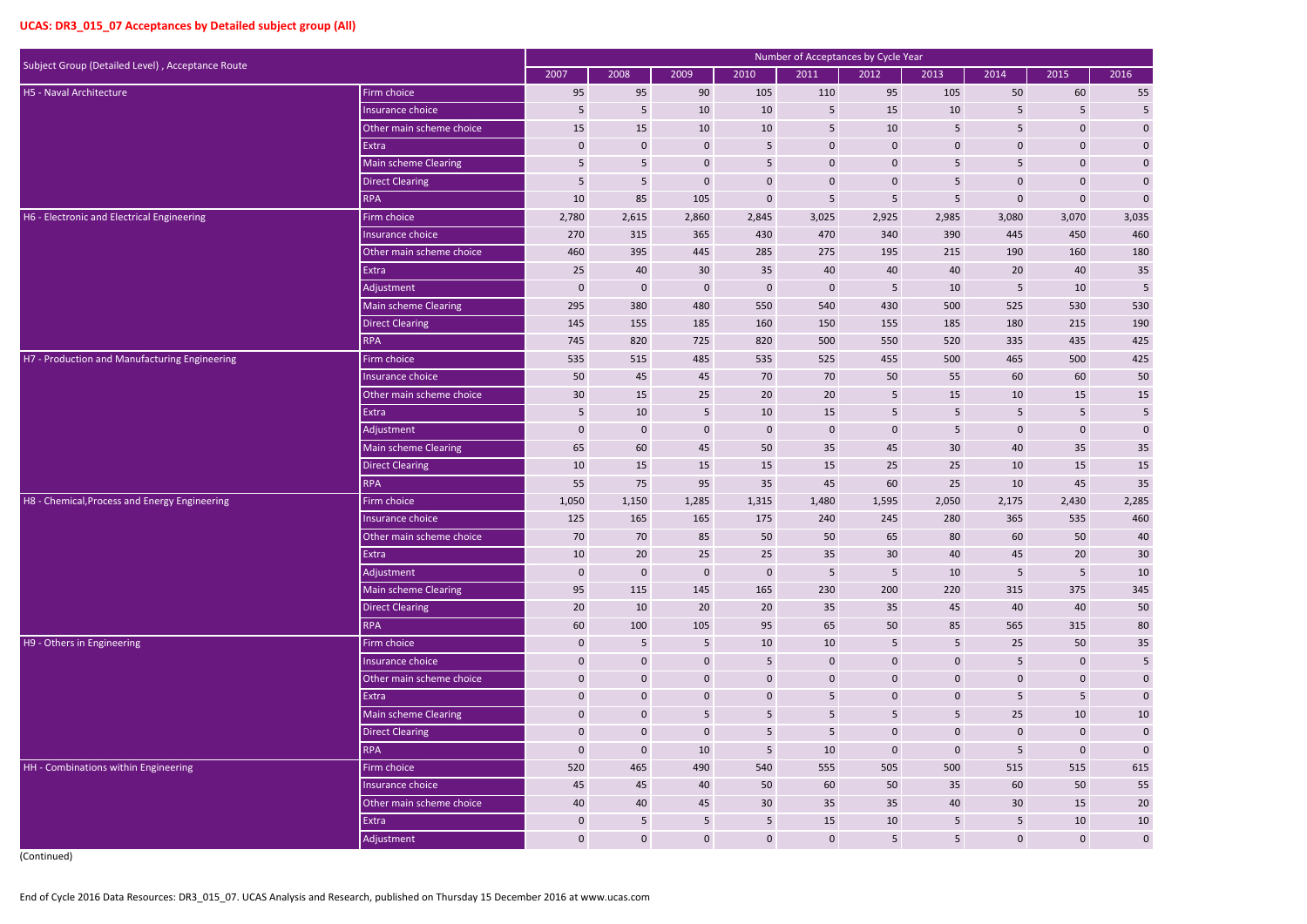|                                                                          |                             |                  |                  |                 |                  | <b>Number of Acceptances by Cycle Year</b> |                  |                  |                |                  |                         |
|--------------------------------------------------------------------------|-----------------------------|------------------|------------------|-----------------|------------------|--------------------------------------------|------------------|------------------|----------------|------------------|-------------------------|
| Subject Group (Detailed Level), Acceptance Route<br>Main scheme Clearing |                             | 2007             | 2008             | 2009            | 2010             | 2011                                       | 2012             | 2013             | 2014           | 2015             | 2016                    |
| HH - Combinations within Engineering                                     |                             | 35               | 35               | 40              | 60               | 75                                         | 60               | 70               | 60             | 70               | 80                      |
|                                                                          | <b>Direct Clearing</b>      | 25               | 15               | 20              | 15               | 25                                         | 30               | 30               | 25             | 25               | 10                      |
|                                                                          | <b>RPA</b>                  | 90               | 80               | 90              | 125              | 95                                         | 95               | 60               | 35             | 20               | $70\,$                  |
| 11 - Computer Science                                                    | Firm choice                 | 7,415            | 7,710            | 8,480           | 8,940            | 9,095                                      | 8,765            | 10,030           | 10,835         | 12,020           | 12,485                  |
|                                                                          | Insurance choice            | 620              | 710              | 885             | 1,005            | 1,165                                      | 880              | 1,075            | 1,340          | 1,650            | 1,650                   |
|                                                                          | Other main scheme choice    | 725              | 725              | 830             | 485              | 570                                        | 385              | 535              | 545            | 585              | 615                     |
|                                                                          | Extra                       | 60               | 105              | 90              | 115              | 155                                        | 130              | 140              | 140            | 160              | 175                     |
|                                                                          | Adjustment                  | $\boldsymbol{0}$ | $\pmb{0}$        | 10              | 20               | $\overline{5}$                             | 25               | 30               | 30             | 30               | 30                      |
|                                                                          | Main scheme Clearing        | 870              | 950              | 1,095           | 1,220            | 1,390                                      | 1,190            | 1,225            | 1,440          | 1,695            | 1,695                   |
|                                                                          | <b>Direct Clearing</b>      | 435              | 495              | 520             | 440              | 430                                        | 520              | 670              | 645            | 730              | 715                     |
|                                                                          | <b>RPA</b>                  | 1,295            | 1,435            | 1,350           | 1,025            | 595                                        | 670              | 690              | 780            | 855              | 895                     |
| 12 - Information Systems                                                 | Firm choice                 | 1,845            | 2,025            | 2,280           | 2,360            | 2,235                                      | 1,760            | 1,780            | 1,645          | 1,580            | 1,355                   |
|                                                                          | Insurance choice            | 180              | 190              | 260             | 255              | 285                                        | 215              | 180              | 160            | 175              | 130                     |
|                                                                          | Other main scheme choice    | 175              | 200              | 215             | 170              | 165                                        | 100              | 110              | 80             | 85               | 95                      |
|                                                                          | Extra                       | 25               | 30               | 30 <sup>°</sup> | 45               | 60                                         | 40               | 45               | 25             | 25               | $25\,$                  |
|                                                                          | Adjustment                  | $\mathbf{0}$     | $\pmb{0}$        | 10              | $5\phantom{.}$   | 10                                         | $\overline{5}$   | 5                | 5 <sub>5</sub> | $\mathbf 0$      | 5                       |
|                                                                          | <b>Main scheme Clearing</b> | 365              | 345              | 425             | 615              | 470                                        | 340              | 235              | 200            | 200              | 230                     |
|                                                                          | <b>Direct Clearing</b>      | 130              | 135              | 175             | 160              | 145                                        | 170              | 130              | 115            | 100              | 120                     |
|                                                                          | <b>RPA</b>                  | 530              | 560              | 460             | 395              | 235                                        | 280              | 185              | 135            | 170              | 150                     |
| 13 - Software Engineering                                                | Firm choice                 | 1,005            | 1,090            | 1,125           | 1,285            | 1,355                                      | 1,325            | 1,550            | 1,570          | 1,530            | 1,670                   |
|                                                                          | Insurance choice            | 60               | 85               | 110             | 110              | 155                                        | 120              | 145              | 155            | 145              | 170                     |
|                                                                          | Other main scheme choice    | 80               | 85               | 110             | 55               | 85                                         | 65               | 65               | 80             | 70               | 60                      |
|                                                                          | Extra                       | $\bf{0}$         | 10               | 15              | 15               | 25                                         | 15               | 20               | 20             | 20               | $25\,$                  |
|                                                                          | Adjustment                  | $\pmb{0}$        | $\pmb{0}$        | $\mathbf 0$     | $\boldsymbol{0}$ | $\mathbf 0$                                | $\boldsymbol{0}$ | $\mathbf{0}$     | 0              | $5\phantom{.}$   | 5                       |
|                                                                          | <b>Main scheme Clearing</b> | 65               | 75               | 115             | 105              | 155                                        | 170              | 135              | 145            | 145              | 160                     |
|                                                                          | Direct Clearing             | 60               | 65               | 90              | 45               | 50                                         | 90               | 95               | 90             | 85               | 75                      |
|                                                                          | <b>RPA</b>                  | 140              | 170              | 110             | 85               | 60                                         | 70               | 65               | 60             | 80               | 65                      |
| 14 - Artificial Intelligence                                             | Firm choice                 | 50               | 45               | 45              | 50               | 50                                         | 45               | 50               | 80             | 60               | 85                      |
|                                                                          | Insurance choice            | $\mathbf 0$      | $5\phantom{.}$   | 5               | $5\phantom{.}$   | $5\phantom{.}$                             | 10               | $\mathbf{0}$     | 5              | 10               | $5\phantom{.0}$         |
|                                                                          | Other main scheme choice    | 5                | $5\phantom{.}$   | 5               | $\mathbf 0$      | $\mathbf 0$                                | 5                | 5                | 5 <sup>1</sup> | $\mathbf 0$      | $\mathbf 0$             |
|                                                                          | Adjustment                  | $\boldsymbol{0}$ | $\boldsymbol{0}$ | $\mathbf 0$     | $\mathbf 0$      | $\mathbf 0$                                | $\boldsymbol{0}$ | $\mathbf 0$      | $\overline{0}$ | $\pmb{0}$        | $\pmb{0}$               |
|                                                                          | Main scheme Clearing        | $\mathbf 0$      | $5\phantom{.}$   | 5               | 5 <sub>1</sub>   | 10                                         | $\mathbf 0$      | $\mathbf 0$      | 5 <sup>1</sup> | 10               | $5\phantom{.0}$         |
|                                                                          | <b>Direct Clearing</b>      | $5\phantom{.}$   | $\mathbf 0$      | 5               | $\mathbf 0$      | $\mathbf 0$                                | $\mathbf 0$      | $\mathbf 0$      | 5 <sup>1</sup> | $5\phantom{.}$   | $5\phantom{.0}$         |
|                                                                          | <b>RPA</b>                  | 10               | $\mathbf 0$      | $\mathbf 0$     | $\mathbf 0$      | $\boldsymbol{0}$                           | $\pmb{0}$        | $\mathbf 0$      | $\overline{0}$ | $\pmb{0}$        | $\pmb{0}$               |
| <b>I5 - Health Informatics</b>                                           | Firm choice                 | $\mathbf 0$      | $\mathbf 0$      | $\mathbf 0$     | $\mathbf{0}$     | $\mathbf 0$                                | $5\phantom{.}$   | 5                | $\overline{0}$ | $\mathbf 0$      | $\overline{\mathbf{5}}$ |
|                                                                          | Insurance choice            | $\mathbf 0$      | $\boldsymbol{0}$ | $\mathbf 0$     | $\boldsymbol{0}$ | $\mathbf 0$                                | $\mathbf 0$      | $\mathbf{0}$     | $\overline{0}$ | $\pmb{0}$        | $\mathbf 0$             |
|                                                                          | Other main scheme choice    | $\mathbf 0$      | $\mathbf{0}$     | $\mathbf 0$     | $\mathbf 0$      | $\boldsymbol{0}$                           | $\pmb{0}$        | $\mathbf 0$      | $\overline{0}$ | $\pmb{0}$        | $\mathbf 0$             |
|                                                                          | Extra                       | $\mathbf 0$      | $\boldsymbol{0}$ | $\mathbf 0$     | $\mathbf 0$      | $\mathbf 0$                                | $\mathbf 0$      | $\mathbf 0$      | $\overline{0}$ | $\boldsymbol{0}$ | $\boldsymbol{0}$        |
|                                                                          | Main scheme Clearing        | $\mathbf{0}$     | $\mathbf 0$      | $\mathbf{0}$    | $\overline{0}$   | $\mathbf 0$                                | $\mathbf 0$      | $\mathbf{0}$     | $\overline{0}$ | $\pmb{0}$        | $\mathbf 0$             |
|                                                                          | <b>Direct Clearing</b>      | $\mathbf 0$      | $\mathbf{0}$     | $\mathbf 0$     | $\mathbf 0$      | $\mathbf 0$                                | $\mathbf{0}$     | $\boldsymbol{0}$ | $\overline{0}$ | $\mathbf 0$      | $\mathbf 0$             |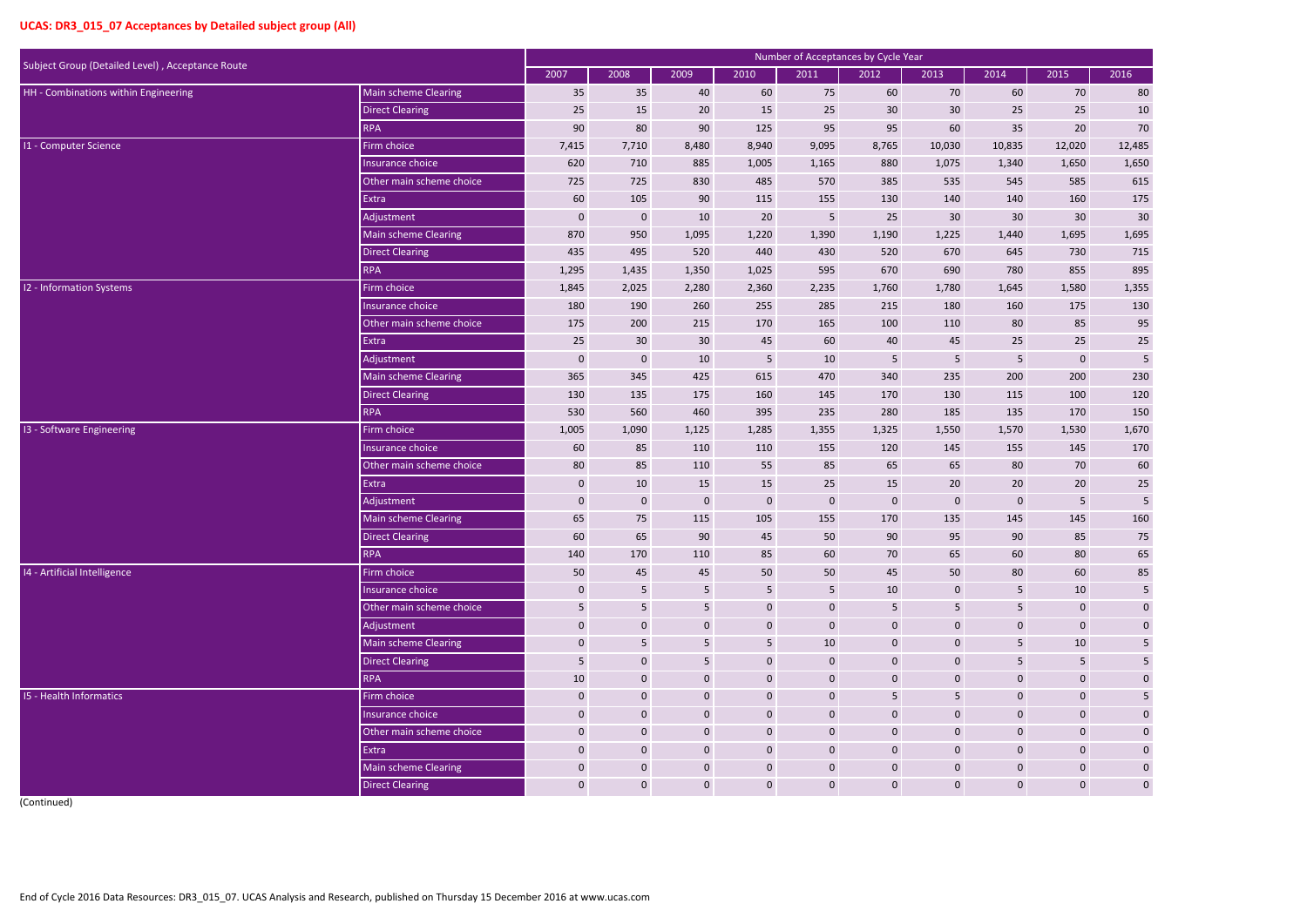| Subject Group (Detailed Level), Acceptance Route |                             |                 |                 |                  |                  | Number of Acceptances by Cycle Year |                         |                 |                  |                 |                  |
|--------------------------------------------------|-----------------------------|-----------------|-----------------|------------------|------------------|-------------------------------------|-------------------------|-----------------|------------------|-----------------|------------------|
|                                                  |                             | 2007            | 2008            | 2009             | 2010             | 2011                                | 2012                    | 2013            | 2014             | 2015            | 2016             |
| 16 - Games                                       | Firm choice                 | $\mathbf 0$     | $\mathbf{0}$    | $\mathbf 0$      | $\mathbf{0}$     | $\mathbf 0$                         | 375                     | 605             | 1,410            | 1,835           | 2,200            |
|                                                  | Insurance choice            | $\mathbf 0$     | $\mathbf 0$     | $\mathbf 0$      | $\mathbf 0$      | $\mathbf 0$                         | 20                      | 40              | 65               | 90              | 85               |
|                                                  | Other main scheme choice    | $\mathbf 0$     | $\mathbf 0$     | $\boldsymbol{0}$ | $\pmb{0}$        | $\mathbf 0$                         | 10                      | 45              | 70               | 70              | 120              |
|                                                  | Extra                       | $\mathbf 0$     | $\mathbf 0$     | $\boldsymbol{0}$ | $\mathbf 0$      | $\mathbf 0$                         | 5                       | 5               | 15               | 15              | 25               |
|                                                  | Adjustment                  | $\mathbf 0$     | $\mathbf 0$     | $\mathbf 0$      | $\mathbf 0$      | $\mathbf 0$                         | $\mathbf 0$             | $\mathbf 0$     | $\boldsymbol{0}$ | $\mathbf{0}$    | $\mathbf 0$      |
|                                                  | Main scheme Clearing        | $\mathbf 0$     | $\mathbf 0$     | $\mathbf 0$      | $\mathbf 0$      | $\mathbf 0$                         | 40                      | 60              | 110              | 125             | 110              |
|                                                  | <b>Direct Clearing</b>      | $\mathbf 0$     | $\mathbf 0$     | $\boldsymbol{0}$ | $\mathbf 0$      | $\mathbf 0$                         | 15                      | 50              | 65               | 60              | 90               |
|                                                  | <b>RPA</b>                  | $\mathbf 0$     | $\mathbf 0$     | $\mathbf 0$      | $\mathbf 0$      | $\mathbf 0$                         | 35                      | 65              | 95               | 120             | 125              |
| 17 - Computer generated visual & audio effects   | Firm choice                 | $\mathbf 0$     | $\mathbf 0$     | $\mathbf 0$      | $\mathbf 0$      | $\mathbf 0$                         | $10\,$                  | 55              | 85               | 95              | 125              |
|                                                  | Insurance choice            | $\mathbf 0$     | $\mathbf 0$     | $\boldsymbol{0}$ | $\mathbf 0$      | $\boldsymbol{0}$                    | $\mathbf 0$             | $\mathbf 0$     | $\boldsymbol{0}$ | $\mathbf{0}$    | $\sqrt{5}$       |
|                                                  | Other main scheme choice    | $\mathbf 0$     | $\mathbf 0$     | $\mathbf 0$      | $\mathbf 0$      | $\mathbf 0$                         | $\mathbf 0$             | $\mathbf 0$     | 10               | 5               | $10\,$           |
|                                                  | Extra                       | $\mathbf 0$     | $\mathbf{0}$    | $\mathbf{0}$     | $\overline{0}$   | $\mathbf 0$                         | $\mathbf 0$             | $\mathbf 0$     | 5                | $\mathbf{0}$    | $\pmb{0}$        |
|                                                  | Main scheme Clearing        | $\mathbf 0$     | $\mathbf 0$     | $\mathbf 0$      | $\mathbf 0$      | $\mathbf 0$                         | 5                       | 10              | 10               | 10              | $15\,$           |
|                                                  | <b>Direct Clearing</b>      | $\mathbf 0$     | $\mathbf 0$     | $\boldsymbol{0}$ | $\mathbf 0$      | $\mathbf 0$                         | $\mathbf 0$             | $5\phantom{.0}$ | $10\,$           | 5               | 15               |
|                                                  | <b>RPA</b>                  | $\mathbf 0$     | $\mathbf 0$     | $\mathbf 0$      | $\mathbf 0$      | $\mathbf 0$                         | $\mathbf 0$             | 5               | $\mathbf 0$      | $5\phantom{.}$  | $\mathbf 0$      |
| 19 - Others in Computer Sciences                 | Firm choice                 | 10              | $\mathbf 0$     | $\mathbf 0$      | 20               | $\mathbf 0$                         | 95                      | 90              | 85               | 130             | 120              |
|                                                  | Insurance choice            | $\mathbf 0$     | $\mathbf 0$     | $\boldsymbol{0}$ | $\mathbf 0$      | $\mathbf 0$                         | 10                      | 5               | 10               | 10              | $10\,$           |
|                                                  | Other main scheme choice    | 5               | $\mathbf 0$     | $\boldsymbol{0}$ | $5\phantom{.}$   | $\mathbf 0$                         | 5                       | 5               | 5                | $5\phantom{.}$  | $10\,$           |
|                                                  | Extra                       | $\mathbf 0$     | $\mathbf 0$     | $\boldsymbol{0}$ | $\mathbf 0$      | $\boldsymbol{0}$                    | 5                       | $\mathbf 0$     | 5 <sub>5</sub>   | $\mathbf 0$     | $\boldsymbol{0}$ |
|                                                  | <b>Main scheme Clearing</b> | 5               | $\mathbf 0$     | $\mathbf 0$      | $\mathbf 0$      | $\boldsymbol{0}$                    | 15                      | 15              | 15               | 15              | 15               |
|                                                  | <b>Direct Clearing</b>      | $\mathbf 0$     | $\mathbf 0$     | $\mathbf 0$      | $\mathbf 0$      | 5                                   | $\mathbf 0$             | $\mathbf 0$     | 10               | 10              | 15               |
|                                                  | <b>RPA</b>                  | 15              | $\mathbf 0$     | $\mathbf 0$      | $\mathbf 0$      | $\mathbf 0$                         | 5                       | 5               | 5                | 5               | 25               |
| II - Combinations in Computer Sciences           | Firm choice                 | 800             | 875             | 1,025            | 1,095            | 1,030                               | 990                     | 1,140           | 910              | 830             | 760              |
|                                                  | Insurance choice            | 55              | 65              | 70               | 85               | 115                                 | 55                      | 45              | 60               | 60              | 50               |
|                                                  | Other main scheme choice    | 55              | 50              | 80               | 55               | 55                                  | 45                      | 45              | 35               | 45              | 40               |
|                                                  | Extra                       | 5               | 10              | 10               | 15               | 20                                  | 10                      | 5               | 10               | 10              | 5                |
|                                                  | Adjustment                  | $\mathbf 0$     | $\mathbf{0}$    | $\mathbf{0}$     | $5\overline{)}$  | $\mathbf 0$                         | $\boldsymbol{0}$        | 5 <sub>5</sub>  | $\mathbf 0$      | $\mathbf 0$     | $\mathbf 0$      |
|                                                  | Main scheme Clearing        | 45              | 65              | 70               | 95               | 155                                 | 95                      | 75              | 60               | 65              | $80\,$           |
|                                                  | <b>Direct Clearing</b>      | 30              | 40              | 60               | 40               | 40                                  | 55                      | 60              | 30               | 30 <sup>°</sup> | 45               |
|                                                  | <b>RPA</b>                  | 105             | 140             | 125              | 70               | 35                                  | 45                      | 70              | 50               | 45              | $45\,$           |
| J0 - Technologies: any area of study             | Firm choice                 | $\mathbf 0$     | $\mathbf{0}$    | $\mathbf{0}$     | $\mathbf 0$      | $\mathbf 0$                         | $\mathbf 0$             | $\mathbf{0}$    | $\mathbf 0$      | $\mathbf 0$     | $\boldsymbol{0}$ |
|                                                  | Insurance choice            | $\mathbf{0}$    | $\bf 0$         | $\mathbf 0$      | $\boldsymbol{0}$ | $\mathbf 0$                         | $\boldsymbol{0}$        | $\mathbf{0}$    | $\mathbf{0}$     | $\mathbf 0$     | $\pmb{0}$        |
| J1 - Minerals Technology                         | Firm choice                 | 35              | 50              | 25               | 35               | 35                                  | 35                      | 40              | 35               | 20              | $20\,$           |
|                                                  | Insurance choice            | $5\phantom{.0}$ | $\bf 0$         | $\mathbf 0$      | $\mathbf 0$      | $\mathbf 0$                         | $\boldsymbol{0}$        | $\mathbf 0$     | $\mathbf 0$      | $\mathbf 0$     | $\boldsymbol{0}$ |
|                                                  | Other main scheme choice    | $\mathbf 0$     | $5\phantom{.0}$ | $\mathbf{0}$     | $\mathbf 0$      | $\mathbf 0$                         | $\mathbf 0$             | $\mathbf{0}$    | $\mathbf{0}$     | $\mathbf 0$     | $\boldsymbol{0}$ |
|                                                  | Extra                       | $\mathbf 0$     | $\bf 0$         | $\mathbf 0$      | $\mathbf 0$      | $\mathbf 0$                         | $\boldsymbol{0}$        | $\mathbf 0$     | $\mathbf{0}$     | $\mathbf 0$     | $\pmb{0}$        |
|                                                  | Adjustment                  | $\mathbf 0$     | $\bf 0$         | $\mathbf 0$      | $\boldsymbol{0}$ | $\mathbf 0$                         | $\boldsymbol{0}$        | $\mathbf{0}$    | $\mathbf 0$      | $\mathbf 0$     | $\pmb{0}$        |
|                                                  | Main scheme Clearing        | $\mathbf 0$     | $\bf 0$         | 5 <sub>5</sub>   | $\mathbf 0$      | $\mathbf 0$                         | $\overline{\mathbf{5}}$ | $\mathbf 0$     | 10               | $5\phantom{.}$  | $\bf{0}$         |
|                                                  | <b>Direct Clearing</b>      | $\mathbf 0$     | $\bf 0$         | $\mathbf{0}$     | $\mathbf 0$      | $\mathbf 0$                         | $\pmb{0}$               | $\mathbf{0}$    | $\mathbf 0$      | $\mathbf 0$     | $\boldsymbol{0}$ |
|                                                  | RPA                         | 5               | $\mathbf{0}$    | $\mathbf{0}$     | $\boldsymbol{0}$ | $5\phantom{.}$                      | $\mathbf 0$             | $\mathbf{0}$    | 5 <sub>5</sub>   | $\mathbf 0$     | $\mathbf 0$      |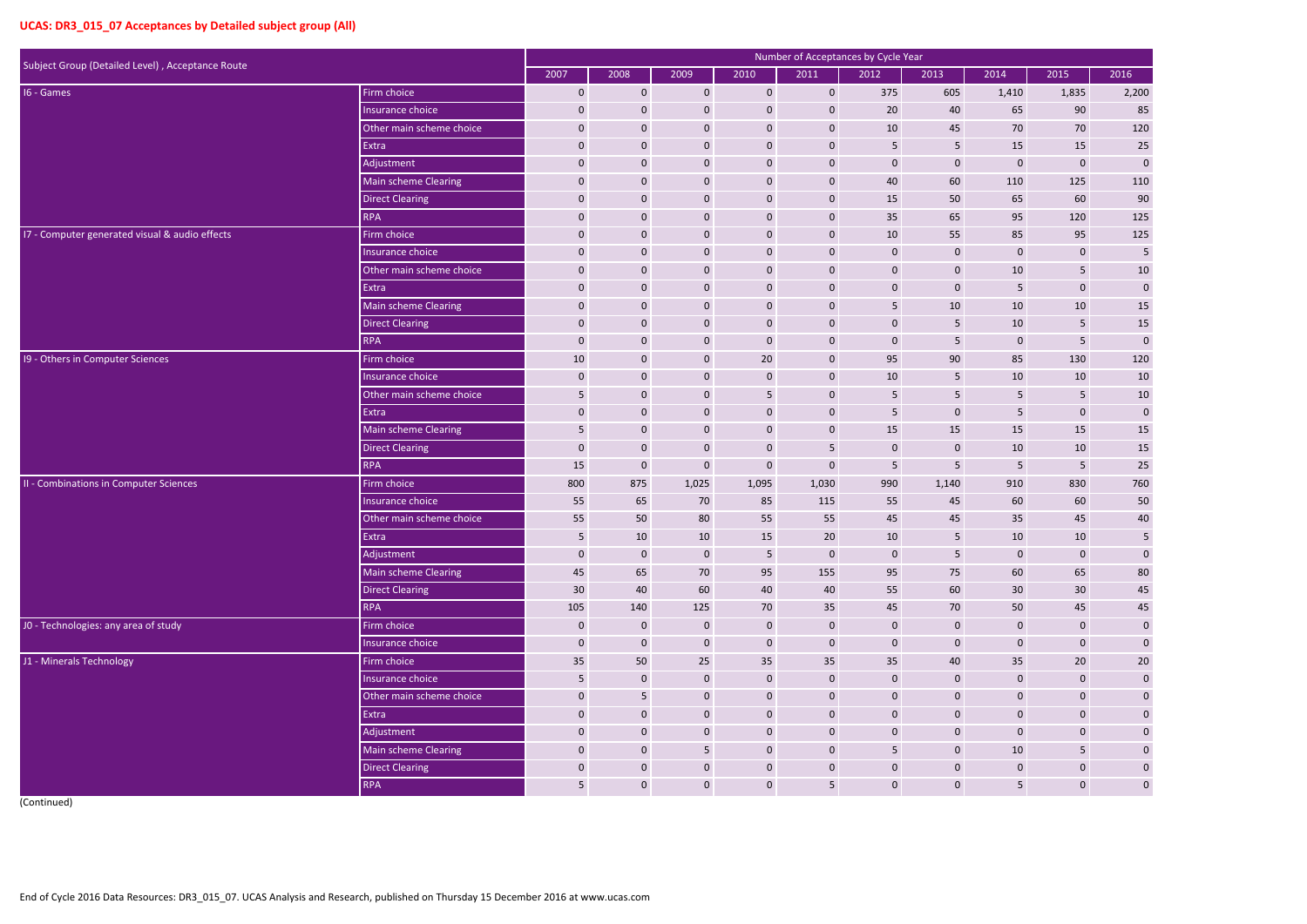|                                                  |                          |                 |                  |                  |                  | Number of Acceptances by Cycle Year |                 |                 |                         |                 |                         |
|--------------------------------------------------|--------------------------|-----------------|------------------|------------------|------------------|-------------------------------------|-----------------|-----------------|-------------------------|-----------------|-------------------------|
| Subject Group (Detailed Level), Acceptance Route |                          | 2007            | 2008             | 2009             | 2010             | 2011                                | 2012            | 2013            | 2014                    | 2015            | 2016                    |
| J2 - Metallurgy                                  | Firm choice              | 5               | 5                | 10               | 15               | 20                                  | 15              | 5               | 10                      | 5               | $\mathbf 0$             |
|                                                  | Insurance choice         | $\mathbf 0$     | $\mathbf{0}$     | 5                | $\mathbf{0}$     | $\mathbf{0}$                        | $\mathbf 0$     | $\mathbf 0$     | $\mathbf 0$             | $\mathbf{0}$    | $\pmb{0}$               |
|                                                  | Other main scheme choice | 0               | $\mathbf 0$      | 5                | $\mathbf 0$      | $\mathbf 0$                         | $\mathbf 0$     | $\mathbf 0$     | 0                       | $\mathbf{0}$    | $\boldsymbol{0}$        |
|                                                  | Extra                    | $\mathbf 0$     | $\mathbf{0}$     | $\mathbf 0$      | $\mathbf 0$      | $\mathbf{0}$                        | $\bf{0}$        | $\mathbf 0$     | $\mathbf 0$             | $\mathbf{0}$    | $\boldsymbol{0}$        |
|                                                  | Main scheme Clearing     | 0               | $\mathbf{0}$     | 20               | 30               | 5                                   | 5               | 10              | 5                       | $\mathbf{0}$    | $\boldsymbol{0}$        |
|                                                  | <b>Direct Clearing</b>   | 0               | $\mathbf{0}$     | $\mathbf 0$      | $\mathbf{0}$     | $\mathbf{0}$                        | $\mathbf{0}$    | $\mathbf 0$     | 0                       | $\mathbf{0}$    | $\boldsymbol{0}$        |
|                                                  | <b>RPA</b>               | 0               | $\mathbf 0$      | $\mathbf 0$      | $\mathbf 0$      | $\mathbf 0$                         | $\mathbf 0$     | $\mathbf 0$     | $\overline{0}$          | $\mathbf 0$     | $\mathbf{0}$            |
| J3 - Ceramics and Glass                          | Firm choice              | $\mathbf 0$     | $\mathbf{0}$     | $\mathbf 0$      | $\mathbf{0}$     | 15                                  | -5              | 5               | $\mathbf 0$             | $\mathbf{0}$    | $10\,$                  |
|                                                  | Other main scheme choice | 0               | $\mathbf{0}$     | $\mathbf 0$      | $\mathbf 0$      | 5                                   | $\mathbf{0}$    | $\mathbf 0$     | 0                       | $\mathbf{0}$    | $\pmb{0}$               |
|                                                  | Extra                    | 0               | $\mathbf 0$      | $\mathbf 0$      | $\mathbf 0$      | $\mathbf{0}$                        | $\mathbf 0$     | $\mathbf 0$     | $\mathbf 0$             | $\mathbf 0$     |                         |
|                                                  | Main scheme Clearing     | 0               | $\mathbf 0$      | $\mathbf 0$      | $\mathbf 0$      | 5                                   | $\mathbf{0}$    | $\mathbf 0$     | $\mathbf 0$             | $\mathbf 0$     | $\boldsymbol{0}$        |
|                                                  | <b>Direct Clearing</b>   | $\mathbf 0$     | $\mathbf 0$      | $\mathbf 0$      | $\bf{0}$         | $\mathbf 0$                         | -5              | $\mathbf 0$     | $\mathbf 0$             | $\mathbf 0$     | $\boldsymbol{0}$        |
|                                                  | <b>RPA</b>               | 0               | $\mathbf 0$      | $\boldsymbol{0}$ | 10               | $\mathbf 0$                         | $\mathbf 0$     | $\mathbf 0$     | 0                       | $\mathbf 0$     | $\boldsymbol{0}$        |
| J4 - Polymers and Textiles                       | Firm choice              | 160             | 135              | 150              | 115              | 70                                  | 45              | 55              | 45                      | 70              | 55                      |
|                                                  | Insurance choice         | $\mathbf 0$     | $\mathbf 0$      | $\mathbf 0$      | 5                | 5                                   | $\mathbf{0}$    | 5               | 5                       | $\mathbf 0$     | $\overline{5}$          |
|                                                  | Other main scheme choice | 0               | $\mathbf{0}$     | 5                | $10\,$           | 10                                  | $\mathbf{0}$    | $\mathbf 0$     | $\mathbf 0$             | $\mathbf 0$     | 5                       |
|                                                  | Extra                    | $\mathbf 0$     | $\mathbf 0$      | 5                | $\mathbf{0}$     | 10                                  | $\mathbf 0$     | $\mathbf 0$     | $\mathbf 0$             | 5               | $\mathbf 0$             |
|                                                  | Adjustment               | $\mathbf 0$     | $\mathbf 0$      | $\mathbf 0$      | $\mathbf 0$      | $\mathbf 0$                         | $\mathbf{0}$    | $\mathbf 0$     | $\mathbf 0$             | $\mathbf 0$     | $\boldsymbol{0}$        |
|                                                  | Main scheme Clearing     | 5               | 5                | 15               | 20               | 15                                  | 5               | $\mathbf 0$     | $\mathbf 0$             | 5               | 5                       |
|                                                  | Direct Clearing          | 5               | $\overline{5}$   | 5                | $\mathbf{0}$     | 5                                   | $\mathbf 0$     | 5               | 5                       | 5               | 5                       |
|                                                  | <b>RPA</b>               | 10              | 10               | 10               | 5                | 10                                  | $\mathbf 0$     | $\mathbf 0$     | 5                       | 5               | $\overline{5}$          |
| J5 - Materials Technology not otherwise spec     | Firm choice              | 185             | 140              | 140              | 175              | 160                                 | 150             | 175             | 185                     | 205             | 160                     |
|                                                  | Insurance choice         | 25              | 20               | 15               | 25               | 25                                  | 20              | 35              | 55                      | 40              | 40                      |
|                                                  | Other main scheme choice | 20              | 5                | 10               | 20               | 10                                  | 10              | 5               | 5                       | 10              | $\overline{5}$          |
|                                                  | Extra                    | 5               | 10               | 5                | 5                | 5                                   | 5               | 5               | 5                       | $\mathbf{0}$    | $\boldsymbol{0}$        |
|                                                  | Adjustment               | $\Omega$        | $\mathbf 0$      | $\mathbf 0$      | $\mathbf 0$      | $\mathbf{0}$                        | $\Omega$        | $\Omega$        | $\mathbf{0}$            | $\mathbf{0}$    | $\pmb{0}$               |
|                                                  | Main scheme Clearing     | 40              | 25               | 40               | 25               | 35                                  | 25              | 40              | 50                      | 35              | 40                      |
|                                                  | <b>Direct Clearing</b>   | 10              | $\sqrt{5}$       | 5                | $\mathbf 0$      | $\pmb{0}$                           | $\overline{5}$  | 10              | $\overline{\mathbf{5}}$ | $5\phantom{.0}$ | $\overline{\mathbf{5}}$ |
|                                                  | RPA                      | 25              | 20               | 5                | 20               | $5\phantom{.0}$                     | 10              | $5\phantom{.}$  | 5                       | 10              | $\overline{\mathbf{5}}$ |
| J6 - Maritime Technology                         | Firm choice              | 105             | 110              | 115              | 110              | 95                                  | 80              | 110             | 110                     | 75              | 85                      |
|                                                  | Insurance choice         | $5\phantom{.0}$ | $\overline{5}$   | $5\phantom{.0}$  | $5\phantom{.0}$  | 10                                  | $5\phantom{.0}$ | 10              | 10                      | 10              | $10\,$                  |
|                                                  | Other main scheme choice | 10              | 10               | 10               | 15               | $\mathbf 0$                         | $\overline{5}$  | 15              | $5\phantom{.0}$         | $\overline{5}$  | <b>15</b>               |
|                                                  | Extra                    | $\mathbf 0$     | $\mathbf 0$      | $\pmb{0}$        | $\mathbf 0$      | $5\phantom{.0}$                     | $\pmb{0}$       | $\mathbf 0$     | $\mathbf{0}$            | $\mathbf 0$     | $\pmb{0}$               |
|                                                  | Adjustment               | $\mathbf 0$     | $\mathbf{0}$     | $\mathbf 0$      | $\boldsymbol{0}$ | $\mathbf 0$                         | $\mathbf 0$     | $\mathbf 0$     | $\overline{0}$          | $\mathbf{0}$    | $\boldsymbol{0}$        |
|                                                  | Main scheme Clearing     | 5               | $5\phantom{.}$   | 10               | 10               | $\mathbf 0$                         | $5\phantom{.0}$ | 5               | 5                       | 5 <sub>5</sub>  | $\overline{\mathbf{5}}$ |
|                                                  | Direct Clearing          | $5\phantom{.0}$ | $\overline{5}$   | 5                | $\overline{5}$   | 5                                   | $20\,$          | $5\phantom{.0}$ | 10                      | 45              | $15\,$                  |
|                                                  | <b>RPA</b>               | 95              | 30               | 10               | 55               | $5\phantom{.}$                      | $\overline{5}$  | 5               | $\mathbf 0$             | $\mathbf 0$     | $\pmb{0}$               |
| J7 - Biotechnology                               | Firm choice              | 85              | 80               | 90               | 105              | 140                                 | 155             | 165             | 165                     | 185             | 205                     |
|                                                  | Insurance choice         | 10              | 15               | 10               | 10               | 25                                  | 20              | 15              | 20                      | 20              | <b>25</b>               |
|                                                  | Other main scheme choice | 10              | 15               | 10               | 15               | $\pmb{0}$                           | $\sqrt{5}$      | 5               | $5\phantom{.0}$         | $\mathbf 0$     | $\overline{\mathbf{5}}$ |
|                                                  | Extra                    | $\mathbf 0$     | $\mathbf 0$      | $\mathbf 0$      | $5\phantom{.}$   | $5\phantom{.}$                      | $\bf 0$         | $5\phantom{.0}$ | $5\overline{)}$         | 5               | $\mathbf 0$             |
|                                                  | Adjustment               | $\mathbf 0$     | $\boldsymbol{0}$ | $\pmb{0}$        | $\overline{0}$   | $\mathbf 0$                         | $\mathbf 0$     | $\mathbf 0$     | $\overline{0}$          | $\mathbf{0}$    | $\boldsymbol{0}$        |
|                                                  | Main scheme Clearing     | 10              | 10               | 10               | 15               | $20\overline{)}$                    | 15              | 20              | 15                      | 25              | 25                      |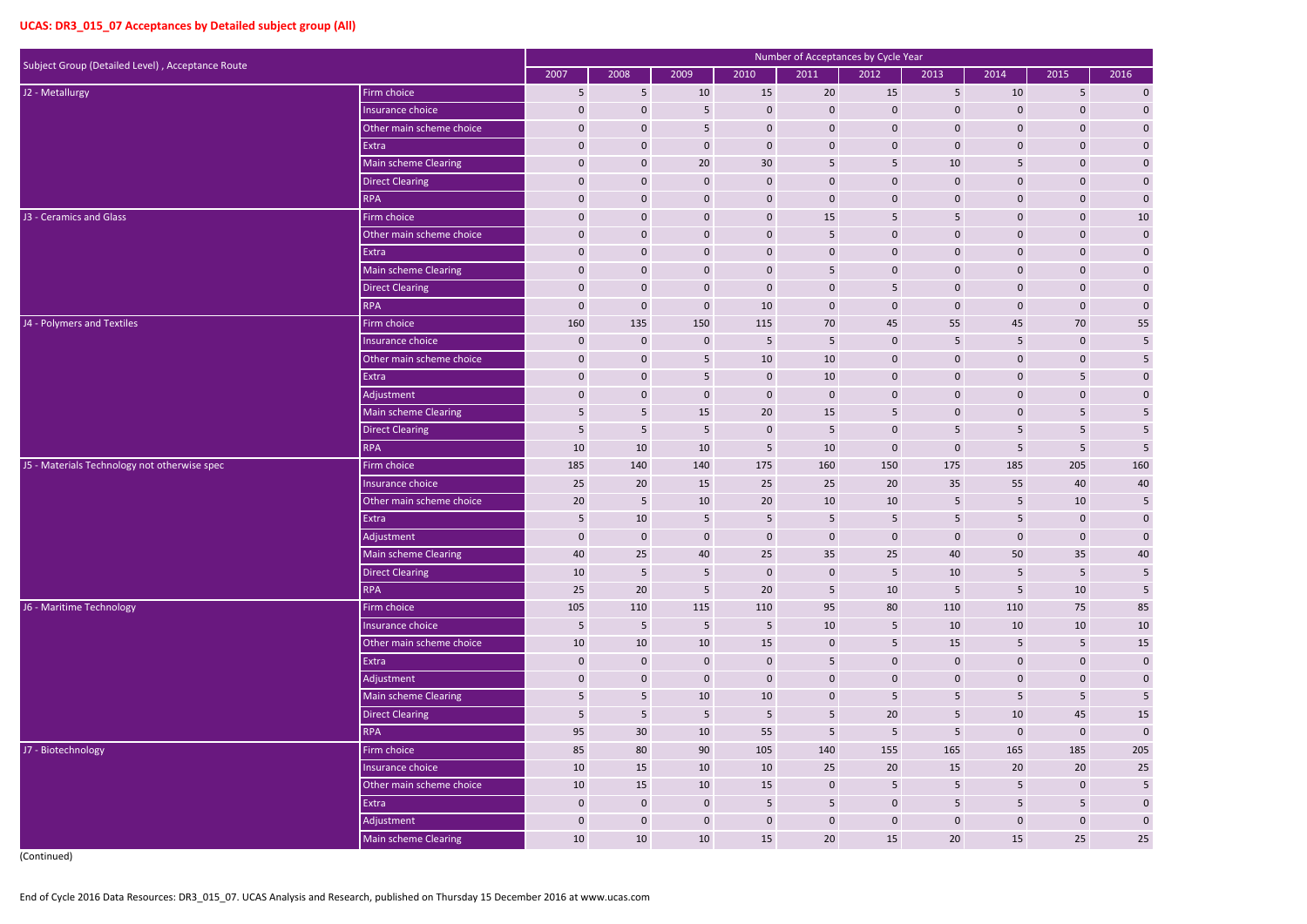| Subject Group (Detailed Level), Acceptance Route |                             |                |                  |                  |                 | Number of Acceptances by Cycle Year |                  |              |                  |                  |                         |
|--------------------------------------------------|-----------------------------|----------------|------------------|------------------|-----------------|-------------------------------------|------------------|--------------|------------------|------------------|-------------------------|
|                                                  |                             | 2007           | 2008             | 2009             | 2010            | 2011                                | 2012             | 2013         | 2014             | 2015             | 2016                    |
| J7 - Biotechnology                               | <b>Direct Clearing</b>      | $\mathbf 0$    | $\mathbf 0$      | $\mathbf 0$      | $\mathbf 0$     | $\mathbf 0$                         | 5                | 5            | $\mathbf 0$      | 5                | 10                      |
|                                                  | <b>RPA</b>                  | 20             | 10               | 5                | $5\phantom{.}$  | 10                                  | 10               | 10           | 5                | 15               | $15\,$                  |
| J9 - Others in Technology                        | Firm choice                 | 1,245          | 1,430            | 1,635            | 1,750           | 1,570                               | 1,210            | 1,330        | 1,380            | 1,195            | 985                     |
|                                                  | Insurance choice            | 45             | 45               | 75               | 105             | 80                                  | 80               | 60           | 55               | 40               | 35                      |
|                                                  | Other main scheme choice    | 120            | 150              | 210              | 95              | 80                                  | 70               | 75           | 80               | 55               | 50                      |
|                                                  | Extra                       | 10             | 15               | 15               | 20              | 25                                  | 15               | 15           | 10               | 15               | $15\,$                  |
|                                                  | Adjustment                  | $\mathbf 0$    | $\mathbf 0$      | $\boldsymbol{0}$ | $5\phantom{.0}$ | $\mathbf 0$                         | $\mathbf 0$      | $\mathbf 0$  | $\boldsymbol{0}$ | $\mathbf 0$      | $\mathbf 0$             |
|                                                  | <b>Main scheme Clearing</b> | 75             | 85               | 100              | 140             | 155                                 | 115              | 85           | 90               | 90               | $50\,$                  |
|                                                  | <b>Direct Clearing</b>      | 55             | 75               | 80               | 55              | 50                                  | 65               | 80           | 55               | 65               | 50                      |
|                                                  | <b>RPA</b>                  | 140            | 180              | 180              | 190             | 55                                  | 80               | 90           | 85               | 55               | 160                     |
| JJ - Combinations within Technology              | Firm choice                 | 5              | $\mathbf{0}$     | 10               | 10              | 15                                  | 10               | 35           | 35               | 40               | 20                      |
|                                                  | Insurance choice            | $\mathbf 0$    | $\mathbf 0$      | $\mathbf 0$      | $\mathbf 0$     | $\mathbf 0$                         | $\mathbf 0$      | $\mathbf 0$  | $\boldsymbol{0}$ | $\mathbf 0$      | $\overline{\mathbf{5}}$ |
|                                                  | Other main scheme choice    | 5              | $\mathbf 0$      | $\boldsymbol{0}$ | $\mathbf 0$     | $\mathbf 0$                         | 5                | $\mathbf 0$  | $\mathbf 0$      | $\mathbf 0$      | $\pmb{0}$               |
|                                                  | Extra                       | $\mathbf 0$    | $\mathbf 0$      | $\mathbf 0$      | $\mathbf 0$     | $\mathbf 0$                         | $\mathbf 0$      | $\mathbf 0$  | $\pmb{0}$        | $\mathbf 0$      | $\boldsymbol{0}$        |
|                                                  | Main scheme Clearing        | $\mathbf 0$    | $\mathbf 0$      | $\mathbf 0$      | $\mathbf 0$     | $\mathbf 0$                         | $\mathbf 0$      | 5            | $\mathbf 0$      | 5                | $\overline{\mathbf{5}}$ |
|                                                  | <b>Direct Clearing</b>      | $\mathbf 0$    | $\mathbf 0$      | $\mathbf 0$      | $\mathbf 0$     | $\mathbf 0$                         | $\mathbf 0$      | $\mathbf 0$  | $\mathbf 0$      | $\mathbf{0}$     | $\pmb{0}$               |
|                                                  | <b>RPA</b>                  | $\pmb{0}$      | $\mathbf 0$      | $\mathbf 0$      | $\pmb{0}$       | $\mathbf 0$                         | $\mathbf 0$      | $\mathbf 0$  | $\pmb{0}$        | $\mathbf{0}$     | $\sqrt{5}$              |
| KO - Architecture, Build & Plan: any area        | Firm choice                 | $\mathbf 0$    | $\mathbf 0$      | 5                | $5\phantom{.}$  | $\mathbf 0$                         | $\mathbf 0$      | $\mathbf 0$  | $\mathbf 0$      | $\mathbf{0}$     | $\pmb{0}$               |
|                                                  | Insurance choice            | $\mathbf{0}$   | $\mathbf 0$      | $\mathbf 0$      | $\mathbf 0$     | $\mathbf 0$                         | $\mathbf 0$      | $\mathbf 0$  | $\pmb{0}$        | $\mathbf{0}$     | $\pmb{0}$               |
|                                                  | Main scheme Clearing        | $\mathbf 0$    | $\boldsymbol{0}$ | $\boldsymbol{0}$ | $\mathbf 0$     | $\boldsymbol{0}$                    | $\mathbf 0$      | $\mathbf 0$  | $\pmb{0}$        | $\boldsymbol{0}$ | $\mathbf 0$             |
| K1 - Architecture                                | Firm choice                 | 2,885          | 3,225            | 3,340            | 3,300           | 3,340                               | 3,135            | 3,245        | 3,140            | 3,345            | 3,545                   |
|                                                  | Insurance choice            | 310            | 320              | 350              | 370             | 415                                 | 245              | 300          | 325              | 390              | 380                     |
|                                                  | Other main scheme choice    | 175            | 170              | 200              | 180             | 175                                 | 155              | 175          | 165              | 150              | 170                     |
|                                                  | Extra                       | 20             | 50               | 40               | 50              | 65                                  | 25               | 45           | 40               | 40               | 40                      |
|                                                  | Adjustment                  | $\mathbf{0}$   | $\mathbf 0$      | 5                | $\mathbf 0$     | 5                                   | 20               | 10           | 10               | 10               | 15                      |
|                                                  | Main scheme Clearing        | 230            | 275              | 290              | 295             | 275                                 | 275              | 275          | 325              | 360              | 380                     |
|                                                  | <b>Direct Clearing</b>      | 55             | 55               | 70               | 45              | 45                                  | 100              | 115          | 120              | 125              | 100                     |
|                                                  | <b>RPA</b>                  | 110            | 140              | 115              | 135             | 60                                  | 105              | 105          | 95               | 105              | 95                      |
| K2 - Building                                    | Firm choice                 | 2,515          | 2,845            | 2,900            | 2,630           | 2,370                               | 1,740            | 1,670        | 1,695            | 1,815            | 1,810                   |
|                                                  | Insurance choice            | 245            | 290              | 280              | 280             | 265                                 | 150              | 130          | 155              | 150              | 180                     |
|                                                  | Other main scheme choice    | 245            | 220              | 260              | 155             | 160                                 | 120              | 125          | 125              | 120              | 140                     |
|                                                  | Extra                       | 35             | 50               | 35               | 30 <sup>°</sup> | 50                                  | 30 <sup>°</sup>  | 20           | 25               | 35               | $40\,$                  |
|                                                  | Adjustment                  | $\mathbf 0$    | $\bf 0$          | $\mathbf 0$      | $\mathbf 0$     | $5\phantom{.0}$                     | $\overline{5}$   | $\sqrt{5}$   | $\mathbf 0$      | 5                | $\pmb{0}$               |
|                                                  | Main scheme Clearing        | 280            | 300              | 295              | 285             | 260                                 | 230              | 190          | 235              | 235              | 275                     |
|                                                  | <b>Direct Clearing</b>      | 130            | 170              | 150              | 135             | 145                                 | 140              | 205          | 170              | 210              | 180                     |
|                                                  | <b>RPA</b>                  | 465            | 500              | 410              | 230             | 160                                 | 165              | 160          | 140              | 190              | 205                     |
| K3 - Landscape & Garden Design                   | Firm choice                 | 135            | 115              | 175              | 220             | 165                                 | 110              | 130          | 120              | 165              | 140                     |
|                                                  | Insurance choice            | $5\phantom{.}$ | $5\phantom{.}$   | 5 <sub>5</sub>   | 10              | $\overline{0}$                      | $5\phantom{.}$   | 15           | 10               | 10               | 10                      |
|                                                  | Other main scheme choice    | 10             | 15               | 20               | 20              | 20                                  | 15               | 20           | 10               | 20               | 15                      |
|                                                  | Extra                       | $\mathbf 0$    | $\bf 0$          | $\mathbf{0}$     | $5\phantom{.0}$ | $\mathbf{0}$                        | $\boldsymbol{0}$ | $\mathbf{0}$ | $\mathbf 0$      | $\mathbf 0$      | $\pmb{0}$               |
|                                                  | Main scheme Clearing        | 15             | 10               | 25               | 15              | 15                                  | 15               | 10           | 20               | $5\phantom{.}$   | $10\,$                  |
|                                                  | <b>Direct Clearing</b>      | 10             | 15               | 15               | 15              | 15                                  | 15               | 25           | 15               | 25               | $15\,$                  |
|                                                  | RPA                         | 15             | 10               | 40               | $5\overline{)}$ | 15                                  | 15               | 10           | 10               | 15               | $30\,$                  |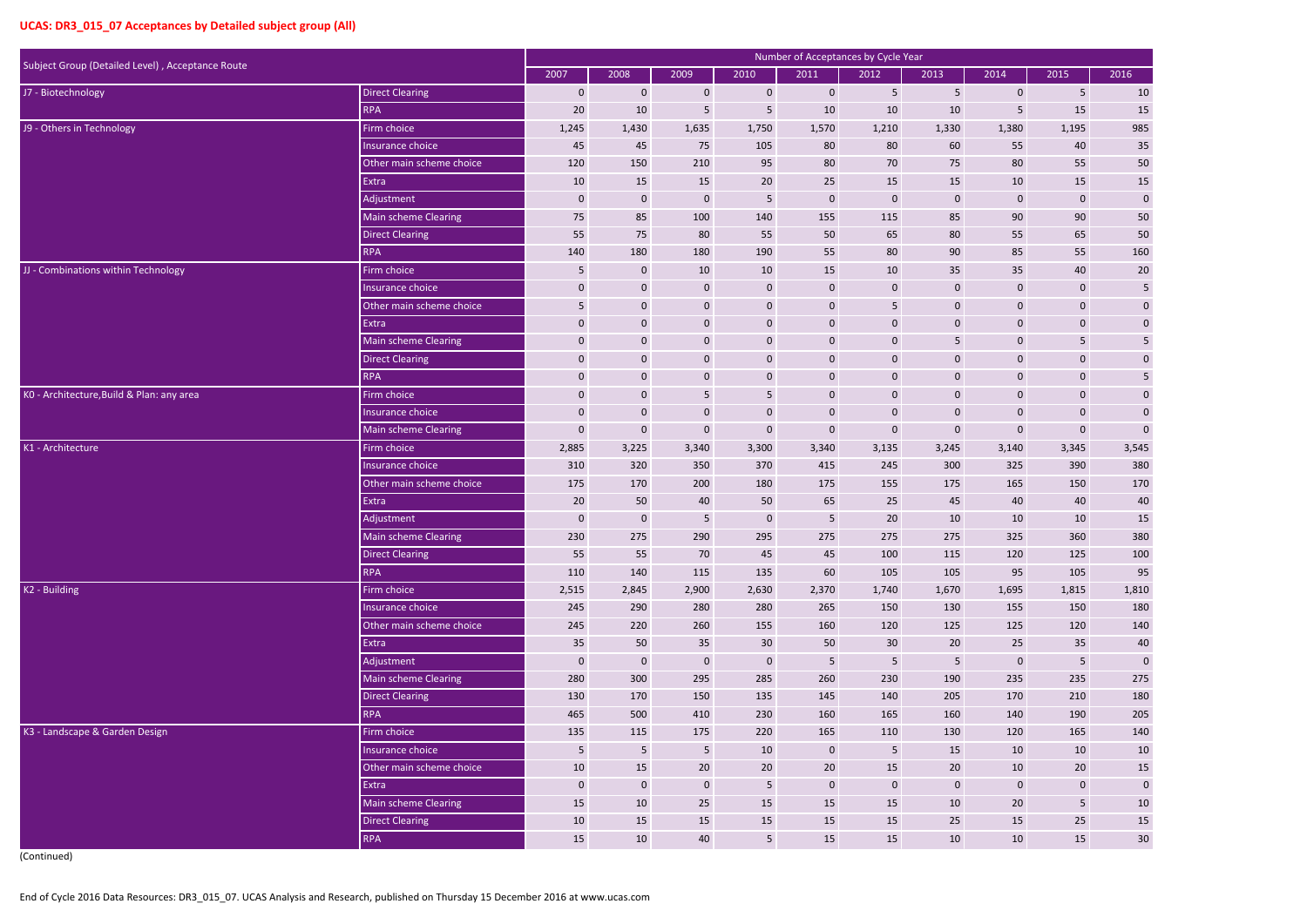| Subject Group (Detailed Level), Acceptance Route    |                             |              |                |                 |                 | Number of Acceptances by Cycle Year |                 |                  |                |                  |              |
|-----------------------------------------------------|-----------------------------|--------------|----------------|-----------------|-----------------|-------------------------------------|-----------------|------------------|----------------|------------------|--------------|
|                                                     |                             | 2007         | 2008           | 2009            | 2010            | 2011                                | 2012            | 2013             | 2014           | 2015             | 2016         |
| K4 - Planning (Urban, Rural and Regional)           | Firm choice                 | 750          | 805            | 665             | 535             | 505                                 | 375             | 375              | 380            | 445              | 410          |
|                                                     | Insurance choice            | 70           | 50             | 75              | 60              | 60                                  | 50              | 55               | 35             | 45               | 60           |
|                                                     | Other main scheme choice    | 55           | 30             | 45              | 40              | 25                                  | 15              | 20               | 20             | 15               | $10\,$       |
|                                                     | Extra                       | 10           | 15             | 5 <sub>1</sub>  | 20              | 20                                  | 20              | 15               | 5              | $5\phantom{.}$   | $10\,$       |
|                                                     | Adjustment                  | $\mathbf 0$  | $\mathbf{0}$   | $\mathbf 0$     | $\mathbf{0}$    | $\mathbf 0$                         | $\mathbf 0$     | 5                | $\mathbf 0$    | $\mathbf 0$      | 5            |
|                                                     | Main scheme Clearing        | 75           | 80             | 90              | 100             | 100                                 | 80              | 50               | 55             | 60               | 80           |
|                                                     | <b>Direct Clearing</b>      | 20           | 40             | 60              | 35              | 30                                  | 25              | 25               | 25             | 30               | $25\,$       |
|                                                     | <b>RPA</b>                  | 85           | 75             | 85              | 40              | 15                                  | 10              | 10               | 10             | $5\phantom{.}$   | $10\,$       |
| K9 - Others in Architecture, Build & Plan           | Firm choice                 | 5            | 5              | $\mathbf{0}$    | $5\phantom{.}$  | $\bf{0}$                            | 5               | $\mathbf{0}$     | 5              | 10               | $\mathbf{0}$ |
|                                                     | Insurance choice            | $\mathbf{0}$ | $\bf{0}$       | $\mathbf{0}$    | $\pmb{0}$       | $\bf{0}$                            | $\mathbf 0$     | $\mathbf{0}$     | $\overline{0}$ | $\boldsymbol{0}$ | $\mathbf{0}$ |
|                                                     | Other main scheme choice    | $\pmb{0}$    | $\pmb{0}$      | $\mathbf{0}$    | $\pmb{0}$       | $\bf{0}$                            | $\mathbf 0$     | $\mathbf 0$      | 0              | $\pmb{0}$        | $\mathbf 0$  |
|                                                     | Extra                       | $\mathbf{0}$ | $5\phantom{.}$ | $\mathbf{0}$    | $\mathbf{0}$    | $\bf{0}$                            | $\mathbf 0$     | $\mathbf{0}$     | $\overline{0}$ | $\mathbf 0$      | $\mathbf{0}$ |
|                                                     | Main scheme Clearing        | $\mathbf 0$  | $\bf{0}$       | $\mathbf{0}$    | $\mathbf 0$     | $\bf{0}$                            | $\pmb{0}$       | $\mathbf{0}$     | $\overline{0}$ | $\boldsymbol{0}$ | $\mathbf 0$  |
|                                                     | <b>Direct Clearing</b>      | 5            | $\pmb{0}$      | $\mathbf{0}$    | $\pmb{0}$       | $\boldsymbol{0}$                    | 5               | $\mathbf 0$      | 0              | $\pmb{0}$        | $\mathbf 0$  |
|                                                     | <b>RPA</b>                  | $\mathbf 0$  | $\mathbf 0$    | $\mathbf 0$     | $\mathbf 0$     | $\mathbf 0$                         | $\mathbf 0$     | $\mathbf 0$      | $\overline{0}$ | $\mathbf 0$      | $\pmb{0}$    |
| KK - Combinations within Architecture, Build & Plan | Firm choice                 | 215          | 260            | 150             | 115             | 95                                  | 110             | 150              | 150            | 135              | 115          |
|                                                     | Insurance choice            | 30           | 30             | 10              | 15              | 10                                  | 10              | 5                | 10             | 15               | $25\,$       |
|                                                     | Other main scheme choice    | 20           | 10             | 20              | $5\phantom{.}$  | $5\phantom{.0}$                     | 5               | 15               | 5              | 10               | $\sqrt{5}$   |
|                                                     | Extra                       | 5            | 5              | $\mathbf{0}$    | $\mathbf{0}$    | 10                                  | $\mathbf 0$     | 5                | 5              | $\mathbf 0$      | $\mathbf 0$  |
|                                                     | Adjustment                  | $\bf{0}$     | $\mathbf 0$    | $\mathbf 0$     | $\mathbf 0$     | $\mathbf 0$                         | $\mathbf 0$     | $\mathbf{0}$     | $\overline{0}$ | $\mathbf 0$      | $\pmb{0}$    |
|                                                     | <b>Main scheme Clearing</b> | 25           | 20             | 30 <sup>°</sup> | 15              | 25                                  | 15              | 15               | 20             | 10               | 25           |
|                                                     | <b>Direct Clearing</b>      | 10           | 5              | 5               | 5               | 10                                  | 5               | 5                | 5              | 10               | $10\,$       |
|                                                     | <b>RPA</b>                  | 25           | 20             | 10              | $10\,$          | 5                                   | 5               | $\mathbf{0}$     | $\overline{0}$ | $\boldsymbol{0}$ | $\mathbf 0$  |
| LO - Social Studies: any area of study              | Firm choice                 | 15           | 10             | 420             | 460             | 435                                 | 5               | $\mathbf 0$      | $\overline{0}$ | $\pmb{0}$        | $\mathbf 0$  |
|                                                     | Insurance choice            | $\mathbf 0$  | $\mathbf 0$    | 10              | 15              | 15                                  | $\mathbf 0$     | $\mathbf 0$      | 0              | $\boldsymbol{0}$ | $\pmb{0}$    |
|                                                     | Other main scheme choice    | $\Omega$     | 5              | 20              | 5               | $\mathbf 0$                         | $\Omega$        | $\Omega$         | $\Omega$       | $\Omega$         | $\mathbf{0}$ |
|                                                     | Extra                       | $\mathbf 0$  | $\overline{0}$ | $\mathbf 0$     | $5\phantom{.0}$ | $\mathbf 0$                         | $\mathbf 0$     | $\mathbf{0}$     | $\overline{0}$ | $\mathbf 0$      | $\mathbf{0}$ |
|                                                     | Adjustment                  | $\mathbf 0$  | $\mathbf 0$    | $\mathbf 0$     | $\mathbf 0$     | $\mathbf 0$                         | $\mathbf 0$     | $\boldsymbol{0}$ | $\mathbf{0}$   | $\mathbf 0$      | $\mathbf 0$  |
|                                                     | Main scheme Clearing        | $\mathbf 0$  | $5\phantom{.}$ | 15              | 30 <sup>°</sup> | 15                                  | $\mathbf{0}$    | $\mathbf{0}$     | $\mathbf 0$    | $\mathbf 0$      | $\mathbf 0$  |
|                                                     | <b>Direct Clearing</b>      | $\mathbf 0$  | $5\phantom{.}$ | $5\phantom{.0}$ | $5\phantom{.}$  | $5\phantom{.0}$                     | $\bf 0$         | $\mathbf{0}$     | $\mathbf{0}$   | $\mathbf 0$      | $\pmb{0}$    |
|                                                     | <b>RPA</b>                  | 20           | $20\degree$    | 50              | $20\degree$     | 10                                  | $5\phantom{.0}$ | $\boldsymbol{0}$ | $\mathbf 0$    | $\mathbf 0$      | $\pmb{0}$    |
| L1 - Economics                                      | Firm choice                 | 3,750        | 4,425          | 4,935           | 4,900           | 5,120                               | 5,055           | 5,435            | 5,155          | 5,335            | 5,405        |
|                                                     | Insurance choice            | 610          | 735            | 960             | 995             | 1,195                               | 865             | 995              | 1,130          | 1,215            | 1,310        |
|                                                     | Other main scheme choice    | 150          | 155            | 145             | 125             | 140                                 | 100             | 150              | 135            | 100              | 140          |
|                                                     | Extra                       | 55           | 70             | 55              | 75              | 100                                 | 55              | 60               | 50             | 50               | $50\,$       |
|                                                     | Adjustment                  | $\mathbf 0$  | $\mathbf{0}$   | $5\phantom{.}$  | 10              | 20                                  | 40              | 60               | 50             | 35               | $30\,$       |
|                                                     | Main scheme Clearing        | 490          | 635            | 680             | 710             | 850                                 | 840             | 845              | 1,090          | 1,110            | 1,440        |
|                                                     | <b>Direct Clearing</b>      | 75           | 80             | 70              | 70              | 65                                  | 120             | 145              | 165            | 165              | 155          |
|                                                     | <b>RPA</b>                  | 190          | 260            | 200             | 290             | 305                                 | 220             | 190              | 215            | 200              | 140          |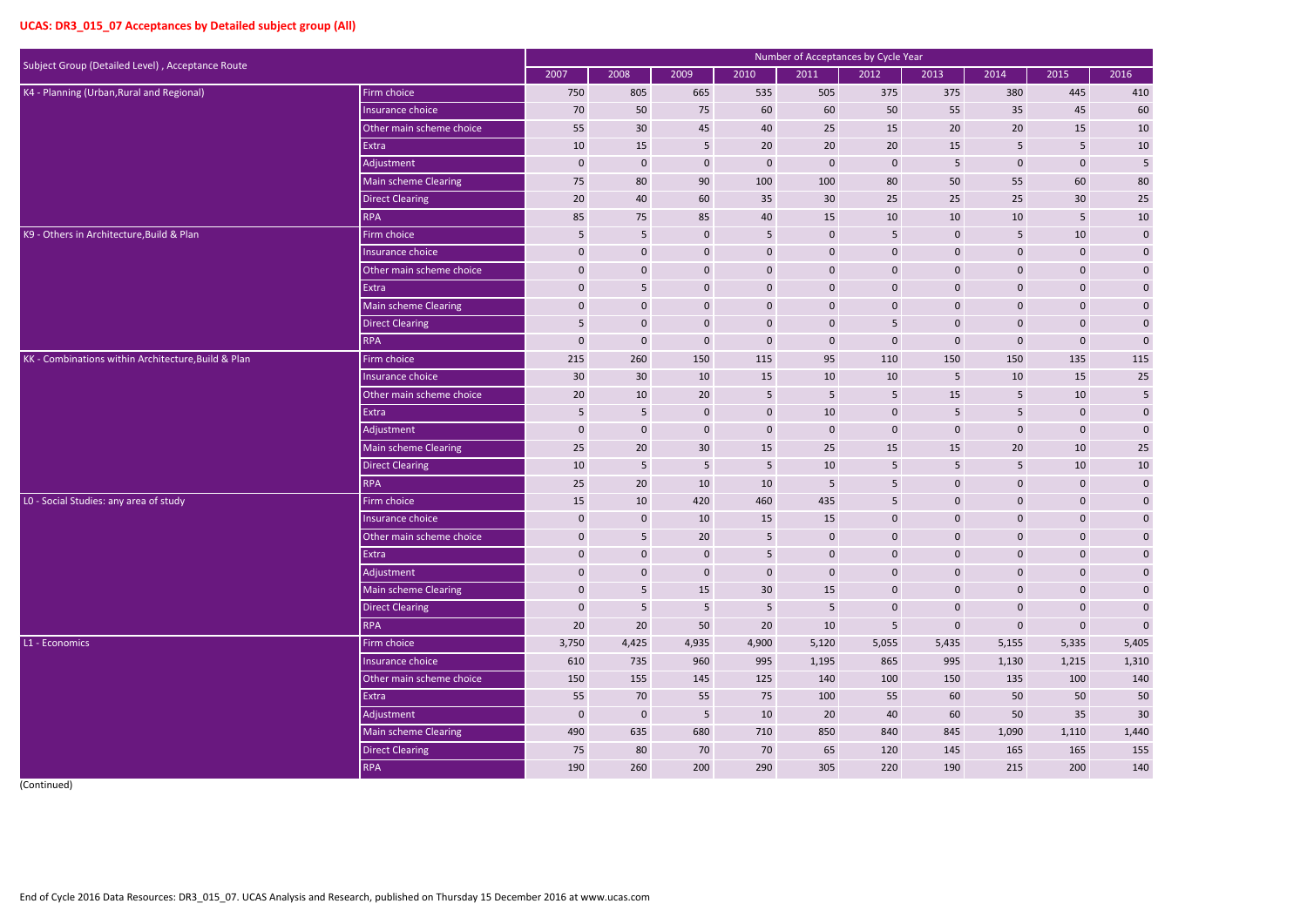| Subject Group (Detailed Level), Acceptance Route |                             |                 |                  |                |                  | <b>Number of Acceptances by Cycle Year</b> |                 |                 |                 |                 |                 |
|--------------------------------------------------|-----------------------------|-----------------|------------------|----------------|------------------|--------------------------------------------|-----------------|-----------------|-----------------|-----------------|-----------------|
|                                                  |                             | 2007            | 2008             | 2009           | 2010             | 2011                                       | 2012            | 2013            | 2014            | 2015            | 2016            |
| L <sub>2</sub> - Politics                        | Firm choice                 | 3,040           | 3,305            | 3,705          | 3,855            | 4,225                                      | 3,910           | 4,250           | 4,340           | 4,935           | 5,105           |
|                                                  | Insurance choice            | 335             | 420              | 560            | 645              | 770                                        | 485             | 515             | 670             | 815             | 950             |
|                                                  | Other main scheme choice    | 115             | 145              | 170            | 125              | 130                                        | 110             | 150             | 140             | 130             | 140             |
|                                                  | Extra                       | 45              | 55               | 100            | 50               | 75                                         | 40              | 70              | 60              | 50              | $75\,$          |
|                                                  | Adjustment                  | $\mathbf 0$     | $\mathbf 0$      | $5\phantom{.}$ | 10               | 10                                         | 40              | 35              | 35              | 40              | $30\,$          |
|                                                  | Main scheme Clearing        | 365             | 365              | 455            | 500              | 495                                        | 625             | 545             | 775             | 825             | 920             |
|                                                  | <b>Direct Clearing</b>      | 80              | 85               | 80             | 80               | 60                                         | 125             | 125             | 160             | 150             | 175             |
|                                                  | <b>RPA</b>                  | 190             | 225              | 170            | 160              | 155                                        | 155             | 155             | 155             | 155             | 170             |
| L3 - Sociology                                   | Firm choice                 | 2,790           | 3,005            | 3,140          | 3,525            | 3,615                                      | 3,305           | 3,545           | 3,980           | 4,730           | 5,105           |
|                                                  | Insurance choice            | 335             | 320              | 535            | 620              | 665                                        | 475             | 450             | 565             | 640             | 670             |
|                                                  | Other main scheme choice    | 145             | 160              | 195            | 145              | 160                                        | 105             | 130             | 120             | 140             | 175             |
|                                                  | Extra                       | 60              | 75               | 90             | 105              | 190                                        | 115             | 135             | 120             | 175             | 140             |
|                                                  | Adjustment                  | $\mathbf 0$     | $\mathbf 0$      | 15             | 15               | 10                                         | 15              | 20              | 25              | 15              | $20\,$          |
|                                                  | <b>Main scheme Clearing</b> | 505             | 465              | 525            | 845              | 710                                        | 695             | 680             | 615             | 835             | 905             |
|                                                  | <b>Direct Clearing</b>      | 95              | 140              | 135            | 85               | 90                                         | 145             | 180             | 160             | 175             | 245             |
|                                                  | <b>RPA</b>                  | 290             | 360              | 370            | 230              | 160                                        | 195             | 215             | 125             | 360             | 365             |
| L4 - Social Policy                               | Firm choice                 | 745             | 770              | 885            | 1,000            | 1,235                                      | 1,020           | 1,080           | 955             | 990             | 1,030           |
|                                                  | Insurance choice            | 50              | 40               | 65             | 80               | 65                                         | 50              | 50              | 50              | 80              | 65              |
|                                                  | Other main scheme choice    | 80              | 55               | 80             | 55               | 65                                         | 50              | 55              | 45              | 60              | 70              |
|                                                  | Extra                       | 20              | 20               | 25             | 40               | 50                                         | 45              | 45              | 25              | 25              | 35              |
|                                                  | Adjustment                  | $\mathbf 0$     | $\boldsymbol{0}$ | $\mathbf 0$    | $\mathbf 0$      | $\bf{0}$                                   | $\bf 0$         | $\mathbf 0$     | $\mathbf{0}$    | $\sqrt{5}$      | $\pmb{0}$       |
|                                                  | <b>Main scheme Clearing</b> | 105             | 110              | 105            | 160              | 170                                        | 155             | 140             | 170             | 195             | 180             |
|                                                  | <b>Direct Clearing</b>      | 50              | 45               | 50             | 35               | 45                                         | 60              | 75              | 55              | 85              | 55              |
|                                                  | <b>RPA</b>                  | 165             | 160              | 210            | 165              | 90                                         | 125             | 135             | 125             | 110             | 140             |
| L5 - Social Work                                 | Firm choice                 | 6,465           | 6,875            | 7,390          | 8,340            | 8,365                                      | 7,645           | 8,215           | 8,900           | 8,785           | 8,150           |
|                                                  | Insurance choice            | 140             | 160              | 200            | 210              | 195                                        | 155             | 195             | 240             | 295             | 270             |
|                                                  | Other main scheme choice    | 660             | 610              | 910            | 505              | 500                                        | 540             | 725             | 705             | 715             | 855             |
|                                                  | Extra                       | 80              | 115              | 135            | 255              | 410                                        | 460             | 500             | 475             | 520             | 450             |
|                                                  | Adjustment                  | $\mathbf 0$     | $\mathbf{0}$     | 5 <sub>5</sub> | $\overline{0}$   | $5\phantom{.0}$                            | $\mathbf{0}$    | $5\phantom{.}$  | 10              | 10              | $5\phantom{.0}$ |
|                                                  | Main scheme Clearing        | 700             | 830              | 770            | 985              | 955                                        | 1,265           | 1,350           | 1,460           | 1,475           | 1,430           |
|                                                  | <b>Direct Clearing</b>      | 290             | 330              | 315            | 230              | 235                                        | 410             | 540             | 465             | 650             | 645             |
|                                                  | <b>RPA</b>                  | 830             | 1,125            | 980            | 665              | 630                                        | 800             | 1,040           | 1,050           | 1,340           | 1,375           |
| L6 - Anthropology                                | Firm choice                 | 480             | 540              | 525            | 585              | 540                                        | 830             | 850             | 1,175           | 1,200           | 1,425           |
|                                                  | Insurance choice            | 40              | 40               | 70             | 60               | 50                                         | 75              | 90              | 100             | 145             | 120             |
|                                                  | Other main scheme choice    | 20              | 20               | 25             | 20               | 15                                         | 10              | 30 <sup>°</sup> | 40              | 40              | 35              |
|                                                  | Extra                       | $5\phantom{.0}$ | 10               | 5 <sub>5</sub> | 10               | 10                                         | 10              | 15              | $20\degree$     | 10              | $20\,$          |
|                                                  | Adjustment                  | $\mathbf 0$     | $\boldsymbol{0}$ | $\mathbf 0$    | $\boldsymbol{0}$ | $\mathbf 0$                                | $\mathbf{0}$    | $5\phantom{.}$  | 15              | $\sqrt{5}$      | $\mathbf 0$     |
|                                                  | Main scheme Clearing        | 50              | 55               | 45             | 40               | 55                                         | 90              | 85              | 110             | 145             | 175             |
|                                                  | <b>Direct Clearing</b>      | 15              | $5\phantom{.}$   | $5\phantom{.}$ | 15               | 10                                         | 20              | 20              | 30 <sup>°</sup> | 35              | 40              |
|                                                  | <b>RPA</b>                  | 25              | 20 <sub>2</sub>  | 15             | 15               | 20                                         | 30 <sup>°</sup> | 25              | 25              | 30 <sup>°</sup> | 30 <sup>°</sup> |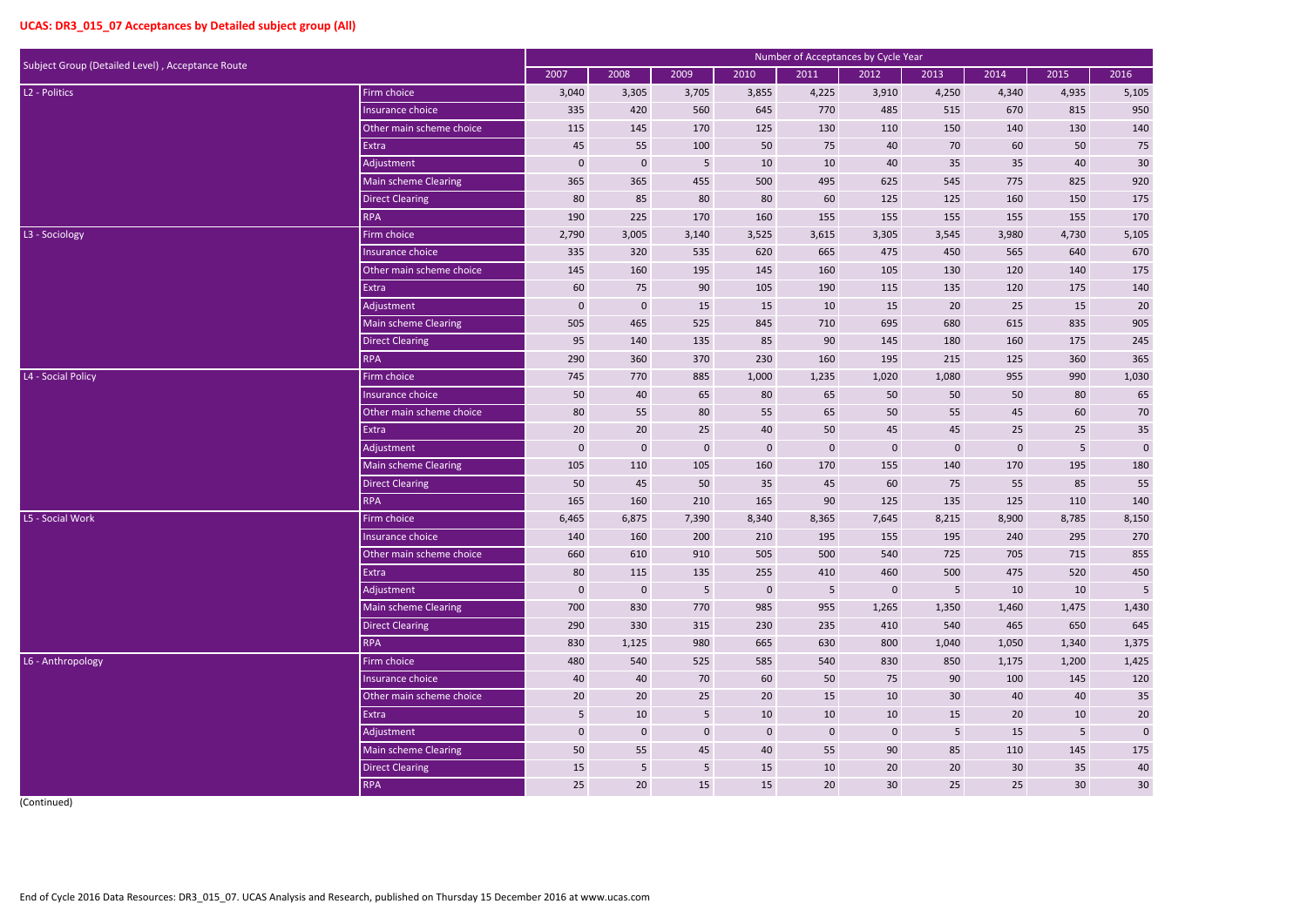| Subject Group (Detailed Level), Acceptance Route |                             |                  |                  |              |                 |              | Number of Acceptances by Cycle Year |              |                  |                |                 |
|--------------------------------------------------|-----------------------------|------------------|------------------|--------------|-----------------|--------------|-------------------------------------|--------------|------------------|----------------|-----------------|
|                                                  |                             | 2007             | 2008             | 2009         | 2010            | 2011         | 2012                                | 2013         | 2014             | 2015           | 2016            |
| L7 - Human and Social Geography                  | Firm choice                 | 2,030            | 2,195            | 2,190        | 2,250           | 2,170        | 2,180                               | 2,320        | 2,460            | 2,555          | 2,495           |
|                                                  | Insurance choice            | 135              | 195              | 275          | 360             | 350          | 240                                 | 330          | 370              | 435            | 430             |
|                                                  | Other main scheme choice    | 35               | 15               | 25           | 15              | 20           | 10                                  | 15           | 20               | 10             | 25              |
|                                                  | Extra                       | 20               | 15               | 25           | 15              | 25           | 10                                  | 25           | 10               | 15             | 15              |
|                                                  | Adjustment                  | $\bf{0}$         | $\bf{0}$         | 5            | $\mathbf{0}$    | 5            | 15                                  | 10           | 15               | 20             | $10\,$          |
|                                                  | Main scheme Clearing        | 115              | 140              | 160          | 180             | 160          | 220                                 | 205          | 265              | 225            | 355             |
|                                                  | <b>Direct Clearing</b>      | 25               | 25               | 20           | 10              | 10           | 20                                  | 20           | 20               | 30             | 45              |
|                                                  | <b>RPA</b>                  | 30               | 35               | 15           | 15              | 10           | 10                                  | 10           | 10               | 5              | $10\,$          |
| L8 - Development studies                         | Firm choice                 | $\bf{0}$         | $\mathbf 0$      | $\mathbf 0$  | $\mathbf 0$     | $\mathbf 0$  | 35                                  | 30           | 15               | 55             | 75              |
|                                                  | Insurance choice            | $\mathbf 0$      | $\mathbf 0$      | $\mathbf 0$  | $\mathbf 0$     | $\mathbf 0$  | $\mathbf 0$                         | $\mathbf 0$  | 0                | $\overline{5}$ | $10\,$          |
|                                                  | Other main scheme choice    | $\mathbf 0$      | $\pmb{0}$        | $\mathbf 0$  | $\pmb{0}$       | $\mathbf{0}$ | $\mathbf 0$                         | 5            | 5 <sup>1</sup>   | $\pmb{0}$      | 5               |
|                                                  | Extra                       | $\bf{0}$         | $\mathbf 0$      | $\mathbf 0$  | $\mathbf 0$     | $\mathbf 0$  | 5                                   | 5            | $\boldsymbol{0}$ | $\pmb{0}$      | $\pmb{0}$       |
|                                                  | Adjustment                  | $\mathbf{0}$     | $\mathbf 0$      | $\mathbf 0$  | $\pmb{0}$       | $\mathbf 0$  | $\mathbf 0$                         | $\mathbf 0$  | 0                | $\pmb{0}$      | $\mathbf 0$     |
|                                                  | <b>Main scheme Clearing</b> | $\pmb{0}$        | $\boldsymbol{0}$ | $\mathbf 0$  | $\pmb{0}$       | $\mathbf{0}$ | 5                                   | 5            | 5 <sub>1</sub>   | $\sqrt{5}$     | 15              |
|                                                  | <b>Direct Clearing</b>      | $\mathbf 0$      | $\mathbf 0$      | $\mathbf 0$  | $\mathbf 0$     | $\mathbf 0$  | $\boldsymbol{0}$                    | $\mathbf{0}$ | 5                | $\overline{5}$ | 5               |
|                                                  | <b>RPA</b>                  | $\bf{0}$         | $\pmb{0}$        | $\mathbf 0$  | $\mathbf 0$     | $\mathbf 0$  | 5                                   | 5            | 10               | $\overline{5}$ | 5               |
| L9 - Others in Social Studies                    | Firm choice                 | 325              | 380              | 390          | 390             | 480          | 420                                 | 350          | 435              | 465            | 620             |
|                                                  | Insurance choice            | 15               | 20               | 35           | 25              | 50           | 35                                  | 20           | 40               | 40             | 60              |
|                                                  | Other main scheme choice    | 25               | 30               | 40           | 30 <sup>°</sup> | 30           | 15                                  | 35           | 25               | 15             | $30\,$          |
|                                                  | Extra                       | 5                | 15               | 10           | 20              | 30           | 10                                  | 15           | 15               | 15             | $10\,$          |
|                                                  | Adjustment                  | $\boldsymbol{0}$ | $\mathbf 0$      | $\mathbf{0}$ | $\mathbf{0}$    | $\mathbf 0$  | $\mathbf 0$                         | $\mathbf 0$  | $\boldsymbol{0}$ | $\pmb{0}$      | $\mathbf 0$     |
|                                                  | <b>Main scheme Clearing</b> | 30               | 55               | 45           | 100             | 70           | 90                                  | 70           | 90               | 70             | 75              |
|                                                  | <b>Direct Clearing</b>      | 20               | 10               | 25           | 25              | 15           | 30                                  | 20           | 25               | 30             | 45              |
|                                                  | <b>RPA</b>                  | 35               | 85               | 50           | 40              | 40           | 50                                  | 50           | 35               | 45             | 30 <sub>o</sub> |
| LL - Combinations within Social Studies          | Firm choice                 | 2,085            | 2,115            | 1,955        | 2,215           | 2,155        | 1,880                               | 2,090        | 2,145            | 2,135          | 2,110           |
|                                                  | Insurance choice            | 190              | 190              | 275          | 305             | 290          | 220                                 | 225          | 280              | 315            | 320             |
|                                                  | Other main scheme choice    | 90               | 95               | 105          | 85              | 80           | 70                                  | 100          | 85               | 50             | 55              |
|                                                  | Extra                       | 35               | 40               | 60           | 55              | 70           | 70                                  | 75           | 65               | 70             | 35              |
|                                                  | Adjustment                  | $\mathbf 0$      | $\mathbf 0$      | $\mathbf{0}$ | $5\phantom{.}$  | 5            | 10                                  | 20           | 10               | 10             | $15\,$          |
|                                                  | Main scheme Clearing        | 215              | 210              | 235          | 210             | 270          | 315                                 | 350          | 370              | 420            | 405             |
|                                                  | <b>Direct Clearing</b>      | 50               | 70               | 55           | 25              | 30           | 75                                  | 75           | 90               | 80             | $70\,$          |
|                                                  | <b>RPA</b>                  | 125              | 165              | 130          | 90              | 75           | 85                                  | 100          | 120              | 95             | 100             |
| M1 - Law by Area                                 | Firm choice                 | 10,835           | 11,660           | 11,790       | 11,400          | 11,910       | 12,340                              | 13,145       | 12,780           | 13,120         | 13,860          |
|                                                  | Insurance choice            | 1,440            | 1,515            | 1,775        | 1,895           | 2,065        | 1,565                               | 1,840        | 1,985            | 2,130          | 2,245           |
|                                                  | Other main scheme choice    | 555              | 500              | 680          | 585             | 610          | 570                                 | 635          | 570              | 610            | 620             |
|                                                  | Extra                       | 145              | 175              | 205          | 225             | 245          | 210                                 | 240          | 235              | 225            | 210             |
|                                                  | Adjustment                  | $\mathbf 0$      | $\bf 0$          | 35           | 40              | 65           | 115                                 | 95           | 90               | 105            | 65              |
|                                                  | Main scheme Clearing        | 1,375            | 1,470            | 1,800        | 1,830           | 2,160        | 2,120                               | 1,975        | 2,240            | 2,490          | 2,455           |
|                                                  | <b>Direct Clearing</b>      | 280              | 305              | 355          | 375             | 475          | 540                                 | 685          | 630              | 630            | 560             |
|                                                  | <b>RPA</b>                  | 880              | 940              | 955          | 625             | 420          | 570                                 | 535          | 805              | 730            | 640             |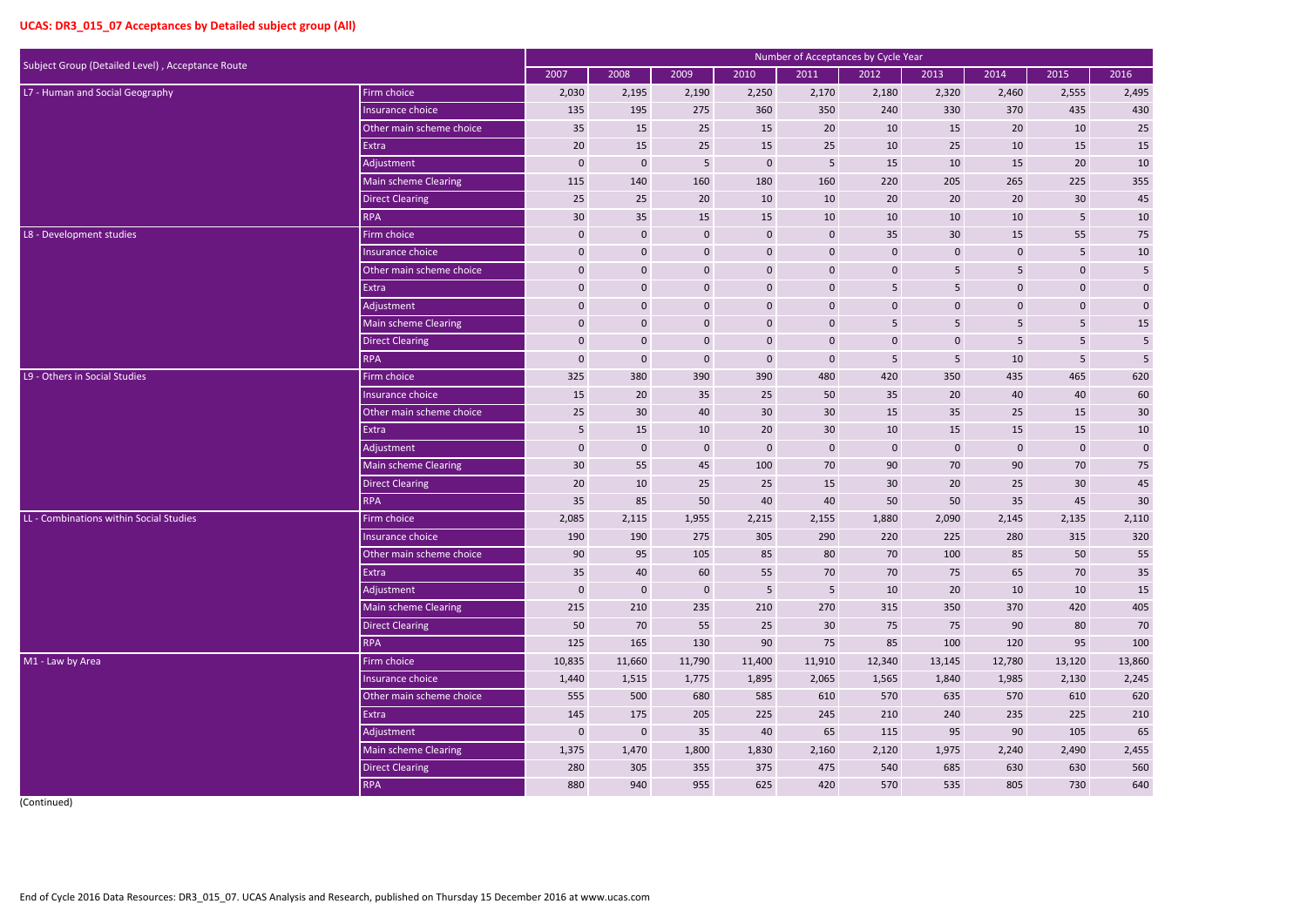| Subject Group (Detailed Level), Acceptance Route |                          |             |                         |                  |                  | Number of Acceptances by Cycle Year |                  |              |              |                  |                  |
|--------------------------------------------------|--------------------------|-------------|-------------------------|------------------|------------------|-------------------------------------|------------------|--------------|--------------|------------------|------------------|
|                                                  |                          | 2007        | 2008                    | 2009             | 2010             | 2011                                | 2012             | 2013         | 2014         | 2015             | 2016             |
| M2 - Law by Topic                                | Firm choice              | 755         | 705                     | 715              | 675              | 760                                 | 655              | 865          | 855          | 945              | 1,025            |
|                                                  | Insurance choice         | 75          | 80                      | 100              | 110              | 100                                 | 95               | 115          | 120          | 125              | 175              |
|                                                  | Other main scheme choice | 60          | 50                      | 70               | 40               | 30                                  | 15               | 30           | 35           | 45               | 40               |
|                                                  | Extra                    | 10          | 15                      | 30               | 15               | 35                                  | 15               | 20           | 20           | 30               | 30               |
|                                                  | Adjustment               | $\mathbf 0$ | $\mathbf 0$             | $\mathbf 0$      | $\mathbf 0$      | 5                                   | $\mathbf 0$      | 5            | 5            | 5                | 5                |
|                                                  | Main scheme Clearing     | 90          | 120                     | 110              | 205              | 170                                 | 115              | 180          | 145          | 200              | 265              |
|                                                  | <b>Direct Clearing</b>   | 35          | 40                      | 30               | 45               | 50                                  | 50               | 55           | 55           | 70               | 60               |
|                                                  | <b>RPA</b>               | 110         | 120                     | 110              | 120              | 20                                  | 25               | 60           | 40           | 45               | 65               |
| M9 - Others in Law                               | Firm choice              | 1,350       | 1,595                   | 1,915            | 2,215            | 2,200                               | 1,885            | 1,980        | 1,890        | 1,725            | 1,755            |
|                                                  | Insurance choice         | 130         | 150                     | 190              | 315              | 310                                 | 170              | 180          | 175          | 175              | 120              |
|                                                  | Other main scheme choice | 75          | 90                      | 110              | 95               | 90                                  | 60               | 80           | 60           | 50               | 50               |
|                                                  | Extra                    | 15          | 20                      | 35               | 60               | 65                                  | 60               | 50           | 40           | 35               | $40\,$           |
|                                                  | Adjustment               | 0           | $\mathbf 0$             | 5                | $\boldsymbol{0}$ | 5                                   | 5                | 10           | 5            | 5                | 5                |
|                                                  | Main scheme Clearing     | 165         | 200                     | 280              | 355              | 355                                 | 315              | 290          | 285          | 190              | 215              |
|                                                  | <b>Direct Clearing</b>   | 45          | 70                      | 75               | 35               | 40                                  | 70               | 115          | 60           | 60               | 50               |
|                                                  | <b>RPA</b>               | 190         | 200                     | 230              | 115              | 55                                  | 90               | 110          | 85           | 75               | 55               |
| MM - Combinations within Law                     | Firm choice              | 345         | 335                     | 270              | 340              | 370                                 | 285              | 340          | 320          | 330              | 300              |
|                                                  | Insurance choice         | 35          | 15                      | 35               | 60               | 30                                  | 30               | 30           | 45           | 50               | 35               |
|                                                  | Other main scheme choice | 15          | 15                      | 15               | 10               | 10                                  | 5                | 10           | 5            | 10               | 5                |
|                                                  | Extra                    | 5           | $\overline{\mathbf{5}}$ | 10               | $5\phantom{.0}$  | 20                                  | 10               | 10           | $10\,$       | 5                | $\sf 5$          |
|                                                  | Adjustment               | $\mathbf 0$ | $\mathbf 0$             | $\mathbf 0$      | $\mathbf 0$      | $\mathbf 0$                         | $\mathbf 0$      | $\mathbf 0$  | $\mathbf 0$  | $\mathbf 0$      | $\sqrt{5}$       |
|                                                  | Main scheme Clearing     | 30          | 55                      | 50               | 45               | 40                                  | 65               | 45           | 75           | 60               | $70\,$           |
|                                                  | <b>Direct Clearing</b>   | 5           | 5                       | 10               | $\overline{5}$   | 10                                  | 15               | 10           | 5            | 5                | 15               |
|                                                  | <b>RPA</b>               | 30          | 25                      | 40               | 10               | $5\phantom{.}$                      | 10               | 15           | 10           | 15               | $10\,$           |
| NO - Business & Admin studies: any area          | Firm choice              | 10          | 5                       | 5                | 5                | $\mathbf 0$                         | $\mathbf 0$      | $\mathbf 0$  | 0            | $\boldsymbol{0}$ | $\mathbf{0}$     |
|                                                  | Other main scheme choice | 5           | $\mathbf{0}$            | $\mathbf{0}$     | $\overline{0}$   | $\Omega$                            | $\Omega$         | $\Omega$     | $\mathbf{0}$ | $\Omega$         | $\mathbf{0}$     |
|                                                  | Extra                    | $\mathbf 0$ | $\mathbf 0$             | $\mathbf 0$      | $\mathbf{0}$     | $\pmb{0}$                           | $\mathbf{0}$     | $\mathbf{0}$ | $\mathbf 0$  | $\mathbf 0$      | $\mathbf 0$      |
|                                                  | Main scheme Clearing     | $\mathbf 0$ | $\mathbf 0$             | $\boldsymbol{0}$ | $\mathbf 0$      | $\mathbf 0$                         | $\mathbf 0$      | $\mathbf{0}$ | $\mathbf{0}$ | $\mathbf 0$      | $\mathbf 0$      |
|                                                  | <b>RPA</b>               | $\mathbf 0$ | $\sqrt{5}$              | $\pmb{0}$        | $\boldsymbol{0}$ | $\pmb{0}$                           | $\boldsymbol{0}$ | $\mathbf 0$  | $\mathbf 0$  | $\pmb{0}$        | $\boldsymbol{0}$ |
| N1 - Business studies                            | Firm choice              | 6,540       | 6,455                   | 7,015            | 7,095            | 7,845                               | 7,040            | 7,630        | 7,960        | 8,865            | 9,165            |
|                                                  | Insurance choice         | 810         | 870                     | 1,260            | 1,270            | 1,410                               | 975              | 1,065        | 1,235        | 1,285            | 1,255            |
|                                                  | Other main scheme choice | 570         | 480                     | 635              | 410              | 465                                 | 385              | 430          | 510          | 435              | 475              |
|                                                  | Extra                    | 90          | 105                     | 130              | 155              | 190                                 | 160              | 150          | 135          | 165              | 150              |
|                                                  | Adjustment               | $\mathbf 0$ | $\pmb{0}$               | 10               | 10               | 15                                  | 30               | 30           | 40           | 20               | 15               |
|                                                  | Main scheme Clearing     | 910         | 940                     | 1,210            | 1,435            | 1,680                               | 1,445            | 1,220        | 1,675        | 1,685            | 1,470            |
|                                                  | <b>Direct Clearing</b>   | 335         | 340                     | 350              | 335              | 405                                 | 580              | 600          | 950          | 710              | 695              |
|                                                  | <b>RPA</b>               | 1,410       | 1,575                   | 1,790            | 1,595            | 1,115                               | 1,250            | 1,245        | 1,215        | 1,940            | 1,455            |
| N2 - Management studies                          | Firm choice              | 6,525       | 6,950                   | 7,370            | 7,785            | 8,390                               | 8,035            | 7,840        | 7,850        | 8,810            | 9,465            |
|                                                  | Insurance choice         | 725         | 850                     | 1,030            | 1,090            | 1,190                               | 910              | 890          | 915          | 1,140            | 1,145            |
|                                                  | Other main scheme choice | 490         | 590                     | 680              | 435              | 455                                 | 390              | 465          | 365          | 355              | 435              |
|                                                  | Extra                    | 95          | 135                     | 110              | 140              | 195                                 | 155              | 130          | 130          | 135              | 135              |
|                                                  | Adjustment               | $\mathbf 0$ | $\mathbf 0$             | 10               | 30 <sup>°</sup>  | 15                                  | 35               | 30           | 35           | 40               | $25\,$           |
|                                                  | Main scheme Clearing     | 765         | 970                     | 1,020            | 1,180            | 1,325                               | 1,240            | 1,140        | 1,090        | 1,085            | 1,145            |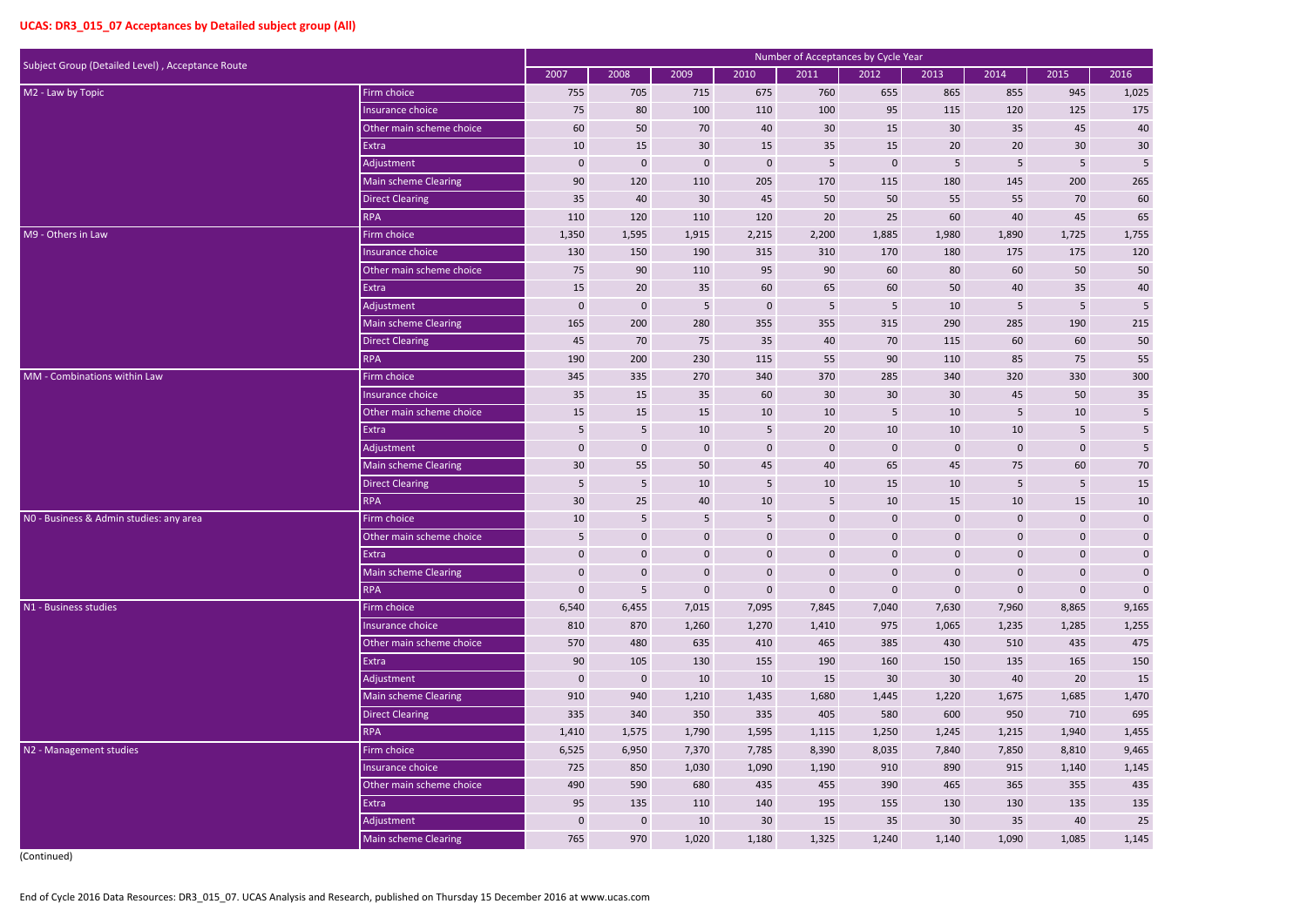|                                                  |                             |                |                  |                  |                  |             | Number of Acceptances by Cycle Year |                 |                 |                 |                  |
|--------------------------------------------------|-----------------------------|----------------|------------------|------------------|------------------|-------------|-------------------------------------|-----------------|-----------------|-----------------|------------------|
| Subject Group (Detailed Level), Acceptance Route |                             | 2007           | 2008             | 2009             | 2010             | 2011        | 2012                                | 2013            | 2014            | 2015            | 2016             |
| N2 - Management studies                          | <b>Direct Clearing</b>      | 235            | 300              | 350              | 300              | 305         | 420                                 | 475             | 450             | 460             | 430              |
|                                                  | <b>RPA</b>                  | 985            | 1,550            | 1,270            | 1,565            | 790         | 780                                 | 830             | 925             | 895             | 1,410            |
| N3 - Finance                                     | Firm choice                 | 860            | 965              | 815              | 820              | 1,105       | 1,050                               | 1,060           | 1,225           | 1,380           | 1,470            |
|                                                  | Insurance choice            | 95             | 125              | 135              | 105              | 135         | 130                                 | 160             | 185             | 195             | 260              |
|                                                  | Other main scheme choice    | 75             | 70               | 60               | 55               | 55          | 50                                  | 65              | 60              | 60              | 60               |
|                                                  | Extra                       | 10             | 25               | 15               | 20               | 25          | 25                                  | 25              | 25              | 30 <sup>°</sup> | $30\,$           |
|                                                  | Adjustment                  | $\mathbf 0$    | $\boldsymbol{0}$ | $\boldsymbol{0}$ | $\pmb{0}$        | $\mathbf 0$ | 10                                  | 10              | $10\,$          | 5               | $10\,$           |
|                                                  | <b>Main scheme Clearing</b> | 95             | 130              | 110              | 175              | 105         | 185                                 | 185             | 275             | 245             | 295              |
|                                                  | <b>Direct Clearing</b>      | 15             | 40               | 35               | 30               | 15          | 30                                  | 40              | 65              | 70              | 50               |
|                                                  | <b>RPA</b>                  | 125            | 100              | 165              | 460              | 110         | 110                                 | 140             | 145             | 160             | 205              |
| N4 - Accounting                                  | Firm choice                 | 3,310          | 3,415            | 3,725            | 3,950            | 4,035       | 4,045                               | 4,040           | 3,905           | 4,290           | 4,250            |
|                                                  | Insurance choice            | 595            | 650              | 760              | 800              | 930         | 705                                 | 665             | 640             | 735             | 815              |
|                                                  | Other main scheme choice    | 310            | 285              | 320              | 235              | 305         | 195                                 | 230             | 230             | 215             | 215              |
|                                                  | Extra                       | 40             | 55               | 65               | 75               | 80          | 90                                  | 65              | 70              | 80              | $75\,$           |
|                                                  | Adjustment                  | $\mathbf 0$    | $\mathbf 0$      | 5                | $5\phantom{.0}$  | 15          | 25                                  | 15              | 20              | 15              | 10               |
|                                                  | Main scheme Clearing        | 590            | 605              | 635              | 865              | 910         | 860                                 | 770             | 860             | 910             | 1,005            |
|                                                  | <b>Direct Clearing</b>      | 145            | 145              | 150              | 185              | 185         | 215                                 | 305             | 295             | 280             | 250              |
|                                                  | <b>RPA</b>                  | 540            | 740              | 600              | 810              | 460         | 450                                 | 385             | 390             | 440             | 425              |
| N5 - Marketing                                   | Firm choice                 | 2,380          | 2,530            | 2,785            | 2,625            | 2,860       | 2,690                               | 3,140           | 3,315           | 3,590           | 3,770            |
|                                                  | Insurance choice            | 220            | 255              | 320              | 335              | 395         | 260                                 | 305             | 350             | 395             | 445              |
|                                                  | Other main scheme choice    | 185            | 155              | 190              | 135              | 145         | 115                                 | 150             | 120             | 135             | 175              |
|                                                  | Extra                       | 40             | 55               | 40               | 50               | 95          | 55                                  | 55              | 60              | 60              | $75\,$           |
|                                                  | Adjustment                  | $\mathbf 0$    | $\mathbf 0$      | $5\phantom{.0}$  | $\overline{5}$   | $\mathbf 0$ | 15                                  | 10              | 10              | 15              | $10\,$           |
|                                                  | <b>Main scheme Clearing</b> | 300            | 335              | 310              | 425              | 430         | 360                                 | 340             | 415             | 410             | 460              |
|                                                  | <b>Direct Clearing</b>      | 115            | 140              | 105              | 95               | 65          | 150                                 | 150             | 140             | 170             | 190              |
|                                                  | <b>RPA</b>                  | 260            | 325              | 330              | 295              | 200         | 190                                 | 175             | 180             | 210             | 150              |
| N6 - Human Resource Management                   | Firm choice                 | 435            | 445              | 425              | 400              | 480         | 425                                 | 405             | 415             | 465             | 485              |
|                                                  | Insurance choice            | 40             | 40               | 35               | 55               | 55          | 45                                  | 40              | 50              | 45              | 40               |
|                                                  | Other main scheme choice    | 45             | 40               | 50               | 30               | 45          | 35                                  | 40              | 30              | 45              | $35\,$           |
|                                                  | Extra                       | 5              | 10               | 10               | 10               | 10          | $10\,$                              | 10              | $5\phantom{.}$  | 20              | $10\,$           |
|                                                  | Adjustment                  | $\mathbf 0$    | $\mathbf 0$      | 5 <sub>5</sub>   | $\boldsymbol{0}$ | $\mathbf 0$ | $5\phantom{.0}$                     | $\mathbf{0}$    | $\mathbf 0$     | $\mathbf 0$     | $\sqrt{5}$       |
|                                                  | Main scheme Clearing        | 55             | 75               | 65               | 100              | 95          | 80                                  | 70              | 85              | 60              | $90\,$           |
|                                                  | <b>Direct Clearing</b>      | $20\degree$    | 25               | 20               | 30               | 15          | 40                                  | 40              | 30              | 35              | $35\,$           |
|                                                  | <b>RPA</b>                  | 70             | 100              | 85               | 55               | 40          | 55                                  | 55              | 105             | 80              | $45\,$           |
| N7 - Office Skills                               | Firm choice                 | $5\phantom{.}$ | 10               | 10               | 20               | 10          | 35                                  | 45              | 70              | 35              | $10\,$           |
|                                                  | Insurance choice            | $\mathbf 0$    | $\mathbf 0$      | $\mathbf 0$      | $5\phantom{.}$   | $\mathbf 0$ | $\overline{5}$                      | 5               | $\mathbf 0$     | $\mathbf 0$     | $\pmb{0}$        |
|                                                  | Other main scheme choice    | $\mathbf 0$    | $\bf 0$          | $\mathbf 0$      | $5\phantom{.}$   | $\mathbf 0$ | $\boldsymbol{0}$                    | $\mathbf 0$     | $5\phantom{.0}$ | $\mathbf 0$     | $\mathbf 0$      |
|                                                  | Extra                       | $\mathbf 0$    | $\bf 0$          | $\mathbf 0$      | $\bf 0$          | $\mathbf 0$ | $\bf 0$                             | $\mathbf 0$     | $\mathbf 0$     | $\mathbf 0$     | $\boldsymbol{0}$ |
|                                                  | Main scheme Clearing        | $\mathbf 0$    | $\bf 0$          | 5 <sub>5</sub>   | 10               | $\pmb{0}$   | 5                                   | $\mathbf 0$     | $\mathbf{0}$    | $\mathbf 0$     | $\boldsymbol{0}$ |
|                                                  | <b>Direct Clearing</b>      | $\mathbf 0$    | $\bf 0$          | $\mathbf 0$      | $\mathbf 0$      | $\pmb{0}$   | $5\phantom{.0}$                     | $5\phantom{.0}$ | $\mathbf{0}$    | 5               | $\pmb{0}$        |
|                                                  | <b>RPA</b>                  | $5\phantom{.}$ | 15               | 10               | 5 <sub>5</sub>   | $\mathbf 0$ | $\boldsymbol{0}$                    | $\mathbf 0$     | 5 <sub>1</sub>  | 5               | $\boldsymbol{0}$ |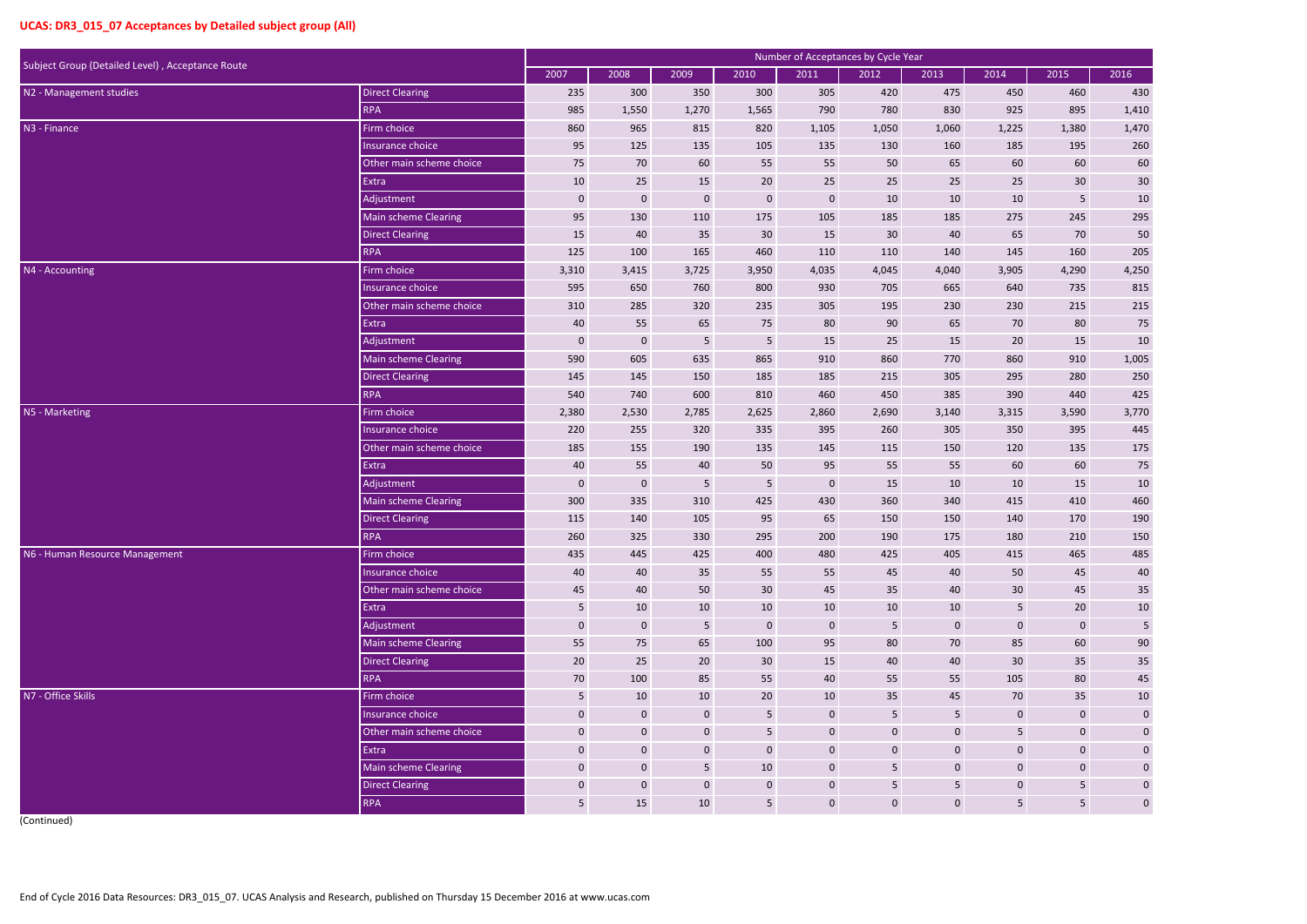| Subject Group (Detailed Level), Acceptance Route                                         |                          |                  |                  |                  |                 | Number of Acceptances by Cycle Year |                  |                  |                 |                 |                         |
|------------------------------------------------------------------------------------------|--------------------------|------------------|------------------|------------------|-----------------|-------------------------------------|------------------|------------------|-----------------|-----------------|-------------------------|
|                                                                                          |                          | 2007             | 2008             | 2009             | 2010            | 2011                                | 2012             | 2013             | 2014            | 2015            | 2016                    |
| Firm choice<br>N8 - Hospitality, leisure, sport, tourism & transport<br>Insurance choice |                          | 5,135            | 5,805            | 6,165            | 6,815           | 6,735                               | 5,785            | 6,110            | 6,485           | 6,310           | 6,445                   |
|                                                                                          |                          | 260              | 295              | 430              | 530             | 510                                 | 345              | 360              | 390             | 365             | 360                     |
|                                                                                          | Other main scheme choice | 470              | 460              | 540              | 305             | 350                                 | 295              | 355              | 350             | 370             | 390                     |
|                                                                                          | Extra                    | 60               | 95               | 75               | 115             | 165                                 | 130              | 120              | 145             | 100             | 115                     |
|                                                                                          | Adjustment               | $\mathbf 0$      | $\mathbf 0$      | $\boldsymbol{0}$ | $\mathbf 0$     | $\mathbf 0$                         | 10               | 5                | 10              | $\mathbf 0$     | $\sqrt{5}$              |
|                                                                                          | Main scheme Clearing     | 390              | 470              | 600              | 700             | 690                                 | 710              | 590              | 630             | 575             | 520                     |
|                                                                                          | <b>Direct Clearing</b>   | 270              | 285              | 260              | 225             | 245                                 | 350              | 405              | 355             | 425             | 335                     |
|                                                                                          | <b>RPA</b>               | 1,035            | 1,325            | 1,340            | 970             | 470                                 | 595              | 660              | 820             | 805             | 655                     |
| N9 - Others in Business & Admin Studies                                                  | Firm choice              | 280              | 260              | 300              | 400             | 420                                 | 335              | 405              | 455             | 450             | 375                     |
|                                                                                          | Insurance choice         | 35               | 25               | 45               | 75              | 60                                  | 45               | 65               | 85              | 75              | 65                      |
|                                                                                          | Other main scheme choice | 30               | $30\,$           | 45               | 30              | 30                                  | 20               | 25               | 25              | 30 <sup>°</sup> | $35\,$                  |
|                                                                                          | <b>Extra</b>             | 5                | 5 <sub>5</sub>   | $5\phantom{.}$   | 10              | 10                                  | $5\phantom{.0}$  | 15               | 5 <sub>1</sub>  | 10              | $\overline{\mathbf{5}}$ |
|                                                                                          | Adjustment               | $\boldsymbol{0}$ | $\boldsymbol{0}$ | $\boldsymbol{0}$ | $\mathbf{0}$    | $\bf{0}$                            | $\mathbf{0}$     | $\boldsymbol{0}$ | $\mathbf 0$     | $\mathbf 0$     | $\pmb{0}$               |
|                                                                                          | Main scheme Clearing     | 50               | 55               | 75               | 60              | 45                                  | 55               | 50               | 45              | 35              | $40\,$                  |
|                                                                                          | <b>Direct Clearing</b>   | 20               | 20               | 20               | 10              | 5                                   | 20               | 20               | 10              | 20              | $15\,$                  |
|                                                                                          | <b>RPA</b>               | 65               | 75               | 90               | 50              | 30                                  | 35               | 50               | 50              | 45              | $35\,$                  |
| NN - Combinations within Business & Admin Studies                                        | Firm choice              | 6,640            | 7,470            | 7,375            | 7,270           | 7,865                               | 7,860            | 9,340            | 9,060           | 8,655           | 8,845                   |
|                                                                                          | Insurance choice         | 835              | 1,125            | 1,210            | 1,250           | 1,295                               | 1,085            | 1,285            | 1,310           | 1,240           | 1,150                   |
|                                                                                          | Other main scheme choice | 505              | 550              | 470              | 335             | 345                                 | 335              | 435              | 375             | 320             | 325                     |
|                                                                                          | Extra                    | 80               | 115              | 120              | 115             | 175                                 | 135              | 175              | 145             | 125             | 125                     |
|                                                                                          | Adjustment               | $\bf{0}$         | $\mathbf 0$      | 15               | 10              | 20                                  | 40               | 50               | 60              | 55              | $25\,$                  |
|                                                                                          | Main scheme Clearing     | 920              | 1,175            | 1,260            | 955             | 1,345                               | 1,510            | 1,670            | 1,660           | 1,615           | 1,695                   |
|                                                                                          | <b>Direct Clearing</b>   | 235              | 265              | 290              | 165             | 230                                 | 350              | 485              | 415             | 510             | 520                     |
|                                                                                          | <b>RPA</b>               | 920              | 1,020            | 1,025            | 725             | 830                                 | 940              | 940              | 1,505           | 1,465           | 1,250                   |
| P1 - Information Services                                                                | Firm choice              | 80               | 105              | 110              | 140             | 70                                  | 90               | 95               | 135             | 130             | 115                     |
|                                                                                          | Insurance choice         | 5                | 10               | 5                | 10              | 5                                   | 10               | 10               | 5               | 10              | 5                       |
|                                                                                          | Other main scheme choice | 5 <sub>5</sub>   | 10               | $5\phantom{.}$   | $\mathbf 0$     | $5\phantom{.}$                      | $\boldsymbol{0}$ | $5\phantom{.}$   | $\mathbf{0}$    | $\mathbf 0$     | $\pmb{0}$               |
|                                                                                          | Extra                    | $\mathbf 0$      | $\bf 0$          | $\mathbf 0$      | $\bf 0$         | $\mathbf 0$                         | $\bf 0$          | $\mathbf 0$      | $\mathbf 0$     | $\mathbf 0$     | $\mathbf{0}$            |
|                                                                                          | Main scheme Clearing     | 10               | 15               | 25               | 10              | $\overline{5}$                      | $5\phantom{.}$   | $\mathbf 0$      | $\mathbf{0}$    | $\mathbf 0$     | $\mathbf{0}$            |
|                                                                                          | <b>Direct Clearing</b>   | 5 <sub>5</sub>   | $5\phantom{.}$   | $\overline{5}$   | 5 <sup>1</sup>  | $\pmb{0}$                           | $\mathbf 0$      | $\mathbf 0$      | $\mathbf 0$     | $\mathbf 0$     | $\pmb{0}$               |
|                                                                                          | <b>RPA</b>               | 10               | 15               | 10               | $\mathbf 0$     | 5                                   | $\bf 0$          | $\mathbf 0$      | $\mathbf 0$     | $\mathbf 0$     | $\pmb{0}$               |
| P2 - Publicity studies                                                                   | Firm choice              | 300              | 310              | 400              | 325             | 430                                 | 365              | 380              | 400             | 385             | 280                     |
|                                                                                          | Insurance choice         | 15               | 25               | 30 <sup>°</sup>  | 30              | 40                                  | 10               | 25               | 30 <sup>°</sup> | 10              | 15                      |
|                                                                                          | Other main scheme choice | 20               | 15               | 25               | 15              | 15                                  | 10               | 15               | 10              | 15              | $10\,$                  |
|                                                                                          | Extra                    | 5 <sub>1</sub>   | $5\phantom{.}$   | $5\phantom{.}$   | $\overline{0}$  | $5\overline{)}$                     | $5\phantom{.}$   | $5\phantom{.}$   | $\mathbf{0}$    | $5\phantom{.}$  | $\overline{\mathbf{5}}$ |
|                                                                                          | Adjustment               | $\mathbf 0$      | $\bf 0$          | $\mathbf 0$      | $\mathbf{0}$    | $\bf{0}$                            | $\mathbf 0$      | $\mathbf{0}$     | $\mathbf{0}$    | $\mathbf 0$     | $\pmb{0}$               |
|                                                                                          | Main scheme Clearing     | 25               | 35               | 30 <sup>°</sup>  | 55              | 50                                  | 55               | 40               | 30 <sup>°</sup> | 40              | $30\,$                  |
|                                                                                          | <b>Direct Clearing</b>   | 10               | 10               | 20               | 15              | $\mathbf{0}$                        | 25               | 25               | 10              | 15              | 10                      |
|                                                                                          | <b>RPA</b>               | 25               | 30 <sup>°</sup>  | 15               | 20 <sub>2</sub> | 20                                  | 25               | 5                | 15              | 10              | $10\,$                  |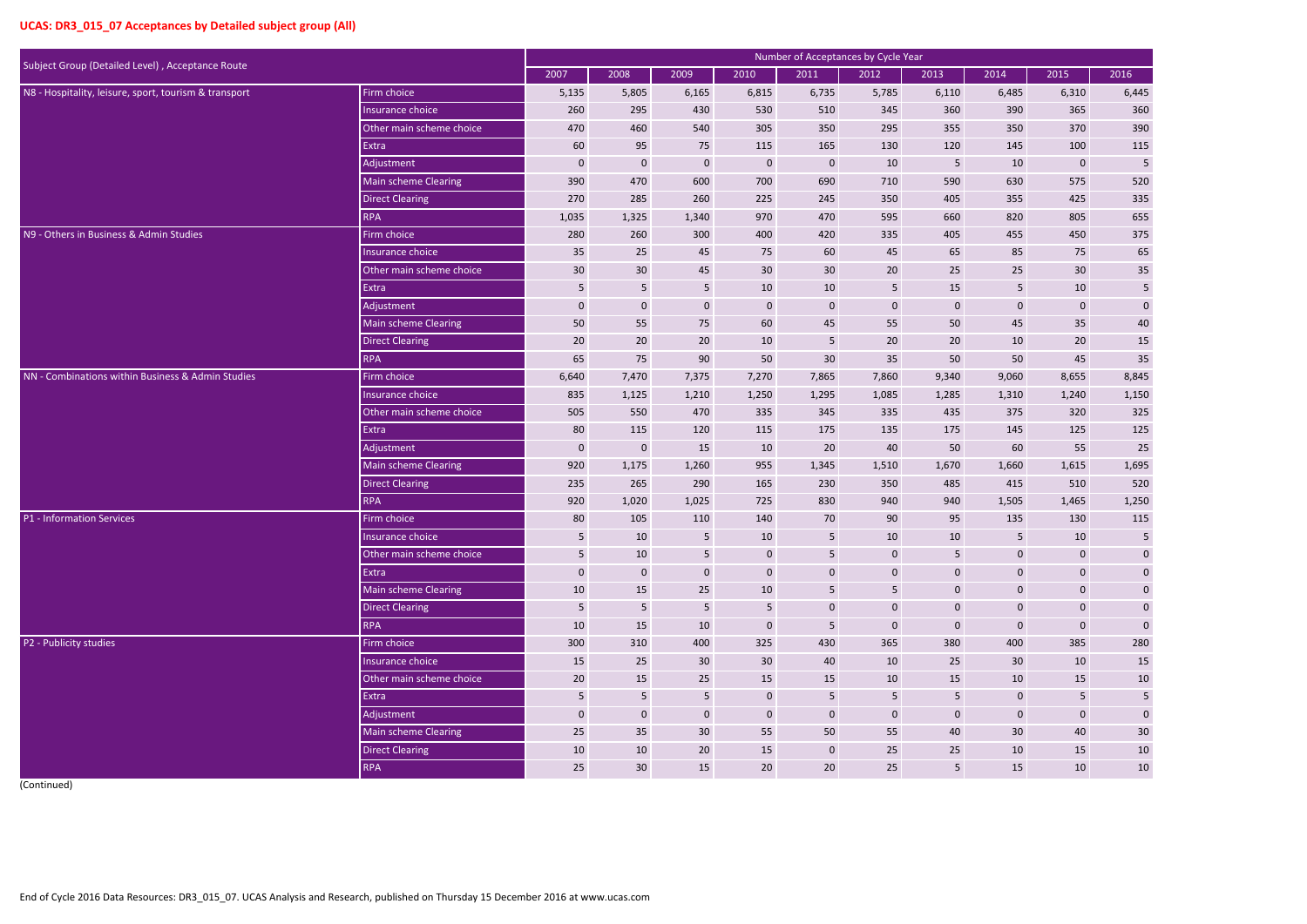| Subject Group (Detailed Level), Acceptance Route    |                             |                  |                 |                 |                 | Number of Acceptances by Cycle Year |                         |                  |                |                 |                         |
|-----------------------------------------------------|-----------------------------|------------------|-----------------|-----------------|-----------------|-------------------------------------|-------------------------|------------------|----------------|-----------------|-------------------------|
|                                                     |                             | 2007             | 2008            | 2009            | 2010            | 2011                                | 2012                    | 2013             | 2014           | 2015            | 2016                    |
| P3 - Media studies                                  | Firm choice                 | 3,680            | 3,820           | 4,165           | 4,180           | 4,420                               | 4,095                   | 4,995            | 5,440          | 5,795           | 6,450                   |
|                                                     | Insurance choice            | 200              | 220             | 275             | 355             | 400                                 | 285                     | 335              | 420            | 335             | 360                     |
|                                                     | Other main scheme choice    | 205              | 155             | 245             | 160             | 220                                 | 150                     | 200              | 235            | 230             | 280                     |
|                                                     | Extra                       | 65               | 45              | 60              | 65              | 105                                 | 75                      | 65               | 85             | 65              | 100                     |
|                                                     | Adjustment                  | $\mathbf 0$      | $\mathbf 0$     | 5               | 5               | 5                                   | 10                      | 5                | 5              | 10              | 10                      |
|                                                     | Main scheme Clearing        | 305              | 330             | 375             | 525             | 545                                 | 530                     | 445              | 555            | 560             | 520                     |
|                                                     | <b>Direct Clearing</b>      | 130              | 130             | 145             | 100             | 110                                 | 180                     | 240              | 195            | 255             | 270                     |
|                                                     | <b>RPA</b>                  | 335              | 335             | 285             | 195             | 160                                 | 180                     | 295              | 355            | 285             | 365                     |
| P4 - Publishing                                     | Firm choice                 | 50               | 50              | 90              | 105             | 80                                  | 45                      | 45               | 30             | 25              | 50                      |
|                                                     | Insurance choice            | 0                | 5               | 5               | $\overline{5}$  | 10                                  | $\mathbf 0$             | $\mathbf{0}$     | $\mathbf 0$    | $\mathbf 0$     | $\pmb{0}$               |
|                                                     | Other main scheme choice    | 5 <sup>5</sup>   | $\overline{5}$  | $5\phantom{.0}$ | $\mathbf 0$     | $\mathbf 0$                         | $\boldsymbol{0}$        | 5                | $\mathbf 0$    | $\mathbf 0$     | $\sqrt{5}$              |
|                                                     | Extra                       | 5                | $\bf{0}$        | $\mathbf 0$     | $\overline{5}$  | $\mathbf{0}$                        | $\mathbf 0$             | $\mathbf{0}$     | $\mathbf 0$    | $\mathbf 0$     | $\overline{\mathbf{5}}$ |
|                                                     | Main scheme Clearing        | 10               | 5               | 5               | $\mathbf{0}$    | 10                                  | $\mathbf 0$             | $\mathbf{0}$     | $\mathbf 0$    | $\mathbf 0$     | 5                       |
|                                                     | <b>Direct Clearing</b>      | $\mathbf 0$      | $5\phantom{.0}$ | $\mathbf 0$     | $\overline{5}$  | $\mathbf 0$                         | $\mathbf 0$             | $\mathbf{0}$     | $\mathbf 0$    | $\mathbf 0$     | $\overline{\mathbf{5}}$ |
|                                                     | <b>RPA</b>                  | 10               | $5\phantom{.0}$ | $\mathbf 0$     | $\mathbf 0$     | $\mathbf 0$                         | $\mathbf 0$             | $\mathbf{0}$     | $\mathbf 0$    | $\mathbf 0$     | $\mathbf 0$             |
| P5 - Journalism                                     | Firm choice                 | 1,625            | 1,870           | 2,220           | 2,380           | 2,620                               | 2,300                   | 2,355            | 2,470          | 2,705           | 2,625                   |
|                                                     | Insurance choice            | 85               | 115             | 170             | 240             | 250                                 | 165                     | 205              | 195            | 170             | 140                     |
|                                                     | Other main scheme choice    | 80               | 70              | 105             | 80              | 85                                  | 75                      | 110              | 115            | 80              | 85                      |
|                                                     | Extra                       | 30               | 25              | 25              | 40              | 50                                  | 35                      | 20               | 40             | 40              | 30                      |
|                                                     | Adjustment                  | $\boldsymbol{0}$ | $\mathbf 0$     | $\mathbf{0}$    | $\mathbf 0$     | 5                                   | 5                       | 5                | $5\phantom{.}$ | 5               | $\mathbf 0$             |
|                                                     | <b>Main scheme Clearing</b> | 150              | 145             | 175             | 290             | 300                                 | 245                     | 215              | 215            | 225             | 215                     |
|                                                     | <b>Direct Clearing</b>      | 45               | 55              | 50              | 45              | 35                                  | 80                      | 100              | 95             | 80              | 100                     |
|                                                     | <b>RPA</b>                  | 140              | 105             | 95              | 75              | 65                                  | 85                      | 50               | 80             | 65              | 65                      |
| P9 - Others in Mass Comms & Documentation           | Firm choice                 | 520              | 585             | 585             | 515             | 455                                 | 425                     | 475              | 440            | 480             | 515                     |
|                                                     | Insurance choice            | 45               | 45              | 50              | 40              | 35                                  | 35                      | 35               | 50             | 40              | 55                      |
|                                                     | Other main scheme choice    | 35               | 35              | 40              | 15              | 20                                  | 15                      | 20               | 10             | 15              | 30                      |
|                                                     | Extra                       | 5                | $10\,$          | 10              | $5\phantom{.0}$ | $5\phantom{.0}$                     | $5\phantom{.0}$         | 10               | $5\phantom{.}$ | $5\phantom{.}$  | $10\,$                  |
|                                                     | Adjustment                  | $\mathbf 0$      | $\pmb{0}$       | $5\phantom{.0}$ | $5\phantom{.0}$ | $\boldsymbol{0}$                    | $\mathbf 0$             | $\boldsymbol{0}$ | $\bf 0$        | $\mathbf 0$     | $\boldsymbol{0}$        |
|                                                     | Main scheme Clearing        | 40               | 70              | 60              | 30 <sup>°</sup> | 35                                  | 35                      | 30 <sup>°</sup>  | 40             | 55              | 45                      |
|                                                     | <b>Direct Clearing</b>      | 15               | 15              | 10              | $\overline{5}$  | 5                                   | $\overline{\mathbf{5}}$ | $5\phantom{.}$   | $5\phantom{.}$ | 10              | $\sqrt{5}$              |
|                                                     | <b>RPA</b>                  | 45               | 75              | 45              | 20              | 10                                  | 30                      | 25               | 20             | 15              | $10\,$                  |
| PP - Combinations within Mass Comms & Documentation | Firm choice                 | 845              | 935             | 765             | 830             | 840                                 | 625                     | 680              | 740            | 635             | 575                     |
|                                                     | Insurance choice            | 55               | 60              | 50              | 75              | 70                                  | 60                      | 55               | 65             | 70              | 45                      |
|                                                     | Other main scheme choice    | 40               | 50              | 40              | 30 <sup>°</sup> | 35                                  | 30 <sup>°</sup>         | 35               | 25             | 35              | $25\,$                  |
|                                                     | Extra                       | 10               | 20              | 15              | 30 <sup>°</sup> | 20                                  | 15                      | 15               | 10             | $5\phantom{.0}$ | $10\,$                  |
|                                                     | Adjustment                  | $\mathbf 0$      | $\pmb{0}$       | $\mathbf 0$     | $\mathbf 0$     | $\mathbf 0$                         | 5                       | $5\phantom{.}$   | $\mathbf{0}$   | $\mathbf 0$     | $\pmb{0}$               |
|                                                     | Main scheme Clearing        | 80               | 70              | 95              | 100             | 105                                 | 105                     | 75               | 80             | 60              | $45\,$                  |
|                                                     | Direct Clearing             | 25               | 30              | 25              | 15              | 10                                  | 20                      | 40               | 20             | 30 <sup>°</sup> | $35\,$                  |
|                                                     | <b>RPA</b>                  | 80               | 110             | 50              | 25              | 25                                  | 35                      | 20               | 15             | 10              | $35\,$                  |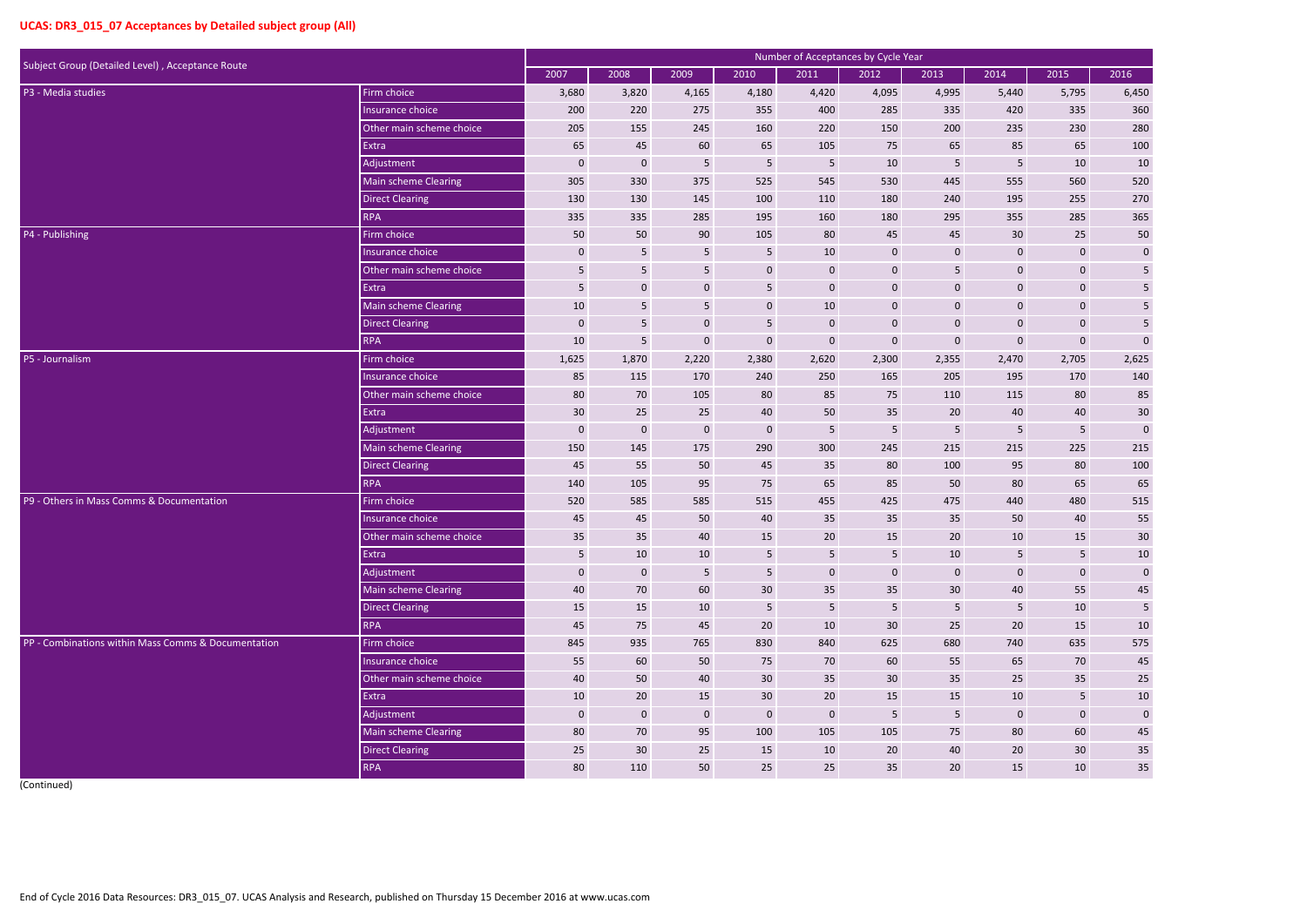| Subject Group (Detailed Level), Acceptance Route | Number of Acceptances by Cycle Year |                 |                  |                 |                  |                 |                  |                 |                 |                 |                         |  |
|--------------------------------------------------|-------------------------------------|-----------------|------------------|-----------------|------------------|-----------------|------------------|-----------------|-----------------|-----------------|-------------------------|--|
|                                                  |                                     | 2007            | 2008             | 2009            | 2010             | 2011            | 2012             | 2013            | 2014            | 2015            | 2016                    |  |
| Q1 - Linguistics                                 | Firm choice                         | 285             | 300              | 380             | 420              | 365             | 405              | 525             | 460             | 455             | 455                     |  |
|                                                  | Insurance choice                    | 25              | 35               | 35              | 55               | 60              | 35               | 50              | 70              | 45              | 45                      |  |
|                                                  | Other main scheme choice            | 15              | $10\,$           | 20              | 20               | $5\phantom{.0}$ | 15               | 15              | 15              | 10              | $\overline{\mathbf{5}}$ |  |
|                                                  | Extra                               | 10              | $\overline{5}$   | $5\phantom{.0}$ | $5\phantom{.0}$  | 10              | 10               | 10              | $\pmb{0}$       | $\mathbf 0$     | $\overline{\mathbf{5}}$ |  |
|                                                  | Adjustment                          | $\mathbf 0$     | $\mathbf 0$      | $\mathbf 0$     | $\boldsymbol{0}$ | $\mathbf 0$     | $\mathbf 0$      | $\mathbf 0$     | $\pmb{0}$       | $5\phantom{.}$  | $\pmb{0}$               |  |
|                                                  | <b>Main scheme Clearing</b>         | 25              | 30               | 35              | 20               | 50              | 35               | 40              | 55              | 50              | $45\,$                  |  |
|                                                  | <b>Direct Clearing</b>              | 5               | $10\,$           | 15              | $\boldsymbol{0}$ | $\pmb{0}$       | 10               | 10              | $10\,$          | 10              | 10                      |  |
|                                                  | <b>RPA</b>                          | $5\phantom{.0}$ | 20               | 20              | 10               | 10              | 10               | 10              | 20              | 10              | 15                      |  |
| Q2 - Comparative Literary studies                | Firm choice                         | 80              | 65               | 90              | 140              | 110             | 95               | 130             | 145             | 165             | 185                     |  |
|                                                  | Insurance choice                    | 5               | $10\,$           | 15              | 15               | 25              | $10\,$           | 15              | 10              | 10              | $15\,$                  |  |
|                                                  | Other main scheme choice            | $5\phantom{.0}$ | $\mathbf 0$      | 10              | $\sqrt{5}$       | $\overline{5}$  | $\overline{5}$   | $\mathbf 0$     | 5               | $\overline{5}$  | $\boldsymbol{0}$        |  |
|                                                  | Extra                               | 5               | 5                | 5               | 5                | $5\phantom{.0}$ | $\mathbf 0$      | $\mathbf 0$     | 5               | $5\phantom{.0}$ | $\pmb{0}$               |  |
|                                                  | Adjustment                          | $\mathbf 0$     | $\mathbf 0$      | $\mathbf 0$     | $\mathbf 0$      | $\mathbf 0$     | $\mathbf 0$      | $\mathbf 0$     | 5               | $\mathbf{0}$    | ${\bf 0}$               |  |
|                                                  | <b>Main scheme Clearing</b>         | $5\phantom{.0}$ | $20\,$           | 50              | 50               | 55              | 30               | 30 <sup>°</sup> | 35              | $20\degree$     | $35$                    |  |
|                                                  | <b>Direct Clearing</b>              | $\mathbf 0$     | 5                | 5               | $\overline{5}$   | $\mathbf 0$     | $\mathbf 0$      | 5               | 5               | $5\phantom{.}$  | $\overline{\mathbf{5}}$ |  |
|                                                  | <b>RPA</b>                          | 15              | $10\,$           | 10              | 5                | $\pmb{0}$       | 5                | 5               | 10              | $5\phantom{.0}$ | $\pmb{0}$               |  |
| Q3 - English studies                             | Firm choice                         | 6,655           | 7,120            | 7,895           | 7,900            | 7,740           | 7,620            | 7,765           | 7,365           | 7,395           | 7,185                   |  |
|                                                  | Insurance choice                    | 535             | 665              | 925             | 1,020            | 1,010           | 630              | 665             | 820             | 850             | 770                     |  |
|                                                  | Other main scheme choice            | 205             | 195              | 250             | 120              | 135             | 120              | 140             | 150             | 130             | 125                     |  |
|                                                  | Extra                               | 85              | 140              | 145             | 115              | 155             | 95               | 85              | 70              | 75              | 95                      |  |
|                                                  | Adjustment                          | $\mathbf 0$     | $\boldsymbol{0}$ | 10              | 10               | 25              | 85               | 45              | 50              | 50              | $35\,$                  |  |
|                                                  | <b>Main scheme Clearing</b>         | 485             | 515              | 670             | 615              | 760             | 635              | 685             | 805             | 775             | 765                     |  |
|                                                  | <b>Direct Clearing</b>              | 140             | 135              | 165             | 90               | 100             | 155              | 170             | 165             | 180             | 180                     |  |
|                                                  | <b>RPA</b>                          | 280             | 260              | 235             | 150              | 90              | 140              | 125             | 125             | 155             | 105                     |  |
| Q4 - Ancient Language studies                    | Firm choice                         | 5               | 15               | 15              | 10               | 10              | 5                | 10              | 10              | 10              | 5                       |  |
|                                                  | Insurance choice                    | $\mathbf{0}$    | $\mathbf 0$      | $\mathbf{0}$    | $\pmb{0}$        | $\mathbf{0}$    | $\overline{0}$   | $\Omega$        | 0               | $\mathbf 0$     | $\pmb{0}$               |  |
|                                                  | Other main scheme choice            | $\mathbf 0$     | $\mathbf 0$      | $\mathbf 0$     | $\mathbf 0$      | $\pmb{0}$       | $\mathbf 0$      | $\mathbf 0$     | $\mathbf{0}$    | $\mathbf 0$     | $\pmb{0}$               |  |
|                                                  | Extra                               | $\mathbf 0$     | $\mathbf 0$      | $\mathbf 0$     | $\boldsymbol{0}$ | $\mathbf 0$     | $\mathbf 0$      | $\mathbf 0$     | $\mathbf{0}$    | $\mathbf 0$     | $\mathbf{0}$            |  |
|                                                  | Main scheme Clearing                | $\mathbf 0$     | $\mathbf 0$      | $\mathbf{0}$    | $\mathbf{0}$     | $\mathbf 0$     | $\mathbf 0$      | $\mathbf 0$     | $\mathbf{0}$    | $\mathbf{0}$    | $\mathbf{0}$            |  |
|                                                  | <b>Direct Clearing</b>              | $\mathbf 0$     | $\boldsymbol{0}$ | $\mathbf 0$     | $\pmb{0}$        | $\mathbf 0$     | $\mathbf 0$      | $\mathbf 0$     | $\mathbf{0}$    | $\mathbf{0}$    | $\pmb{0}$               |  |
| Q5 - Celtic studies                              | Firm choice                         | 115             | 75               | 105             | 110              | 125             | 105              | 90              | 120             | 135             | 65                      |  |
|                                                  | Insurance choice                    | 15              | 10               | 15              | 15               | 10              | 15               | 15              | 5               | 10              | $10\,$                  |  |
|                                                  | Other main scheme choice            | $\mathbf 0$     | $\overline{5}$   | $5\phantom{.0}$ | $5\phantom{.}$   | $\mathbf 0$     | $\mathbf 0$      | $\mathbf 0$     | 5               | $\mathbf{0}$    | $\pmb{0}$               |  |
|                                                  | Extra                               | $\mathbf 0$     | $\boldsymbol{0}$ | $\mathbf 0$     | $\pmb{0}$        | $\mathbf 0$     | $\boldsymbol{0}$ | $\mathbf 0$     | $\mathbf{0}$    | $5\phantom{.}$  | $\pmb{0}$               |  |
|                                                  | Main scheme Clearing                | 5               | 10               | 10              | $5\phantom{.}$   | 10              | 10               | 10              | 5               | 10              | $\overline{\mathbf{5}}$ |  |
|                                                  | <b>Direct Clearing</b>              | $\mathbf 0$     | $\boldsymbol{0}$ | $\mathbf 0$     | $\overline{0}$   | $\mathbf 0$     | $\mathbf 0$      | 5               | $5\phantom{.0}$ | $5\phantom{.}$  | $\boldsymbol{0}$        |  |
|                                                  | <b>RPA</b>                          | $\mathbf 0$     | 25               | 20              | 20               | 20              | 20               | 15              | $\mathbf{0}$    | 15              | $15\,$                  |  |
| Q6 - Latin studies                               | Firm choice                         | 5               | 10               | 5               | 10               | 10              | 5                | 5               | 5               | 10              | $15\,$                  |  |
|                                                  | Insurance choice                    | $\mathbf 0$     | $\mathbf 0$      | 5               | $\overline{0}$   | $\mathbf 0$     | 5                | $\mathbf 0$     | $\mathbf{0}$    | $\mathbf 0$     | $\pmb{0}$               |  |
|                                                  | Other main scheme choice            | $\mathbf 0$     | $\mathbf 0$      | $\mathbf 0$     | $\overline{0}$   | $\pmb{0}$       | $\mathbf 0$      | $\mathbf 0$     | $\mathbf{0}$    | $\mathbf{0}$    | $\boldsymbol{0}$        |  |
|                                                  | Extra                               | $\mathbf 0$     | $\boldsymbol{0}$ | $\mathbf 0$     | $\mathbf{0}$     | $\mathbf 0$     | $\mathbf 0$      | $\mathbf 0$     | $\mathbf 0$     | $\mathbf 0$     | $\mathbf{0}$            |  |
|                                                  | Main scheme Clearing                | $\mathbf 0$     | $\mathbf 0$      | $\mathbf 0$     | $\overline{0}$   | $\mathbf 0$     | $\mathbf 0$      | $\mathbf 0$     | $\mathbf{0}$    | 5               | $\mathbf{0}$            |  |
|                                                  | <b>Direct Clearing</b>              | $\mathbf{0}$    | $\mathbf{0}$     | $\mathbf{0}$    | $\overline{0}$   | $\pmb{0}$       | $\mathbf 0$      | $\mathbf 0$     | $\overline{0}$  | $\mathbf{0}$    | $\mathbf{0}$            |  |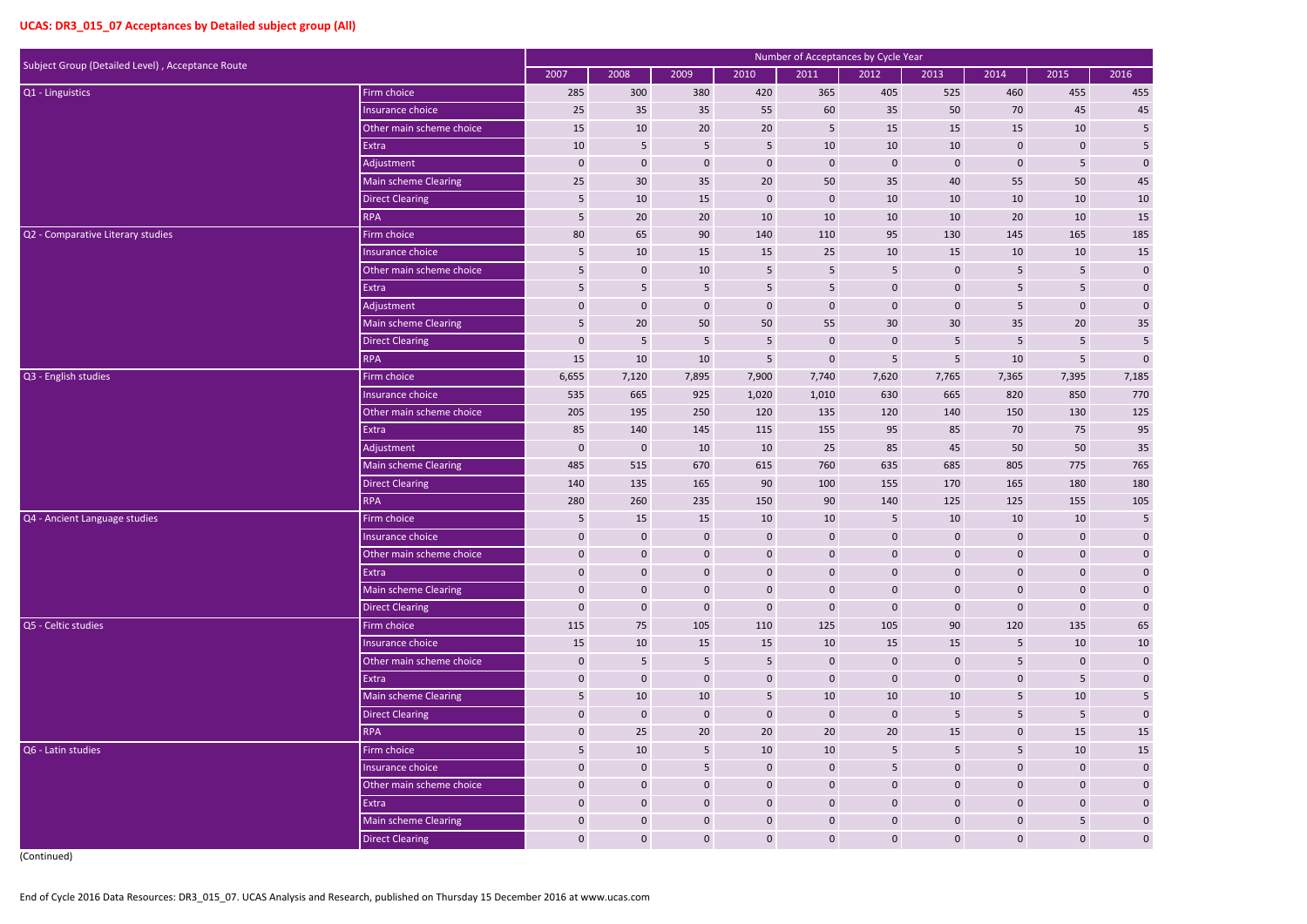| Subject Group (Detailed Level), Acceptance Route         |                             |                  |                  |                 |                 | Number of Acceptances by Cycle Year |                  |                  |                |                  |                         |
|----------------------------------------------------------|-----------------------------|------------------|------------------|-----------------|-----------------|-------------------------------------|------------------|------------------|----------------|------------------|-------------------------|
|                                                          |                             | 2007             | 2008             | 2009            | 2010            | 2011                                | 2012             | 2013             | 2014           | 2015             | 2016                    |
| Q7 - Classical Greek studies                             | Firm choice                 | $5\phantom{.}$   | $\mathbf 0$      | $\mathbf{0}$    | $\overline{0}$  | $\mathbf 0$                         | $5\phantom{.}$   | $\mathbf{0}$     | $\mathbf{0}$   | $\overline{0}$   | $\overline{0}$          |
|                                                          | Insurance choice            | $\mathbf{0}$     | $\mathbf 0$      | $\mathbf{0}$    | $\mathbf 0$     | $\mathbf{0}$                        | $\mathbf{0}$     | $\mathbf 0$      | 0              | $\mathbf{0}$     | $\mathbf{0}$            |
|                                                          | Other main scheme choice    | $\mathbf 0$      | $\pmb{0}$        | $\mathbf 0$     | $\pmb{0}$       | $\mathbf 0$                         | $\mathbf 0$      | $\mathbf{0}$     | $\overline{0}$ | $\boldsymbol{0}$ | $\mathbf 0$             |
|                                                          | <b>Main scheme Clearing</b> | $\mathbf{0}$     | $\pmb{0}$        | $\mathbf{0}$    | $\mathbf 0$     | $\mathbf 0$                         | $\mathbf 0$      | $\mathbf{0}$     | $\mathbf{0}$   | $\boldsymbol{0}$ | $\pmb{0}$               |
| Q8 - Classical studies                                   | Firm choice                 | 725              | 745              | 790             | 740             | 730                                 | 720              | 725              | 820            | 825              | 875                     |
|                                                          | Insurance choice            | 70               | 65               | 70              | 80              | 60                                  | 50               | 65               | 80             | 105              | 105                     |
|                                                          | Other main scheme choice    | 10               | $\sqrt{5}$       | $5\phantom{.}$  | $5\phantom{.}$  | 5                                   | 5                | 5                | 5              | 5                | 5                       |
|                                                          | Extra                       | 10               | $5\phantom{.}$   | 5               | 10              | $\mathbf 0$                         | $\mathbf 0$      | $\mathbf 0$      | 5              | $5\phantom{.}$   | $\sqrt{5}$              |
|                                                          | Adjustment                  | $\bf{0}$         | $\pmb{0}$        | $\mathbf 0$     | $\mathbf 0$     | $\mathbf 0$                         | $\overline{5}$   | 5                | 5              | $\mathbf 0$      | $\pmb{0}$               |
|                                                          | <b>Main scheme Clearing</b> | 45               | 35               | 25              | 30 <sup>°</sup> | 20                                  | 40               | 40               | 65             | 60               | $80\,$                  |
|                                                          | <b>Direct Clearing</b>      | 5                | $5\phantom{.0}$  | 5               | $\mathbf 0$     | $\mathbf 0$                         | $\overline{5}$   | 5                | 5              | 5                | $10\,$                  |
|                                                          | <b>RPA</b>                  | $\mathbf{0}$     | $\mathbf 0$      | 5               | 5               | $\mathbf{0}$                        | $\mathbf 0$      | 5                | 5              | $5\phantom{.0}$  | $\pmb{0}$               |
| Q9 - Others in Linguistics, Classics & related           | Firm choice                 | 70               | 90               | 35              | 45              | 45                                  | 55               | 65               | 115            | 115              | 135                     |
|                                                          | Insurance choice            | 5                | $5\phantom{.0}$  | $\mathbf{0}$    | 5               | 10                                  | 5                | 5                | 10             | 10               | 5                       |
|                                                          | Other main scheme choice    | 5                | 10               | 10              | 5               | 5                                   | 5                | $20\,$           | 15             | 10               | $10\,$                  |
|                                                          | Extra                       | $\mathbf 0$      | $\mathbf 0$      | $\mathbf{0}$    | $\mathbf 0$     | 5                                   | $\mathbf 0$      | $\mathbf{0}$     | $\mathbf{0}$   | 5                | $\pmb{0}$               |
|                                                          | Main scheme Clearing        | $5\phantom{.}$   | 5                | 5               | 10              | 15                                  | 10               | 5                | 10             | 10               | 15                      |
|                                                          | <b>Direct Clearing</b>      | 5                | 5 <sub>5</sub>   | $\mathbf 0$     | $\mathbf{0}$    | 5                                   | 5                | $\mathbf{0}$     | 10             | $5\phantom{.}$   | $\pmb{0}$               |
|                                                          | <b>RPA</b>                  | 15               | $\overline{5}$   | 5               | 10              | 10                                  | 15               | 10               | 10             | 20               | $15\,$                  |
| QQ - Combinations within Linguistics, Classics & related | Firm choice                 | 665              | 700              | 595             | 570             | 655                                 | 620              | 640              | 605            | 595              | 555                     |
|                                                          | Insurance choice            | 65               | 85               | 60              | 80              | 65                                  | 45               | 55               | 55             | 55               | 70                      |
|                                                          | Other main scheme choice    | 15               | 25               | 20              | 15              | 15                                  | 10               | 20               | 25             | 10               | $20\,$                  |
|                                                          | Extra                       | 5                | $20\,$           | 15              | 15              | 15                                  | 20               | 10               | 10             | 5                | $\sqrt{5}$              |
|                                                          | Adjustment                  | $\boldsymbol{0}$ | $\pmb{0}$        | $\mathbf{0}$    | $\mathbf{0}$    | $\mathbf 0$                         | 5                | 5                | 5              | $\boldsymbol{0}$ | $\mathbf 0$             |
|                                                          | Main scheme Clearing        | 85               | 70               | 40              | 45              | 35                                  | 50               | 50               | 75             | 80               | 90                      |
|                                                          | <b>Direct Clearing</b>      | 15               | 20               | 10              | 10              | 10                                  | 20               |                  | 10             | 20               | 15                      |
|                                                          | <b>RPA</b>                  | 20               | 20               | $5\phantom{.}$  | 10              | 10                                  | $20\,$           | 15               | 15             | 10               | 10                      |
| R0 - European Langs, Lit & related: any area             | Firm choice                 | 85               | 120              | 90              | 115             | 50                                  | $\bf 0$          | $\boldsymbol{0}$ | $\mathbf 0$    | $\boldsymbol{0}$ | $\mathbf 0$             |
|                                                          | Insurance choice            | $\mathbf{0}$     | $\mathbf 0$      | $\mathbf{0}$    | $5\phantom{.0}$ | $\mathbf 0$                         | $\mathbf 0$      | $\mathbf{0}$     | $\overline{0}$ | $\boldsymbol{0}$ | $\mathbf 0$             |
|                                                          | Other main scheme choice    | 5                | $\mathbf 0$      | $5\phantom{.0}$ | $\mathbf 0$     | $\boldsymbol{0}$                    | $\boldsymbol{0}$ | $\boldsymbol{0}$ | $\overline{0}$ | $\boldsymbol{0}$ | $\mathbf 0$             |
|                                                          | Main scheme Clearing        | $\mathbf{0}$     | $\mathbf 0$      | $5\phantom{.0}$ | 5 <sub>1</sub>  | $\boldsymbol{0}$                    | $\mathbf 0$      | $\mathbf 0$      | $\mathbf 0$    | $\boldsymbol{0}$ | $\mathbf 0$             |
|                                                          | <b>RPA</b>                  | $\mathbf{0}$     | $\boldsymbol{0}$ | $\bf 0$         | $\mathbf 0$     | $\mathbf 0$                         | $\mathbf 0$      | $\mathbf 0$      | $\mathbf 0$    | $\boldsymbol{0}$ | $\boldsymbol{0}$        |
| R1 - French studies                                      | Firm choice                 | 490              | 500              | 575             | 560             | 505                                 | 450              | 400              | 390            | 315              | 270                     |
|                                                          | Insurance choice            | 50               | 75               | 100             | 80              | 85                                  | 45               | 45               | 55             | 50               | $45\,$                  |
|                                                          | Other main scheme choice    | 15               | 15               | 10              | 10              | $5\phantom{.0}$                     | 10               | 5                | 5 <sub>1</sub> | 5                | $5\phantom{.0}$         |
|                                                          | Extra                       | $5\phantom{.}$   | $5\phantom{.0}$  | $5\phantom{.}$  | $5\phantom{.}$  | $5\phantom{.0}$                     | 10               | 5                | 5 <sup>1</sup> | 5                | $\overline{\mathbf{5}}$ |
|                                                          | Adjustment                  | $\mathbf 0$      | $\mathbf 0$      | $\bf 0$         | $\mathbf 0$     | $\boldsymbol{0}$                    | $\mathbf 0$      | $\mathbf{0}$     | $\mathbf 0$    | $\mathbf 0$      | $\boldsymbol{0}$        |
|                                                          | Main scheme Clearing        | 35               | 60               | 80              | 80              | 80                                  | 65               | 60               | 45             | 45               | $50\,$                  |
|                                                          | <b>Direct Clearing</b>      | 10               | 10               | 10              | $5\phantom{.0}$ | $5\phantom{.0}$                     | $5\phantom{.0}$  | 10               | 10             | 10               | $10\,$                  |
|                                                          | <b>RPA</b>                  | 10               | 20               | 10              | $\mathbf 0$     | $\overline{\mathbf{5}}$             | $5\phantom{.}$   | $5\phantom{.}$   | 5 <sub>5</sub> | $5\phantom{.}$   | $5\phantom{a}$          |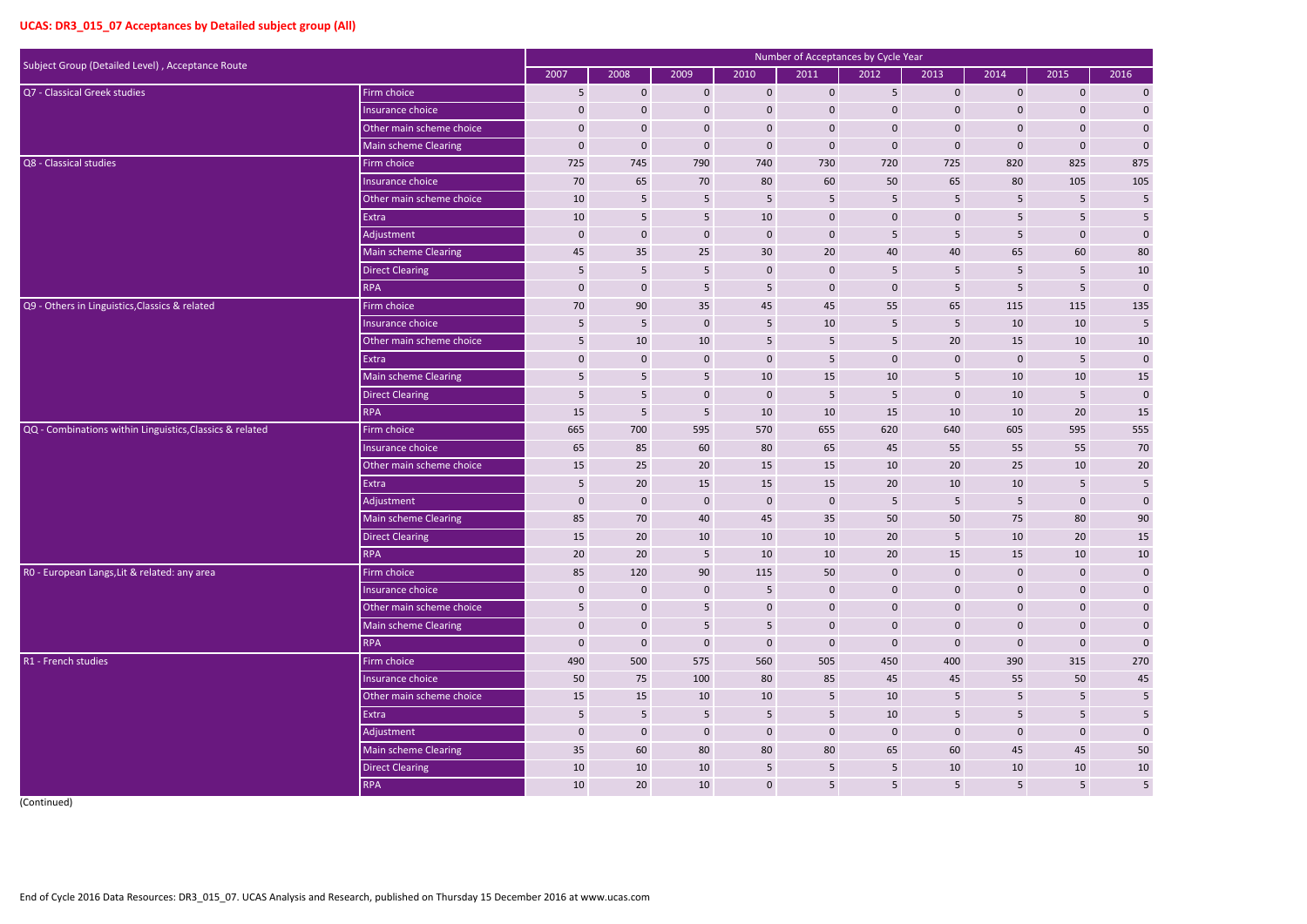| Subject Group (Detailed Level), Acceptance Route |                          |                  |                  |                 |                 | Number of Acceptances by Cycle Year |                  |                  |                |                 |                         |
|--------------------------------------------------|--------------------------|------------------|------------------|-----------------|-----------------|-------------------------------------|------------------|------------------|----------------|-----------------|-------------------------|
|                                                  |                          | 2007             | 2008             | 2009            | 2010            | 2011                                | 2012             | 2013             | 2014           | 2015            | 2016                    |
| R2 - German studies                              | Firm choice              | 180              | 185              | 200             | 220             | 215                                 | 135              | 155              | 150            | 120             | 115                     |
|                                                  | Insurance choice         | 30               | 25               | 45              | 25              | 30                                  | 25               | 25               | 20             | 25              | $25\,$                  |
|                                                  | Other main scheme choice | 5                | $\sqrt{5}$       | 5               | $\sqrt{5}$      | 5                                   | $\pmb{0}$        | 5                | 5              | $5\phantom{.}$  | $\sf 5$                 |
|                                                  | Extra                    | 0                | $\mathbf 0$      | $\mathbf{0}$    | $\mathbf 0$     | 5                                   | $\mathbf 0$      | $\mathbf{0}$     | $\mathbf 0$    | $\mathbf{0}$    | $\mathbf 0$             |
|                                                  | Adjustment               | $\boldsymbol{0}$ | $\mathbf 0$      | $\mathbf 0$     | $\mathbf 0$     | $\mathbf 0$                         | $\mathbf 0$      | $\mathbf 0$      | $\mathbf 0$    | $\mathbf{0}$    | $\boldsymbol{0}$        |
|                                                  | Main scheme Clearing     | 20               | 20               | 30              | 35              | 35                                  | $30\,$           | 15               | 30             | 15              | $20\,$                  |
|                                                  | <b>Direct Clearing</b>   | 5                | $\mathbf 0$      | $\mathbf 0$     | $\pmb{0}$       | $\mathbf 0$                         | 5                | 5                | $\mathbf 0$    | $\mathbf 0$     | $\mathbf 0$             |
|                                                  | <b>RPA</b>               | 5                | $\mathbf 0$      | $\mathbf 0$     | $\mathbf 0$     | 5                                   | $\mathbf 0$      | $\mathbf 0$      | $\mathbf 0$    | $5\phantom{.0}$ | $\mathbf 0$             |
| R3 - Italian studies                             | Firm choice              | 45               | 50               | 55              | 35              | 40                                  | 35               | 15               | 25             | 15              | $15\,$                  |
|                                                  | Insurance choice         | 10               | $\overline{5}$   | 5               | 10              | 10                                  | 5                | $\mathbf 0$      | 5              | 5               | $\sf 5$                 |
|                                                  | Other main scheme choice | 5                | $\mathbf 0$      | 5               | $\bf{0}$        | $\mathbf 0$                         | $\mathbf 0$      | $\mathbf 0$      | $\mathbf 0$    | $\mathbf{0}$    | $\boldsymbol{0}$        |
|                                                  | Extra                    | $\boldsymbol{0}$ | $\mathbf 0$      | $\mathbf 0$     | $\mathbf 0$     | 5                                   | $\mathbf 0$      | $\mathbf{0}$     | $\mathbf 0$    | $\mathbf{0}$    | $\pmb{0}$               |
|                                                  | Adjustment               | 0                | $\mathbf 0$      | $\mathbf 0$     | $\pmb{0}$       | $\boldsymbol{0}$                    | $\mathbf 0$      | $\mathbf 0$      | $\mathbf 0$    | $\pmb{0}$       | $\mathbf 0$             |
|                                                  | Main scheme Clearing     | 10               | 10               | 5               | 15              | 10                                  | 5                | 5                | 5              | $\mathbf 0$     | 5                       |
|                                                  | <b>Direct Clearing</b>   | 5                | $\mathbf 0$      | $\mathbf 0$     | $\mathbf{0}$    | $\mathbf 0$                         | $\mathbf 0$      | $\boldsymbol{0}$ | $\mathbf{0}$   | $\mathbf 0$     | $\pmb{0}$               |
|                                                  | <b>RPA</b>               | 5                | $\mathbf 0$      | $\mathbf 0$     | $\mathbf 0$     | $\mathbf 0$                         | $\mathbf 0$      | 5                | $\mathbf 0$    | $\mathbf{0}$    | $\mathbf 0$             |
| R4 - Spanish studies                             | Firm choice              | 230              | 275              | 275             | 290             | 320                                 | 275              | 270              | 220            | 205             | 235                     |
|                                                  | Insurance choice         | 35               | 35               | 45              | 55              | 70                                  | 40               | 50               | 45             | 60              | 50                      |
|                                                  | Other main scheme choice | 10               | 5                | 15              | 5               | 5                                   | $\mathbf 0$      | 10               |                | 5               | $\mathbf 0$             |
|                                                  | Extra                    | 5                | 5                | $\mathbf 0$     | 5               | 5                                   | $\pmb{0}$        | $\mathbf 0$      | $\mathbf 0$    | 5               | $\mathbf 0$             |
|                                                  | Adjustment               | $\mathbf 0$      | $\mathbf 0$      | $\mathbf{0}$    | $\mathbf 0$     | $\mathbf 0$                         | 5                | $\mathbf 0$      | $\mathbf 0$    | $\mathbf{0}$    | $\mathbf 0$             |
|                                                  | Main scheme Clearing     | 20               | 20               | 45              | 45              | 55                                  | 65               | 50               | 30             | 45              | 50                      |
|                                                  | Direct Clearing          | 0                | $\mathbf 0$      | 5               | 5               | $\mathbf 0$                         | 5                | 5                | 5              | $5\phantom{.}$  | $\sqrt{5}$              |
|                                                  | <b>RPA</b>               | 10               | $10\,$           | $\mathbf{0}$    | 5               | 5                                   | 5                | 5                | 5              | $\mathbf 0$     | 5                       |
| R5 - Portuguese studies                          | Firm choice              | $\mathbf{0}$     | $\mathbf 0$      | 5               | $\mathbf 0$     | $\mathbf 0$                         | 5                | $\overline{0}$   | $\mathbf 0$    | $\mathbf{0}$    | $\pmb{0}$               |
| R6 - Scandinavian studies                        | Firm choice              | 10               | 15               | 10              | 15              | 15                                  | 10               | 10               | 10             | 10              | 15                      |
|                                                  | Insurance choice         | $\mathbf 0$      | $\pmb{0}$        | $\mathbf 0$     | $\mathbf 0$     | $\boldsymbol{0}$                    | $\pmb{0}$        | $\mathbf 0$      | $\overline{0}$ | $\mathbf 0$     | $\boldsymbol{0}$        |
|                                                  | Other main scheme choice | $\mathbf 0$      | $\pmb{0}$        | $\mathbf{0}$    | $\mathbf 0$     | $\pmb{0}$                           | $\pmb{0}$        | $\pmb{0}$        | $\overline{0}$ | $\mathbf 0$     | $\mathbf 0$             |
|                                                  | Main scheme Clearing     | 0                | $\mathbf 0$      | $\mathbf 0$     | $\mathbf 0$     | $\boldsymbol{0}$                    | $\pmb{0}$        | $\mathbf 0$      | $\mathbf{0}$   | $\pmb{0}$       | $\pmb{0}$               |
|                                                  | <b>RPA</b>               | $\mathbf 0$      | $\pmb{0}$        | $\mathbf 0$     | $\pmb{0}$       | $\boldsymbol{0}$                    | $\pmb{0}$        | $\mathbf 0$      | $\mathbf{0}$   | $\pmb{0}$       | $\boldsymbol{0}$        |
| R7 - Russian and East European studies           | Firm choice              | 55               | 65               | 80              | 80              | 80                                  | 55               | 40               | 45             | 35              | $25\phantom{.0}$        |
|                                                  | Insurance choice         | 5                | $\overline{5}$   | 10              | 10              | 5                                   | $\mathbf 0$      | 10               | 5              | $\mathbf 0$     | $\overline{\mathbf{5}}$ |
|                                                  | Other main scheme choice | 5                | $\boldsymbol{0}$ | $5\phantom{.0}$ | $\mathbf 0$     | $\boldsymbol{0}$                    | $\pmb{0}$        | $\mathbf 0$      | $\mathbf{0}$   | $\mathbf{0}$    | $\pmb{0}$               |
|                                                  | Extra                    | $\pmb{0}$        | $\bf{0}$         | $\pmb{0}$       | $\mathbf 0$     | $\boldsymbol{0}$                    | $\pmb{0}$        | $\mathbf 0$      | $\mathbf{0}$   | $\pmb{0}$       | $\boldsymbol{0}$        |
|                                                  | Main scheme Clearing     | 10               | $10\,$           | 10              | 5               | 5                                   | 5                | 5                | 5              | 10              | $10\,$                  |
|                                                  | Direct Clearing          | 0                | $5\phantom{.0}$  | $\mathbf{0}$    | $\mathbf 0$     | $\mathbf 0$                         | $\mathbf{0}$     | $\mathbf 0$      | $\mathbf{0}$   | $\mathbf{0}$    | $\sqrt{5}$              |
|                                                  | <b>RPA</b>               | $\mathbf 0$      | $\pmb{0}$        | $\mathbf 0$     | $\mathbf 0$     | $\mathbf 0$                         | $\boldsymbol{0}$ | $\mathbf 0$      | $\mathbf{0}$   | $\pmb{0}$       | $\mathbf 0$             |
| R8 - European studies                            | Firm choice              | $\mathbf 0$      | 210              | 225             | 65              | 85                                  | 60               | 70               | 75             | 75              | 55                      |
|                                                  | Insurance choice         | $\mathbf 0$      | $\overline{5}$   | $5\phantom{.0}$ | $10\,$          | 25                                  | 10               | 10               | 10             | 10              | 5 <sub>1</sub>          |
|                                                  | Other main scheme choice | $\mathbf 0$      | $\pmb{0}$        | $5\phantom{.0}$ | 10              | $\pmb{0}$                           | $\sqrt{5}$       | $\overline{5}$   | $5\phantom{.}$ | $5\phantom{.0}$ | $\pmb{0}$               |
|                                                  | Extra                    | 0                | $\mathbf 0$      | 5 <sub>5</sub>  | $\mathbf{0}$    | $\mathbf 0$                         | $\mathbf 0$      | $\mathbf 0$      | $\mathbf 0$    | $\mathbf 0$     | $\overline{\mathbf{5}}$ |
|                                                  | Main scheme Clearing     | 0                | $\overline{5}$   | 5               | $\overline{5}$  | 5                                   | $\overline{5}$   | 10               | $5\phantom{.}$ | $5\phantom{.0}$ | 15                      |
|                                                  | Direct Clearing          | $\mathbf 0$      | $\mathbf 0$      | $\mathbf{0}$    | $5\phantom{.0}$ | $\pmb{0}$                           | $\pmb{0}$        | $\mathbf 0$      | $\mathbf{0}$   | 5 <sub>5</sub>  | $\boldsymbol{0}$        |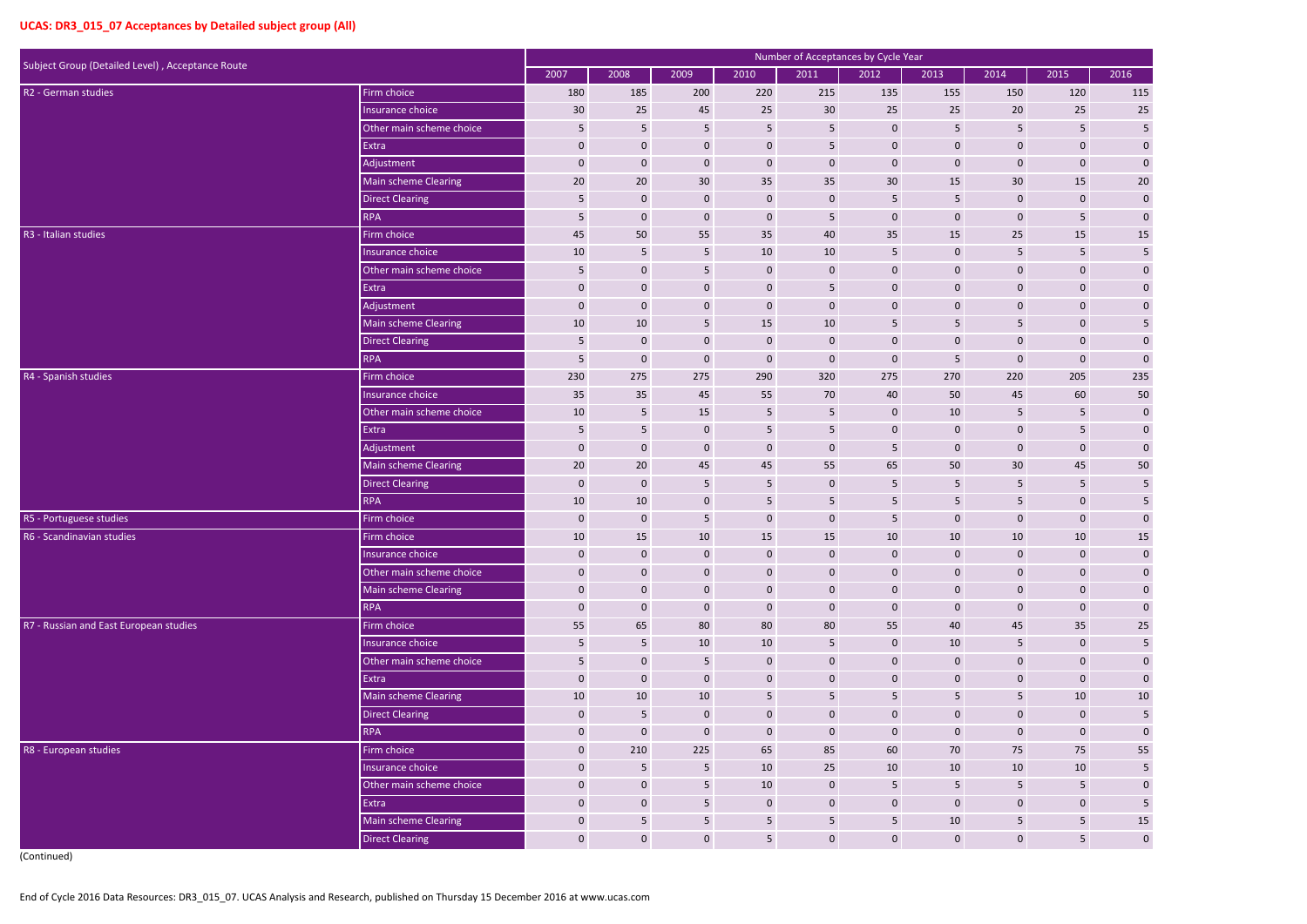|                                                                |                          |                 |                  |                 | Number of Acceptances by Cycle Year |                  |                         |                 |                 |                 |                         |
|----------------------------------------------------------------|--------------------------|-----------------|------------------|-----------------|-------------------------------------|------------------|-------------------------|-----------------|-----------------|-----------------|-------------------------|
| Subject Group (Detailed Level), Acceptance Route<br><b>RPA</b> |                          | 2007            | 2008             | 2009            | 2010                                | 2011             | 2012                    | 2013            | 2014            | 2015            | 2016                    |
| R8 - European studies                                          |                          | $\mathbf 0$     | $\mathbf 0$      | 5               | $5\phantom{.}$                      | $\mathbf 0$      | $\mathbf{0}$            | $\mathbf{0}$    | 5 <sub>5</sub>  | $5\phantom{.}$  | $\bf{0}$                |
| R9 - Others in European Langs, Lit and related                 | Firm choice              | 685             | 670              | 660             | 745                                 | 925              | 900                     | 960             | 930             | 1,140           | 1,010                   |
|                                                                | Insurance choice         | 50              | 70               | 50              | 60                                  | 75               | 55                      | 30              | 40              | 75              | 65                      |
|                                                                | Other main scheme choice | 20              | 15               | 20              | $5\phantom{.}$                      | $5\phantom{.}$   | $5\phantom{.0}$         | $5\phantom{.0}$ | $10\,$          | $5\phantom{.0}$ | $\sqrt{5}$              |
|                                                                | Extra                    | 5               | $5\phantom{.}$   | 5               | $5\phantom{.}$                      | 5                | $\mathbf 0$             | 10              | 5               | 5               | $\overline{5}$          |
|                                                                | Adjustment               | $\mathbf 0$     | $\mathbf 0$      | $\bf 0$         | $\mathbf 0$                         | $\mathbf 0$      | $10\,$                  | 10              | $\mathbf 0$     | $5\phantom{.0}$ | $\pmb{0}$               |
|                                                                | Main scheme Clearing     | 50              | 65               | 45              | 20                                  | 35               | 25                      | 25              | $40\,$          | 60              | $70\,$                  |
|                                                                | <b>Direct Clearing</b>   | $5\phantom{.}$  | 5                | 10              | $\mathbf 0$                         | $5\phantom{.}$   | $5\phantom{.0}$         | 5               | 5 <sub>1</sub>  | $5\phantom{.}$  | $\sqrt{5}$              |
|                                                                | <b>RPA</b>               | 15              | 25               | 15              | $10\,$                              | $\overline{5}$   | 5                       | 5               | 10              | $5\phantom{.0}$ | 5                       |
| RR - Combinations within European Langs, Lit and related       | Firm choice              | 1,465           | 1,450            | 1,475           | 1,660                               | 1,395            | 1,380                   | 1,350           | 1,205           | 1,140           | 1,035                   |
|                                                                | Insurance choice         | 115             | 165              | 145             | 190                                 | 170              | 120                     | 135             | 130             | 130             | 115                     |
|                                                                | Other main scheme choice | 30              | 30               | 30 <sup>°</sup> | 10                                  | 15               | 5                       | 15              | 10              | $5\phantom{.}$  | $10\,$                  |
|                                                                | Extra                    | 10              | 15               | 10              | 10                                  | 10               | $10\,$                  | 5               | 10              | 10              | $\sqrt{5}$              |
|                                                                | Adjustment               | $\mathbf 0$     | $\boldsymbol{0}$ | $\pmb{0}$       | $\boldsymbol{0}$                    | $5\phantom{.}$   | 10                      | $5\phantom{.0}$ | 5 <sub>1</sub>  | 5               | 5                       |
|                                                                | Main scheme Clearing     | 95              | 105              | 125             | 110                                 | 125              | 115                     | 100             | 115             | 105             | 100                     |
|                                                                | <b>Direct Clearing</b>   | 15              | 20               | 10              | $5\phantom{.0}$                     | 10               | 10                      | 10              | 10              | 10              | 10                      |
|                                                                | <b>RPA</b>               | 30 <sup>°</sup> | 35               | 15              | $\overline{5}$                      | $5\phantom{.0}$  | 10                      | 10              | 5               | 5               | $\mathbf 0$             |
| T1 - Chinese studies                                           | Firm choice              | 120             | 105              | 125             | 140                                 | 160              | 130                     | 120             | 110             | 120             | 110                     |
|                                                                | Insurance choice         | 5               | 5                | 10              | 15                                  | 15               | 5                       | 5               | 5               | 15              | 10                      |
|                                                                | Other main scheme choice | $\mathbf 0$     | $5\phantom{.0}$  | $5\phantom{.0}$ | $5\phantom{.0}$                     | $\boldsymbol{0}$ | 5                       | 5               | 5 <sub>5</sub>  | $5\phantom{.0}$ | $\boldsymbol{0}$        |
|                                                                | Extra                    | $\mathbf 0$     | $\mathbf 0$      | 5               | 5 <sub>1</sub>                      | 5                | $\mathbf 0$             | 5               | $\mathbf 0$     | $\mathbf 0$     | $\pmb{0}$               |
|                                                                | Adjustment               | $\mathbf 0$     | $\mathbf 0$      | $\mathbf 0$     | $\mathbf 0$                         | $\mathbf 0$      | $\mathbf 0$             | $\mathbf 0$     | $\mathbf 0$     | $\mathbf 0$     | $\pmb{0}$               |
|                                                                | Main scheme Clearing     | $5\phantom{.}$  | $10\,$           | $5\phantom{.0}$ | $10\,$                              | 25               | $30\,$                  | 35              | 15              | 20              | $10\,$                  |
|                                                                | <b>Direct Clearing</b>   | $\mathbf 0$     | $\mathbf 0$      | 5               | $\bf 0$                             | $\mathbf 0$      | $\mathbf 0$             | $5\phantom{.0}$ | $5\phantom{.0}$ | $\overline{5}$  | 5                       |
|                                                                | <b>RPA</b>               | 5               | $\mathbf 0$      | $\bf 0$         | $\mathbf 0$                         | 5                | 5                       | 5               | $\mathbf 0$     | 5               | $\mathbf 0$             |
| T2 - Japanese studies                                          | Firm choice              | 150             | 155              | 190             | 180                                 | 170              | 120                     | 130             | 145             | 175             | 175                     |
|                                                                | Insurance choice         | $5\phantom{.}$  | 10               | 15              | 20                                  | 15               | $\overline{\mathbf{5}}$ | 15              | 5 <sub>5</sub>  | 15              | 15                      |
|                                                                | Other main scheme choice | $\mathbf 0$     | $\bf 0$          | 10              | $5\phantom{.0}$                     | $\mathbf 0$      | $\mathbf 0$             | $5\phantom{.0}$ | $\mathbf 0$     | 10              | $5\phantom{.0}$         |
|                                                                | Extra                    | $\mathbf 0$     | $\bf 0$          | $\mathbf 0$     | $5\phantom{.0}$                     | $\mathbf 0$      | $\overline{\mathbf{5}}$ | $\mathbf 0$     | $\mathbf{0}$    | $\mathbf 0$     | $\overline{\mathbf{5}}$ |
|                                                                | Adjustment               | $\mathbf 0$     | $\bf 0$          | $\mathbf 0$     | $\mathbf 0$                         | $\mathbf 0$      | $\boldsymbol{0}$        | $\mathbf 0$     | $\mathbf{0}$    | $\mathbf 0$     | $\pmb{0}$               |
|                                                                | Main scheme Clearing     | $\mathbf 0$     | $\overline{0}$   | 5 <sub>5</sub>  | 15                                  | $5\phantom{.}$   | $10\,$                  | 15              | 5 <sup>1</sup>  | 20              | $10\,$                  |
|                                                                | <b>Direct Clearing</b>   | $\mathbf 0$     | $\bf 0$          | $\mathbf 0$     | $\overline{0}$                      | $\mathbf 0$      | $\mathbf{0}$            | 5               | $\mathbf 0$     | $5\phantom{.0}$ | $\overline{\mathbf{5}}$ |
|                                                                | <b>RPA</b>               | $\mathbf 0$     | $\boldsymbol{0}$ | $\mathbf 0$     | $\mathbf 0$                         | $\mathbf 0$      | $\boldsymbol{0}$        | $\mathbf 0$     | $\mathbf{0}$    | $5\phantom{.}$  | $\pmb{0}$               |
| T3 - South Asian studies                                       | Firm choice              | 20              | 20               | 20              | 25                                  | 40               | 30                      | 20              | 40              | 15              | $15\,$                  |
|                                                                | Insurance choice         | $\mathbf 0$     | $\overline{0}$   | 5 <sub>5</sub>  | $\mathbf 0$                         | 5                | $\mathbf{0}$            | 5               | 5 <sub>5</sub>  | $\mathbf 0$     | $\mathbf 0$             |
|                                                                | Other main scheme choice | 5 <sub>1</sub>  | $5\phantom{.0}$  | $\sqrt{5}$      | $\mathbf 0$                         | $5\phantom{.0}$  | $\mathbf 0$             | $\mathbf 0$     | $5\phantom{.0}$ | 5               | $\pmb{0}$               |
|                                                                | Extra                    | $\mathbf 0$     | $\bf 0$          | $\mathbf 0$     | $\mathbf 0$                         | 5                | $\boldsymbol{0}$        | $\mathbf 0$     | $\mathbf 0$     | $\mathbf 0$     | $\mathbf 0$             |
|                                                                | Adjustment               | $\mathbf 0$     | $\bf 0$          | $\mathbf 0$     | $\bf 0$                             | $\mathbf 0$      | $\bf 0$                 | $\mathbf 0$     | $\mathbf 0$     | $\mathbf 0$     | $\pmb{0}$               |
|                                                                | Main scheme Clearing     | 10              | 10               | 15              | 10                                  | $5\phantom{.0}$  | $5\phantom{.0}$         | 10              | 15              | $5\phantom{.0}$ | $\overline{\mathbf{5}}$ |
|                                                                | <b>Direct Clearing</b>   | $\mathbf 0$     | $5\phantom{.0}$  | $\mathbf 0$     | $\boldsymbol{0}$                    | $5\phantom{.0}$  | $\boldsymbol{0}$        | $\mathbf{0}$    | $\mathbf{0}$    | $\mathbf 0$     | $\pmb{0}$               |
|                                                                | <b>RPA</b>               | $\mathbf 0$     | $\bf 0$          | 5 <sub>5</sub>  | $\mathbf 0$                         | $\mathbf 0$      | $\boldsymbol{0}$        | $\mathbf 0$     | $\mathbf{0}$    | $\mathbf 0$     | $\boldsymbol{0}$        |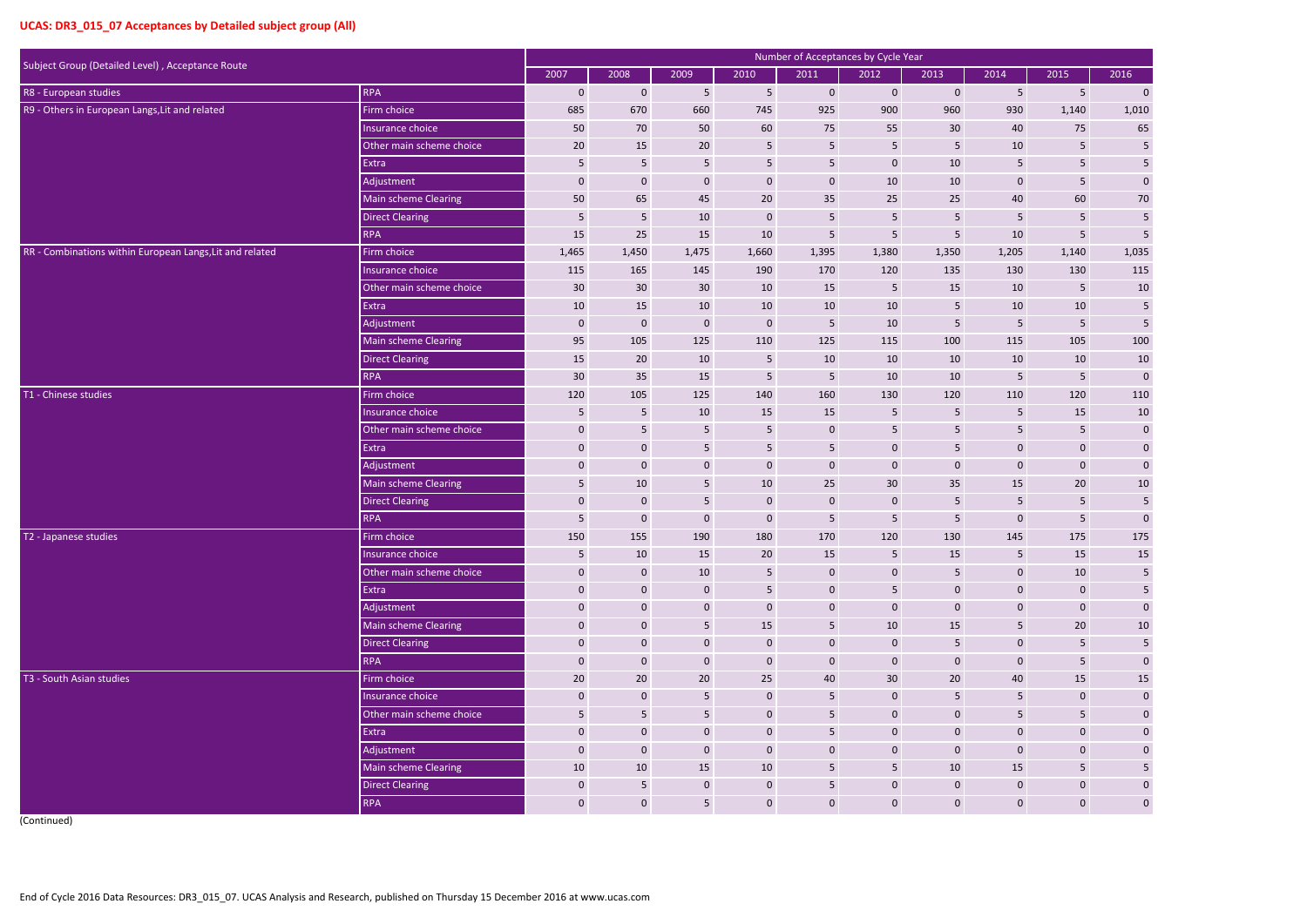| Subject Group (Detailed Level), Acceptance Route | Number of Acceptances by Cycle Year |                  |                         |                  |                  |                     |                  |                 |                |                 |                         |
|--------------------------------------------------|-------------------------------------|------------------|-------------------------|------------------|------------------|---------------------|------------------|-----------------|----------------|-----------------|-------------------------|
|                                                  |                                     | 2007             | 2008                    | 2009             | 2010             | 2011                | 2012             | 2013            | 2014           | 2015            | 2016                    |
| T4 - Other Asian studies                         | Firm choice                         | 5                | $\overline{5}$          | 10               | 10               | 15                  | 25               | 35              | 25             | 60              | 85                      |
|                                                  | Insurance choice                    | $\mathbf 0$      | $\mathbf{0}$            | $\mathbf 0$      | $\mathbf 0$      | $\mathbf 0$         | $\mathbf 0$      | $\mathbf 0$     | $\mathbf 0$    | 5               | $10\,$                  |
|                                                  | Other main scheme choice            | $\mathbf 0$      | $\mathbf 0$             | $\mathbf 0$      | $\overline{0}$   | $\pmb{0}$           | $\mathbf 0$      | $\mathbf 0$     | $\mathbf{0}$   | 5               | $\sqrt{5}$              |
|                                                  | Extra                               | 0                | $\boldsymbol{0}$        | $\mathbf 0$      | $\pmb{0}$        | $\pmb{0}$           | $\mathbf 0$      | $\mathbf 0$     | $\mathbf 0$    | $\mathbf 0$     | $\mathbf{0}$            |
|                                                  | Adjustment                          | 0                | $\mathbf{0}$            | $\mathbf 0$      | $\mathbf 0$      | $\mathbf 0$         | $\mathbf 0$      | $\mathbf{0}$    | $\mathbf 0$    | $\mathbf 0$     | $\pmb{0}$               |
|                                                  | Main scheme Clearing                | $\mathbf 0$      | $\mathbf{0}$            | $\mathbf 0$      | $\mathbf 0$      | $\mathbf 0$         | $\mathbf 0$      | $\mathbf 0$     | $\mathbf{0}$   | 15              | 10                      |
|                                                  | <b>Direct Clearing</b>              | 0                | $\mathbf{0}$            | $\mathbf 0$      | $\pmb{0}$        | $\mathbf 0$         | $\mathbf 0$      | $\mathbf 0$     | $\mathbf 0$    | $5\phantom{.}$  | $\sqrt{5}$              |
|                                                  | <b>RPA</b>                          | $\mathbf 0$      | $\mathbf 0$             | $\mathbf 0$      | $\mathbf 0$      | $\mathbf 0$         | $\mathbf 0$      | $\mathbf{0}$    | $\mathbf 0$    | 5               | $\mathbf 0$             |
| T5 - African studies                             | Firm choice                         | 15               | 10                      | 25               | 20               | 20                  | 5                | 10              | 10             | $5\phantom{.}$  | 10                      |
|                                                  | Insurance choice                    | $\mathbf 0$      | $\mathbf{0}$            | $\mathbf 0$      | $\overline{0}$   | $\mathbf 0$         | $\mathbf 0$      | $\mathbf 0$     | 0              | $\mathbf{0}$    | $\pmb{0}$               |
|                                                  | Other main scheme choice            | 0                | 5                       | $\mathbf 0$      | $\pmb{0}$        | $\mathbf 0$         | $\mathbf 0$      | $\mathbf 0$     | 0              | $\mathbf 0$     | $\mathbf 0$             |
|                                                  | Extra                               | 0                | $\mathbf{0}$            | $\mathbf 0$      | $\mathbf 0$      | $\mathbf 0$         | $\mathbf 0$      | $\mathbf 0$     | $\mathbf 0$    | $\mathbf{0}$    | $\boldsymbol{0}$        |
|                                                  | Main scheme Clearing                | 5                | $\mathbf 0$             | 5                | $\pmb{0}$        | $\pmb{0}$           | $\mathbf 0$      | $\mathbf 0$     | 5              | $\mathbf 0$     | $\boldsymbol{0}$        |
|                                                  | Direct Clearing                     | 0                | $\mathbf 0$             | $\mathbf 0$      | $\pmb{0}$        | $\pmb{0}$           | $\mathbf 0$      | $\mathbf 0$     | 0              | $\mathbf{0}$    | $\mathbf{0}$            |
|                                                  | <b>RPA</b>                          | $\mathbf 0$      | $\mathbf{0}$            | $\mathbf 0$      | $\mathbf 0$      | $\mathbf{0}$        | $\mathbf 0$      | $\mathbf{0}$    | $\mathbf 0$    | $\mathbf{0}$    | $\pmb{0}$               |
| T6 - Modern Middle Eastern studies               | Firm choice                         | 120              | 95                      | 80               | 95               | 85                  | 70               | 75              | 80             | 65              | $70\,$                  |
|                                                  | Insurance choice                    | 0                | 10                      | 10               | $\overline{5}$   | $\overline{5}$      | 5                | 5               | $\mathbf{0}$   | $5\phantom{.}$  | $\sqrt{5}$              |
|                                                  | Other main scheme choice            | 5                | 10                      | 5                | 10               | $\mathbf 0$         | 5                | 5               | 10             | 5               | 5                       |
|                                                  | Extra                               | $\mathbf 0$      | $\mathbf{0}$            | $\mathbf 0$      | 5                | $\mathbf 0$         | $\mathbf 0$      | 5               | 0              | $\mathbf{0}$    | $\boldsymbol{0}$        |
|                                                  | Adjustment                          | $\mathbf{0}$     | $\mathbf{0}$            | $\mathbf 0$      | $\boldsymbol{0}$ | $\mathbf 0$         | $\mathbf 0$      | $\mathbf 0$     | 0              | $\mathbf{0}$    | $\pmb{0}$               |
|                                                  | Main scheme Clearing                | 5                | 5                       | 20               | 15               | 5                   | 30               | 15              | 15             | $5\phantom{.0}$ | $10\,$                  |
|                                                  | Direct Clearing                     | 0                | $\mathbf 0$             | 5                | $\mathbf 0$      | $\mathbf 0$         | 5                | 10              | 10             | $5\phantom{.}$  | $10\,$                  |
|                                                  | <b>RPA</b>                          | 10               | $\overline{\mathbf{5}}$ | $\mathbf 0$      | $\mathbf 0$      | 5                   | $\mathbf 0$      | $\mathbf 0$     | $\mathbf 0$    | $\mathbf 0$     | $\mathbf 0$             |
| T7 - American studies                            | Firm choice                         | 380              | 400                     | 400              | 415              | 375                 | 365              | 375             | 310            | 365             | 315                     |
|                                                  | Insurance choice                    | 30               | 40                      | 40               | 75               | 90                  | 40               | 30 <sup>°</sup> | 50             | 60              | 30                      |
|                                                  | Other main scheme choice            | 10               | 10                      | 10               | 5                | 5                   | 5                | 5               |                | 10              | 5                       |
|                                                  | Extra                               | $5\phantom{.0}$  | $5\phantom{.0}$         | 5                | $5\phantom{.}$   | $\overline{5}$      | $\mathbf 0$      | $\mathbf 0$     | 5 <sub>5</sub> | $\mathbf 0$     | 5                       |
|                                                  | Adjustment                          | $\boldsymbol{0}$ | $\mathbf 0$             | $\mathbf 0$      | $\mathbf 0$      | $\mathsf{O}\xspace$ | $\mathbf 0$      | $\mathbf 0$     | $\bf 0$        | $\mathbf 0$     | $\boldsymbol{0}$        |
|                                                  | Main scheme Clearing                | 45               | 60                      | 35               | 40               | 30 <sup>°</sup>     | 40               | 35              | 40             | 40              | $\mathbf{35}$           |
|                                                  | Direct Clearing                     | 5                | $\sqrt{5}$              | 5                | $\mathbf 0$      | $\overline{5}$      | $\sqrt{5}$       | 10              | $5\phantom{.}$ | 10              | $\overline{\mathbf{5}}$ |
|                                                  | <b>RPA</b>                          | 15               | $\overline{5}$          | 5                | $\mathbf 0$      | $\pmb{0}$           | $\overline{5}$   | $5\phantom{.}$  | 5 <sub>5</sub> | $\mathbf 0$     | $\overline{\mathbf{5}}$ |
| T9 - Others in non-European Langs, Lit & related | Firm choice                         | 645              | 410                     | 280              | 225              | 235                 | 150              | 145             | 65             | 85              | 55                      |
|                                                  | Insurance choice                    | 25               | 15                      | 20               | 35               | 25                  | 10               | 10              | $5\phantom{.}$ | 10              | <b>15</b>               |
|                                                  | Other main scheme choice            | $5\phantom{.0}$  | $\sqrt{5}$              | 5                | $\mathbf 0$      | $\mathbf 0$         | $\boldsymbol{0}$ | $\mathbf{0}$    | $\mathbf 0$    | $\mathbf 0$     | $\pmb{0}$               |
|                                                  | Extra                               | 5                | $5\phantom{.}$          | 5                | $\overline{0}$   | $\overline{0}$      | $\mathbf 0$      | $\mathbf 0$     | $\mathbf 0$    | $\mathbf 0$     | $\mathbf 0$             |
|                                                  | Adjustment                          | $\mathbf 0$      | $\boldsymbol{0}$        | $\mathbf{0}$     | $\overline{0}$   | $\pmb{0}$           | $\mathbf 0$      | $\mathbf 0$     | $\mathbf{0}$   | $\mathbf 0$     | $\boldsymbol{0}$        |
|                                                  | Main scheme Clearing                | 10               | $\boldsymbol{0}$        | 5                | $\mathbf{0}$     | 10                  | 10               | $5\phantom{.}$  | 5 <sub>5</sub> | $\mathbf 0$     | 10                      |
|                                                  | Direct Clearing                     | $\pmb{0}$        | $\boldsymbol{0}$        | $\boldsymbol{0}$ | $\overline{0}$   | $\mathbf 0$         | $\boldsymbol{0}$ | $\mathbf 0$     | $\mathbf 0$    | $\mathbf 0$     | $\pmb{0}$               |
|                                                  | RPA                                 | $\mathbf{0}$     | $5\phantom{.}$          | $\mathbf 0$      | $\mathbf{0}$     | $\mathbf{0}$        | $\mathbf 0$      | $\mathbf{0}$    | $\mathbf 0$    | $\mathbf 0$     | $\mathbf 0$             |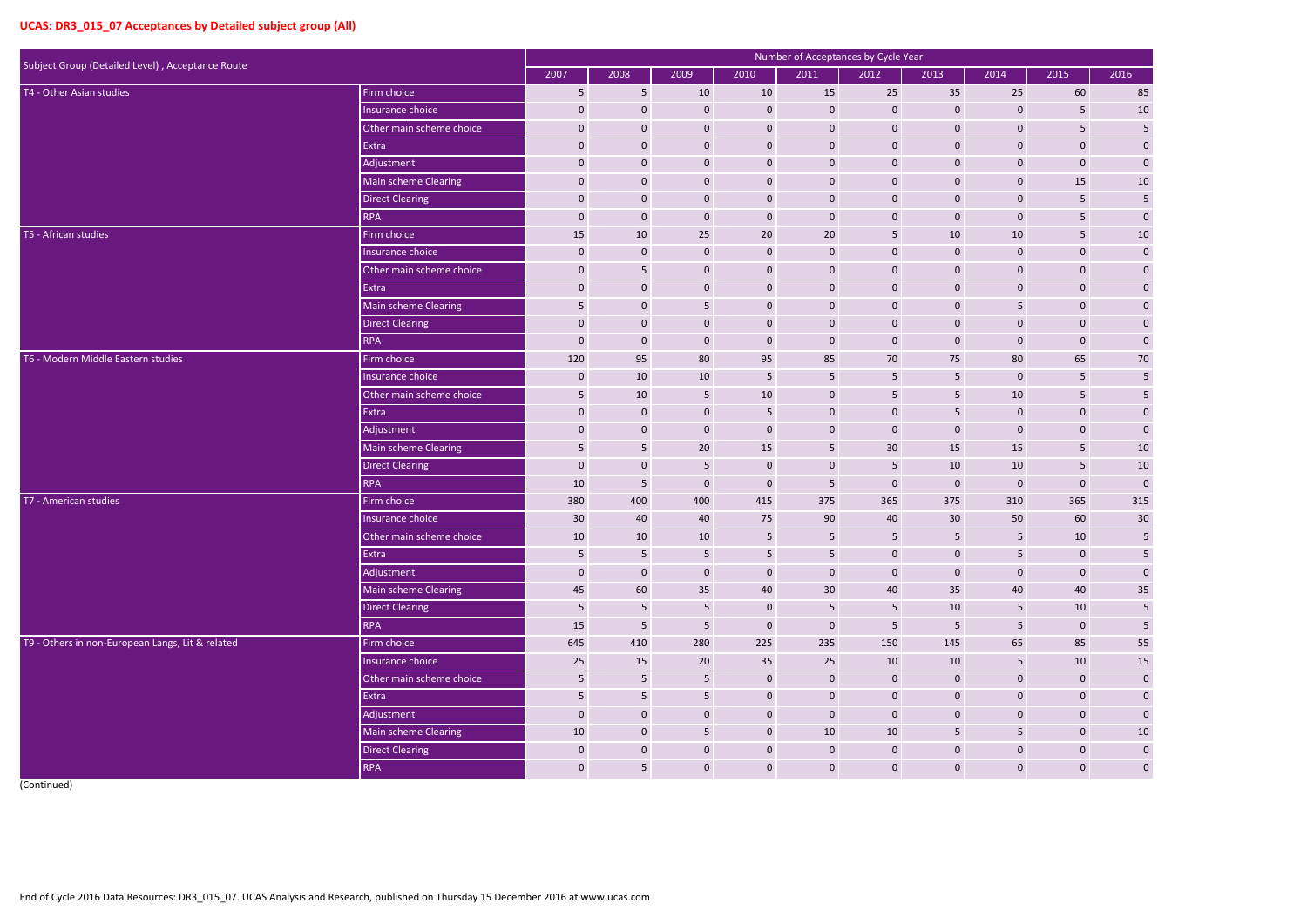| Subject Group (Detailed Level), Acceptance Route      |                             |              |                  |                  |                  | Number of Acceptances by Cycle Year |                 |                 |                 |                  |                         |
|-------------------------------------------------------|-----------------------------|--------------|------------------|------------------|------------------|-------------------------------------|-----------------|-----------------|-----------------|------------------|-------------------------|
|                                                       |                             | 2007         | 2008             | 2009             | 2010             | 2011                                | 2012            | 2013            | 2014            | 2015             | 2016                    |
| TT - Combinations within non-European Langs & related | Firm choice                 | 35           | 40               | 85               | 65               | 60                                  | 80              | 65              | 85              | 60               | 60                      |
|                                                       | Insurance choice            | 5            | $\mathbf{0}$     | $\mathbf 0$      | $\mathbf 0$      | $\mathbf 0$                         | $\mathbf 0$     | 5               | 0               | $\mathbf 0$      | $\pmb{0}$               |
|                                                       | Other main scheme choice    | 0            | $\mathbf 0$      | $\mathbf 0$      | $\pmb{0}$        | $\pmb{0}$                           | $\mathbf 0$     | $\mathbf 0$     | $\mathbf 0$     | $\mathbf{0}$     | $\pmb{0}$               |
|                                                       | Extra                       | $\mathbf 0$  | $\mathbf 0$      | $\mathbf 0$      | $\mathbf 0$      | $\mathbf 0$                         | $\mathbf 0$     | $\mathbf{0}$    | $\pmb{0}$       | $\boldsymbol{0}$ | $\pmb{0}$               |
|                                                       | <b>Main scheme Clearing</b> | $\mathbf 0$  | $\mathbf{0}$     | 5                | $\boldsymbol{0}$ | $\mathbf 0$                         | 5               | 5               | $\mathbf 0$     | $\mathbf 0$      | $\pmb{0}$               |
|                                                       | <b>Direct Clearing</b>      | $\mathbf 0$  | $\mathbf 0$      | $\mathbf 0$      | $\pmb{0}$        | $\mathbf 0$                         | $\mathbf 0$     | $\mathbf 0$     | $\mathbf 0$     | $\mathbf{0}$     | $\pmb{0}$               |
|                                                       | <b>RPA</b>                  | 0            | $\mathbf 0$      | $\mathbf 0$      | $\pmb{0}$        | $\pmb{0}$                           | $\mathbf 0$     | $\mathbf 0$     | $\mathbf 0$     | $\mathbf 0$      | $\mathbf 0$             |
| V1 - History by Period                                | Firm choice                 | 5,915        | 6,355            | 6,630            | 6,625            | 6,720                               | 6,885           | 7,530           | 7,640           | 7,530            | 7,475                   |
|                                                       | Insurance choice            | 530          | 715              | 950              | 1,135            | 1,150                               | 790             | 865             | 1,000           | 1,145            | 1,125                   |
|                                                       | Other main scheme choice    | 100          | 105              | 120              | 70               | 80                                  | 90              | 105             | 80              | 80               | 85                      |
|                                                       | Extra                       | 45           | 60               | 75               | 70               | 75                                  | 65              | 60              | 35              | 35               | 55                      |
|                                                       | Adjustment                  | $\mathbf 0$  | $\mathbf 0$      | 10               | 10               | 15                                  | 45              | 45              | 30              | 25               | 20                      |
|                                                       | <b>Main scheme Clearing</b> | 390          | 430              | 465              | 550              | 670                                 | 615             | 600             | 695             | 730              | 800                     |
|                                                       | <b>Direct Clearing</b>      | 95           | 80               | 80               | 55               | 45                                  | 75              | 135             | 115             | 140              | 160                     |
|                                                       | <b>RPA</b>                  | 150          | 170              | 165              | 90               | 60                                  | 95              | 85              | 95              | 90               | 110                     |
| V2 - History by Area                                  | Firm choice                 | 55           | 55               | 75               | 90               | 90                                  | 85              | 70              | 70              | 115              | 95                      |
|                                                       | Insurance choice            | 10           | 10               | 10               | 15               | 10                                  | 5               | 10              | $5\phantom{.}$  | 10               | 15                      |
|                                                       | Other main scheme choice    | 0            | 5                | 5                | $\mathbf 0$      | $\mathbf 0$                         | $\mathbf 0$     | $\mathbf 0$     | 5               | $\mathbf{0}$     | $\pmb{0}$               |
|                                                       | Extra                       | 0            | $\mathbf 0$      | $\mathbf 0$      | $\mathbf 0$      | 5                                   | $\mathbf 0$     | 5               | $\mathbf 0$     | $\boldsymbol{0}$ | $\pmb{0}$               |
|                                                       | Main scheme Clearing        | 10           | 10               | 5                | 30               | 15                                  | $\overline{5}$  | 15              | 5               | 15               | $20\,$                  |
|                                                       | <b>Direct Clearing</b>      | $\mathbf 0$  | $\mathbf{0}$     | $\mathbf 0$      | 5                | 5                                   | $\mathbf 0$     | 5               | 5 <sub>1</sub>  | 5                | $\sqrt{5}$              |
|                                                       | <b>RPA</b>                  | $\mathbf 0$  | 15               | 20               | 15               | 10                                  | 5               | 5               | $\mathbf{0}$    | $\mathbf{0}$     | $\mathbf 0$             |
| V3 - History by Topic                                 | Firm choice                 | 955          | 1,060            | 1,080            | 1,070            | 1,030                               | 930             | 790             | 845             | 845              | 835                     |
|                                                       | Insurance choice            | 60           | 80               | 90               | 95               | 90                                  | 60              | 65              | 65              | 75               | 55                      |
|                                                       | Other main scheme choice    | 35           | 30               | 30 <sup>°</sup>  | 10               | 20                                  | 20              | 20              | 25              | 20               | 15                      |
|                                                       | Extra                       | 10           | 15               | 10               | 15               | 15                                  | 10              | 10              | 10              | 10               | $10\,$                  |
|                                                       | Adjustment                  | $\mathbf 0$  | $\mathbf 0$      | $\mathbf 0$      | $5\phantom{.0}$  | $\overline{5}$                      | 10              | 5 <sub>5</sub>  | $5\phantom{.}$  | $5\phantom{.}$   | $\pmb{0}$               |
|                                                       | Main scheme Clearing        | 80           | 80               | 85               | 85               | 50                                  | 70              | 60              | 75              | 85               | $75\,$                  |
|                                                       | Direct Clearing             | 15           | 25               | 15               | 10               | $\overline{5}$                      | 10              | 25              | 25              | 20               | $25\,$                  |
|                                                       | RPA                         | 20           | 15               | 5                | 10               | 10                                  | 10              | 30              | $20\degree$     | 20               | 15                      |
| V4 - Archaeology                                      | Firm choice                 | 425          | 380              | 375              | 410              | 355                                 | 315             | 335             | 300             | 305              | 305                     |
|                                                       | Insurance choice            | 35           | 40               | 50               | 60               | 55                                  | 55              | 50              | 35              | 55               | $40\,$                  |
|                                                       | Other main scheme choice    | 10           | 25               | 20               | $5\phantom{.}$   | 10                                  | 10              | 10              | 10              | $5\phantom{.}$   | $5\phantom{.0}$         |
|                                                       | Extra                       | $\mathbf 0$  | $\sqrt{5}$       | 5                | $5\phantom{.}$   | $\pmb{0}$                           | $5\phantom{.0}$ | $5\phantom{.0}$ | $5\phantom{.}$  | $\mathbf 0$      | $\overline{\mathbf{5}}$ |
|                                                       | Adjustment                  | $\mathbf 0$  | $\boldsymbol{0}$ | $\boldsymbol{0}$ | $\boldsymbol{0}$ | $\mathbf 0$                         | $\mathbf 0$     | $\mathbf 0$     | $\mathbf 0$     | $\mathbf 0$      | $\pmb{0}$               |
|                                                       | Main scheme Clearing        | 35           | 70               | 55               | 60               | 65                                  | 75              | 40              | 45              | 65               | $40\,$                  |
|                                                       | Direct Clearing             | 10           | 10               | 10               | $5\phantom{.}$   | $\overline{5}$                      | 15              | 15              | 15              | 15               | $10\,$                  |
|                                                       | <b>RPA</b>                  | 15           | $20\degree$      | 15               | $5\phantom{.}$   | 15                                  | 15              | 10              | 10              | 10               | $10\,$                  |
| V5 - Philosophy                                       | Firm choice                 | 1,115        | 1,100            | 1,255            | 1,275            | 1,265                               | 1,095           | 1,160           | 1,210           | 1,260            | 1,315                   |
|                                                       | Insurance choice            | 70           | 95               | 145              | 190              | 195                                 | 125             | 130             | 140             | 180              | 155                     |
|                                                       | Other main scheme choice    | 40           | 30               | 35               | 15               | 30 <sup>°</sup>                     | 30 <sup>°</sup> | 35              | 30 <sup>°</sup> | 20               | $20\,$                  |
|                                                       | Extra                       | 10           | 15               | 25               | 25               | 25                                  | 10              | 15              | 15              | 20               | 15                      |
|                                                       | Adjustment                  | $\mathbf{0}$ | $\mathbf{0}$     | $\mathbf{0}$     | $\mathbf{0}$     | $5\phantom{.}$                      | 10              | 5 <sub>5</sub>  | 10              | $5\phantom{.}$   | $\overline{\mathbf{5}}$ |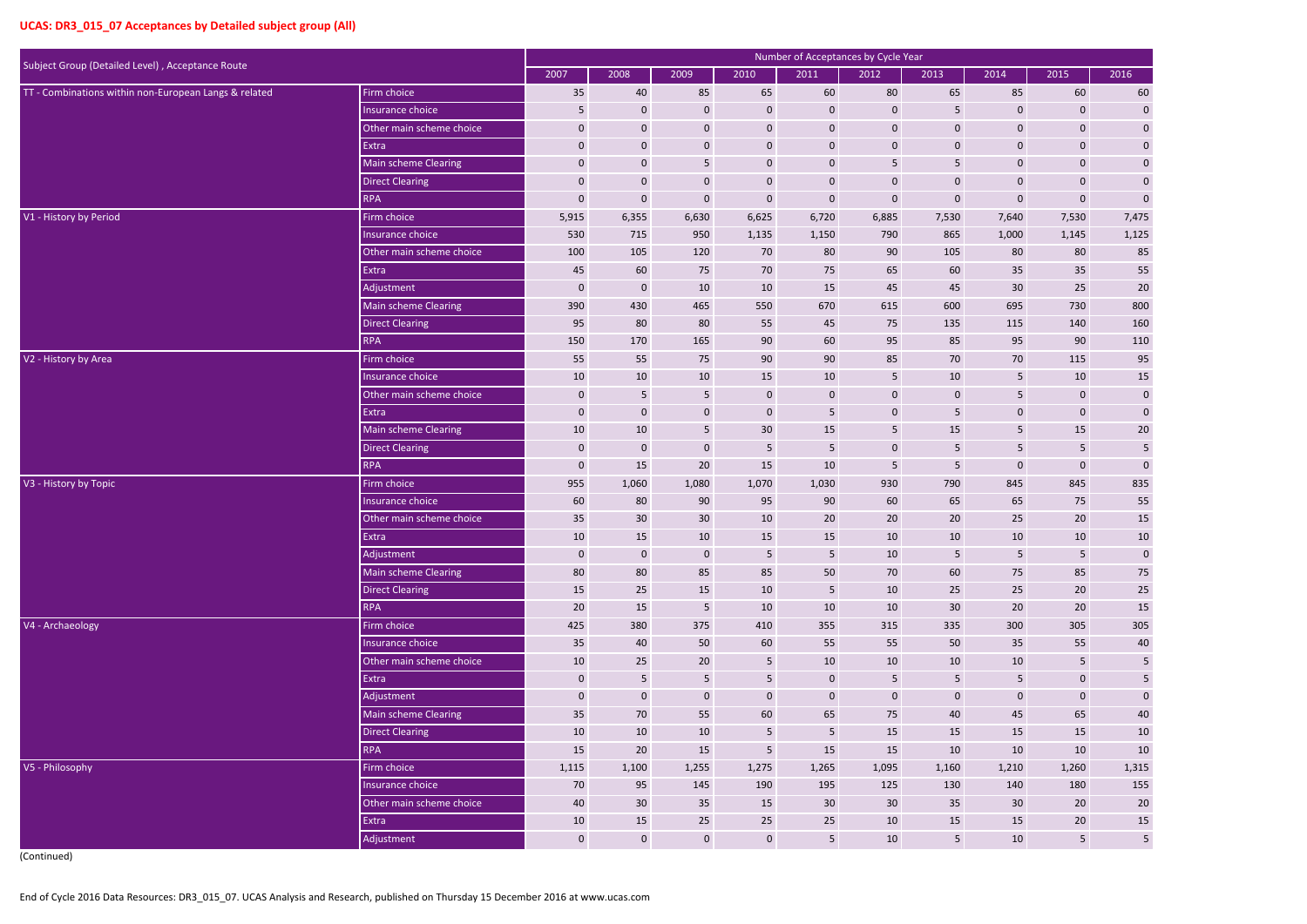| Subject Group (Detailed Level), Acceptance Route      |                          |                 |                  |                  |                  | Number of Acceptances by Cycle Year |                  |                  |                |                  |                 |
|-------------------------------------------------------|--------------------------|-----------------|------------------|------------------|------------------|-------------------------------------|------------------|------------------|----------------|------------------|-----------------|
|                                                       |                          | 2007            | 2008             | 2009             | 2010             | 2011                                | 2012             | 2013             | 2014           | 2015             | 2016            |
| V5 - Philosophy                                       | Main scheme Clearing     | 115             | 80               | 95               | 90               | 120                                 | 115              | 140              | 155            | 180              | 215             |
|                                                       | <b>Direct Clearing</b>   | 20              | 20               | 20               | 15               | 15                                  | 30               | 30               | 25             | 40               | 45              |
|                                                       | <b>RPA</b>               | 25              | 25               | 20               | 20               | 5                                   | 10               | 15               | 20             | 20               | 30              |
| V6 - Theology and Religious studies                   | Firm choice              | 975             | 1,025            | 945              | 1,005            | 950                                 | 790              | 780              | 815            | 735              | 805             |
|                                                       | Insurance choice         | 55              | 60               | 65               | 95               | 105                                 | 70               | 65               | 65             | 80               | 90              |
|                                                       | Other main scheme choice | 40              | 30               | 35               | 40               | 30                                  | 25               | 45               | 40             | 30               | 40              |
|                                                       | Extra                    | $5\phantom{.0}$ | 15               | 10               | 15               | 15                                  | 15               | 15               | 10             | 10               | $10\,$          |
|                                                       | Adjustment               | $\mathbf 0$     | $\mathbf 0$      | $\mathbf 0$      | 5                | $\mathbf 0$                         | 5                | 5                | $\pmb{0}$      | $\mathbf 0$      | $\pmb{0}$       |
|                                                       | Main scheme Clearing     | 70              | 100              | 95               | 95               | 135                                 | 105              | 75               | 90             | 80               | 115             |
|                                                       | <b>Direct Clearing</b>   | 35              | 35               | 40               | 35               | 35                                  | 85               | 50               | 40             | 45               | 45              |
|                                                       | <b>RPA</b>               | 45              | 80               | 50               | 40               | 40                                  | 40               | 35               | 50             | 55               | 40              |
| V7 - Heritage studies                                 | Firm choice              | $\mathbf 0$     | $\mathbf 0$      | $\mathbf 0$      | $\mathbf 0$      | $\mathbf 0$                         | 5                | $\mathbf 0$      | 5              | 10               | $10\,$          |
|                                                       | Other main scheme choice | $\mathbf 0$     | $\mathbf 0$      | $\mathbf 0$      | $\pmb{0}$        | $\mathbf 0$                         | $\boldsymbol{0}$ | $\mathbf 0$      | $\overline{0}$ | $\boldsymbol{0}$ | $\mathbf 0$     |
|                                                       | Main scheme Clearing     | $\mathbf 0$     | $\mathbf 0$      | $\mathbf{0}$     | $\pmb{0}$        | $\mathbf{0}$                        | $\mathbf 0$      | 5                | 5 <sub>1</sub> | 5                | 5 <sub>5</sub>  |
|                                                       | <b>Direct Clearing</b>   | $\mathbf 0$     | $\boldsymbol{0}$ | $\mathbf 0$      | $\boldsymbol{0}$ | $\mathbf 0$                         | $\overline{0}$   | $\mathbf 0$      | $\mathbf{0}$   | $\mathbf 0$      | $\pmb{0}$       |
| V9 - Others in Hist & Philosophical studies           | Firm choice              | 85              | 100              | 85               | 105              | 65                                  | 45               | 65               | 40             | $30\,$           | 85              |
|                                                       | Insurance choice         | 10              | 15               | 25               | 15               | 30                                  | 15               | 5                | 10             | 15               | $10\,$          |
|                                                       | Other main scheme choice | 5               | 5                | 10               | $\pmb{0}$        | $\mathbf 0$                         | 5                | $\mathbf 0$      | 5              | 5                | $5\phantom{.0}$ |
|                                                       | Extra                    | $\mathbf 0$     | 5                | $\mathbf 0$      | $\pmb{0}$        | 5                                   | 5                | $\mathbf 0$      | 5              | $\mathbf 0$      | $\mathbf 0$     |
|                                                       | Adjustment               | $\mathbf 0$     | $\mathbf 0$      | $\mathbf{0}$     | $\boldsymbol{0}$ | $\mathbf 0$                         | $\mathbf 0$      | $\mathbf{0}$     | $\pmb{0}$      | $\boldsymbol{0}$ | $\pmb{0}$       |
|                                                       | Main scheme Clearing     | 10              | 20               | 5                | 20               | 20                                  | 10               | 15               | 15             | 20               | $15\,$          |
|                                                       | <b>Direct Clearing</b>   | $\mathbf 0$     | $\boldsymbol{0}$ | 5                | $\bf{0}$         | $\mathbf 0$                         | $\bf{0}$         | 5                | $\mathbf 0$    | $\mathbf{0}$     | $\pmb{0}$       |
|                                                       | RPA                      | 5               | 15               | 20               | 15               | 10                                  | 5                | $\mathbf{0}$     | $\pmb{0}$      | $\boldsymbol{0}$ | $\mathbf 0$     |
| VV - Combinations within Hist & Philosophical studies | Firm choice              | 1,040           | 1,125            | 1,020            | 985              | 960                                 | 860              | 940              | 965            | 890              | 905             |
|                                                       | Insurance choice         | 75              | 105              | 125              | 150              | 135                                 | 105              | 95               | 90             | 105              | 120             |
|                                                       | Other main scheme choice | 20              | 30               | 45               | 25               | 15                                  | 15               | 25               | 20             | 15               | 10              |
|                                                       | Extra                    | 15              | 10               | 20               | 10               | 10                                  | 15               | 15               | 5 <sub>1</sub> | 5                | 5               |
|                                                       | Adjustment               | $\pmb{0}$       | $\mathbf 0$      | $\boldsymbol{0}$ | $\boldsymbol{0}$ | $5\phantom{.0}$                     | $5\phantom{.}$   | $5\phantom{.0}$  | 5 <sub>1</sub> | $\boldsymbol{0}$ | $5\phantom{.0}$ |
|                                                       | Main scheme Clearing     | 70              | 85               | 105              | 75               | 135                                 | 120              | 110              | 105            | 135              | 105             |
|                                                       | <b>Direct Clearing</b>   | $20\,$          | $20\degree$      | 30 <sup>°</sup>  | 10               | $\overline{5}$                      | 15               | 15               | 15             | 20               | 20              |
|                                                       | <b>RPA</b>               | 25              | 40               | 25               | 10               | 15                                  | 10               | 20               | 10             | 15               | $15\,$          |
| WO - Creative Arts & Design: any area                 | Firm choice              | 20              | 85               | 70               | 60               | 65                                  | $\mathbf{0}$     | $\mathbf 0$      | $\mathbf{0}$   | $\boldsymbol{0}$ | $\mathbf 0$     |
|                                                       | Insurance choice         | $\pmb{0}$       | $\mathbf 0$      | $\pmb{0}$        | $5\phantom{.0}$  | $5\phantom{.0}$                     | $\boldsymbol{0}$ | $\pmb{0}$        | $\pmb{0}$      | $\pmb{0}$        | $\mathbf 0$     |
|                                                       | Other main scheme choice | $\overline{5}$  | 15               | 10               | 20               | 15                                  | $\boldsymbol{0}$ | $\boldsymbol{0}$ | $\mathbf 0$    | $\boldsymbol{0}$ | $\mathbf 0$     |
|                                                       | Extra                    | $\pmb{0}$       | 5 <sub>1</sub>   | $5\phantom{.}$   | $5\overline{)}$  | $5\phantom{.}$                      | $\mathbf 0$      | $\mathbf 0$      | $\overline{0}$ | $\boldsymbol{0}$ | $\mathbf 0$     |
|                                                       | Main scheme Clearing     | 5               | $5\overline{)}$  | 10               | 20               | 30                                  | $\mathbf{0}$     | $\pmb{0}$        | $\overline{0}$ | $\boldsymbol{0}$ | $\mathbf 0$     |
|                                                       | <b>Direct Clearing</b>   | $\pmb{0}$       | $\sqrt{5}$       | $5\phantom{.0}$  | 10               | $\boldsymbol{0}$                    | $\boldsymbol{0}$ | $\boldsymbol{0}$ | $\mathbf 0$    | $\mathbf 0$      | $\pmb{0}$       |
|                                                       | <b>RPA</b>               | $5\phantom{.0}$ | $20\degree$      | 15               | 15               | 15                                  | $\mathbf 0$      | $\mathbf{0}$     | $\mathbf 0$    | $\boldsymbol{0}$ | $\mathbf 0$     |
| W1 - Fine Art                                         | Firm choice              | 4,085           | 4,000            | 4,120            | 4,100            | 4,335                               | 3,640            | 3,965            | 4,070          | 4,085            | 3,975           |
|                                                       | Insurance choice         | 10              | $20\degree$      | $20\degree$      | 45               | 55                                  | 35               | 55               | 55             | 60               | 45              |
|                                                       | Other main scheme choice | 185             | 180              | 250              | 140              | 135                                 | 100              | 135              | 115            | 125              | 115             |
|                                                       | Extra                    | 20              | 30               | 35               | 135              | 120                                 | 60               | 50               | 60             | 50               | 55              |
|                                                       | Adjustment               | $\mathbf 0$     | $\mathbf{0}$     | $\mathbf 0$      | $\boldsymbol{0}$ | $\boldsymbol{0}$                    | $\overline{0}$   | $\mathbf 0$      | $\mathbf{0}$   | $5\phantom{.}$   | $\mathbf 0$     |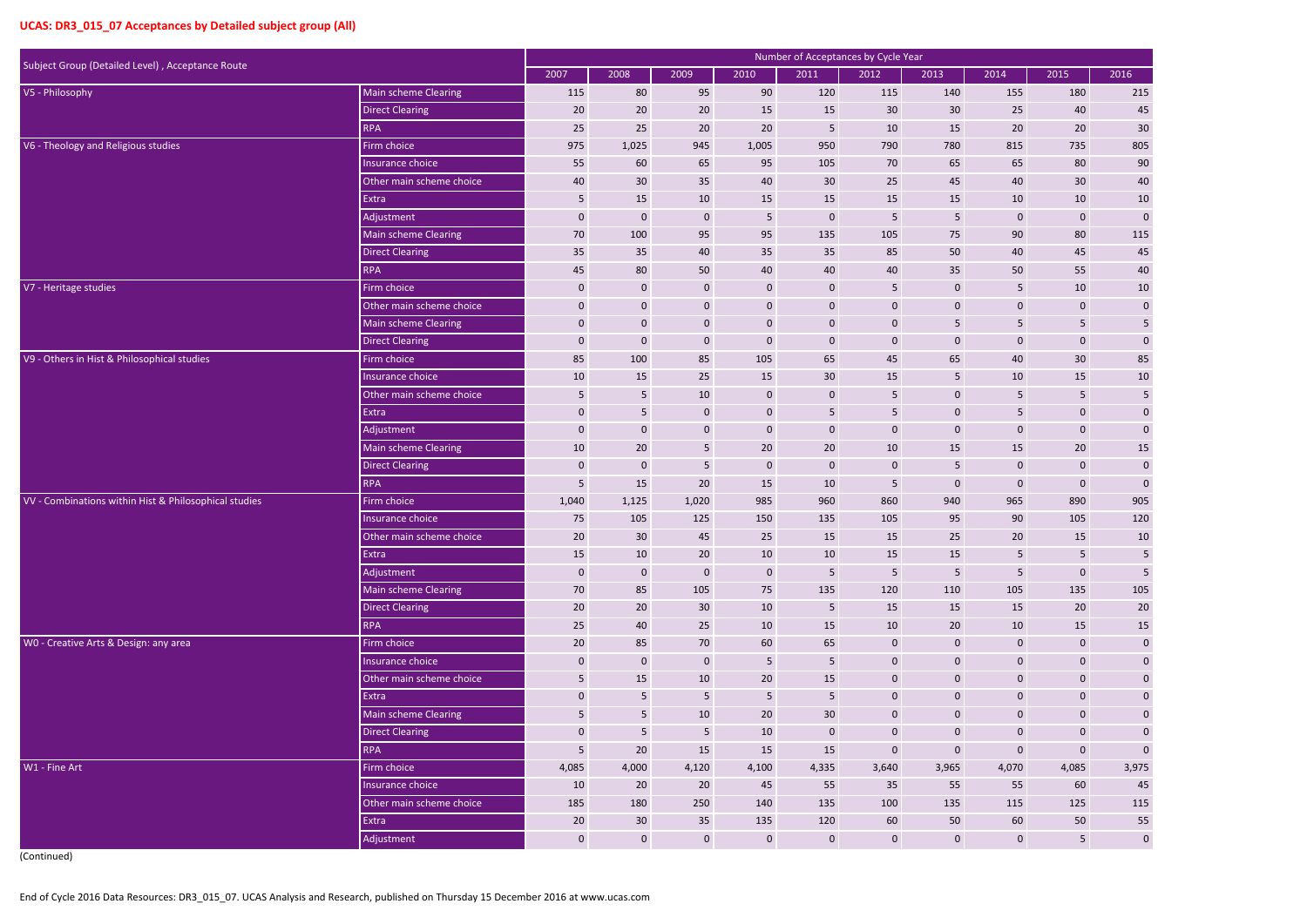| Subject Group (Detailed Level), Acceptance Route |                             |             |                  |             |                  | Number of Acceptances by Cycle Year |                  |                |              |             |            |
|--------------------------------------------------|-----------------------------|-------------|------------------|-------------|------------------|-------------------------------------|------------------|----------------|--------------|-------------|------------|
|                                                  |                             | 2007        | 2008             | 2009        | 2010             | 2011                                | 2012             | 2013           | 2014         | 2015        | 2016       |
| W1 - Fine Art                                    | Main scheme Clearing        | 180         | 195              | 205         | 185              | 190                                 | 180              | 140            | 175          | 180         | 125        |
|                                                  | <b>Direct Clearing</b>      | 95          | 95               | 65          | 70               | 60                                  | 105              | 115            | 90           | 115         | 105        |
|                                                  | <b>RPA</b>                  | 210         | 305              | 280         | 235              | 120                                 | 135              | 135            | 160          | 180         | 190        |
| W2 - Design studies                              | Firm choice                 | 14,000      | 14,685           | 15,385      | 15,510           | 16,355                              | 14,390           | 15,020         | 16,000       | 15,905      | 15,845     |
|                                                  | Insurance choice            | 130         | 175              | 220         | 300              | 380                                 | 290              | 360            | 395          | 415         | 480        |
|                                                  | Other main scheme choice    | 710         | 620              | 830         | 540              | 590                                 | 435              | 590            | 510          | 535         | 545        |
|                                                  | Extra                       | 90          | 125              | 175         | 385              | 485                                 | 300              | 240            | 220          | 220         | 205        |
|                                                  | Adjustment                  | $\mathbf 0$ | $\mathbf 0$      | $\mathbf 0$ | $\overline{5}$   | 5                                   | 30               | 10             | 15           | 10          | $\sqrt{5}$ |
|                                                  | Main scheme Clearing        | 730         | 860              | 925         | 890              | 890                                 | 930              | 750            | 820          | 855         | 825        |
|                                                  | <b>Direct Clearing</b>      | 295         | 305              | 395         | 255              | 280                                 | 490              | 445            | 425          | 500         | 430        |
|                                                  | <b>RPA</b>                  | 885         | 1,000            | 1,060       | 820              | 595                                 | 460              | 540            | 645          | 955         | 900        |
| W3 - Music                                       | Firm choice                 | 3,805       | 3,935            | 4,005       | 4,355            | 4,520                               | 4,345            | 5,755          | 6,700        | 7,420       | 7,670      |
|                                                  | Insurance choice            | 140         | 130              | 175         | 220              | 270                                 | 185              | 200            | 220          | 205         | 225        |
|                                                  | Other main scheme choice    | 260         | 225              | 285         | 195              | 230                                 | 205              | 370            | 435          | 410         | 455        |
|                                                  | Extra                       | 25          | 30               | 35          | 60               | 65                                  | 50               | 95             | 75           | 105         | 90         |
|                                                  | Adjustment                  | 0           | $\mathbf 0$      | 5           | $\overline{5}$   | $5\phantom{.}$                      | 5                | $5\phantom{.}$ | 5            | 5           | $\sqrt{5}$ |
|                                                  | Main scheme Clearing        | 300         | 270              | 275         | 305              | 340                                 | 350              | 460            | 410          | 455         | 420        |
|                                                  | <b>Direct Clearing</b>      | 125         | 105              | 135         | 110              | 120                                 | 195              | 385            | 325          | 395         | 425        |
|                                                  | <b>RPA</b>                  | 330         | 430              | 410         | 220              | 180                                 | 260              | 900            | 380          | 375         | 535        |
| W4 - Drama                                       | Firm choice                 | 5,385       | 5,570            | 6,000       | 6,265            | 6,130                               | 5,855            | 6,275          | 6,655        | 6,895       | 6,535      |
|                                                  | Insurance choice            | 140         | 165              | 195         | 215              | 250                                 | 185              | 165            | 195          | 195         | 170        |
|                                                  | Other main scheme choice    | 260         | 225              | 245         | 150              | 170                                 | 185              | 255            | 260          | 250         | 260        |
|                                                  | Extra                       | 115         | 135              | 185         | 215              | 195                                 | 160              | 160            | 180          | 145         | 155        |
|                                                  | Adjustment                  | $\mathbf 0$ | $\mathbf{0}$     | 5           | $\overline{5}$   | 5                                   | 5                | 10             | 5            | 5           | 5          |
|                                                  | <b>Main scheme Clearing</b> | 385         | 395              | 405         | 455              | 450                                 | 440              | 460            | 490          | 445         | 390        |
|                                                  | Direct Clearing             | 80          | 100              | 90          | 75               | 75                                  | 150              | 180            | 155          | 160         | 180        |
|                                                  | <b>RPA</b>                  | 260         | 280              | 280         | 170              | 110                                 | 170              | 245            | 225          | 250         | 240        |
| W5 - Dance                                       | Firm choice                 | 750         | 915              | 1,065       | 1,145            | 1,280                               | 1,105            | 1,145          | 1,170        | 1,150       | 1,075      |
|                                                  | Insurance choice            | 25          | 20               | 40          | 40               | 40                                  | 15               | 25             | 40           | 20          | 20         |
|                                                  | Other main scheme choice    | 30          | 50               | 55          | 30 <sup>°</sup>  | 50                                  | 50               | 60             | 45           | 55          | 65         |
|                                                  | Extra                       | 15          | 20               | 25          | 25               | 30                                  | 30               | 20             | 15           | 15          | $30\,$     |
|                                                  | Adjustment                  | $\mathbf 0$ | $\boldsymbol{0}$ | $\mathbf 0$ | $\boldsymbol{0}$ | $\boldsymbol{0}$                    | $\boldsymbol{0}$ | $\mathbf{0}$   | $\mathbf{0}$ | $\mathbf 0$ | $\pmb{0}$  |
|                                                  | Main scheme Clearing        | 55          | 60               | 90          | 80               | 80                                  | 75               | 80             | 105          | 100         | 85         |
|                                                  | <b>Direct Clearing</b>      | 15          | 25               | 25          | 20               | 20                                  | 40               | 35             | 40           | 35          | $40\,$     |
|                                                  | <b>RPA</b>                  | 45          | 50               | 50          | 75               | 60                                  | 25               | 25             | 45           | 50          | $40\,$     |
| W6 - Cinematics and Photography                  | Firm choice                 | 5,190       | 5,605            | 6,110       | 6,235            | 6,545                               | 5,985            | 5,905          | 5,910        | 6,635       | 6,415      |
|                                                  | Insurance choice            | 90          | 115              | 135         | 190              | 210                                 | 125              | 145            | 185          | 190         | 175        |
|                                                  | Other main scheme choice    | 305         | 295              | 420         | 280              | 275                                 | 220              | 295            | 245          | 240         | 260        |
|                                                  | Extra                       | 45          | 60               | 90          | 120              | 150                                 | 95               | 65             | 60           | 65          | 65         |
|                                                  | Adjustment                  | $\mathbf 0$ | $\pmb{0}$        | 5           | $\sqrt{5}$       | $\overline{5}$                      | 15               | $5\phantom{.}$ | 5            | 10          | $\pmb{0}$  |
|                                                  | Main scheme Clearing        | 295         | 315              | 360         | 410              | 385                                 | 465              | 355            | 335          | 300         | 295        |
|                                                  | <b>Direct Clearing</b>      | 165         | 130              | 170         | 110              | 115                                 | 220              | 230            | 215          | 240         | 195        |
|                                                  | RPA                         | 355         | 435              | 450         | 330              | 195                                 | 275              | 280            | 255          | 295         | 315        |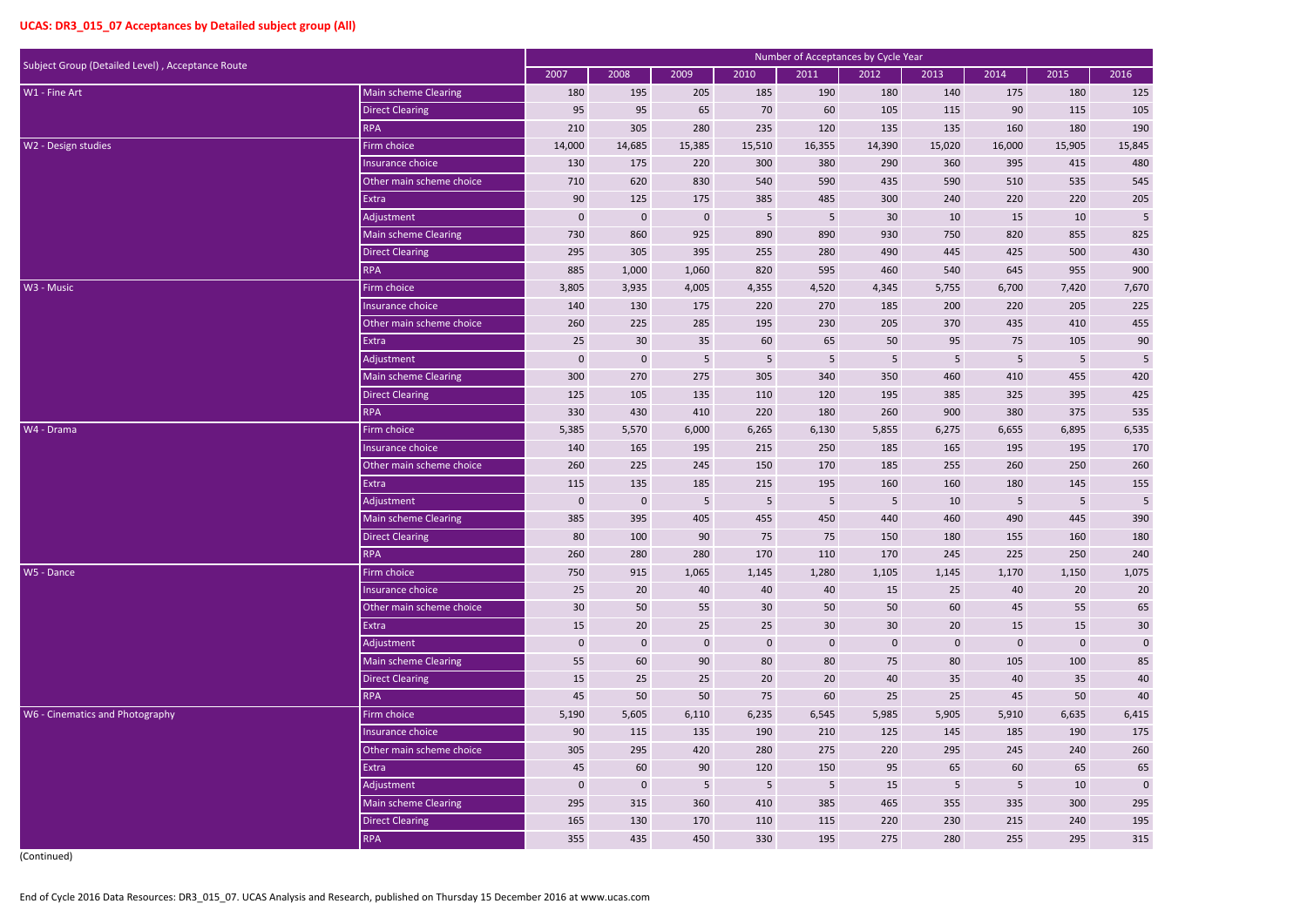| Subject Group (Detailed Level), Acceptance Route  |                             |             |             |                 |                | Number of Acceptances by Cycle Year |                 |                  |                 |                         |                |
|---------------------------------------------------|-----------------------------|-------------|-------------|-----------------|----------------|-------------------------------------|-----------------|------------------|-----------------|-------------------------|----------------|
|                                                   |                             | 2007        | 2008        | 2009            | 2010           | 2011                                | 2012            | 2013             | 2014            | 2015                    | 2016           |
| W7 - Crafts                                       | Firm choice                 | 570         | 590         | 550             | 520            | 500                                 | 350             | 315              | 320             | 315                     | 245            |
|                                                   | Insurance choice            | $\mathbf 0$ | $\mathbf 0$ | $\mathbf 0$     | 5              | 5                                   | 5               | $\mathbf 0$      | 5               | 5                       | $\pmb{0}$      |
|                                                   | Other main scheme choice    | 30          | 25          | 35              | 30             | 35                                  | 15              | 20               | 15              | 10                      | 15             |
|                                                   | Extra                       | $\mathbf 0$ | $\mathbf 0$ | 5               | 10             | 5                                   | $\mathbf 0$     | $\mathbf 0$      | 0               | $\pmb{0}$               | $\overline{5}$ |
|                                                   | Main scheme Clearing        | 20          | 20          | 25              | 20             | 30                                  | 10              | 15               | 10              | 10                      | $\sf 5$        |
|                                                   | <b>Direct Clearing</b>      | 20          | 10          | 10              | 20             | 20                                  | 20              | 20               | 15              | 20                      | $20\,$         |
|                                                   | <b>RPA</b>                  | 40          | 60          | 60              | 20             | 30                                  | 25              | 25               | 25              | 45                      | 45             |
| W8 - Imaginative Writing                          | Firm choice                 | 375         | 400         | 570             | 600            | 610                                 | 505             | 575              | 655             | 645                     | 640            |
|                                                   | Insurance choice            | 15          | 20          | 45              | 40             | 55                                  | 30              | 20               | 30 <sup>°</sup> | 30 <sup>°</sup>         | $20\,$         |
|                                                   | Other main scheme choice    | 40          | 25          | 55              | 25             | 30                                  | 25              | 30               | 45              | 30                      | 30             |
|                                                   | Extra                       | 5           | 5           | 10              | 15             | 10                                  | 5               | 5                | 10              | 10                      | $\sqrt{5}$     |
|                                                   | Adjustment                  | $\mathbf 0$ | $\mathbf 0$ | $\mathbf 0$     | $\mathbf 0$    | $\mathbf 0$                         | $\mathbf 0$     | $\mathbf 0$      | 0               | $\mathbf{0}$            | $\mathbf 0$    |
|                                                   | Main scheme Clearing        | 20          | 35          | 50              | 55             | 70                                  | 50              | 60               | 60              | 45                      | 60             |
|                                                   | <b>Direct Clearing</b>      | 30          | 20          | 25              | 20             | 20                                  | 30              | 40               | 30 <sup>°</sup> | 40                      | 30             |
|                                                   | <b>RPA</b>                  | 50          | 75          | 50              | 15             | 5                                   | 20              | 60               | 30              | 40                      | 30             |
| W9 - Others in Creative Arts and Design           | Firm choice                 | 375         | 380         | 510             | 510            | 575                                 | 545             | 560              | 475             | 480                     | 535            |
|                                                   | Insurance choice            | $\mathbf 0$ | 10          | 15              | 10             | 20                                  | 25              | 20               | 15              | 20                      | 25             |
|                                                   | Other main scheme choice    | 35          | 75          | 50              | 40             | 30                                  | 35              | 35               | 25              | 15                      | 30             |
|                                                   | Extra                       | 5           | 5           | 10              | 10             | 20                                  | 10              | 5                | 5               | 10                      | $10\,$         |
|                                                   | Adjustment                  | $\mathbf 0$ | $\mathbf 0$ | $\mathbf 0$     | $\mathbf 0$    | $\mathbf 0$                         | $\mathbf 0$     | $\mathbf 0$      | $\mathbf{0}$    | $\mathbf 0$             | $\pmb{0}$      |
|                                                   | <b>Main scheme Clearing</b> | 25          | 45          | 55              | 40             | 35                                  | 40              | 30               | 25              | 45                      | 60             |
|                                                   | <b>Direct Clearing</b>      | 10          | 20          | 10              | 30             | 20                                  | 20              | 25               | 25              | 25                      | $25\,$         |
|                                                   | <b>RPA</b>                  | 45          | 65          | 90              | 80             | 55                                  | 35              | 50               | 35              | 75                      | 55             |
| WW - Combinations within Creative Arts and Design | Firm choice                 | 2,770       | 3,105       | 3,150           | 2,970          | 2,970                               | 2,325           | 2,080            | 1,875           | 1,820                   | 1,575          |
|                                                   | Insurance choice            | 55          | 55          | 65              | 60             | 65                                  | 50              | 50               | 35              | 40                      | 50             |
|                                                   | Other main scheme choice    | 180         | 175         | 260             | 125            | 120                                 | 95              | 100              | 95              | 65                      | 75             |
|                                                   | Extra                       | 40          | 50          | 60              | 90             | 85                                  | 50              | 45               | 30 <sup>°</sup> | 35                      | 40             |
|                                                   | Adjustment                  | $\mathbf 0$ | $\mathbf 0$ | $5\phantom{.0}$ | $\mathbf 0$    | $5\phantom{.}$                      | $5\phantom{.0}$ | $\boldsymbol{0}$ | $\mathbf 0$     | $\mathbf 0$             | $\mathbf 0$    |
|                                                   | Main scheme Clearing        | 205         | 195         | 205             | 175            | 210                                 | 175             | 130              | 150             | 140                     | 95             |
|                                                   | <b>Direct Clearing</b>      | 80          | 90          | 85              | 55             | 50                                  | 85              | 70               | 55              | 45                      | $35\,$         |
|                                                   | <b>RPA</b>                  | 200         | 285         | 240             | 135            | 95                                  | 95              | 120              | 90              | 55                      | $50\,$         |
| X1 - Training Teachers                            | Firm choice                 | 5,735       | 6,130       | 6,840           | 6,650          | 6,255                               | 6,520           | 5,885            | 6,155           | 7,895                   | 7,970          |
|                                                   | Insurance choice            | 170         | 140         | 195             | 220            | 220                                 | 220             | 135              | 180             | 180                     | 165            |
|                                                   | Other main scheme choice    | 180         | 180         | 190             | 115            | 130                                 | 125             | 145              | 170             | 220                     | 250            |
|                                                   | Extra                       | 25          | 55          | 45              | 45             | 105                                 | 105             | 85               | 65              | 85                      | 105            |
|                                                   | Adjustment                  | $\mathbf 0$ | $\bf 0$     | $\mathbf{0}$    | $\overline{0}$ | $5\phantom{.}$                      | $5\phantom{.0}$ | 5                | $5\phantom{.}$  | $\overline{\mathbf{5}}$ | $\sqrt{5}$     |
|                                                   | Main scheme Clearing        | 210         | 325         | 305             | 300            | 350                                 | 345             | 370              | 325             | 350                     | 320            |
|                                                   | <b>Direct Clearing</b>      | 55          | 150         | 90              | 55             | 100                                 | 110             | 180              | 180             | 200                     | 225            |
|                                                   | <b>RPA</b>                  | 235         | 295         | 270             | 140            | 95                                  | 120             | 125              | 140             | 150                     | 185            |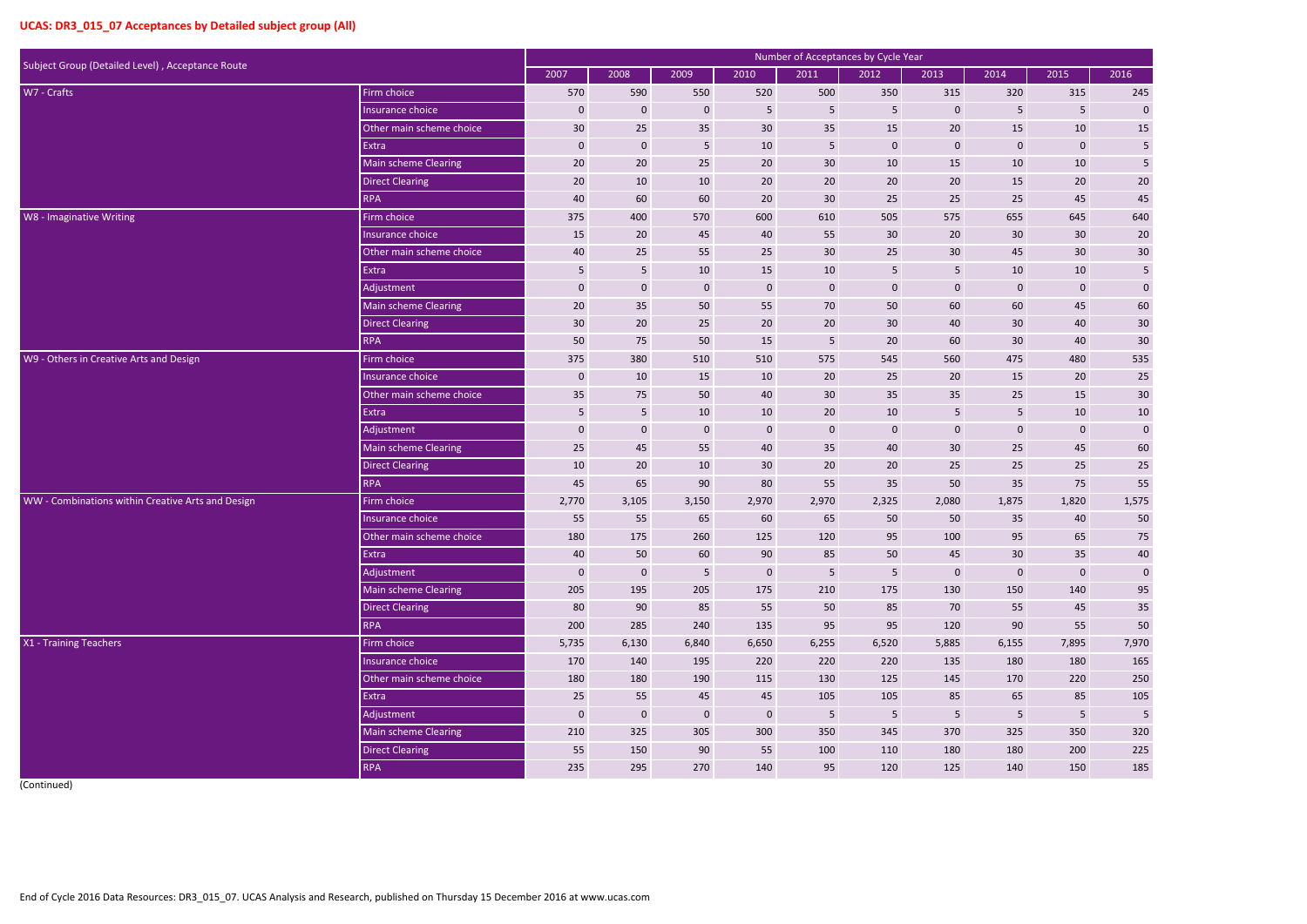| Subject Group (Detailed Level), Acceptance Route |                             |                  |                  |                 | Number of Acceptances by Cycle Year |                         |                         |                  |                 |                         |                  |
|--------------------------------------------------|-----------------------------|------------------|------------------|-----------------|-------------------------------------|-------------------------|-------------------------|------------------|-----------------|-------------------------|------------------|
|                                                  |                             | 2007             | 2008             | 2009            | 2010                                | 2011                    | 2012                    | 2013             | 2014            | 2015                    | 2016             |
| X2 - Research and Study Skills in Education      | Firm choice                 | 20               | 15               | 35              | 50                                  | 50                      | 40                      | 60               | 50              | 40                      | 20               |
|                                                  | Insurance choice            | $\mathbf{0}$     | $\mathbf 0$      | $\mathbf{0}$    | $\boldsymbol{0}$                    | $\mathbf 0$             | $\mathbf 0$             | $\mathbf{0}$     | $\mathbf 0$     | $\mathbf 0$             | $\mathbf 0$      |
|                                                  | Other main scheme choice    | 10               | $5\phantom{.}$   | 10              | 20                                  | $20\,$                  | $\overline{\mathbf{5}}$ | $10\,$           | 10              | 10                      | $5\phantom{.0}$  |
|                                                  | Extra                       | $\mathbf 0$      | $\boldsymbol{0}$ | $\mathbf 0$     | $\boldsymbol{0}$                    | $\mathbf 0$             | $\pmb{0}$               | 5                | 0               | $\boldsymbol{0}$        | $\mathbf 0$      |
|                                                  | <b>Main scheme Clearing</b> | $\mathbf 0$      | $\mathbf 0$      | $\mathbf 0$     | 5                                   | 5                       | $\mathbf 0$             | 5                | 5 <sup>1</sup>  | $5\phantom{.}$          | $\mathbf{0}$     |
|                                                  | <b>Direct Clearing</b>      | 5                | $5\phantom{.0}$  | $\mathbf{0}$    | 10                                  | 5                       | 5                       | 20               | 10              | 20                      | $\mathbf{0}$     |
|                                                  | <b>RPA</b>                  | 30               | 15               | 5               | 15                                  | $20\,$                  | 10                      | 10               | 20              | 10                      | $\pmb{0}$        |
| X3 - Academic studies in Education               | Firm choice                 | 4,065            | 4,675            | 4,975           | 5,765                               | 6,235                   | 5,725                   | 6,685            | 7,070           | 6,870                   | 6,790            |
|                                                  | Insurance choice            | 205              | 215              | 330             | 395                                 | 370                     | 305                     | 430              | 460             | 430                     | 450              |
|                                                  | Other main scheme choice    | 330              | 350              | 490             | 265                                 | 370                     | 235                     | 355              | 320             | 400                     | 470              |
|                                                  | Extra                       | 75               | 110              | 95              | 195                                 | 370                     | 335                     | 300              | 280             | 265                     | 275              |
|                                                  | Adjustment                  | $\mathbf{0}$     | $\bf{0}$         | 5               | $5\phantom{.}$                      | 5                       | 10                      | 5                | 10              | 20                      | 10               |
|                                                  | Main scheme Clearing        | 390              | 410              | 490             | 635                                 | 795                     | 935                     | 970              | 995             | 945                     | 940              |
|                                                  | <b>Direct Clearing</b>      | 225              | 255              | 215             | 180                                 | 185                     | 385                     | 520              | 455             | 515                     | 500              |
|                                                  | <b>RPA</b>                  | 460              | 660              | 605             | 560                                 | 495                     | 600                     | 720              | 630             | 880                     | 740              |
| X9 - Others in Education                         | Firm choice                 | 135              | 135              | 170             | 145                                 | 125                     | 115                     | 145              | 200             | 160                     | 140              |
|                                                  | Insurance choice            | 5                | $\mathbf 0$      | 5               | 5                                   | $\overline{\mathbf{5}}$ | $\overline{0}$          | $\mathbf 0$      | 0               | 10                      | 5                |
|                                                  | Other main scheme choice    | 25               | 45               | 55              | 15                                  | 20                      | 15                      | 25               | 25              | 20                      | $35\,$           |
|                                                  | Extra                       | $\mathbf{0}$     | $\mathbf 0$      | $\mathbf{0}$    | $\overline{0}$                      | 10                      | $\mathbf 0$             | $\mathbf{0}$     | 10              | 5                       | $\sqrt{5}$       |
|                                                  | Adjustment                  | $\mathbf{0}$     | $\bf{0}$         | $\mathbf 0$     | $\mathbf 0$                         | $\mathbf 0$             | $\mathbf 0$             | $\mathbf{0}$     | 0               | $\boldsymbol{0}$        | $\pmb{0}$        |
|                                                  | <b>Main scheme Clearing</b> | 15               | 10               | 10              | 20                                  | 10                      | 10                      | 15               | 20              | 20                      | $20\,$           |
|                                                  | <b>Direct Clearing</b>      | 25               | 20               | 25              | 5 <sub>5</sub>                      | 5                       | 10                      | 15               | 25              | 30                      | $20\,$           |
|                                                  | <b>RPA</b>                  | 70               | 50               | 50              | 10                                  | 5                       | 10                      | 20               | 25              | 35                      | 15               |
| XX - Combinations within Education               | Firm choice                 | 175              | 240              | 350             | 315                                 | 350                     | 385                     | 415              | 390             | 445                     | 350              |
|                                                  | Insurance choice            | 5                | 5                | 20              | 20                                  | 20                      | 10                      | 10               | 5               | 15                      | 10               |
|                                                  | Other main scheme choice    | 85               | 60               | 65              | 45                                  | 70                      | 40                      | 50               | 40              | 45                      | 25               |
|                                                  | Extra                       | $\boldsymbol{0}$ | $5\phantom{.}$   | $5\phantom{.}$  | 10                                  | 10                      | 15                      | $5\phantom{.}$   | $5\phantom{.}$  | 10                      | $10\,$           |
|                                                  | Adjustment                  | $\mathbf 0$      | $\mathbf 0$      | $\mathbf 0$     | $\mathbf 0$                         | $\mathbf 0$             | $\mathbf 0$             | $\boldsymbol{0}$ | $\mathbf 0$     | $\mathbf 0$             | $\boldsymbol{0}$ |
|                                                  | Main scheme Clearing        | 15               | 25               | 20              | 50                                  | 60                      | 25                      | 25               | 30 <sup>°</sup> | 35                      | $25\,$           |
|                                                  | <b>Direct Clearing</b>      | 35               | 80               | 30 <sup>°</sup> | 25                                  | 20                      | 75                      | 80               | 100             | 80                      | $70\,$           |
|                                                  | <b>RPA</b>                  | 25               | 15               | 50              | 65                                  | 70                      | 35                      | 25               | 15              | $20\degree$             | $10\,$           |
| Y Combs of arts/humanities                       | Firm choice                 | 3,505            | 3,370            | 3,295           | 3,190                               | 3,095                   | 2,490                   | 2,245            | 2,235           | 1,780                   | 1,680            |
|                                                  | Insurance choice            | 135              | 130              | 135             | 160                                 | 190                     | 135                     | 115              | 115             | 100                     | 100              |
|                                                  | Other main scheme choice    | 180              | 165              | 185             | 85                                  | 115                     | 80                      | 75               | 70              | 55                      | 70               |
|                                                  | Extra                       | 45               | 70               | 55              | 70                                  | 85                      | 50                      | 45               | 45              | 25                      | 35               |
|                                                  | Adjustment                  | $\mathbf 0$      | $\mathbf 0$      | $\mathbf{0}$    | $\mathbf 0$                         | $5\phantom{.0}$         | 10                      | $5\phantom{.}$   | 5 <sub>5</sub>  | $\overline{\mathbf{5}}$ | $\boldsymbol{0}$ |
|                                                  | Main scheme Clearing        | 260              | 280              | 255             | 255                                 | 265                     | 270                     | 195              | 160             | 150                     | 140              |
|                                                  | <b>Direct Clearing</b>      | 100              | 80               | 85              | 70                                  | 55                      | 85                      | 75               | 75              | 60                      | 60               |
|                                                  | <b>RPA</b>                  | 250              | 275              | 150             | 125                                 | 65                      | 75                      | 80               | 65              | 60                      | 70               |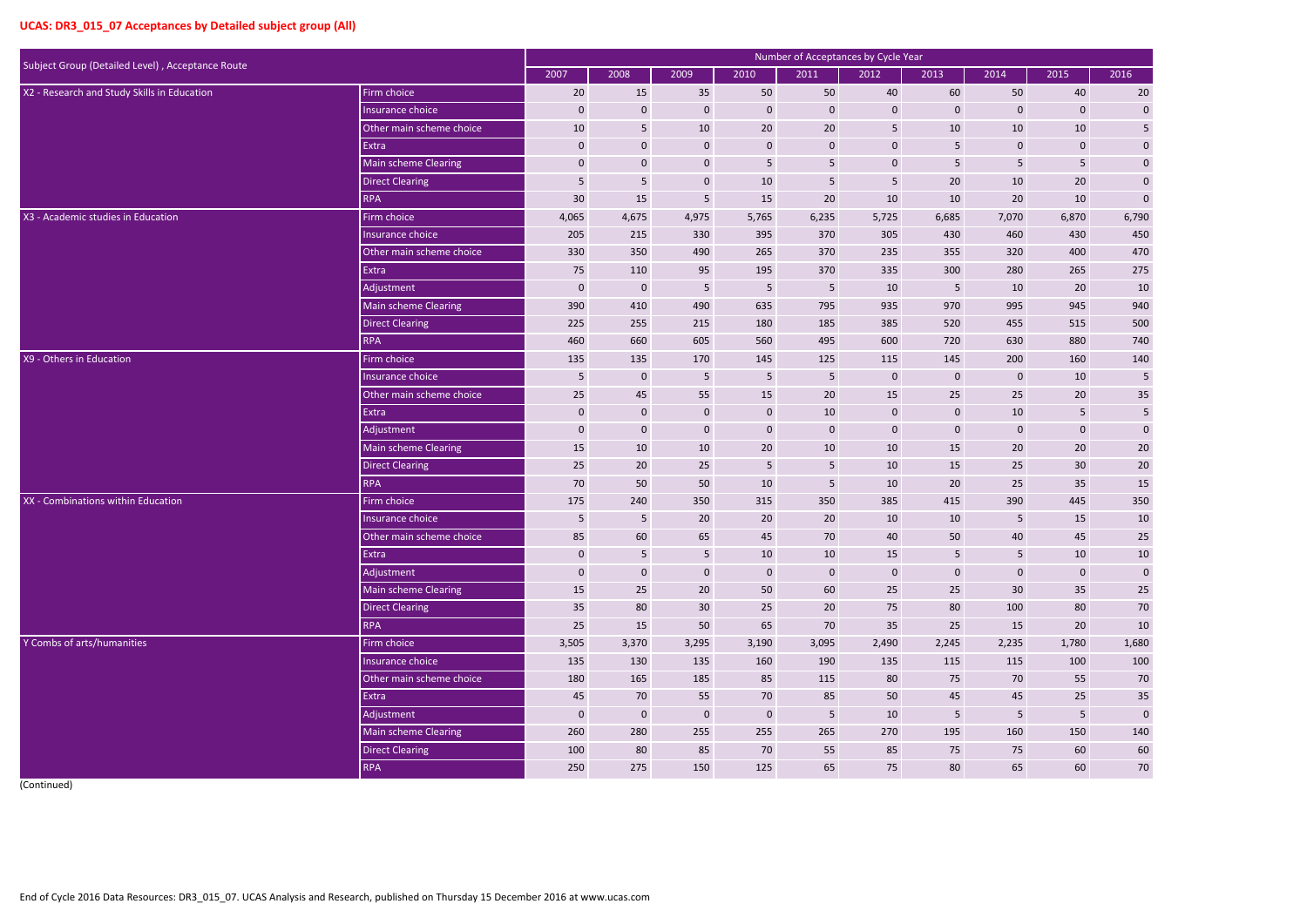| Subject Group (Detailed Level), Acceptance Route |                          |             |              |                |                  | Number of Acceptances by Cycle Year |             |                 |                  |                         |                |
|--------------------------------------------------|--------------------------|-------------|--------------|----------------|------------------|-------------------------------------|-------------|-----------------|------------------|-------------------------|----------------|
|                                                  |                          | 2007        | 2008         | 2009           | 2010             | 2011                                | 2012        | 2013            | 2014             | 2015                    | 2016           |
| Y Combs of engin/tech/building studies           | Firm choice              | 250         | 225          | 160            | 140              | 150                                 | 160         | 125             | 175              | 130                     | 145            |
|                                                  | Insurance choice         | 20          | 25           | 15             | 25               | 15                                  | 20          | 10              | 20               | 15                      | 10             |
|                                                  | Other main scheme choice | 15          | 5            | 10             | $\mathbf 0$      | 5                                   | 10          | 10              | 10               | 5                       | $\sqrt{5}$     |
|                                                  | Extra                    | $\pmb{0}$   | $\mathbf 0$  | $\bf 0$        | $5\phantom{.}$   | $\boldsymbol{0}$                    | 5           | 5               | 5                | $\mathbf 0$             | 5              |
|                                                  | Adjustment               | $\mathbf 0$ | $\mathbf 0$  | $\bf 0$        | $\mathbf 0$      | $\mathbf 0$                         | $\mathbf 0$ | $\bf 0$         | $\mathbf 0$      | $\mathbf 0$             | $\pmb{0}$      |
|                                                  | Main scheme Clearing     | 15          | 10           | 20             | $5\phantom{.}$   | 20                                  | $10\,$      | 20              | 15               | 15                      | 15             |
|                                                  | <b>Direct Clearing</b>   | $\mathbf 0$ | $\mathbf 0$  | 5              | $5\phantom{.}$   | 5                                   | 10          | 5               | 5                | 5                       | $\sqrt{5}$     |
|                                                  | <b>RPA</b>               | 30          | 15           | 5              | $10\,$           | $\mathbf 0$                         | 20          | 30              | 5                | 5                       | 10             |
| Y Combs of engineering/technology                | Firm choice              | 195         | 200          | 260            | 250              | 270                                 | 235         | 260             | 270              | 225                     | 220            |
|                                                  | Insurance choice         | 20          | 10           | 15             | 15               | 20                                  | 15          | 20              | 20               | 15                      | 20             |
|                                                  | Other main scheme choice | 20          | 15           | 35             | 15               | 20                                  | 15          | 15              | 10               | 5                       | $10\,$         |
|                                                  | Extra                    | $\mathbf 0$ | 5            | $\mathbf 0$    | $5\phantom{.}$   | 5                                   | $\mathbf 0$ | $\mathbf 0$     | $\boldsymbol{0}$ | $\mathbf 0$             | $\overline{5}$ |
|                                                  | Adjustment               | $\mathbf 0$ | $\mathbf 0$  | $\bf 0$        | $\pmb{0}$        | $\mathbf 0$                         | $\mathbf 0$ | $\mathbf 0$     | $\mathbf 0$      | $\mathbf{0}$            | $\pmb{0}$      |
|                                                  | Main scheme Clearing     | 15          | 10           | 20             | 15               | 10                                  | 20          | 10              | 15               | 5                       | $10\,$         |
|                                                  | <b>Direct Clearing</b>   | 5           | 10           | 10             | $5\phantom{.}$   | 5                                   | 15          | 10              | 5                | 10                      | $\sqrt{5}$     |
|                                                  | <b>RPA</b>               | 10          | 40           | 20             | 5                | $\mathbf 0$                         | $\mathbf 0$ | $\mathbf 0$     | $\mathbf 0$      | $\boldsymbol{0}$        | 5              |
| Y Combs of languages                             | Firm choice              | 1,375       | 1,450        | 1,220          | 1,315            | 1,305                               | 1,170       | 1,120           | 1,115            | 1,070                   | 1,020          |
|                                                  | Insurance choice         | 100         | 130          | 150            | 160              | 160                                 | 110         | 100             | 115              | 125                     | 95             |
|                                                  | Other main scheme choice | 40          | 35           | 40             | 20               | 30                                  | 20          | 25              | 20               | 20                      | 20             |
|                                                  | Extra                    | 15          | 15           | 25             | 25               | 20                                  | 10          | 20              | 15               | 5 <sub>5</sub>          | $\sqrt{5}$     |
|                                                  | Adjustment               | $\mathbf 0$ | $\mathbf 0$  | $\mathbf 0$    | $\mathbf 0$      | $\mathbf 0$                         | 5           | 5               | 5 <sub>5</sub>   | 5                       | $\mathbf 0$    |
|                                                  | Main scheme Clearing     | 100         | 110          | 90             | 95               | 70                                  | 90          | 105             | 100              | 115                     | 105            |
|                                                  | <b>Direct Clearing</b>   | 25          | 25           | 25             | 15               | 10                                  | 20          | 30              | 30               | 30                      | $15\,$         |
|                                                  | <b>RPA</b>               | 35          | 35           | 20             | 20               | $\boldsymbol{0}$                    | 10          | 5               | 5                | 10                      | 5              |
| Y Combs of languages with arts/humanities        | Firm choice              | 6,765       | 6,855        | 6,120          | 6,010            | 5,780                               | 5,125       | 5,285           | 4,995            | 4,835                   | 4,560          |
|                                                  | Insurance choice         | 450         | 500          | 625            | 735              | 695                                 | 495         | 460             | 545              | 550                     | 475            |
|                                                  | Other main scheme choice | 240         | 175          | 210            | 105              | 120                                 | 90          | 130             | 115              | 110                     | 110            |
|                                                  | Extra                    | 100         | 100          | 125            | 115              | 105                                 | 60          | 65              | 60               | 65                      | 65             |
|                                                  | Adjustment               | $\mathbf 0$ | $\mathbf{0}$ | 10             | 10               | $5\phantom{.0}$                     | 25          | 30 <sup>°</sup> | $20\degree$      | 20                      | 15             |
|                                                  | Main scheme Clearing     | 500         | 565          | 495            | 470              | 530                                 | 485         | 450             | 480              | 480                     | 470            |
|                                                  | <b>Direct Clearing</b>   | 175         | 150          | 115            | 110              | 60                                  | 145         | 150             | 110              | 150                     | 140            |
|                                                  | <b>RPA</b>               | 295         | 290          | 165            | 110              | 80                                  | 110         | 105             | 95               | 125                     | 110            |
| Y Combs of med/bio/agric sciences                | Firm choice              | 2,210       | 2,455        | 2,515          | 2,635            | 2,775                               | 2,680       | 2,845           | 2,855            | 2,630                   | 2,345          |
|                                                  | Insurance choice         | 150         | 160          | 190            | 250              | 285                                 | 205         | 250             | 240              | 265                     | 215            |
|                                                  | Other main scheme choice | 100         | 90           | 150            | 95               | 85                                  | 80          | 115             | 110              | 95                      | 105            |
|                                                  | Extra                    | 50          | 80           | 85             | 110              | 145                                 | 160         | 145             | 155              | 130                     | $90\,$         |
|                                                  | Adjustment               | $\mathbf 0$ | $\mathbf 0$  | 5 <sub>1</sub> | $\boldsymbol{0}$ | $\sqrt{5}$                          | 10          | 10              | $5\phantom{.0}$  | $\overline{\mathbf{5}}$ | $\pmb{0}$      |
|                                                  | Main scheme Clearing     | 220         | 225          | 260            | 465              | 555                                 | 530         | 455             | 390              | 370                     | 390            |
|                                                  | <b>Direct Clearing</b>   | 55          | 75           | 90             | 90               | 80                                  | 100         | 140             | 100              | 130                     | 110            |
|                                                  | <b>RPA</b>               | 170         | 170          | 150            | 125              | 75                                  | 125         | 180             | 130              | 120                     | 170            |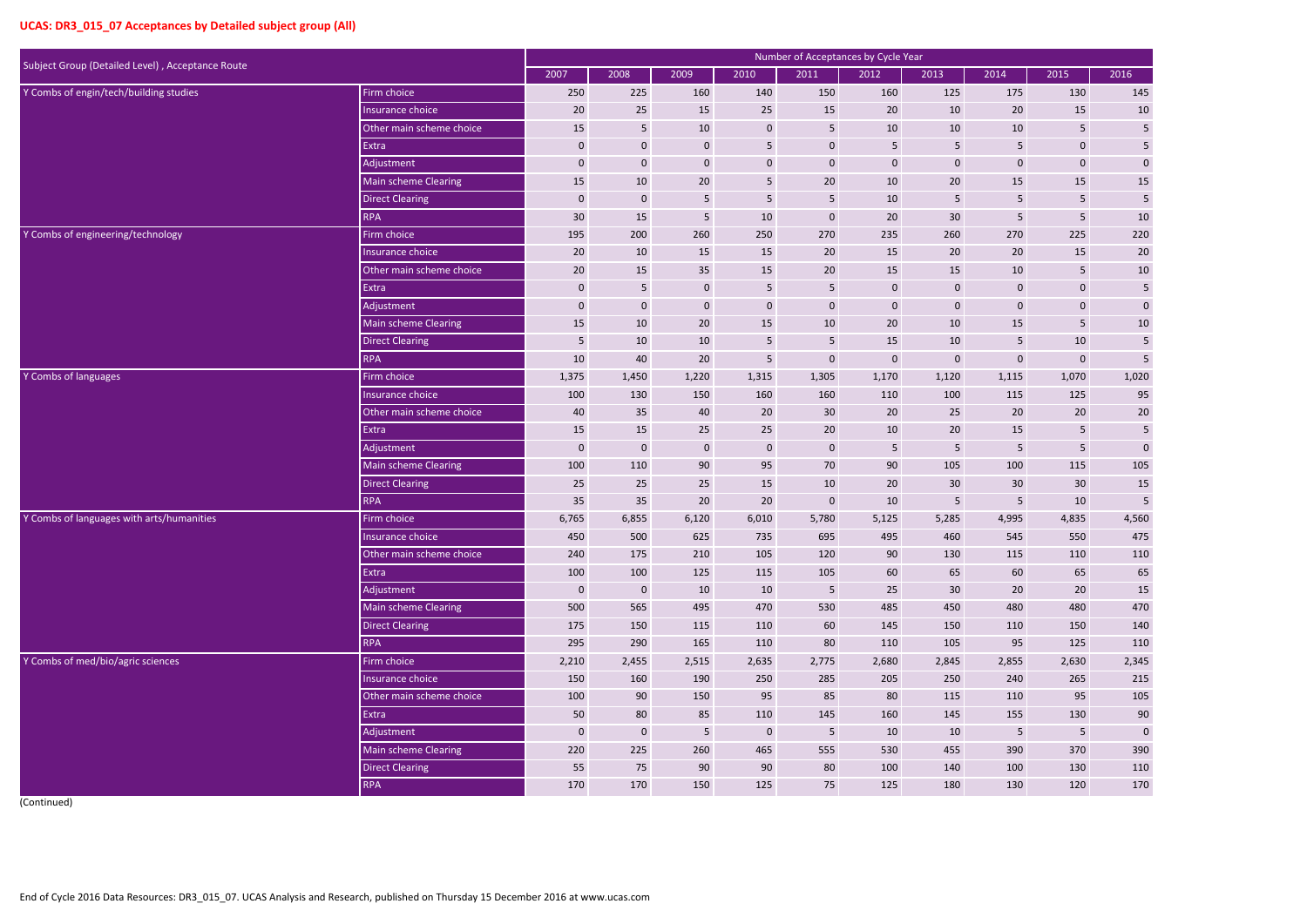|                                                                 |                          |             |              |                |                  | Number of Acceptances by Cycle Year |                 |                |                  |                  |            |
|-----------------------------------------------------------------|--------------------------|-------------|--------------|----------------|------------------|-------------------------------------|-----------------|----------------|------------------|------------------|------------|
| Subject Group (Detailed Level), Acceptance Route<br>Firm choice |                          | 2007        | 2008         | 2009           | 2010             | 2011                                | 2012            | 2013           | 2014             | 2015             | 2016       |
| Y Combs of med/bio/agric sciences with phys/math/comp sciences  |                          | 1,160       | 1,185        | 1,075          | 990              | 1,015                               | 835             | 880            | 775              | 650              | 485        |
|                                                                 | Insurance choice         | 160         | 130          | 130            | 140              | 160                                 | 115             | 95             | 125              | 85               | 80         |
|                                                                 | Other main scheme choice | 75          | 70           | 60             | 35               | 40                                  | 25              | 30             | 25               | 20               | 20         |
|                                                                 | Extra                    | 20          | 20           | 15             | 30 <sup>°</sup>  | 45                                  | 40              | 25             | 30               | 15               | $15\,$     |
|                                                                 | Adjustment               | $\bf{0}$    | $\mathbf 0$  | 5              | $\mathbf{0}$     | $\bf{0}$                            | $\mathbf 0$     | 5              | 5                | $\boldsymbol{0}$ | $\pmb{0}$  |
|                                                                 | Main scheme Clearing     | 200         | 165          | 155            | 220              | 295                                 | 240             | 195            | 220              | 120              | 85         |
|                                                                 | <b>Direct Clearing</b>   | 40          | 55           | 30             | 20               | 45                                  | 40              | 30             | 15               | 35               | $20\,$     |
|                                                                 | <b>RPA</b>               | 130         | 130          | 95             | 75               | 80                                  | 50              | 35             | 30               | 20               | 25         |
| Y Combs of phys/math science with arts/humanities/languages     | Firm choice              | 2,235       | 2,240        | 1,960          | 2,135            | 1,910                               | 1,590           | 1,575          | 1,260            | 935              | 835        |
|                                                                 | Insurance choice         | 110         | 120          | 145            | 160              | 170                                 | 90              | 80             | 115              | 75               | 65         |
|                                                                 | Other main scheme choice | 155         | 110          | 150            | 95               | 95                                  | 55              | 55             | 45               | 25               | $25\,$     |
|                                                                 | Extra                    | 15          | 25           | 15             | 35               | 40                                  | 10              | 25             | 10               | 10               | 15         |
|                                                                 | Adjustment               | $\mathbf 0$ | $\mathbf 0$  | $\mathbf 0$    | $\mathbf 0$      | $\bf{0}$                            | $\mathbf 0$     | 5              | 0                | $\boldsymbol{0}$ | $\pmb{0}$  |
|                                                                 | Main scheme Clearing     | 160         | 135          | 145            | 180              | 200                                 | 125             | 110            | 95               | 60               | 55         |
|                                                                 | <b>Direct Clearing</b>   | 65          | 90           | 65             | 70               | 60                                  | 55              | 45             | 45               | 45               | $20\,$     |
|                                                                 | <b>RPA</b>               | 210         | 190          | 195            | 115              | 55                                  | 50              | 35             | 30               | 40               | 15         |
| Y Combs of phys/math science with social studies/bus/law        | Firm choice              | 3,335       | 3,375        | 2,730          | 2,600            | 2,300                               | 2,100           | 2,220          | 2,230            | 1,915            | 1,835      |
|                                                                 | Insurance choice         | 425         | 500          | 415            | 465              | 400                                 | 275             | 290            | 320              | 270              | 270        |
|                                                                 | Other main scheme choice | 170         | 175          | 125            | 80               | 70                                  | 55              | 80             | 60               | 50               | 40         |
|                                                                 | Extra                    | 55          | 60           | 50             | 55               | 50                                  | 50              | 40             | 35               | 30 <sup>°</sup>  | $35\,$     |
|                                                                 | Adjustment               | $\pmb{0}$   | $\mathbf 0$  | 5              | $\boldsymbol{0}$ | $\mathbf 0$                         | $\overline{5}$  | 15             | 10               | 10               | 5          |
|                                                                 | Main scheme Clearing     | 530         | 555          | 460            | 330              | 360                                 | 330             | 330            | 330              | 295              | 260        |
|                                                                 | <b>Direct Clearing</b>   | 110         | 100          | 85             | 55               | 50                                  | 70              | 90             | 80               | 75               | 50         |
|                                                                 | <b>RPA</b>               | 265         | 305          | 230            | 140              | 65                                  | 105             | 75             | 135              | 50               | 70         |
| Y Combs of phys/math/comp sciences                              | Firm choice              | 900         | 945          | 870            | 915              | 870                                 | 780             | 795            | 785              | 810              | 725        |
|                                                                 | Insurance choice         | 105         | 105          | 110            | 100              | 120                                 | 75              | 90             | 110              | 120              | 100        |
|                                                                 | Other main scheme choice | 35          | 30           | 45             | 20 <sub>2</sub>  | 15                                  | $5\phantom{.0}$ | 15             | $20\overline{)}$ | 10               | 15         |
|                                                                 | Extra                    | 10          | 10           | $5\phantom{.}$ | 10               | 10                                  | 10              | 5 <sup>5</sup> | 10               | 5                | $\sqrt{5}$ |
|                                                                 | Adjustment               | $\mathbf 0$ | $\bf 0$      | $\mathbf 0$    | $\overline{0}$   | $\mathbf 0$                         | $5\phantom{.0}$ | $\mathbf 0$    | $\mathbf{0}$     | 5                | $\sf 5$    |
|                                                                 | Main scheme Clearing     | 60          | 90           | 70             | 95               | 75                                  | 75              | 70             | 85               | 55               | 75         |
|                                                                 | <b>Direct Clearing</b>   | 20          | 25           | 20             | 15               | 10                                  | 15              | 10             | 15               | 15               | $15\,$     |
|                                                                 | <b>RPA</b>               | 60          | 55           | 20             | 15               | 10                                  | 10              | 10             | 15               | 10               | $15\,$     |
| Y Combs of science/engineering with arts/humanities/languages   | Firm choice              | 5,910       | 6,095        | 5,920          | 6,520            | 6,740                               | 5,705           | 5,385          | 4,365            | 3,370            | 2,840      |
|                                                                 | Insurance choice         | 250         | 335          | 400            | 420              | 425                                 | 255             | 220            | 205              | 155              | 165        |
|                                                                 | Other main scheme choice | 285         | 280          | 360            | 230              | 240                                 | 170             | 195            | 130              | 95               | 85         |
|                                                                 | Extra                    | 65          | 105          | 85             | 135              | 195                                 | 130             | 85             | 60               | 60               | $50\,$     |
|                                                                 | Adjustment               | $\mathbf 0$ | $\mathbf{0}$ | $\mathbf 0$    | $5\phantom{.0}$  | $\sqrt{5}$                          | 10              | 15             | 5 <sub>1</sub>   | $\boldsymbol{0}$ | $\sqrt{5}$ |
|                                                                 | Main scheme Clearing     | 395         | 410          | 545            | 540              | 590                                 | 465             | 355            | 300              | 245              | 195        |
|                                                                 | <b>Direct Clearing</b>   | 175         | 215          | 220            | 180              | 160                                 | 235             | 250            | 175              | 125              | 125        |
|                                                                 | <b>RPA</b>               | 510         | 605          | 575            | 370              | 260                                 | 290             | 215            | 155              | 100              | 95         |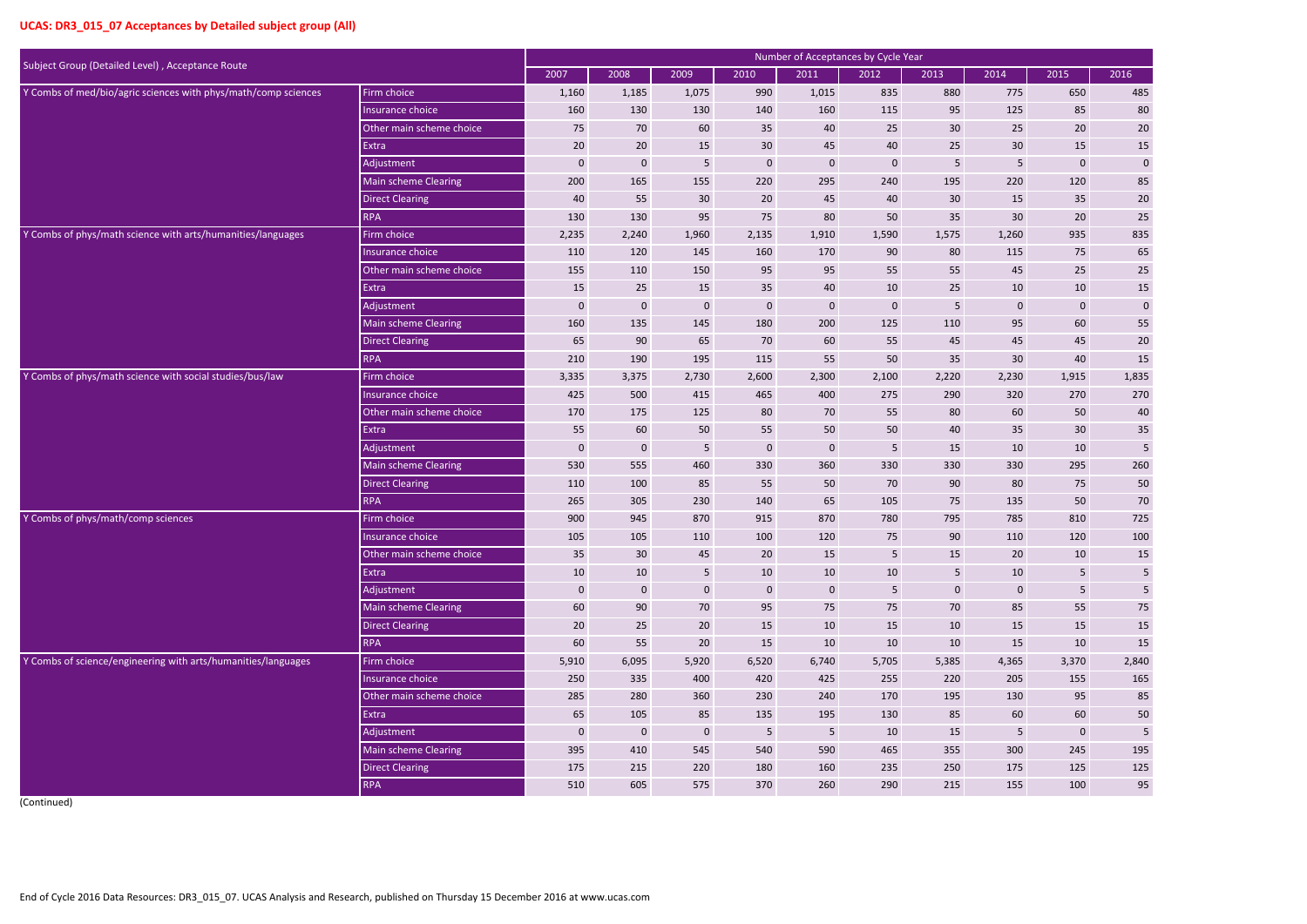| Subject Group (Detailed Level), Acceptance Route           |                          |                  |              |                |                  | Number of Acceptances by Cycle Year |                 |       |                  |                  |            |
|------------------------------------------------------------|--------------------------|------------------|--------------|----------------|------------------|-------------------------------------|-----------------|-------|------------------|------------------|------------|
|                                                            |                          | 2007             | 2008         | 2009           | 2010             | 2011                                | 2012            | 2013  | 2014             | 2015             | 2016       |
| Y Combs of science/engineering with social studies/bus/law | Firm choice              | 5,440            | 5,825        | 4,715          | 4,650            | 4,490                               | 3,950           | 4,170 | 3,745            | 3,735            | 3,370      |
|                                                            | Insurance choice         | 420              | 515          | 435            | 445              | 450                                 | 260             | 305   | 290              | 280              | 295        |
|                                                            | Other main scheme choice | 340              | 335          | 325            | 190              | 150                                 | 125             | 145   | 140              | 130              | 115        |
|                                                            | Extra                    | 90               | 110          | 80             | 95               | 130                                 | 110             | 110   | 105              | 110              | 95         |
|                                                            | Adjustment               | $\bf{0}$         | $\mathbf 0$  | 5              | $5\phantom{.}$   | 5                                   | 10              | 5     | 5                | $5\phantom{.}$   | $\sqrt{5}$ |
|                                                            | Main scheme Clearing     | 635              | 615          | 520            | 525              | 510                                 | 525             | 475   | 450              | 405              | 430        |
|                                                            | <b>Direct Clearing</b>   | 205              | 180          | 170            | 80               | 115                                 | 170             | 195   | 145              | 220              | 175        |
|                                                            | <b>RPA</b>               | 535              | 560          | 410            | 335              | 130                                 | 155             | 210   | 115              | 270              | 375        |
| Y Combs of sciences with engineering/technology            | Firm choice              | 1,275            | 1,270        | 1,055          | 1,125            | 1,105                               | 1,025           | 1,050 | 1,080            | 970              | 935        |
|                                                            | Insurance choice         | 85               | 100          | 115            | 110              | 130                                 | 110             | 105   | 120              | 90               | 105        |
|                                                            | Other main scheme choice | 110              | 120          | 125            | 55               | 55                                  | 40              | 50    | 40               | 25               | 25         |
|                                                            | Extra                    | 15               | 20           | 20             | 30 <sup>°</sup>  | 10                                  | 20              | 15    | 15               | 15               | $15\,$     |
|                                                            | Adjustment               | $\mathbf 0$      | $\mathbf{0}$ | $\mathbf 0$    | $\boldsymbol{0}$ | $\mathbf 0$                         | 5               | 5     | 5                | $\boldsymbol{0}$ | $\pmb{0}$  |
|                                                            | Main scheme Clearing     | 195              | 170          | 145            | 155              | 150                                 | 120             | 105   | 125              | 90               | 120        |
|                                                            | <b>Direct Clearing</b>   | 55               | 55           | 50             | 35               | 35                                  | 45              | 40    | 25               | 15               | 25         |
|                                                            | <b>RPA</b>               | 180              | 120          | 135            | 115              | 70                                  | 55              | 40    | 80               | 30               | 30         |
| Y Combs of soc studies/law                                 | Firm choice              | 1,815            | 1,805        | 1,595          | 1,770            | 1,885                               | 1,505           | 1,575 | 1,535            | 1,355            | 1,235      |
|                                                            | Insurance choice         | 165              | 155          | 195            | 255              | 235                                 | 150             | 150   | 175              | 165              | 145        |
|                                                            | Other main scheme choice | 95               | 75           | 80             | 65               | 70                                  | 55              | 55    | 55               | 40               | 30         |
|                                                            | Extra                    | 30               | 35           | 35             | 80               | 80                                  | 65              | 35    | 35               | 35               | $35\,$     |
|                                                            | Adjustment               | $\boldsymbol{0}$ | $\mathbf 0$  | $\mathbf 0$    | $\mathbf{0}$     | 5                                   | 10              | 15    | 5                | 10               | 5          |
|                                                            | Main scheme Clearing     | 225              | 285          | 255            | 245              | 335                                 | 295             | 215   | 265              | 215              | 230        |
|                                                            | <b>Direct Clearing</b>   | 45               | 55           | 25             | 30               | 35                                  | 55              | 50    | 60               | 40               | 50         |
|                                                            | <b>RPA</b>               | 140              | 170          | 80             | 75               | 45                                  | 100             | 85    | 75               | 95               | 60         |
| Y Combs of soc studies/law with business                   | Firm choice              | 2,675            | 2,840        | 2,240          | 2,280            | 1,960                               | 1,945           | 1,980 | 1,990            | 2,270            | 2,370      |
|                                                            | Insurance choice         | 370              | 465          | 395            | 395              | 330                                 | 255             | 280   | 300              | 390              | 420        |
|                                                            | Other main scheme choice | 160              | 145          | 155            | 90               | 70                                  | 60              | 80    | 70               | 65               | 75         |
|                                                            | Extra                    | 40               | 50           | 50             | 65               | 50                                  | 30              | 35    | 30 <sup>°</sup>  | 35               | $50\,$     |
|                                                            | Adjustment               | $\mathbf 0$      | $\mathbf{0}$ | $5\phantom{.}$ | $5\phantom{.}$   | $5\phantom{.}$                      | 25              | 20    | 10               | 20               | 10         |
|                                                            | Main scheme Clearing     | 385              | 455          | 395            | 310              | 335                                 | 415             | 450   | 425              | 540              | 585        |
|                                                            | <b>Direct Clearing</b>   | 75               | 75           | 45             | 30 <sup>°</sup>  | 40                                  | 50              | 40    | 65               | 100              | 100        |
|                                                            | <b>RPA</b>               | 225              | 280          | 195            | 115              | 105                                 | 80              | 110   | 110              | 275              | 145        |
| Y Combs of social studies/bus/law with arts/humanities     | Firm choice              | 7,155            | 7,420        | 7,155          | 7,375            | 7,135                               | 6,480           | 6,595 | 6,025            | 5,725            | 5,410      |
|                                                            | Insurance choice         | 440              | 520          | 610            | 655              | 720                                 | 445             | 485   | 490              | 565              | 535        |
|                                                            | Other main scheme choice | 360              | 300          | 440            | 280              | 300                                 | 205             | 250   | 185              | 160              | 180        |
|                                                            | Extra                    | 85               | 95           | 120            | 170              | 240                                 | 155             | 135   | 115              | 100              | 95         |
|                                                            | Adjustment               | $\mathbf 0$      | $\bf 0$      | $5\phantom{.}$ | $5\phantom{.0}$  | 15                                  | 30 <sup>°</sup> | 25    | $20\overline{)}$ | 15               | 10         |
|                                                            | Main scheme Clearing     | 625              | 645          | 735            | 620              | 680                                 | 635             | 625   | 660              | 655              | 700        |
|                                                            | <b>Direct Clearing</b>   | 205              | 255          | 255            | 155              | 145                                 | 175             | 235   | 180              | 190              | 165        |
|                                                            | <b>RPA</b>               | 525              | 635          | 665            | 490              | 460                                 | 350             | 465   | 260              | 455              | 310        |